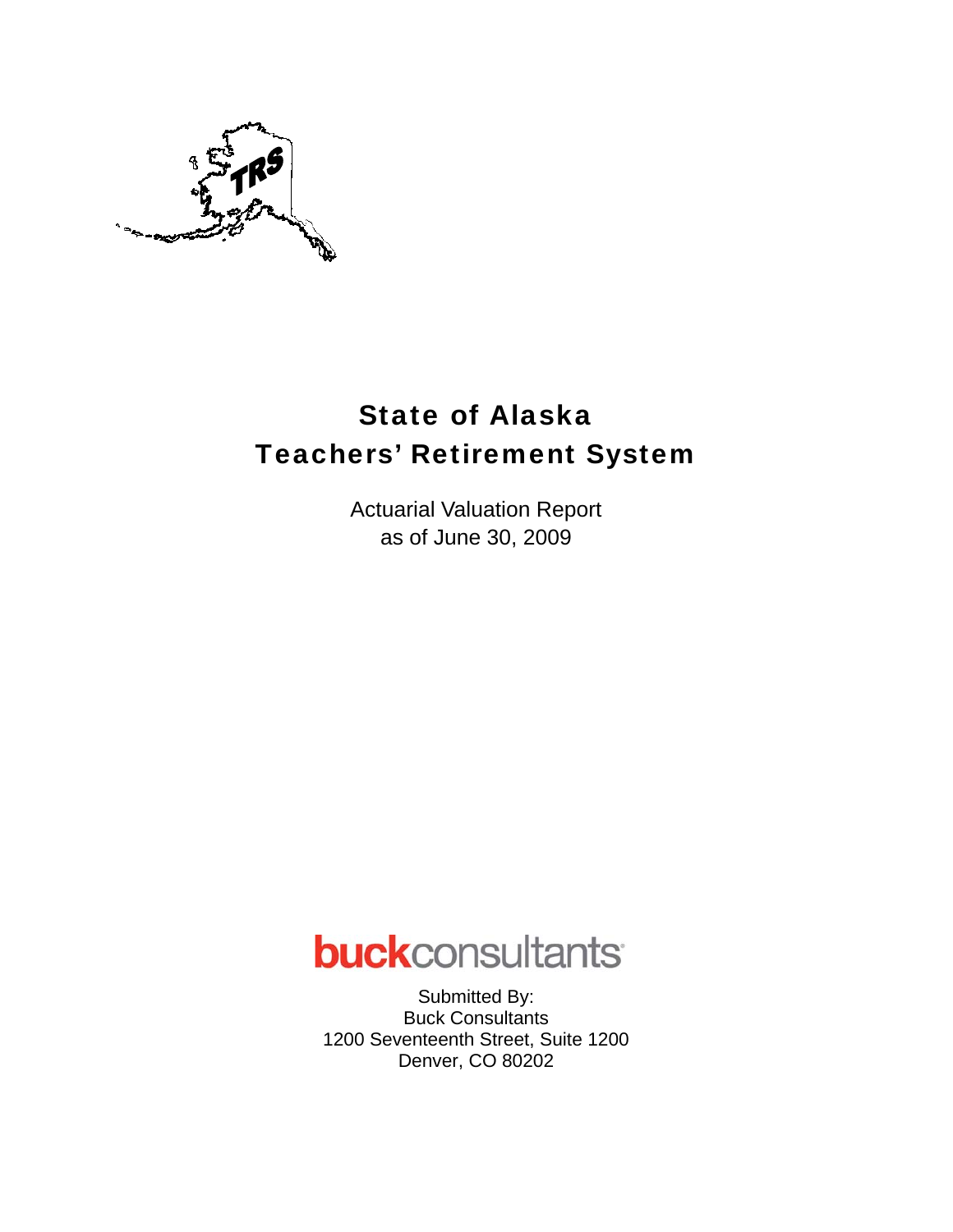# **buck**consultants

# A Xerox Company

July 9, 2010

State of Alaska The Alaska Retirement Management Board The Department of Revenue, Treasury Division The Department of Administration, Division of Retirement and Benefits P.O. Box 110203 Juneau, AK 99811-0203

Dear Members of The Alaska Retirement Management Board, The Department of Revenue and The Department of Administration:

#### **Actuarial Certification**

The annual actuarial valuation required for the State of Alaska Teachers' Retirement System has been prepared as of June 30, 2009 by Buck Consultants. The purposes of the report include:

- (1) a presentation of the valuation results of the System as of June 30, 2009;
- (2) a review of experience under the System for the year ended June 30, 2009;
- (3) a determination of the appropriate total contribution rate to be paid by all employers in the System including additional State contributions pursuant to SB 125, which will be applied for the fiscal year ending June 30, 2012; and
- (4) the provision of reporting and disclosure information for financial statements, governmental agencies, and other interested parties.

The following schedules that we have prepared are included in this report:

- (1) Summary of actuarial assumptions and methods (Section 2.3)
- (2) Schedule of active member valuation data (Section 2.2(c))
- (3) Schedule of benefit recipients added to and removed from rolls (Section 2.2(i))
- (4) Solvency test (Section 3.3)
- (5) Analysis of financial experience (Section 3.1)
- (6) Summary of GASB No. 25 and 43 disclosure information (Section 3.2)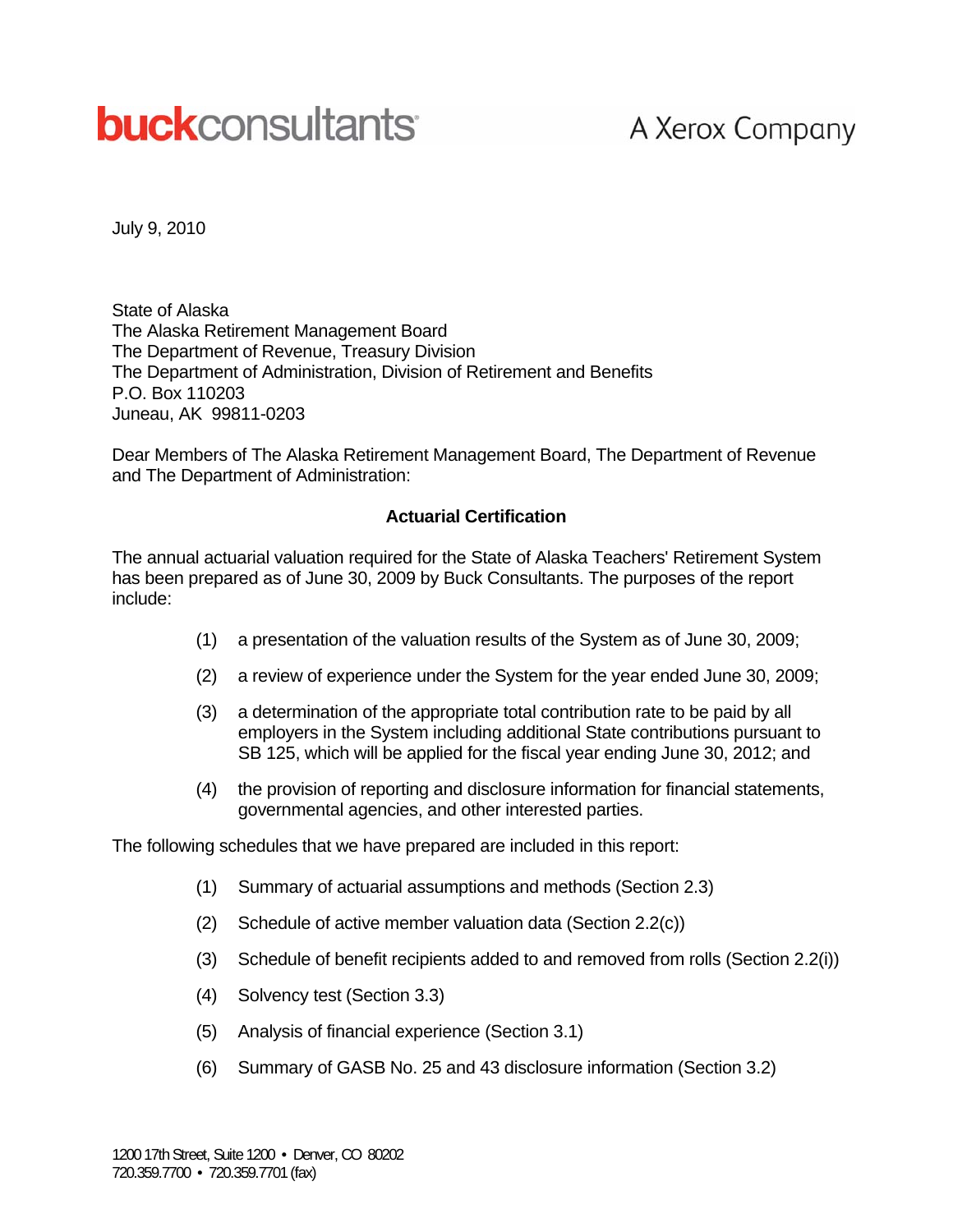The Alaska Retirement Management Board, The Department of Revenue and The Department of Administration July 9, 2010 Page 2

In preparing this valuation, we have employed generally accepted actuarial methods and assumptions, in conjunction with employee data provided to us by the Division of Retirement and Benefits and financial information provided in the financial statements audited by KPMG LLP, to determine a sound value for the System liability. The employee data has not been audited, but it has been reviewed and found to be consistent, both internally and with prior years' data. The actuarial assumptions are based on the results of an experience study presented to and adopted by The Alaska Retirement Management Board (Board) in October 2006. Actuarial methods, medical cost trend, and assumed blended medical premiums were also reviewed and revised during the experience study.

The total contribution requirements are determined as a percentage of payroll, and reflect the cost of benefits accruing in FY10 and a fixed 25-year amortization as a level percentage of payroll of the initial unfunded accrued liability and subsequent gains/losses. The payroll used to determine the contribution rates is the total payroll of all active members in the system, including those hired after July 1, 2006 who are in the Defined Contribution Retirement (DCR) Plan. The amortization period is set by the Board. Contribution levels are recommended by the Actuary and adopted by the Board each year. The ratio of valuation assets to liabilities decreased from 64.8% to 57.0% during the year. This report provides an analysis of the factors that led to the decrease. This report also provides a history of the funding ratio of the System.

A summary of the actuarial assumptions and methods is presented in Section 2.3 of this report. The assumptions, when applied in combination, fairly represent past and anticipated future experience of the System.

Future contribution requirements may differ from those determined in the valuation because of:

- (1) differences between actual experience and anticipated experience based on the assumptions;
- (2) changes in actuarial assumptions or methods;
- (3) changes in statutory provisions; or
- (4) differences between the contribution rates determined by the valuation and those adopted by the Board.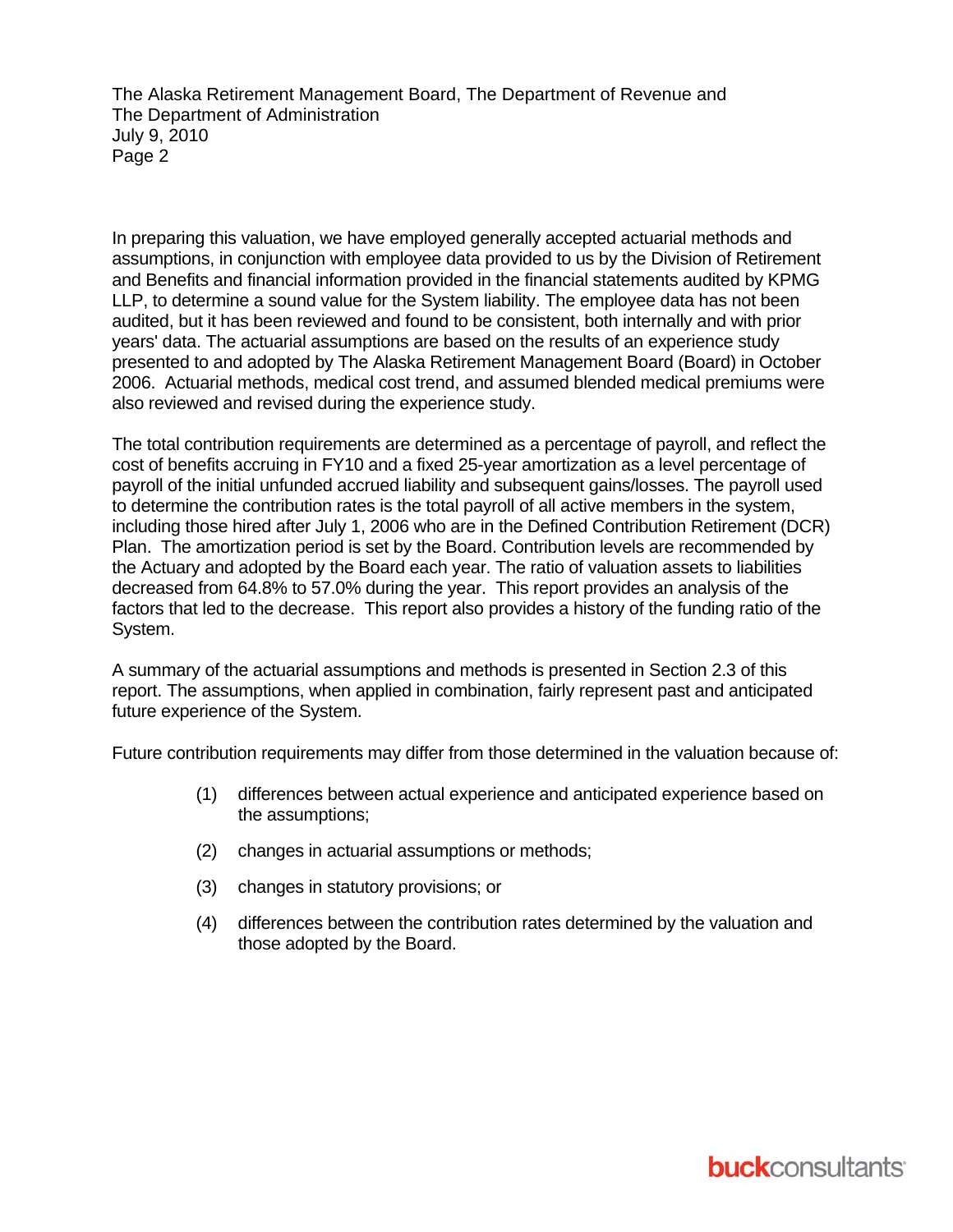The Alaska Retirement Management Board, The Department of Revenue and The Department of Administration July 9, 2010 Page 3

The undersigned are members of the American Academy of Actuaries and the Society of Actuaries, are fully qualified to provide actuarial services to the State of Alaska, and are available to answer questions regarding this report.

We believe that the assumptions and methods used for funding purposes and for the disclosures presented in this report satisfy the parameter requirements set forth in the Government Accounting Standards Board (GASB) Statement Nos. 25 and 43.

We believe that this report confirms with the requirements of the Alaska statutes, and where applicable, other federal and accounting laws, regulations and rules, as well as generally accepted actuarial principles and practices.

Sincerely,

David H. Slashinsky

Principal, Consulting Actuary **Director, Consulting Actuary** 

Minum mal

David H. Slishinsky, ASA, EA, MAAA Michelle Reding DeLange, FSA, EA, MAAA

The undersigned actuary is responsible for all assumptions related to the average annual per capita health claims cost and the health care cost trend rates, and hereby affirms her qualification to render opinions in such matters, in accordance with the qualification standards of the American Academy of Actuaries.

Kelisse a Bissett

Melissa Bissett, FSA, MAAA Senior Consultant, Health & Productivity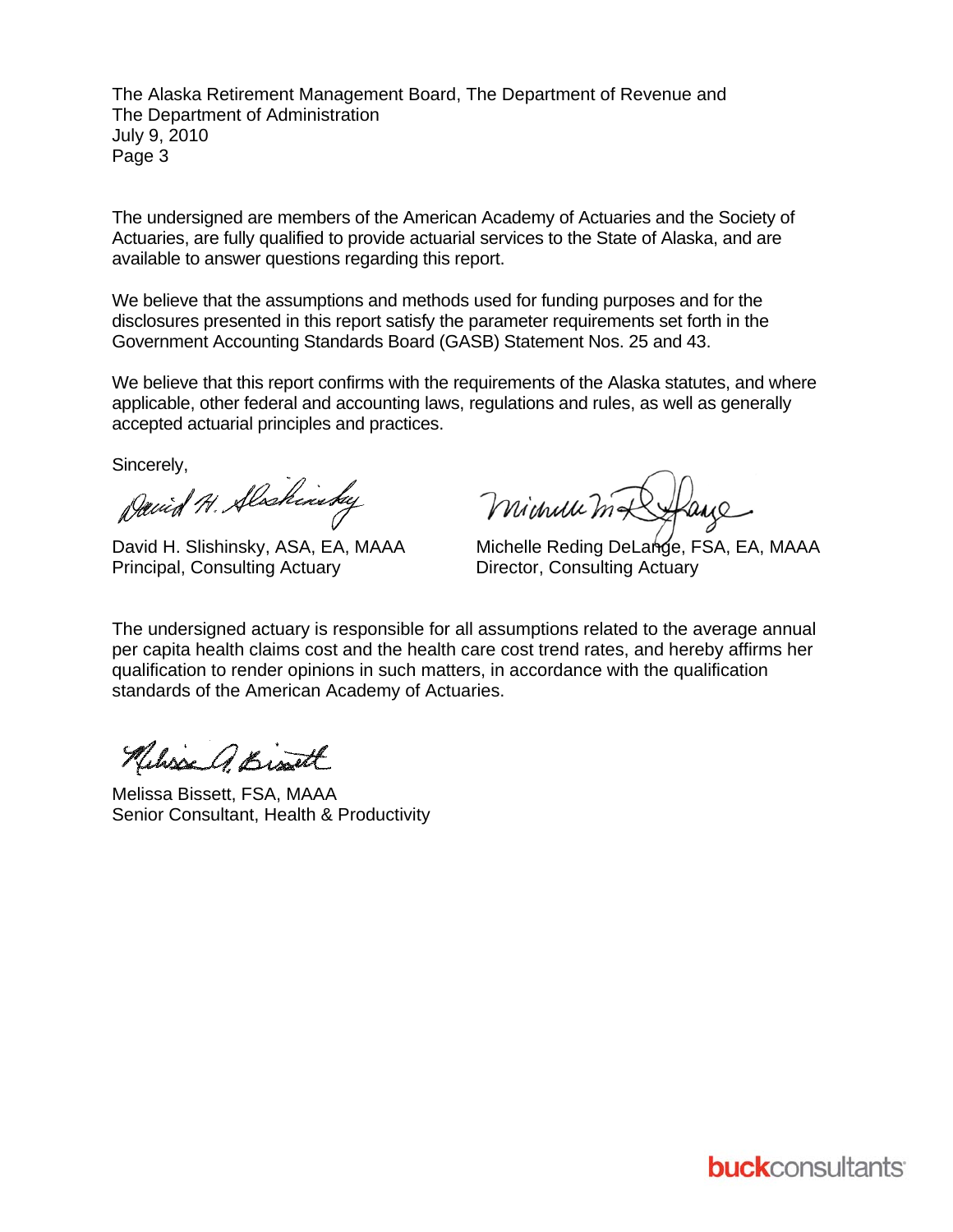### **Contents**

| Section 1: |                                                                              |  |
|------------|------------------------------------------------------------------------------|--|
| 1.1(a)     |                                                                              |  |
| 1.1(b)     |                                                                              |  |
| 1.1(c)     |                                                                              |  |
| 1.2        |                                                                              |  |
| 1.3        | Development of Total Employer/State Contribution Rate - FY12 18              |  |
| 1.4        |                                                                              |  |
| 1.5(a)     | Actuarial Projections - Projections at Calculated Rate                       |  |
|            |                                                                              |  |
| 1.5(b)     | Actuarial Projections - Projections at Current Rate                          |  |
|            |                                                                              |  |
| 1.5(c)     | Actuarial Projections – Effect of Economic Scenarios                         |  |
|            |                                                                              |  |
| Section 2: |                                                                              |  |
| 2.1        |                                                                              |  |
| 2.2(a)     |                                                                              |  |
| 2.2(b)     |                                                                              |  |
| 2.2(c)     |                                                                              |  |
| 2.2(d)     |                                                                              |  |
| 2.2(e)     | Schedule of Average Pension Benefit Payments - New Benefit Recipients  50    |  |
| 2.2(f)     |                                                                              |  |
| 2.2(g)     |                                                                              |  |
| 2.2(h)     | Schedule of Pension Benefit Recipients by Type of Pension Benefit            |  |
|            |                                                                              |  |
| 2.2(i)     | Schedule of Pension Benefit Recipients Added to and Removed from Rolls  55   |  |
| 2.3        |                                                                              |  |
| Section 3: |                                                                              |  |
| 3.1        |                                                                              |  |
| 3.2(a)     |                                                                              |  |
| 3.2(b)     | Schedule of Contributions from Employers and Other Contributing Entities  78 |  |
| 3.2(c)     | Actuarial Assumptions, Methods and Additional Information Under GASB  80     |  |
| 3.3        |                                                                              |  |

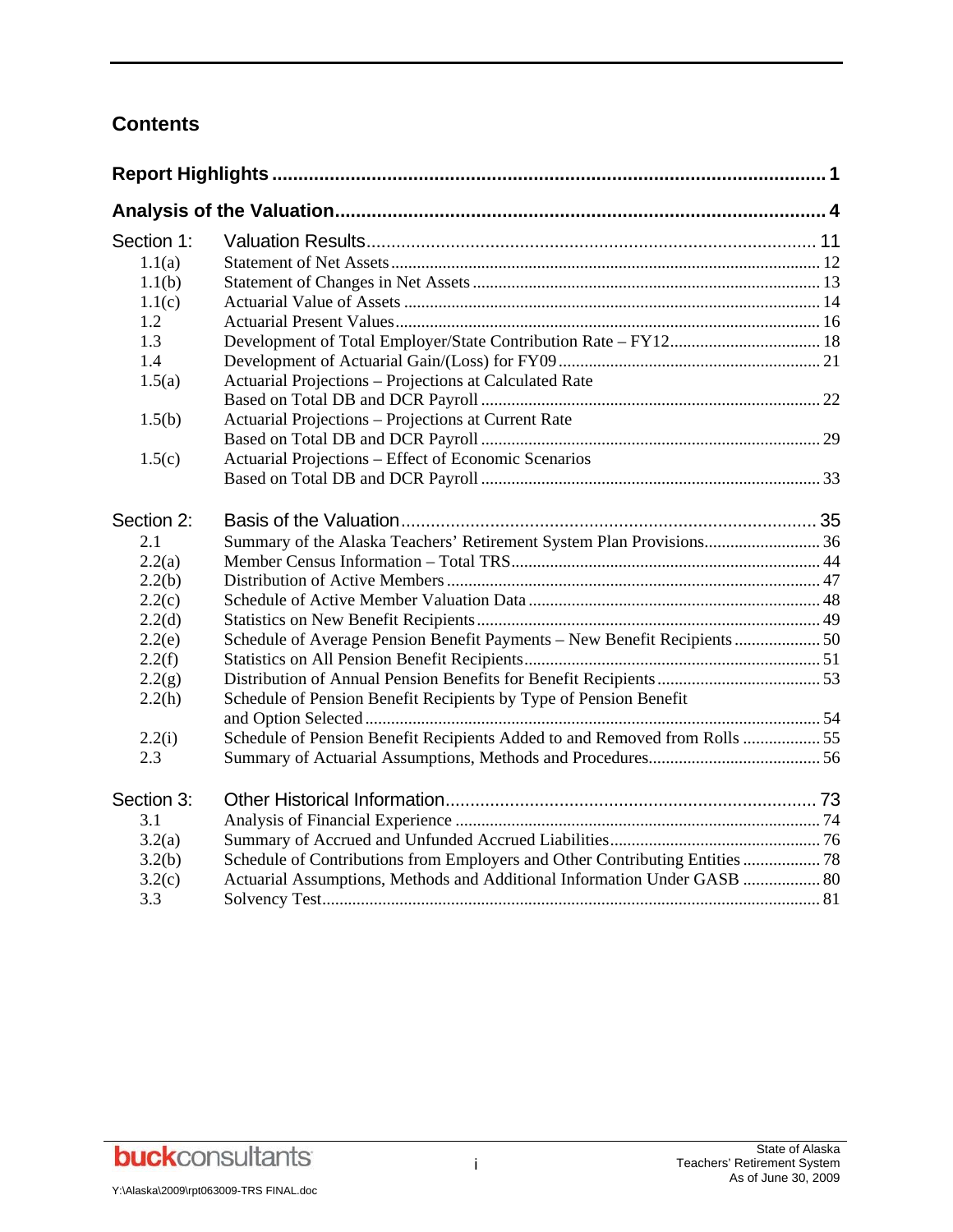### **Report Highlights**

This report has been prepared by Buck Consultants for the State of Alaska Teachers' Retirement System to:

- (1) Present the results of a valuation of the Alaska Teachers' Retirement System as of June 30, 2009;
- (2) Review experience under the plan for the year ended June 30, 2009;
- (3) Determine the appropriate contribution rate for all employers in the System; and
- (4) Provide reporting and disclosure information for financial statements, governmental agencies, and other interested parties.

The report is divided into three sections. Section 1 contains the results of the valuation. It includes the experience of the plan during Fiscal Year 2009, the current annual costs, and 30 year projections.

Section 2 describes the basis of the valuation. It summarizes the plan provisions, provides information relating to the plan participants, and describes the funding methods and actuarial assumptions used in determining liabilities and costs.

Section 3 contains additional exhibits showing historical information on system experience and unfunded liabilities and GASB information.

The principal results are as follows:

| Funding Status as of June 30 <sup>1</sup>                   | 2008        | 2009        |  |
|-------------------------------------------------------------|-------------|-------------|--|
| (a) Accrued Liability <sup>2</sup>                          | \$7,619,178 | \$7,847,514 |  |
| (b) Valuation Assets <sup>2</sup>                           | 4,936,976   | 4,472,958   |  |
| (c) Unfunded Accrued Liability <sup>2</sup> , $(a) - (b)$   | \$2,682,202 | \$3,374,556 |  |
| (d) Funding Ratio based on Valuation Assets, $(b) \div (a)$ | 64.8%       | 57.0%       |  |
| (e) Market Value of Assets <sup>2</sup>                     | \$4,804,371 | \$3,727,466 |  |
| Funding Ratio based on Market Assets, $(e) \div (a)$<br>(f) | 63.1%       | 47.5%       |  |

l

*<sup>1</sup> Includes pension and healthcare benefits.* 

*<sup>2</sup> In thousands.*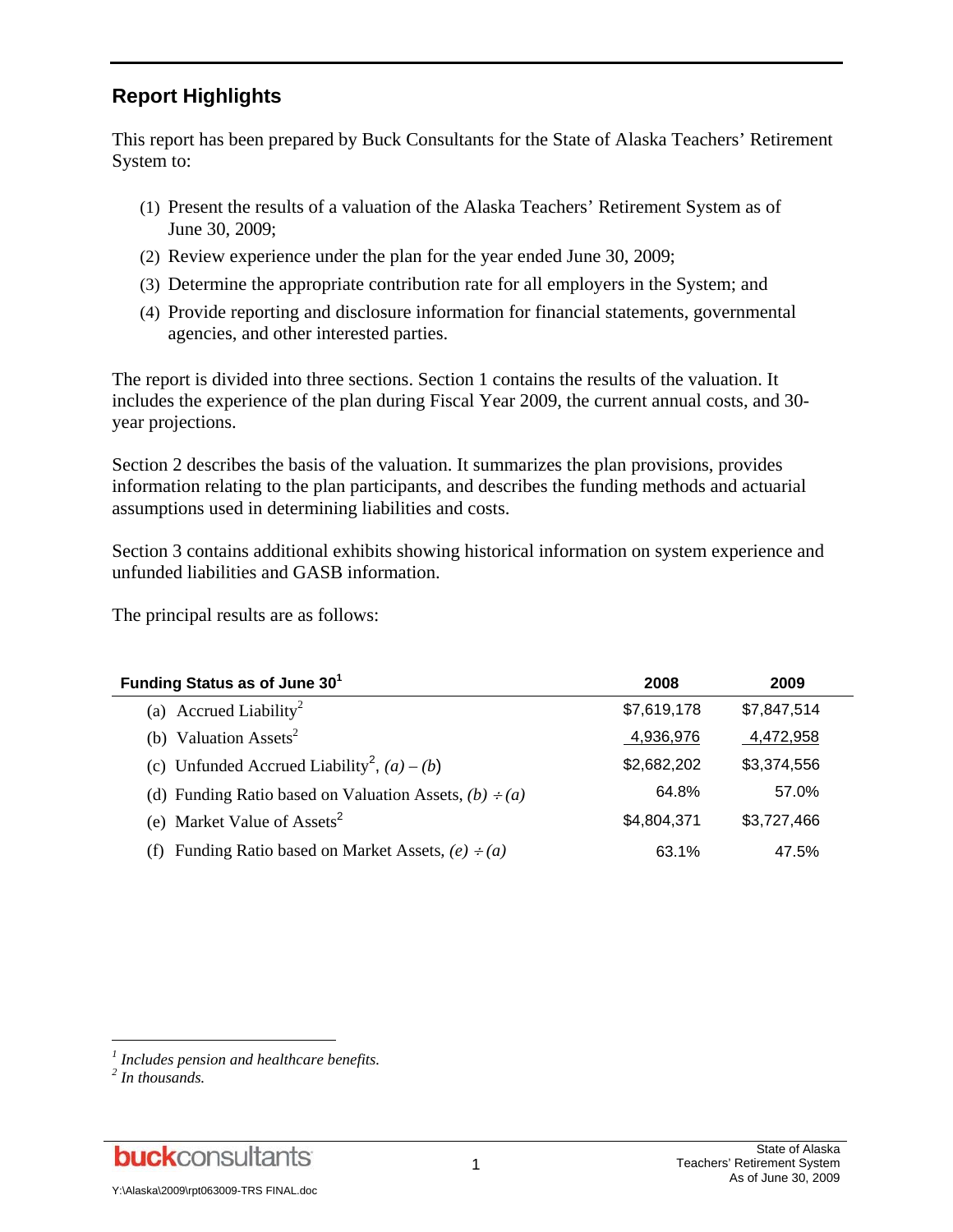### **Report Highlights** *(continued)*

### **TRS Funding Ratio History**

**(Based on Valuation Assets)** 

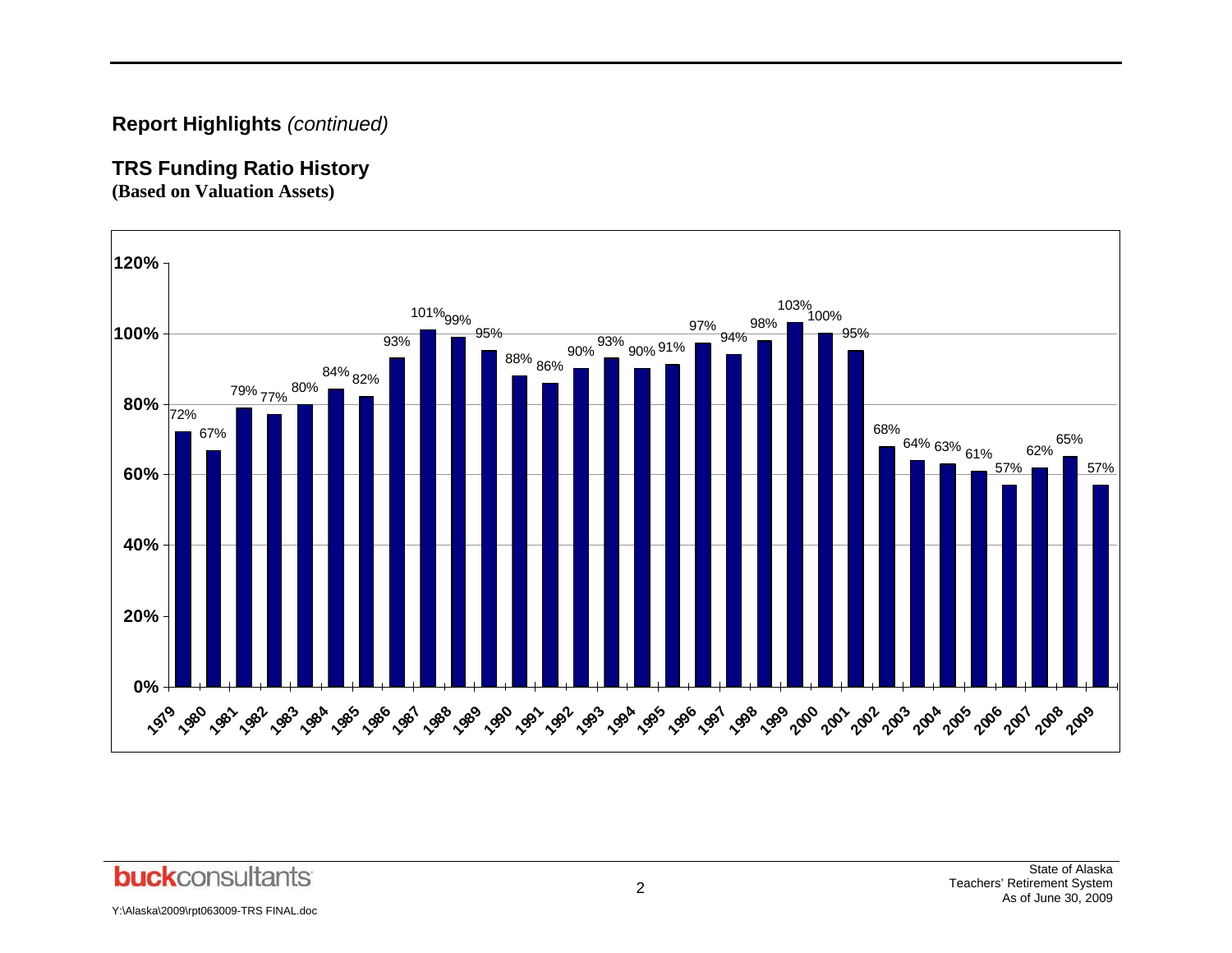### **Report Highlights** *(continued)*

# **Employer/State Contribution Rates for Pension**

| for Fiscal Year:                                                                                  | 2011   | 2012   |
|---------------------------------------------------------------------------------------------------|--------|--------|
| (a) Normal Cost Rate Net of Member Contributions                                                  | 2.56%  | 2.42%  |
| (b) Past Service Rate                                                                             | 17.76% | 24.19% |
| (c) Total Employer/State Contribution Rate $(a) + (b)$                                            | 20.32% | 26.61% |
| <b>Employer/State Contribution Rates for</b><br><b>Postemployment Healthcare for Fiscal Year:</b> | 2011   | 2012   |
| (a) Normal Cost Rate                                                                              | 5.00%  | 4.15%  |
| (b) Past Service Rate                                                                             | 13.24% | 11.85% |
| (c) Total Employer/State Contribution Rate $(a) + (b)$                                            | 18.24% | 16.00% |
| <b>Total Employer/State Contribution Rates for Fiscal Year:</b>                                   | 2011   | 2012   |
| (a) Normal Cost Rate Net of Member Contributions                                                  | 7.56%  | 6.57%  |
| (b) Past Service Rate                                                                             | 31.00% | 36.04% |
| Total Employer/State Contribution Rate $(a) + (b)$<br>(c)                                         | 38.56% | 42.61% |
| (d) Board Adopted Total Employer/State Contribution Rate                                          | 38.56% | 42.61% |
|                                                                                                   |        |        |

Contribution rates are based on salary for both DB plan members and DCR members, combined.

The rates shown above are for funding purposes which differ from the Annual Required Contribution for GASB No. 43 reporting purposes. Under GASB No. 43, postemployment healthcare liabilities are gross of the retiree drug subsidy and are calculated with a discount rate for a partially funded plan.

Contribution rates include Employer contribution rates as limited by State statute, and include the State Relief Funding required under SB 125.

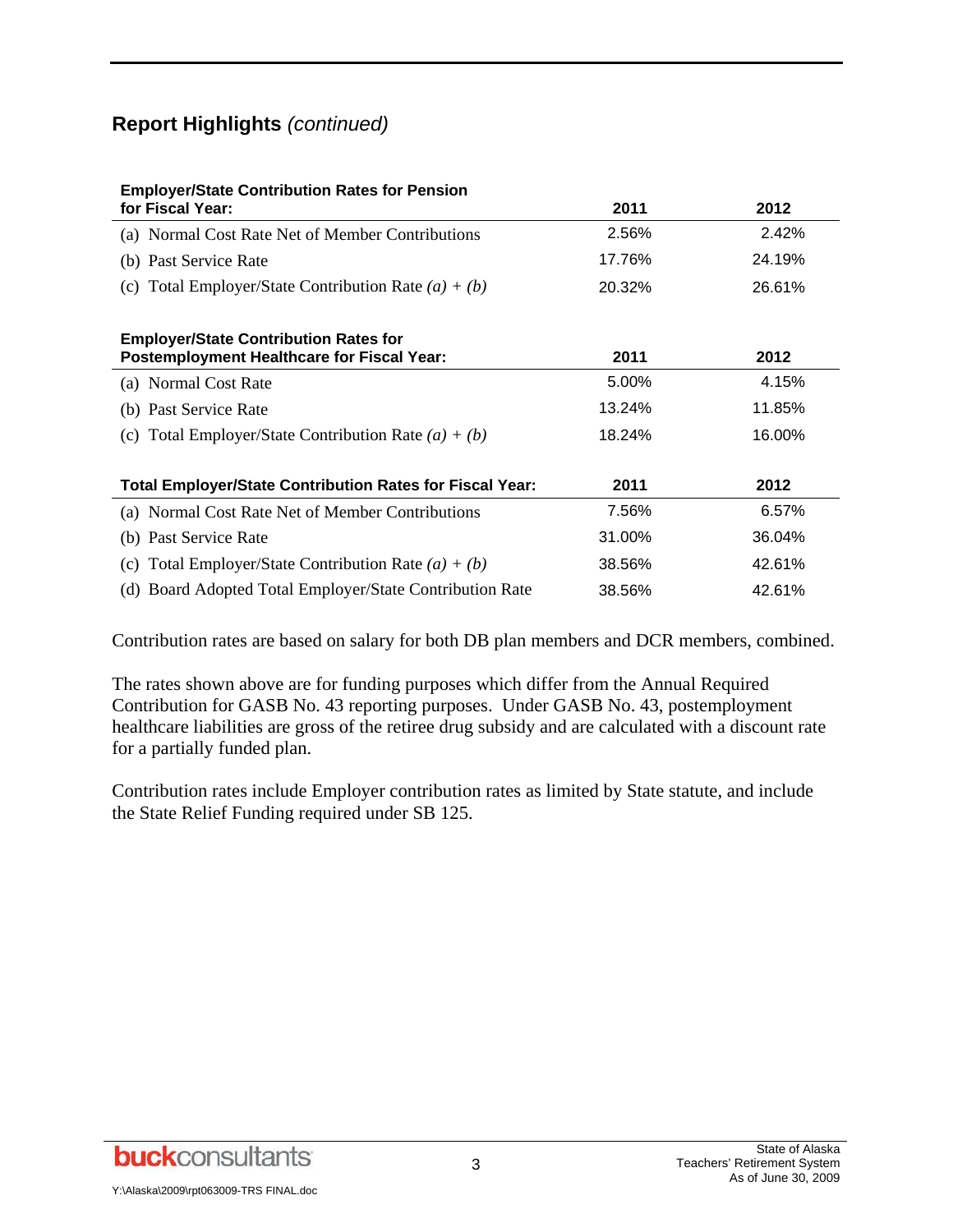### **Analysis of the Valuation**

As shown in the Highlights section of the report, the funding ratio based on valuation assets as of June 30, 2009 has decreased from 64.8% to 57.0%, a decrease of 7.8%. The total calculated Employer/State contribution rate has increased from 38.56% of payroll for FY11 to 42.61% for FY12, an increase of 4.05%. The reasons for the change in the funded status and calculated contribution rate are explained below.

#### **(1) Retiree Medical Costs and Assumptions**

The following table summarizes the monthly premium per benefit recipient since 1977.

| <b>Time</b><br>Period | <b>Monthly Premium</b><br><b>Per Retiree</b><br>For Health Coverage | <b>Annual</b><br>Percentage<br>Change | <b>Average Compound</b><br><b>Annual Increase Since</b><br><b>FY78</b> |
|-----------------------|---------------------------------------------------------------------|---------------------------------------|------------------------------------------------------------------------|
| 2/1/77-1/31/78        | \$<br>57.64                                                         | 66%                                   | $\overline{a}$                                                         |
| 2/1/78-1/31/79        | 69.10                                                               | 20%                                   | 20%                                                                    |
| 2/1/79-1/31/80        | 64.70                                                               | $-6%$                                 | 6%                                                                     |
| 2/1/80-1/31/81        | 96.34                                                               | 49%                                   | 19%                                                                    |
| 2/1/81-1/31/82        | 96.34                                                               | 0%                                    | 14%                                                                    |
| 2/1/82-1/31/83        | 115.61                                                              | 20%                                   | 15%                                                                    |
| 2/1/83-1/31/84        | 156.07                                                              | 35%                                   | 18%                                                                    |
| 2/1/84-1/31/85        | 191.85                                                              | 23%                                   | 19%                                                                    |
| 2/1/85-1/31/86        | 168.25                                                              | $-12%$                                | 14%                                                                    |
| 2/1/86-1/31/87        | 165.00                                                              | $-2%$                                 | 12%                                                                    |
| 2/1/87-1/31/88        | 140.25                                                              | $-15%$                                | 9%                                                                     |
| 2/1/88-1/31/89        | 211.22                                                              | 51%                                   | 13%                                                                    |
| 2/1/89-1/31/90        | 252.83                                                              | 20%                                   | 13%                                                                    |
| 2/1/90-1/31/91        | 243.98                                                              | $-4%$                                 | 12%                                                                    |
| 2/1/91-1/31/92        | 243.98                                                              | 0%                                    | 11%                                                                    |
| 2/1/92-1/31/93        | 226.90                                                              | $-7%$                                 | 10%                                                                    |
| 2/1/93-1/31/94        | 309.72                                                              | 37%                                   | 11%                                                                    |
| 2/1/94-1/31/95        | 336.05                                                              | 9%                                    | 11%                                                                    |
| 2/1/95-1/31/96        | 350.50                                                              | 4%                                    | 11%                                                                    |
| 2/1/96-1/31/97        | 350.50                                                              | 0%                                    | 10%                                                                    |
| 2/1/97-1/31/98        | 368.00                                                              | 5%                                    | 10%                                                                    |
| 2/1/98-12/31/98       | 368.00                                                              | 0%                                    | 9%                                                                     |
| 1/1/99-12/31/99       | 442.00                                                              | 20%                                   | 10%                                                                    |
| 1/1/00-12/31/00       | 530.00                                                              | 20%                                   | 10%                                                                    |
| 1/1/01-12/31/01       | 610.00                                                              | 15%                                   | 10%                                                                    |
| 1/1/02-12/31/02       | 668.00                                                              | 10%                                   | 10%                                                                    |
| 1/1/03-12/31/03       | 720.00                                                              | 8%                                    | 10%                                                                    |
| 1/1/04-12/31/04       | 806.00                                                              | 12%                                   | 10%                                                                    |
| 1/1/05-12/31/05       | 850.00                                                              | 5%                                    | 10%                                                                    |
| 1/1/06-12/31/06       | 876.00                                                              | 3%                                    | 10%                                                                    |
| 1/1/07-12/31/07       | 876.00                                                              | 0%                                    | 10%                                                                    |
| 1/1/08-12/31/08       | 876.00                                                              | 0%                                    | 9%                                                                     |
| 1/1/09-12/31/09       | 937.00                                                              | 7%                                    | 9%                                                                     |
| 1/1/10-12/31/10       | 1,068.00                                                            | 14%                                   | 9%                                                                     |

As shown in the above table, the monthly retiree medical premium for the January 1, 2010 to December 31, 2010 time period will increase to \$1,068. This represents an increase of 14% from the previous year's medical premium of \$937. The health cost trend rates used for this valuation are described in Section 2.3. Over the last 10 years, annual premium rate changes have ranged from no change to up 15%. Also, over the last ten years, the increase in the premium rate has been about 7.3% compounded annually.

**buck**consultants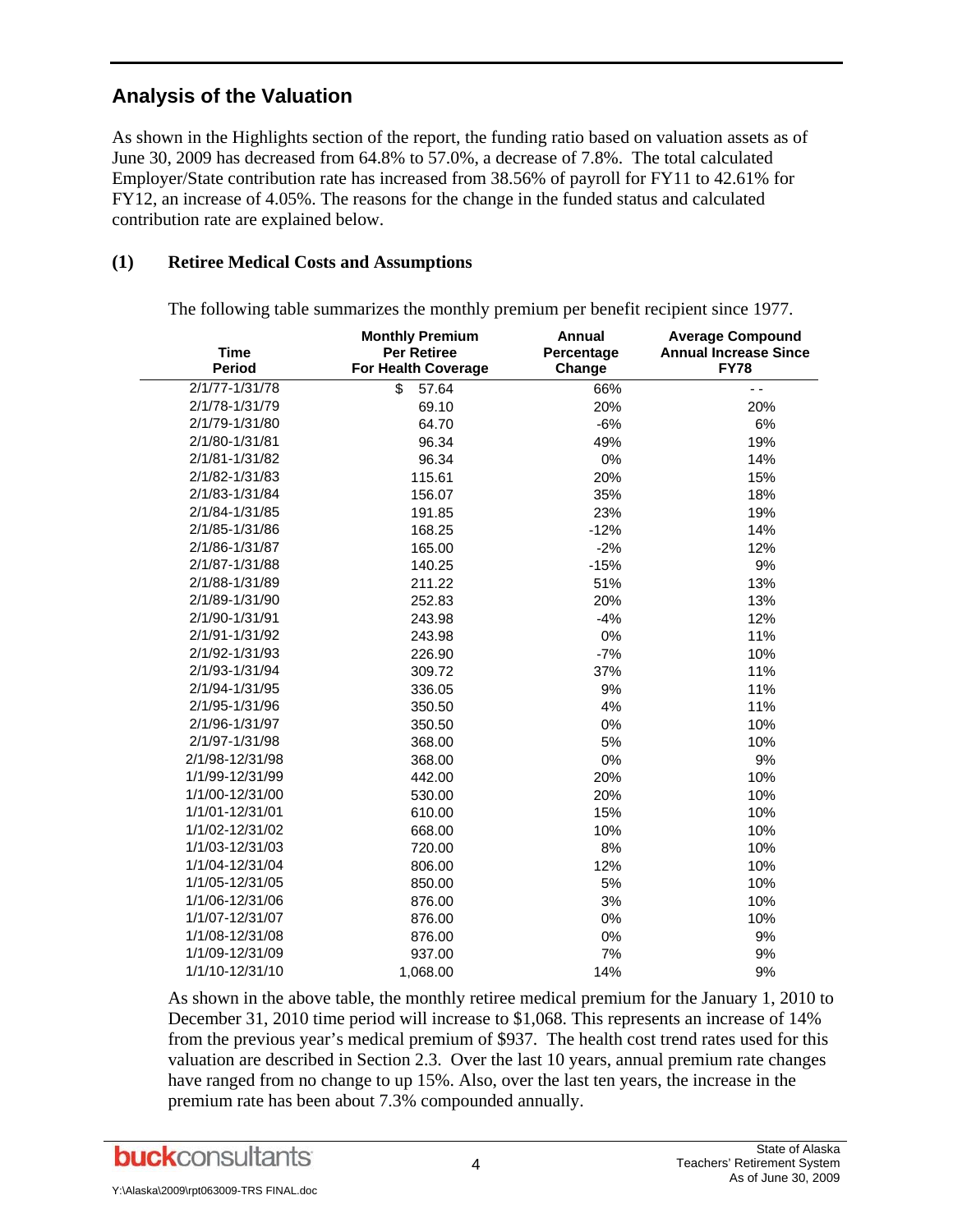Effective with the 2004 valuation, the assumptions used to value liabilities for retiree medical benefits were changed. The revised methods and assumptions more accurately measured retiree medical liabilities and incorporated the expected impact on System liabilities due to changes in the Medicare program. In particular, changes were made to the following elements in calculating medical liabilities:

- Claims cost methodology and development
- **•** Offset for Medicare
- Aging factors

An analysis of medical costs was completed based on claims information provided by Premera and enrollment data provided by the Division of Retirement and Benefits. Costs for medical services and prescriptions were analyzed separately, and separate trend rates were developed to project expected future medical and prescription costs. An offset for costs expected to be reimbursed by Medicare was incorporated beginning at age 65. Average medical claims were then distributed across the population based on expected increases in medical expenses that occur with age.

For the 2009 valuation, we updated claims cost and Medicare offset analyses using fiscal year 2009 claims and enrollment information. We developed assumptions regarding the number of members with Medicare Part B only coverage based on employee date of hire, date of birth, tier, etc., and eligibility rules for Medicare Part A and associated claims costs. A lower average claims cost was applied to retirees assumed to be covered by both Medicare Part A and B vs. retirees assumed to be covered only by Medicare Part B. The assumed lag used to adjust claims data from a paid to incurred basis reflects the results of our June 30, 2009 lag study. Assumed lag from incurred date to paid claim is approximately 2.57 months for medical claims and 0.5 months for prescription claims. Composite lag for combined medical and prescription claims is about 1.9 months, similar to the 2-month composite lag assumption used for our 2008 valuation. The trend assumption is based on the Society of Actuaries' Healthcare Cost Trend Model as adopted by the ARM Board at their December 5, 2008 meeting. The trend rate varies by year declining to 5.1% over 100 years. The trends vary by medical and prescription drugs until 2012, at which point the same trends are used for both benefit types.

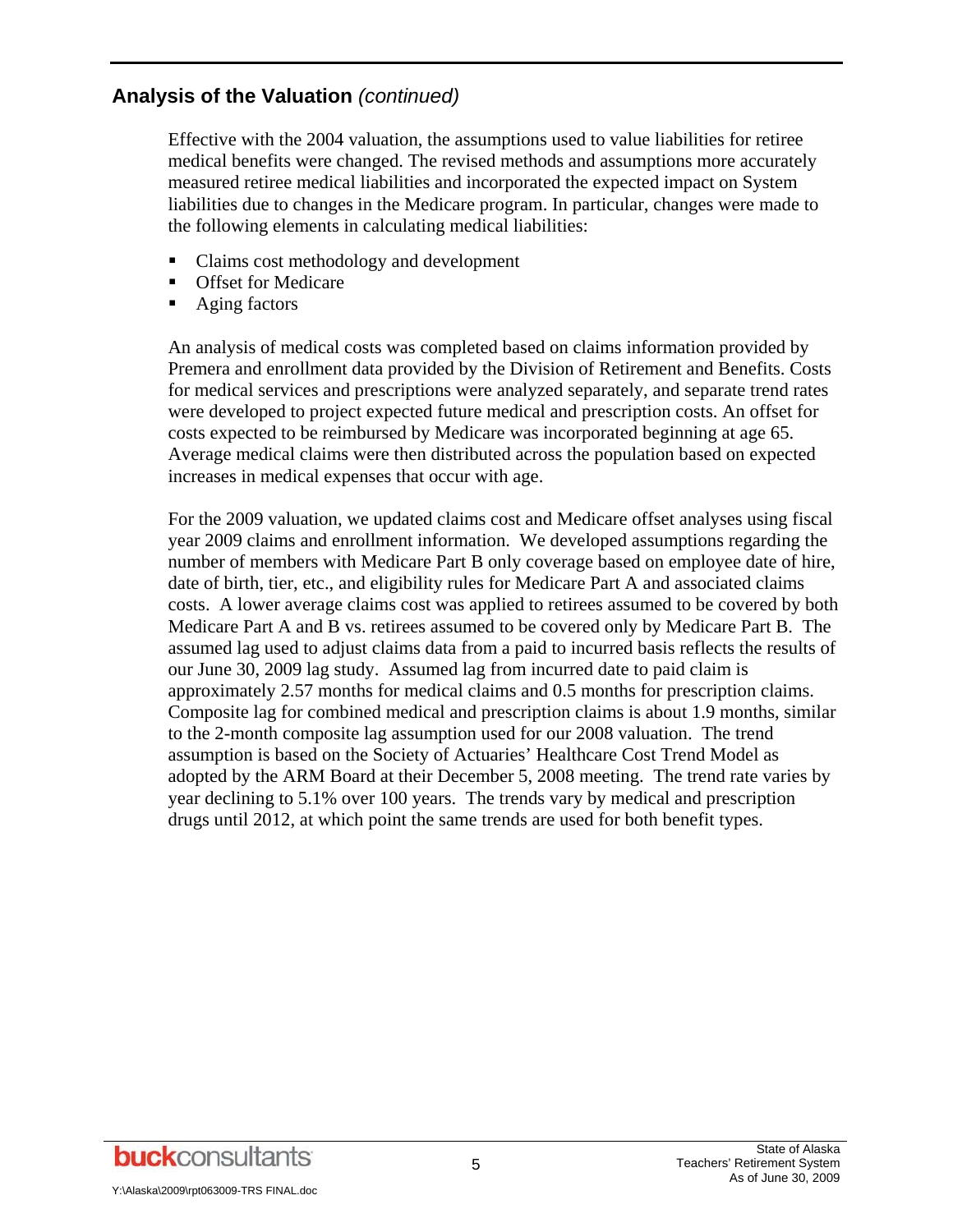Individual claim level detail from Aetna and Premera were obtained for calendar year 2005 and fiscal years 2006 through 2009. This data was reviewed and compared to management level reporting supplied by Premera. For the 2009 valuation, we have not modified any management level reporting information used to develop per capita claim cost rates. However, we will continue to compare data from both sources and potentially modify future claims cost rate derivation to reflect salient information at the individual claimant level that may enhance global management level data. For the 2009 valuation, we do not recommend any changes to morbidity assumptions used to project increasing claims costs as members age. However, we will continue to compare age-based claims costs derived from individual claimant data to the current morbidity curve and potentially modify the assumed aging impact on claims costs in future valuations. The portion of retirees assumed to be eligible for Medicare Parts A and B and for Part B only was modified, decreasing the Part B only proportion of all Medicare retirees from 4.0% to 3.5%. Finally, explicit third-party administration (TPA) costs were added to medical and prescription claims cost rates. Per-member TPA costs are derived from the current Wells Fargo contract and are projected to increase at the assumed rate of 5%.

Since 2004, the funding valuation also reflects the impact of the Medicare Part D Retiree Drug Subsidy (RDS) in the projection of prescription drug benefit costs. Buck's actuaries have attested that the prescription drug benefits meet the actuarial equivalence requirements and the plan qualifies to receive the RDS under the Medicare Prescription Drug, Improvement and Modernization Act of 2003 (MMA) for calendar 2009 and 2010. Based on current plan provisions and utilization data, we anticipate the plan will continue to qualify for RDS payments. The State has shared its payments for calendar 2006, 2007, 2008 and the first quarter of 2009 and this information was used to estimate future RDS payments in this valuation. Please note, Part D subsidies are not reflected for accounting purposes under GASB No. 43.

Utilization and claims cost data indicate that healthcare experience emerging since the prior valuation is improving slightly. A large portion of the historical unfavorable experience is due to members with chronic diseases (diabetes, ESRD, etc.), and the corresponding large claims that accompany those diseases. Due to the nature of these diseases, it is expected that the State will have these members as benefit recipients for some time, and that costs may be able to be controlled, but not eliminated. With the introduction of a health improvement plan for State employees, as well as disease management provided by the TPA, it is hoped that the incidence of the most severe and costly chronic conditions can be reduced to a more manageable and stable level. As with the prior valuation, a weighting methodology is employed, where each of the experience years is given similar weights when calculating the claims costs. This has the effect of preventing any one year from unduly influencing the claims costs. In future valuations, we will assess giving more recent experience greater weight in the overall claims cost rate development process. In the current valuation, we averaged national trend assumptions with Alaska-specific trend during the experience period to give credibility to Alaska-specific experience while still reflecting national trends.

Y:\Alaska\2009\rpt063009-TRS FINAL.doc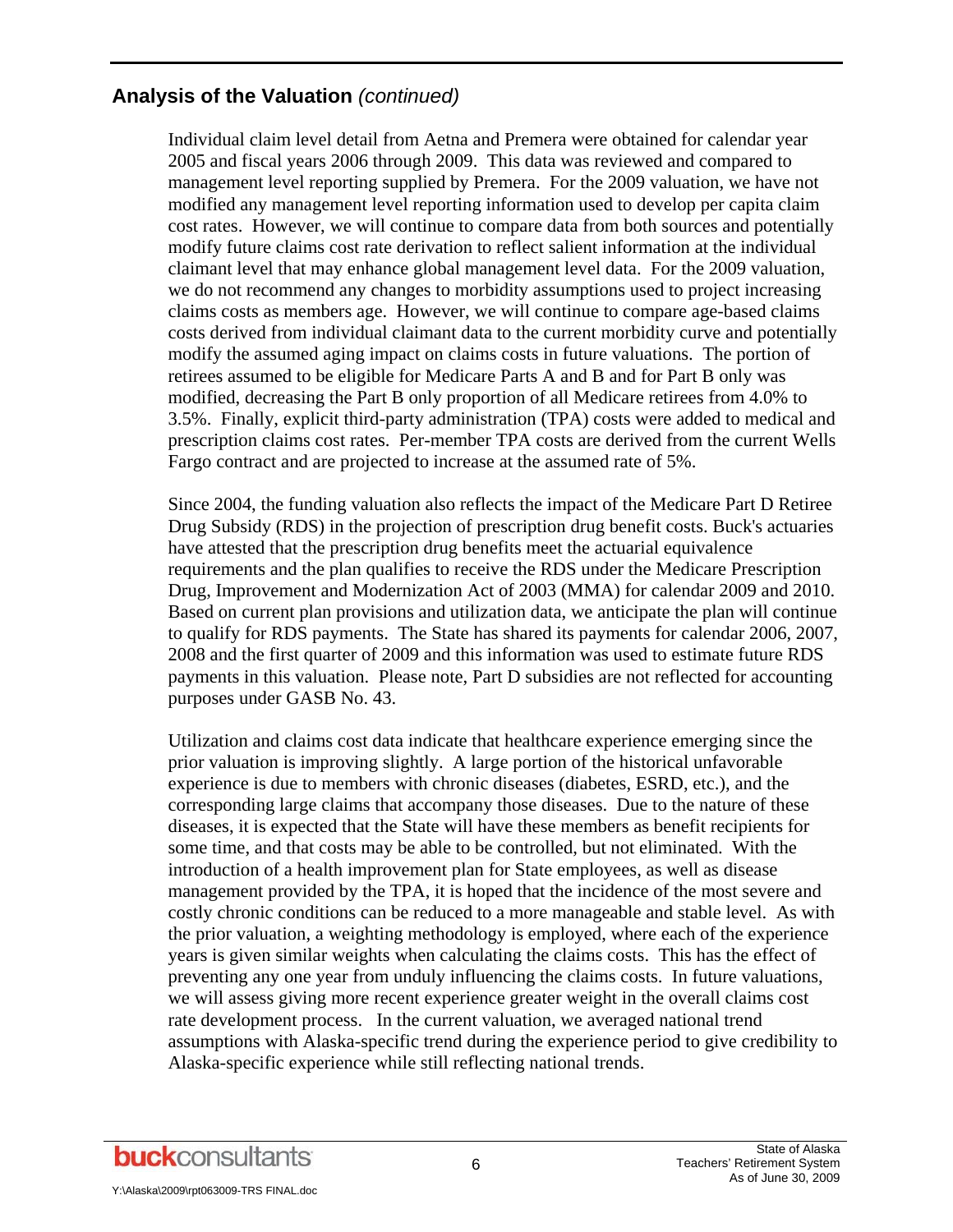The following table summarizes data sources and assumptions and the relative impact changes in each have on healthcare cost projections for 2009 as compared to 2008:

| <b>Healthcare Cost Rate Data Source or</b><br><b>Assumption Change, 2009 vs. 2008</b>                                                                                         | <b>Gain / Loss Impact on</b><br><b>2009 Valuation Results</b>                                                                         |
|-------------------------------------------------------------------------------------------------------------------------------------------------------------------------------|---------------------------------------------------------------------------------------------------------------------------------------|
| Claim lag specific to medical and prescription<br>experience (2.57 months for medical and 0.5<br>months for Rx versus 1.78 and 0.6<br>respectively)                           | Negligible                                                                                                                            |
| Individual claims level data                                                                                                                                                  | No impact on cost data used for 2009,<br>though potentially a source of future<br>modifications                                       |
|                                                                                                                                                                               | No impact on morbidity assumptions used<br>for 2009, though potentially a source of<br>future modifications                           |
|                                                                                                                                                                               | Moderate loss from decreasing<br>the assumed Part B only proportion of all<br>Medicare retirees from 4% to 3.5%                       |
| <b>Explicit TPA</b> fees                                                                                                                                                      | Minor gain                                                                                                                            |
| Actual RDS payments received                                                                                                                                                  | Minor loss                                                                                                                            |
| Weighting of prior experience periods used to<br>derive base claims during the valuation year<br>(near equal weighting for all five periods is<br>similar to prior valuation) | Dampens the gain/loss from favorable provider<br>discounts and experience since June 2006 but<br>may be modified in future valuations |
| Averaging Alaska-specific trend during the<br>experience period with Health Care Cost Trend<br>Rates (HCCTR) used to bring prior data<br>forward to the valuation year        | No change                                                                                                                             |
| Aggregate claims data                                                                                                                                                         | Moderate gain due to experience, but<br>dampened by weighting methodology.                                                            |

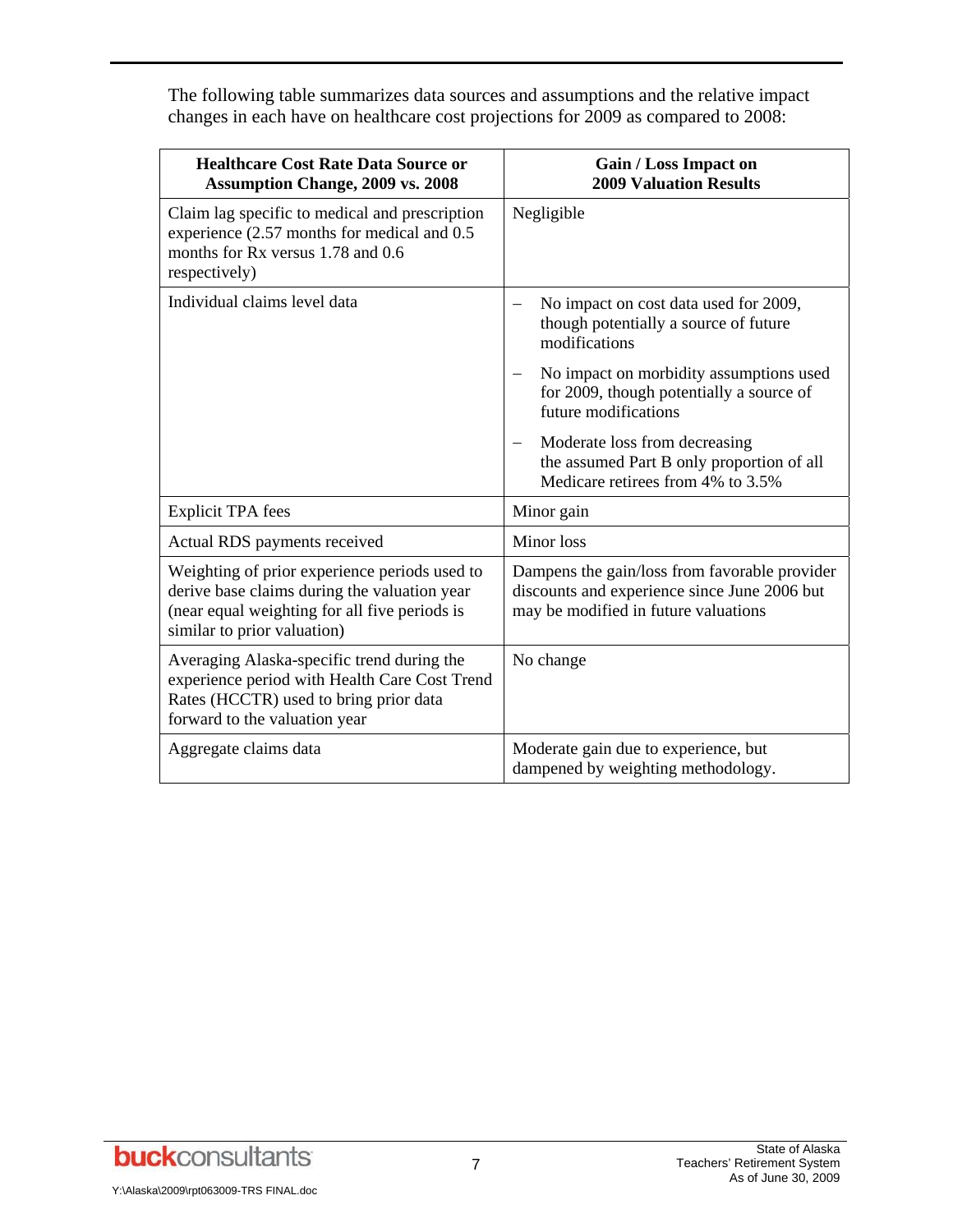#### **(2) Investment Experience**

The approximate FY09 investment return based on market values was (21.0)% compared to the expected investment return of 8.25%. This resulted in a loss of approximately \$1,392.0 million to the System from investment experience. The asset valuation method recognizes 20 percent of this loss (\$278.4 million) this year and an additional 20 percent in each of the next 4 years. In addition, 20 percent of the FY05 investment gain, 20 percent of the FY06 investment gain, 20 percent of the FY07 investment gain and 20 percent of the FY08 investment loss were recognized this year. The approximate FY09 investment return based on actuarial values was (7.9)% compared to the expected investment return of 8.25%. The net result was an investment loss of \$790.1 million which decreased the funding ratio by 10.07% and increased the Employer/State contribution rate by 7.23%.

#### **(3) Salary Increase**

During the period from June 30, 2008, to June 30, 2009, salary increases for continuing active members were more than anticipated in the valuation assumptions. Higher accrued liabilities caused the funding ratio to decrease by 0.17%. The net effect of the salary loss was an increase of 0.29% in the Employer/State contribution rate.

#### **(4) Demographic Experience**

Section 2.2 provides statistics on active and inactive participants. The number of active participants decreased 3.58% from 8,531 at June 30, 2008 to 8,226 at June 30, 2009 due to the closure of the plan to new entrants as of July 1, 2006. The average age of active participants increased from 46.64 to 47.42 and average credited service increased from 12.44 to 13.19 years.

The number of retirees and beneficiaries increased 2.28% from 10,026 to 10,255, and their average age increased from 65.82 to 66.42. There was a 1.26% increase in the number of vested terminated participants from 873 to 884. Their average age increased from 49.14 to 49.52.

The overall effect of these participant data changes along with the healthcare experience was an actuarial gain to the System, resulting in a decrease in the Employer/State contribution rate of 3.21% of total payroll. Most of this gain is due to healthcare claims costs which were less than expected. As a result, expected healthcare claims for FY10 and future years are reduced. The gain/loss by decrement on the accrued liability is shown on the summary page.

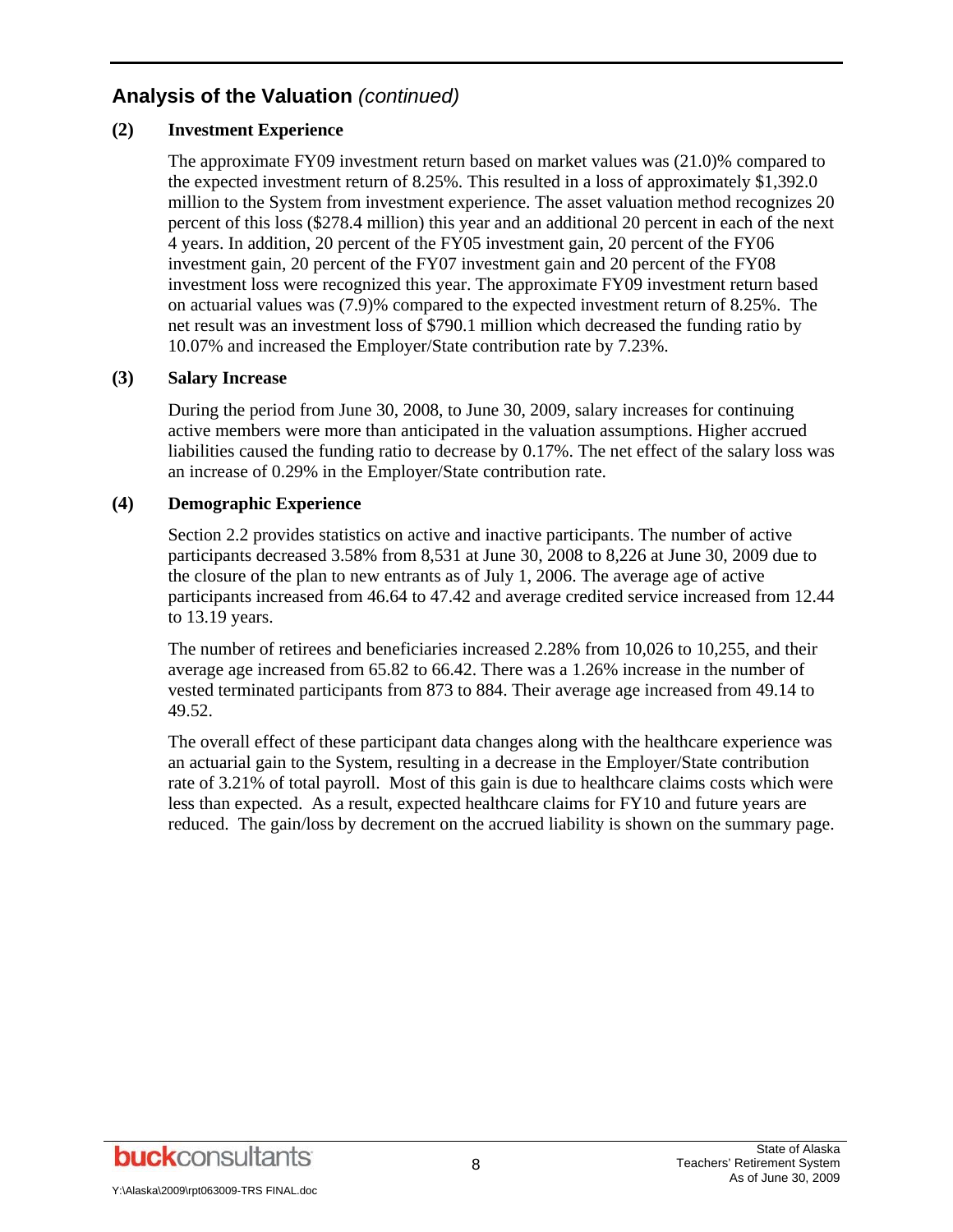#### **(5) Effect of the Two-Year Delay in the Contribution Rate**

As of June 30, 2008, the actuarially calculated rate was 38.56% for FY11 Employer/State contributions. Since Employer/State contribution rates are determined two years prior to the fiscal year, the June 30, 2006 adopted employer rate of 44.17% was contributed during FY09. The difference between the two calculated rates, 44.17% and 38.56%, created a contribution surplus to the System. This surplus decreased the Employer/State contribution rate by 0.26%.

#### **(6) Actuarial Projections**

At the Fall 1991 Board Meetings, the TRS Board approved the use of an enhanced actuarial projection system in the valuation report. The same actuarial cost method is used, but the enhanced system projects the associated liabilities 30 years into the future. By also projecting plan assets, this report in effect produces an actuarial valuation for each of the next 30 years. Section 1.5, Actuarial Projections, contains the results of this analysis.

This type of information can be especially useful to multi-tiered systems, such as TRS. No new DB plan entrants are anticipated.

#### **(7) Changes in Methods from the Prior Valuation**

The amortization methodology has been changed since the last valuation. The methodology has been changed from a simple interest approach to a compound interest approach. The impact of this change is not significant.

#### **(8) Changes in Assumptions from the Prior Valuation**

There were no changes in assumptions from the prior valuation.

#### **(9) Changes in Benefit Provisions Since the Prior Valuation**

There have been no changes in benefit provisions since the prior valuation.

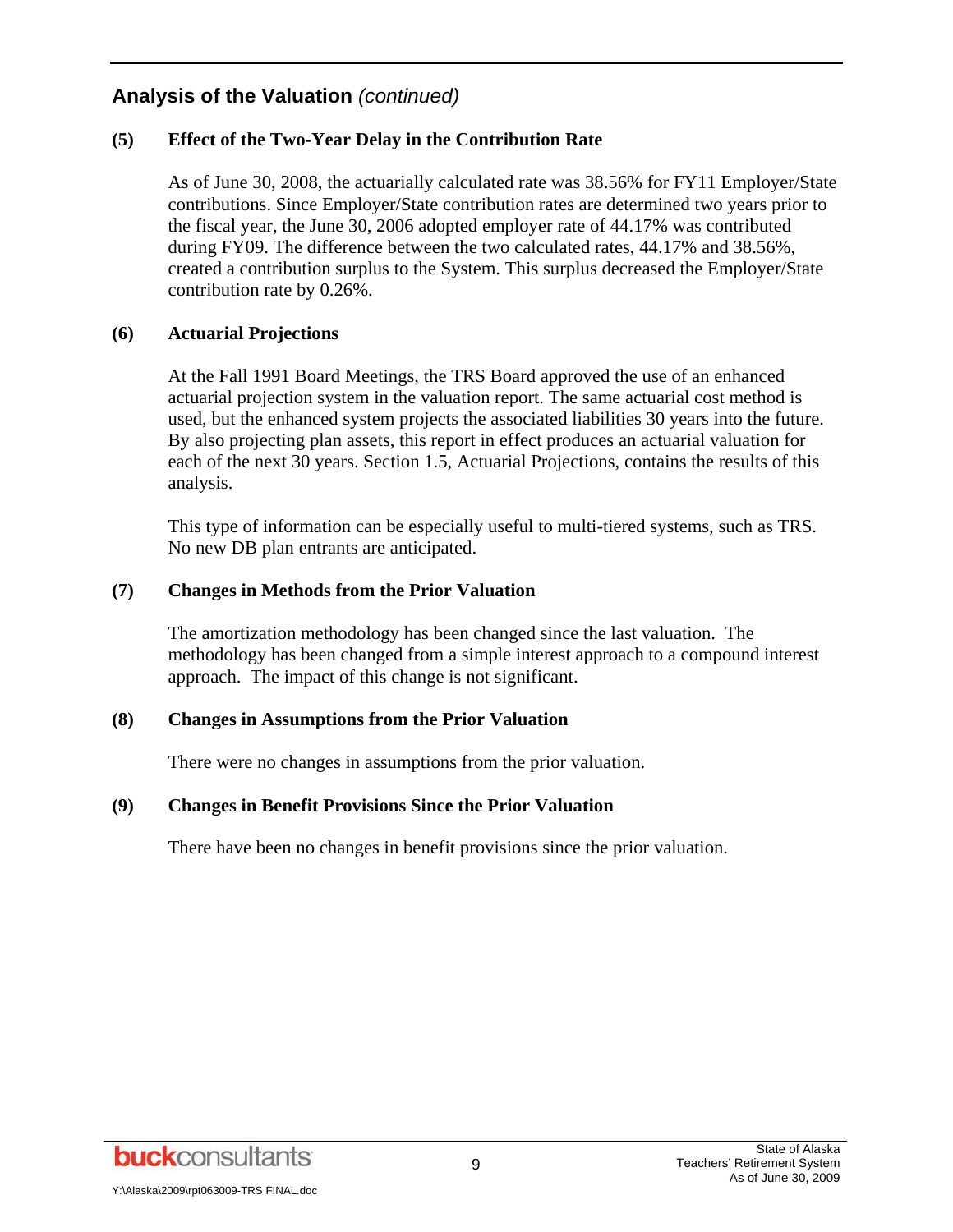#### **Summary**

The following table summarizes the sources of change in the total Employer/State contribution rate based on DB and DCR member payroll combined:

|    |                                                                | <b>Pension</b> | <b>Healthcare</b> | Total      |
|----|----------------------------------------------------------------|----------------|-------------------|------------|
| 1. | Last year's total Employer/State contribution rate             | 20.32%         | 18.24%            | 38.56%     |
| 2. | Change due to:                                                 |                |                   |            |
|    | a. Effect of two-year delay in the contribution rate           | 0.01%          | $(0.27)$ %        | $(0.26)\%$ |
|    | b. Investment experience                                       | 6.53%          | 0.70%             | 7.23%      |
|    | c. Salary increases                                            | 0.29%          | N/A               | 0.29%      |
|    | d. Demographic and medical experience <sup>1</sup>             | (0.54)%        | (2.67)%           | $(3.21)\%$ |
|    | e. Total change $(a + b + c + d)$                              | 6.29%          | $(2.24)\%$        | 4.05%      |
| 3. | Total Employer/State contribution rate this year, $(1) + (2e)$ | 26.61%         | 16.00%            | 42.61%     |

| Retirement Experience<br>\$<br><b>Termination Experience</b><br><b>Mortality Experience</b><br>Disability Experience<br>Other Demographic Experience<br><b>Salary Increases</b><br><b>COLA Other Than Expected</b><br><b>Medical Experience</b><br>Total<br>S | The following table shows the gain/(loss) on total accrued liability (in thousands): |  |           |
|---------------------------------------------------------------------------------------------------------------------------------------------------------------------------------------------------------------------------------------------------------------|--------------------------------------------------------------------------------------|--|-----------|
|                                                                                                                                                                                                                                                               |                                                                                      |  | 8,298     |
|                                                                                                                                                                                                                                                               |                                                                                      |  | (10, 182) |
|                                                                                                                                                                                                                                                               |                                                                                      |  | (17, 693) |
|                                                                                                                                                                                                                                                               |                                                                                      |  | (428)     |
|                                                                                                                                                                                                                                                               |                                                                                      |  | (16, 262) |
|                                                                                                                                                                                                                                                               |                                                                                      |  | (12, 153) |
|                                                                                                                                                                                                                                                               |                                                                                      |  | (16, 355) |
|                                                                                                                                                                                                                                                               |                                                                                      |  | 142,185   |
|                                                                                                                                                                                                                                                               |                                                                                      |  | 77.410    |

A gain on total accrued liability is favorable to the system. A loss is unfavorable.

l

*<sup>1</sup> Includes changes in future healthcare claims costs.*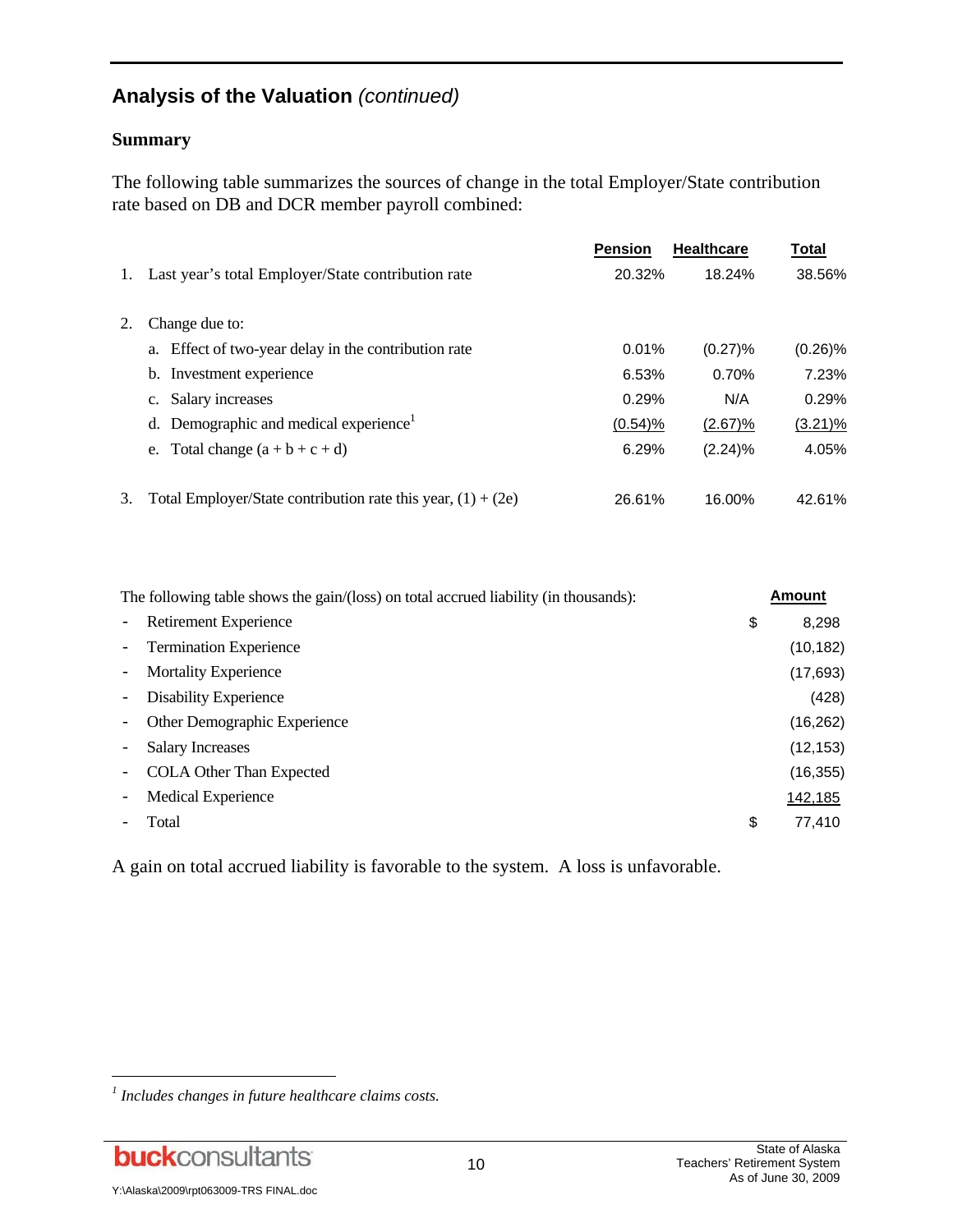#### *Valuation Results*

### **Section 1**

This section sets forth the results of the actuarial valuation.

| Section $1.1(a)$ | <b>Statement of Net Assets.</b>                                                               |
|------------------|-----------------------------------------------------------------------------------------------|
| Section $1.1(b)$ | Statement of Changes in Net Assets During FY09 and the Investment Return for<br>FY09.         |
| Section $1.1(c)$ | Actuarial Value of Assets.                                                                    |
| Section 1.2      | <b>Actuarial Present Values.</b>                                                              |
| Section 1.3      | Development of Total Employer/State Contribution Rate for FY12.                               |
| Section 1.4      | Development of Actuarial Gain or Loss for FY09.                                               |
| Section $1.5(a)$ | Actuarial Projections – Projections at Calculated Rate.<br>Based on Total DB and DCR Payroll. |
| Section $1.5(b)$ | Actuarial Projections – Projections at Current Rate.<br>Based on Total DB and DCR Payroll.    |
| Section $1.5(c)$ | Actuarial Projections – Effect of Economic Scenarios.<br>Based on Total DB and DCR Payroll.   |

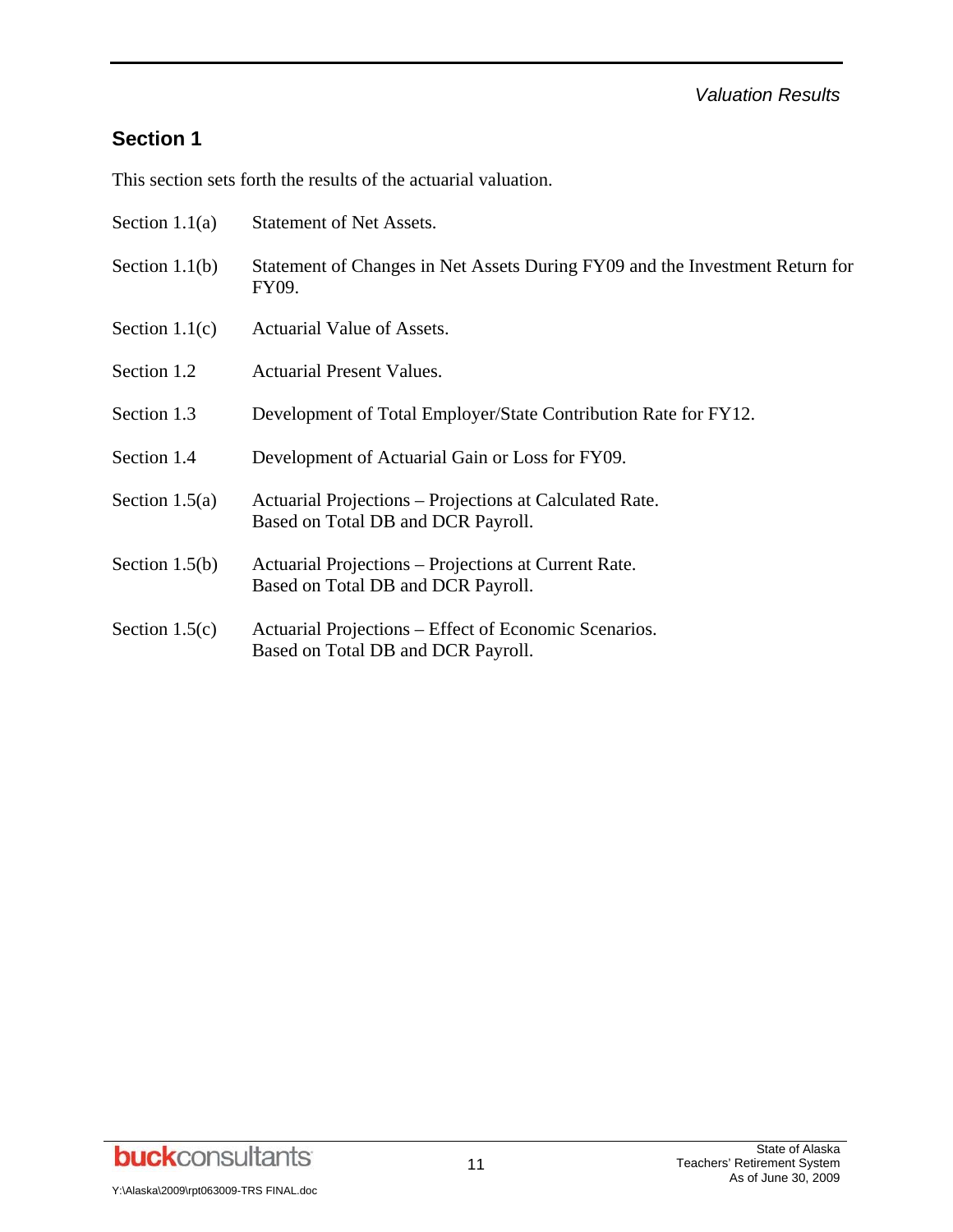### **1.1(a) Statement of Net Assets**

| As of June 30, 2009 (in thousands)        | <b>Pension</b> |           | <b>Healthcare</b> |           | <b>Total</b><br><b>Market Value</b> |               |  |
|-------------------------------------------|----------------|-----------|-------------------|-----------|-------------------------------------|---------------|--|
| Cash and Cash Equivalents                 | \$             | 14,466    | \$                | 4,006     | \$                                  | 18,472        |  |
| <b>Domestic Equity Pool</b>               |                | 853,583   |                   | 392,459   |                                     | 1,246,042     |  |
| Domestic Fixed Income Pool                |                | 285,083   |                   | 130,790   |                                     | 415,873       |  |
| <b>International Equity Pool</b>          |                | 389,604   |                   | 184,594   |                                     | 574,198       |  |
| <b>Real Estate Pool</b>                   |                | 306,343   |                   | 103,027   |                                     | 409,370       |  |
| <b>International Fixed Income Pool</b>    |                | 38,632    |                   | 18,026    |                                     | 56,658        |  |
| Private Equity Pool                       |                | 230,646   |                   | 91,006    |                                     | 321,652       |  |
| <b>Emerging Markets Equity Pool</b>       |                | 110,171   |                   | 49,079    |                                     | 159,250       |  |
| <b>Other Investments Pool</b>             |                | 163,963   |                   | 50,024    |                                     | 213,987       |  |
| High Yield Pool                           |                | 56,322    |                   | 26,000    |                                     | 82,322        |  |
| Absolute Return Pool                      |                | 111,351   |                   | 54,028    |                                     | 165,379       |  |
| <b>Treasury Inflation Protection Pool</b> |                | 14,634    |                   | 5,914     |                                     | 20,548        |  |
| <b>Emerging Debt Pool</b>                 |                | 19,548    |                   | 9,063     |                                     | 28,611        |  |
| Loans and Mortgages (Net of Reserves)     |                | 9         |                   | 984       |                                     | 993           |  |
| <b>Total Cash and Investments</b>         | \$             | 2,594,355 | \$                | 1,119,000 | \$                                  | 3,713,355     |  |
| Net Accrued Receivables                   |                | 2,078     |                   | 12,033    |                                     | <u>14,111</u> |  |
| Net Assets                                | \$             | 2,596,433 | \$                | 1,131,033 | \$                                  | 3,727,466     |  |

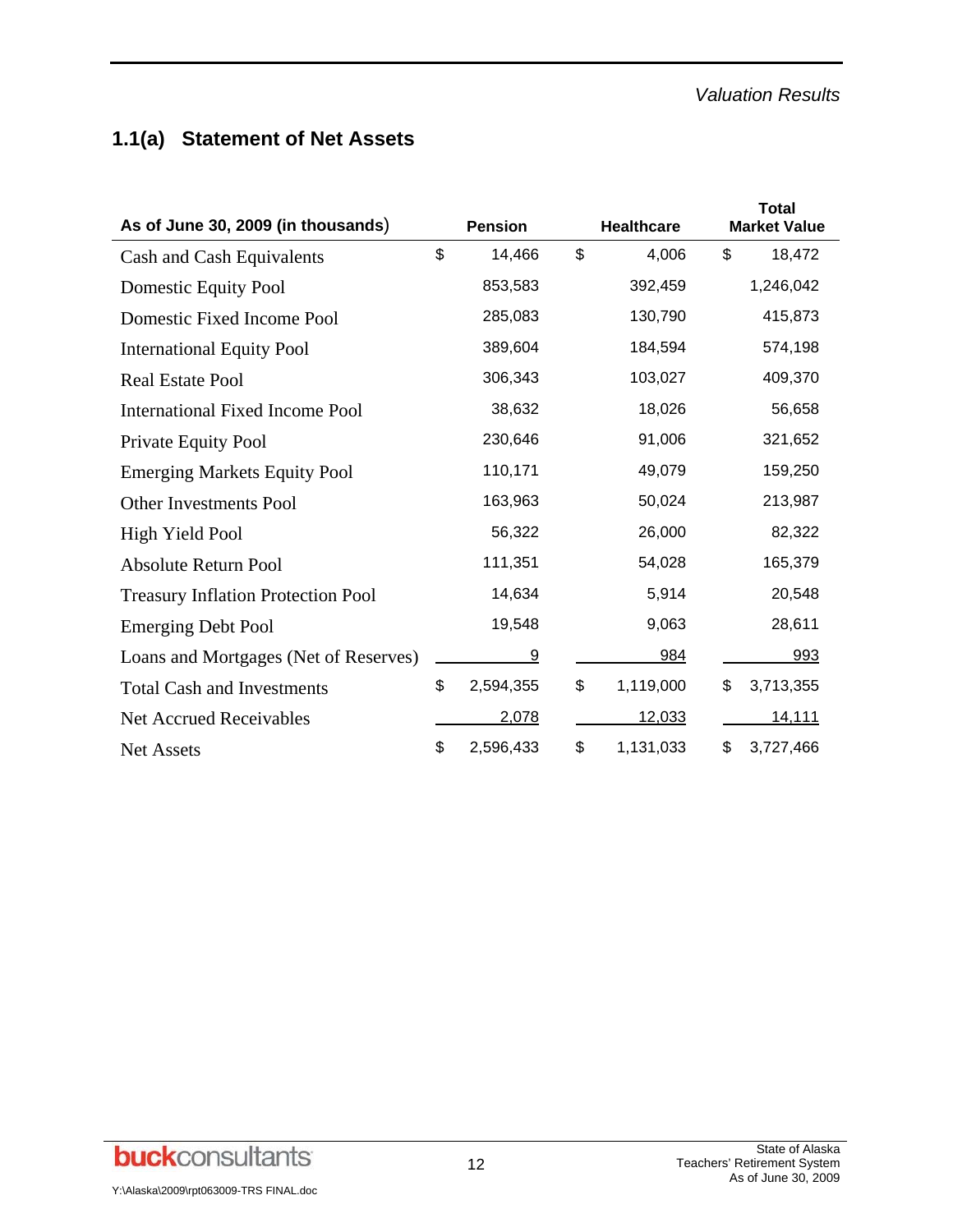### **1.1(b) Statement of Changes in Net Assets**

| Fiscal Year 2009 (in thousands) |                                                                                              | <b>Pension</b>   | <b>Healthcare</b> | <b>Total</b><br><b>Market Value</b> |               |
|---------------------------------|----------------------------------------------------------------------------------------------|------------------|-------------------|-------------------------------------|---------------|
| (1)                             | Net Assets, June 30, 2008<br>(market value)                                                  | \$<br>3,550,798  | \$<br>1,253,573   | \$                                  | 4,804,371     |
|                                 |                                                                                              |                  |                   |                                     |               |
| (2)                             | Additions:                                                                                   |                  |                   |                                     |               |
|                                 | (a) Plan Member Contributions                                                                | \$<br>53,544     | \$<br>116         | \$                                  | 53,660        |
|                                 | (b) Employer Contributions                                                                   | 27,110           | 47,174            |                                     | 74,284        |
|                                 | (c) Employer Legislative Relief                                                              | 104,423          | 101,877           |                                     | 206,300       |
|                                 | (d) Interest and Dividend Income                                                             | 127,846          | 6,640             |                                     | 134,486       |
|                                 | (e) Net Appreciation/(Depreciation)<br>in Fair Value of Investments                          | (933, 967)       | (186, 531)        |                                     | (1, 120, 498) |
|                                 | (f) Other                                                                                    | $\overline{3}$   | 3,595             |                                     | 3,598         |
|                                 | (g) Total Additions                                                                          | \$<br>(621, 041) | \$<br>(27, 129)   | \$                                  | (648, 170)    |
| (3)                             | Deductions:                                                                                  |                  |                   |                                     |               |
|                                 | (a) Medical Benefits                                                                         | \$<br>0          | \$<br>89,571      | \$                                  | 89,571        |
|                                 | (b) Retirement Benefits                                                                      | 319,148          | 0                 |                                     | 319,148       |
|                                 | (c) Refunds of Contributions                                                                 | 3,622            | 0                 |                                     | 3,622         |
|                                 | (d) Investment Expenses                                                                      | 8,017            | 28                |                                     | 8,045         |
|                                 | (e) Administrative Expenses                                                                  | 2,537            | 5,812             |                                     | 8,349         |
|                                 | <b>Total Deductions</b><br>(f)                                                               | \$<br>333,324    | \$<br>95,411      | \$                                  | 428,735       |
| (4)                             | Net Assets, June 30, 2009<br>(market value)                                                  | \$<br>2,596,433  | \$<br>1,131,033   | \$                                  | 3,727,466     |
|                                 | <b>Approximate Market Value Investment</b><br>Return Rate During FY09 Net of All<br>Expenses | $(23.5)\%$       | $(14.5)\%$        |                                     | (21.0)%       |

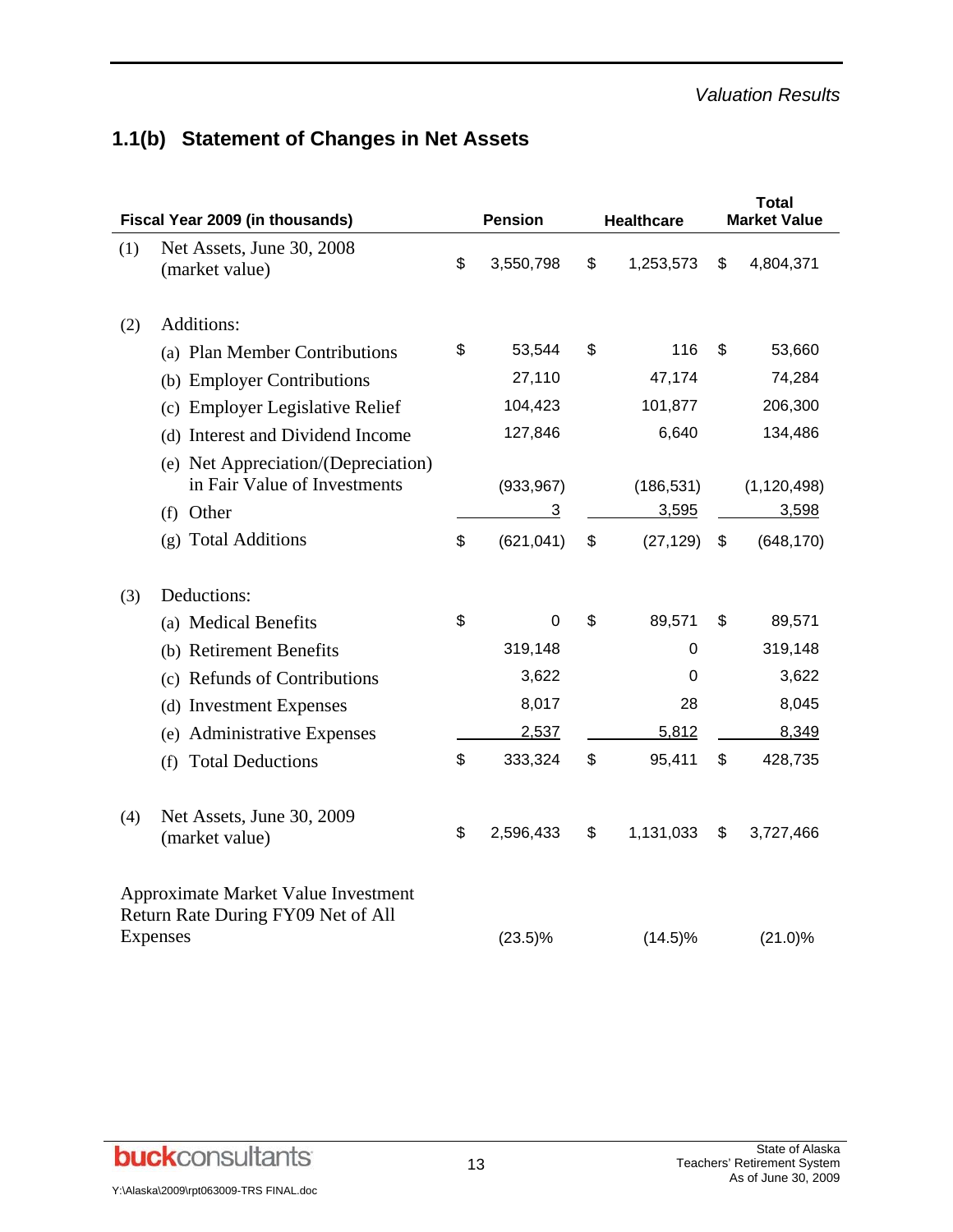### **1.1(c) Actuarial Value of Assets**

The actuarial value of assets was set equal to the market value at June 30, 2002. Future investment gains and losses will be recognized 20% per year over 5 years. In no event may valuation assets be less than 80% or more than 120% of market value as of the current valuation date.

| In Thousands                                                                                 | <b>Pension</b> | <b>Healthcare</b> | Total         |
|----------------------------------------------------------------------------------------------|----------------|-------------------|---------------|
| (1) Deferral of Investment Return/(Loss) for FY09                                            |                |                   |               |
| (a) Market Value, June 30, 2008                                                              | \$3,550,798    | \$1,253,573       | \$4,804,371   |
| Contributions for FY09<br>(b)                                                                | 185,077        | 149,167           | 334,244       |
| Benefit Payments for FY09<br>(c)                                                             | 322,770        | 89,571            | 412,341       |
| Actual Investment Return (net of expenses)<br>(d)                                            | (816, 672)     | (182, 136)        | (998, 808)    |
| Expected Return Rate (net of expenses)<br>(e)                                                | 8.25%          | 8.25%             | 8.25%         |
| Expected Return - Weighted for Timing<br>(f)                                                 | 287,374        | 105,829           | 393,203       |
| Investment Gain/(Loss) for the Year $(d. -f.)$<br>$\left( \varrho \right)$                   | (1, 104, 046)  | (287, 965)        | (1,392,011)   |
| Deferred Investment Return/(Loss)<br>(h)                                                     | (1,000,487)    | (248, 291)        | (1, 248, 778) |
| Actuarial Value, June 30, 2009<br>(2)                                                        |                |                   |               |
| Market Value, June 30, 2009<br>(a)                                                           | \$2,596,433    | \$1,131,033       | \$3,727,466   |
| 2009 Deferred Investment Return/(Loss)<br>(b)                                                | (1,000,487)    | (248, 291)        | (1,248,778)   |
| Preliminary Actuarial Value, June 30, 2009 $(a. - b.)$<br>(c)                                | 3,596,920      | 1,379,324         | 4,976,244     |
| Upper Limit: 120% of Market Value, June 30, 2009<br>(d)                                      | 3,115,719      | 1,357,239         | 4,472,958     |
| Lower Limit: 80% of Market Value, June 30, 2009<br>(e)                                       | 2,077,147      | 904,827           | 2,981,974     |
| Actuarial Value, June 30, 2009 (c. limited by d. and e.)<br>(f)                              | \$3,115,719    | \$1,357,239       | \$4,472,958   |
| Ratio of Actuarial Value of Assets to Market Value of<br>(g)<br>Assets                       | 120.00%        | 120.00%           | 120.00%       |
| Approximate Actuarial Value Investment Return Rate<br>(h)<br>During FY09 Net of All Expenses | $(11.6)\%$     | 2.4%              | (7.9)%        |

Y:\Alaska\2009\rpt063009-TRS FINAL.doc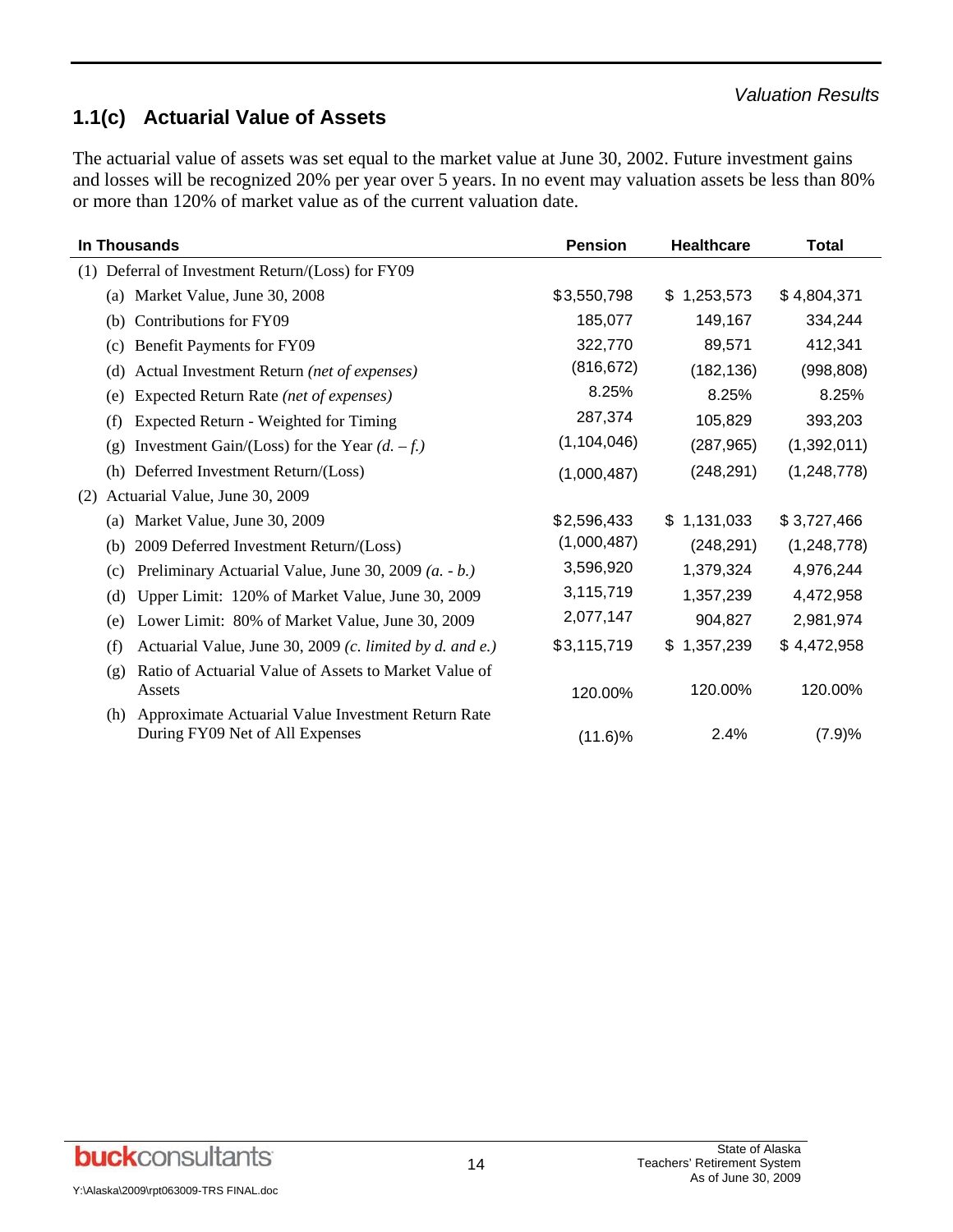### **1.1(c) Actuarial Value of Assets** *(continued)*

The tables below show the development of gain/(loss) to be recognized in the current year (in thousands).

|                                  |                          | <b>Pension</b>                                     |                                               |                                            |
|----------------------------------|--------------------------|----------------------------------------------------|-----------------------------------------------|--------------------------------------------|
| <b>Plan Year</b><br><b>Ended</b> | <b>Asset Gain/(Loss)</b> | Gain/(Loss)<br><b>Recognized in Prior</b><br>Years | Gain/(Loss)<br><b>Recognized This</b><br>Year | Gain/(Loss)<br>Deferred to Future<br>Years |
| $6/30/2005$ <sup>1</sup>         | \$<br>8,842              | \$<br>7,073                                        | \$<br>1,769                                   | \$<br>0                                    |
| 6/30/2006 <sup>1</sup>           | 96,920                   | 58,151                                             | 19,384                                        | 19,385                                     |
| 6/30/2007 <sup>1</sup>           | 335,304                  | 134,122                                            | 67,061                                        | 134,121                                    |
| 6/30/2008                        | (451, 260)               | (90, 252)                                          | (90, 252)                                     | (270, 756)                                 |
| 6/30/2009                        | (1, 104, 046)            | 0                                                  | (220, 809)                                    | (883, 237)                                 |
| <b>Total</b>                     | (1, 114, 240)<br>\$      | \$109,094                                          | \$(222,847)                                   | (1,000,487)                                |

|                                                              |    |            |                                                    | <b>Healthcare</b>                             |                                                   |    |            |
|--------------------------------------------------------------|----|------------|----------------------------------------------------|-----------------------------------------------|---------------------------------------------------|----|------------|
| <b>Plan Year</b><br><b>Ended</b><br><b>Asset Gain/(Loss)</b> |    |            | Gain/(Loss)<br><b>Recognized in Prior</b><br>Years | Gain/(Loss)<br><b>Recognized This</b><br>Year | Gain/(Loss)<br><b>Deferred to Future</b><br>Years |    |            |
| $6/30/2005^1$                                                | \$ | 2,524      | S                                                  | 2,019                                         | \$<br>505                                         | \$ | 0          |
| 6/30/2006 <sup>1</sup>                                       |    | 27,667     |                                                    | 16,600                                        | 5,533                                             |    | 5,534      |
| 6/30/2007 <sup>1</sup>                                       |    | 95,718     |                                                    | 38,286                                        | 19,144                                            |    | 38,288     |
| 6/30/2008                                                    |    | (102, 901) |                                                    | (20, 580)                                     | (20, 580)                                         |    | (61, 741)  |
| 6/30/2009                                                    |    | (287, 965) |                                                    | 0                                             | (57, 593)                                         |    | (230, 372) |
| Total                                                        |    | (264, 957) |                                                    | 36,325                                        | \$ (52,991)                                       |    | (248, 291) |

|                                  |                          | <b>Total</b>                                       |                                               |                                                   |
|----------------------------------|--------------------------|----------------------------------------------------|-----------------------------------------------|---------------------------------------------------|
| <b>Plan Year</b><br><b>Ended</b> | <b>Asset Gain/(Loss)</b> | Gain/(Loss)<br><b>Recognized in Prior</b><br>Years | Gain/(Loss)<br><b>Recognized This</b><br>Year | Gain/(Loss)<br><b>Deferred to Future</b><br>Years |
| 6/30/2005                        | \$<br>11,366             | \$<br>9,092                                        | \$<br>2,274                                   | \$<br>0                                           |
| 6/30/2006                        | 124,587                  | 74,751                                             | 24,917                                        | 24,919                                            |
| 6/30/2007                        | 431,022                  | 172,408                                            | 86,205                                        | 172,409                                           |
| 6/30/2008                        | (554, 161)               | (110, 832)                                         | (110, 832)                                    | (332, 497)                                        |
| 6/30/2009                        | (1,392,011)              | 0                                                  | (278, 402)                                    | (1, 113, 609)                                     |
| <b>Total</b>                     | (1, 379, 197)<br>S       | \$145,419                                          | \$(275,838)                                   | (1, 248, 778)                                     |

*<sup>1</sup> The pension and healthcare assets bases were allocated using a ratio of market value of assets as of June 30, 2007.*

l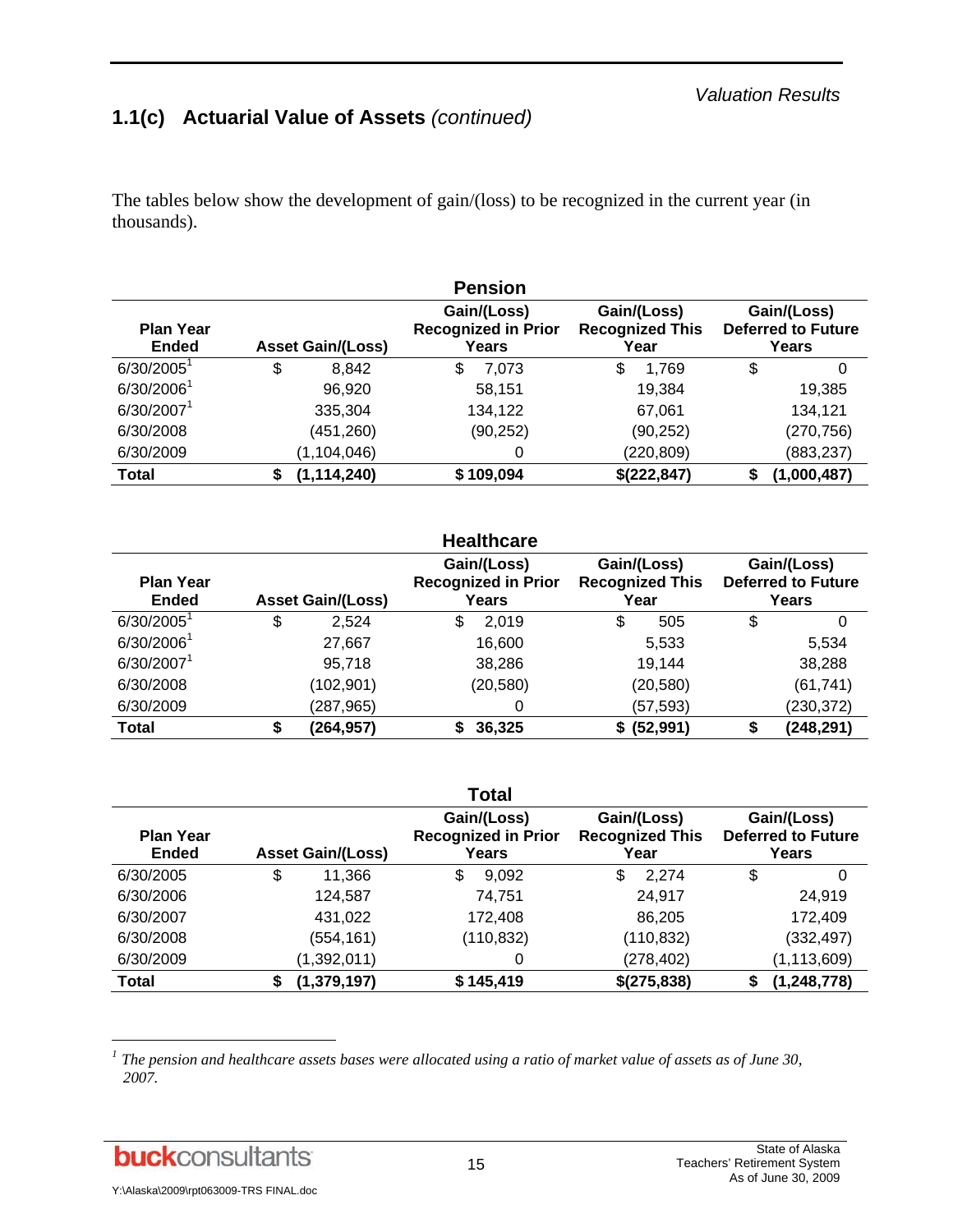### **1.2 Actuarial Present Values**

| As of June 30, 2009 (in thousands)            |                                          | <b>Normal</b><br><b>Cost</b> |          |           | <b>Accrued</b><br>(Past Service)<br>Liability |
|-----------------------------------------------|------------------------------------------|------------------------------|----------|-----------|-----------------------------------------------|
| <b>Active Members</b>                         |                                          |                              |          |           |                                               |
| <b>Retirement Benefits</b>                    |                                          | \$                           | 49,102   | \$        | 1,689,629                                     |
| <b>Termination Benefits</b>                   |                                          |                              | 5,113    |           | 32,836                                        |
| <b>Disability Benefits</b>                    |                                          |                              | 1,283    |           | 19,068                                        |
| <b>Death Benefits</b>                         |                                          |                              | 373      |           | 10,118                                        |
| <b>Return of Contributions</b>                |                                          |                              | 11,474   |           | (51, 817)                                     |
| Medical and Prescription Drug Benefits        |                                          |                              | 30,272   |           | 959,310                                       |
| Medicare Part D Subsidy                       |                                          |                              | (2, 102) |           | (53, 571)                                     |
| Indebtedness                                  |                                          |                              | N/A      |           | (50, 867)                                     |
| Subtotal                                      |                                          | \$                           | 95,515   | \$        | 2,554,706                                     |
| <b>Inactive Members</b>                       |                                          |                              |          |           |                                               |
| <b>Not Vested</b>                             |                                          |                              |          | \$        | 40,775                                        |
| <b>Vested Terminations</b>                    | - Retirement Benefits                    |                              |          |           | 98,458                                        |
|                                               | - Medical and Prescription Drug Benefits |                              |          |           | 143,264                                       |
|                                               | - Medicare Part D Subsidy                |                              |          |           | (8, 516)                                      |
|                                               | - Indebtedness                           |                              |          |           | (4,767)                                       |
| Retirees & Beneficiaries                      | - Retirement Benefits                    |                              |          |           | 3,680,554                                     |
|                                               | - Medical and Prescription Drug Benefits |                              |          |           | 1,459,605                                     |
|                                               | - Medicare Part D Subsidy                |                              |          |           | (116, 565)                                    |
| Subtotal                                      |                                          |                              |          | \$        | 5,292,808                                     |
| <b>Total</b>                                  |                                          | \$                           | 95,515   | \$        | 7,847,514                                     |
| <b>Total Pension</b>                          |                                          | \$                           | 67,345   | \$        | 5,463,987                                     |
| <b>Total Medical, Net of Part D Subsidy</b>   |                                          | \$                           | 28,170   | \$        | 2,383,527                                     |
| <b>Total Medical, Gross of Part D Subsidy</b> | \$                                       | 30,272                       | \$       | 2,562,179 |                                               |

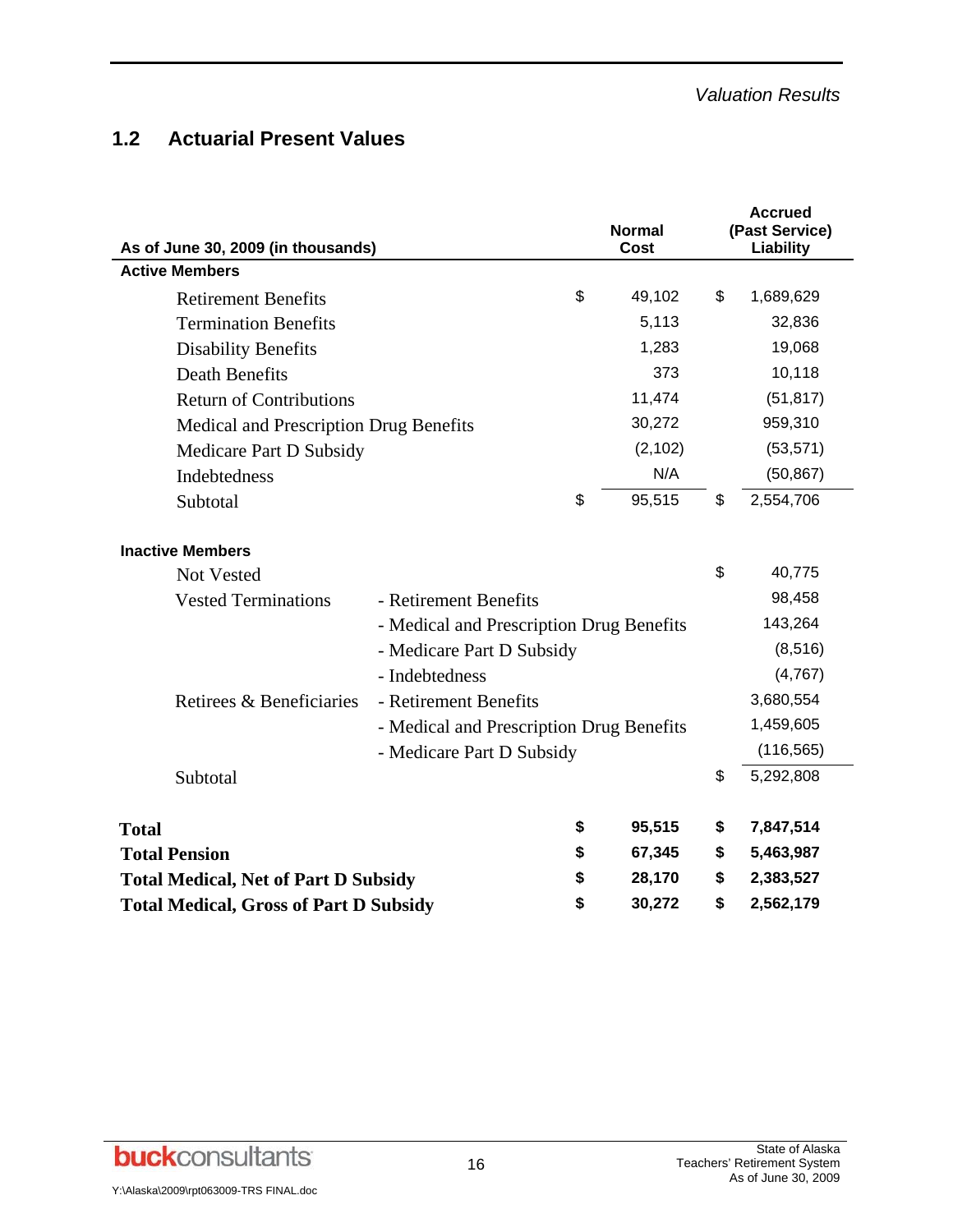## **1.2 Actuarial Present Values**

*(continued)*

| As of June 30, 2009 (in thousands) | <b>Normal</b><br>Cost | <b>Accrued</b><br>(Past Service)<br>Liability |
|------------------------------------|-----------------------|-----------------------------------------------|
| <b>By Tier</b>                     |                       |                                               |
| Tier 1                             |                       |                                               |
| - Pension                          | \$<br>19,028          | \$<br>4,487,063                               |
| - Medical, Net of Part D Subsidy   | 5,564                 | 1,719,303                                     |
| Tier 2                             |                       |                                               |
| - Pension                          | 48,317                | 976,924                                       |
| - Medical, Net of Part D Subsidy   | 22,606                | 664,224                                       |
| <b>Total</b>                       | \$<br>95,515          | \$<br>7,847,514                               |

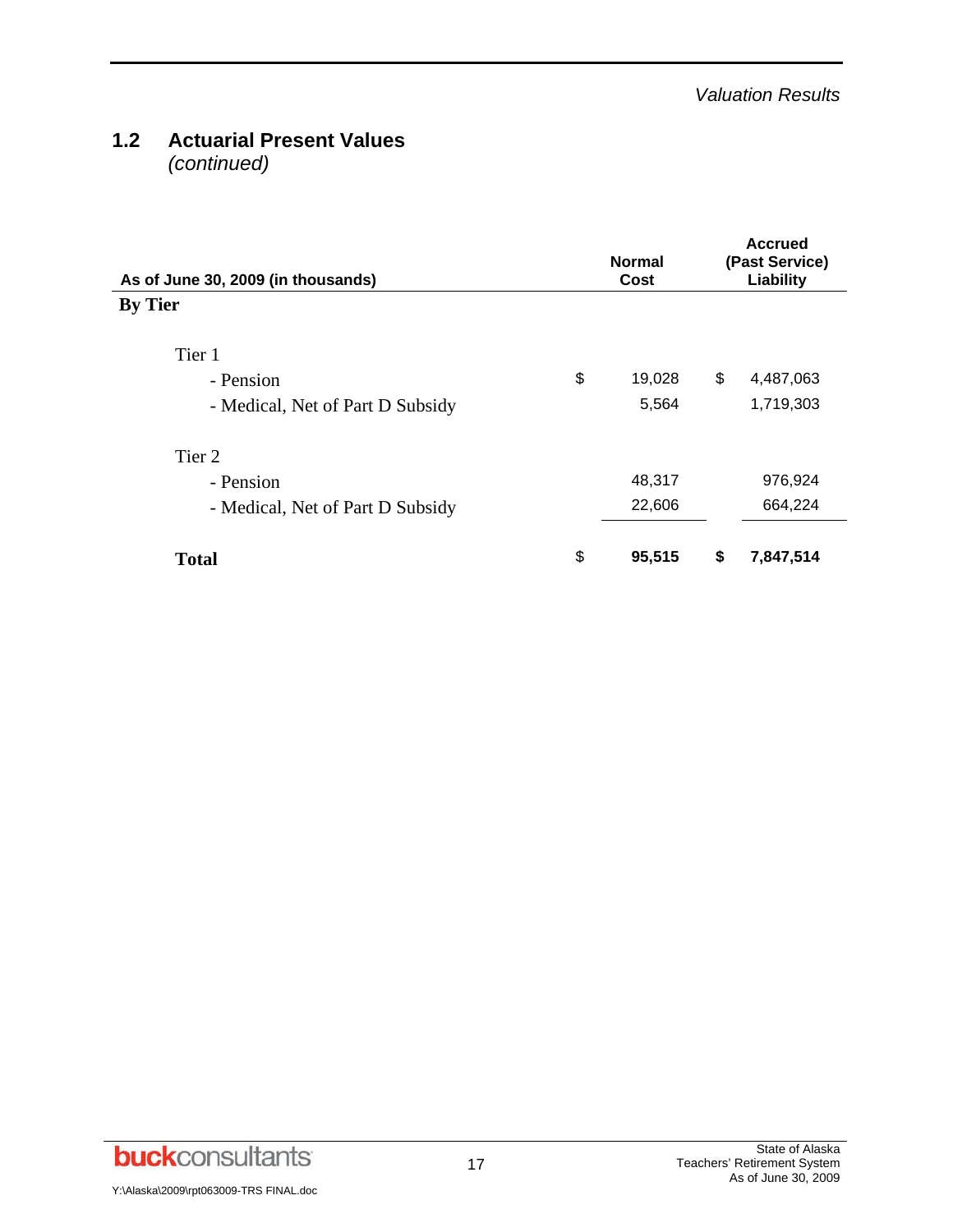#### **1.3 Development of Total Employer/State Contribution Rate – FY12 (in thousands)**

|     | <b>Normal Cost Rate</b>                                           | <b>Pension</b>  | <b>Healthcare</b> | <b>Total</b>    |
|-----|-------------------------------------------------------------------|-----------------|-------------------|-----------------|
| (1) | <b>Total Normal Cost</b>                                          | \$<br>67,345    | \$<br>28,170      | \$<br>95,515    |
| (2) | DB Member Salaries Projected for FY10                             | 583,746         | 583,746           | 583,746         |
| (3) | DCR Member Salaries Projected for FY10                            | 95,141          | 95,141            | 95,141          |
| (4) | Total Salaries Projected for FY10                                 | 678,887         | 678,887           | 678,887         |
| (5) | Normal Cost Rate                                                  |                 |                   |                 |
|     | Based on DB Member Salaries, $(1) \div (2)$<br>a.                 | 11.54%          | 4.83%             | 16.37%          |
|     | Based on Total Salaries, $(1) \div (4)$<br>b.                     | 9.92%           | 4.15%             | 14.07%          |
| (6) | Average Member Contribution Rate <sup>1</sup>                     | 7.50%           | 0.00%             | 7.50%           |
| (7) | Employer Normal Cost Rate, $(5b) - (6)$                           | 2.42%           | 4.15%             | 6.57%           |
|     |                                                                   |                 |                   |                 |
|     | <b>Past Service Rate</b>                                          |                 |                   |                 |
| (1) | <b>Accrued Liability</b>                                          | \$<br>5,463,987 | \$<br>2,383,527   | \$<br>7,847,514 |
| (2) | <b>Valuation Assets</b>                                           | 3,115,719       | 1,357,239         | 4,472,958       |
| (3) | Total Unfunded Liability, $(1) - (2)$                             | 2,348,268       | 1,026,288         | 3,374,556       |
| (4) | Funded Ratio, $(2) \div (1)$                                      | 57.0%           | 56.9%             | 57.0%           |
| (5) | Past Service Cost Amortization Payment <sup>2</sup>               | 164,219         | 80,444            | 244,663         |
| (6) | Total Salaries Projected for FY10                                 | 678,887         | 678,887           | 678,887         |
| (7) | Past Service Rate, $(5) \div (6)$                                 | 24.19%          | 11.85%            | 36.04%          |
|     | <b>Total Employer/State Contribution Rate</b>                     | 26.61%          | 16.00%            | 42.61%          |
|     | Normal Cost Rate by Tier (Total Employer and Member) <sup>3</sup> |                 |                   |                 |
|     | Tier 1                                                            | 11.92%          | 3.48%             | 15.40%          |
|     | Tier 2                                                            | 11.39%          | 5.33%             | 16.72%          |

buckconsultants

l

*<sup>1</sup> Assumes no member contribution from members in the DCR plan, 9.65% contributions for Tier 1 members who elected supplemental coverage and 8.65% for the remaining members. 2 Amortized on a level percentage of pay basis.* 

<sup>&</sup>lt;sup>3</sup> Rate determined considering the pay for members of the plan in this tier. DCR payroll is excluded from these *calculations.*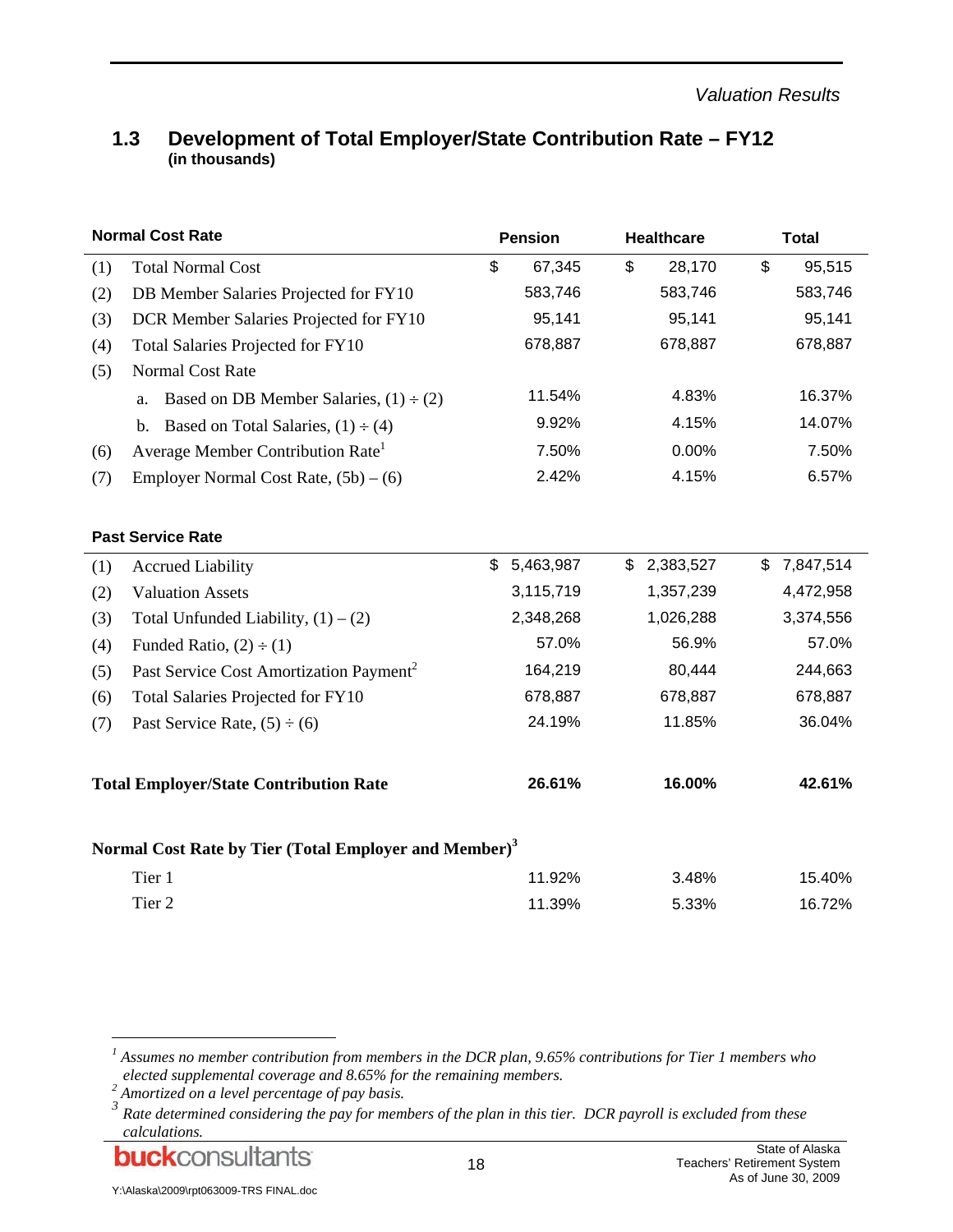### **1.3 Development of Total Employer/State Contribution Rate – FY12**  *(continued)*

|                                  | <b>Amortization Period</b> |                   | <b>Balances</b> |                |             |            |    |                                            |  |
|----------------------------------|----------------------------|-------------------|-----------------|----------------|-------------|------------|----|--------------------------------------------|--|
|                                  | <b>Date Created</b>        | <b>Years Left</b> |                 | <b>Initial</b> | Outstanding |            |    | <b>Beginning-of-Year</b><br><b>Payment</b> |  |
| Initial Unfunded                 |                            |                   |                 |                |             |            |    |                                            |  |
| Liability <sup>1</sup>           | 6/30/2002                  | 18                | \$              | 871,526 \$     |             | 930,565 \$ |    | 71,120                                     |  |
| FY03 Loss <sup>1</sup>           | 6/30/2003                  | 19                |                 | 168,666        |             | 179,500    |    | 13,227                                     |  |
| $FY04$ $Loss1$                   | 6/30/2004                  | 20                |                 | 83,331         |             | 88,158     |    | 6,280                                      |  |
| $FY05$ $Loss1$                   | 6/30/2005                  | 21                |                 | 117,313        |             | 123,080    |    | 8,496                                      |  |
| Change in                        |                            |                   |                 |                |             |            |    |                                            |  |
| Assumptions/Methods <sup>1</sup> | 6/30/2006                  | 22                |                 | 284,349        |             | 295,225    |    | 19,790                                     |  |
| $FY06$ Gain <sup>1</sup>         | 6/30/2006                  | 22                |                 | (21, 576)      |             | (22, 402)  |    | (1,502)                                    |  |
| FY07 Loss                        | 6/30/2007                  | 23                |                 | 25,203         |             | 25,885     |    | 1,688                                      |  |
| FY08 Gain                        | 6/30/2008                  | 24                |                 | (51,093)       |             | (51, 821)  |    | (3,294)                                    |  |
| FY09 Loss                        | 6/30/2009                  | 25                |                 | 780,078        |             | 780,078    |    | 48,414                                     |  |
| <b>Total</b>                     |                            |                   |                 |                | \$          | 2,348,268  | \$ | 164,219                                    |  |

### **Schedule of Past Service Cost Amortizations - Pension**

#### **Schedule of Past Service Cost Amortizations - Healthcare**

|                                  | <b>Amortization Period</b><br><b>Balances</b> |                   |    |                |    |                    |     |                                            |
|----------------------------------|-----------------------------------------------|-------------------|----|----------------|----|--------------------|-----|--------------------------------------------|
|                                  | <b>Date Created</b>                           | <b>Years Left</b> |    | <b>Initial</b> |    | <b>Outstanding</b> |     | <b>Beginning-of-Year</b><br><b>Payment</b> |
| <b>Initial Unfunded</b>          |                                               |                   |    |                |    |                    |     |                                            |
| Liability <sup>1</sup>           | 6/30/2002                                     | 18                | \$ | 851,080 \$     |    | 908,734            | -\$ | 69,452                                     |
| FY03 Loss <sup>1</sup>           | 6/30/2003                                     | 19                |    | 164,710        |    | 175,290            |     | 12,917                                     |
| $FY04$ $Loss1$                   | 6/30/2004                                     | 20                |    | 81,376         |    | 86,090             |     | 6,133                                      |
| $FY05$ $Loss1$                   | 6/30/2005                                     | 21                |    | 114,560        |    | 120,193            |     | 8,297                                      |
| Change in                        |                                               |                   |    |                |    |                    |     |                                            |
| Assumptions/Methods <sup>1</sup> | 6/30/2006                                     | 22                |    | 277,678        |    | 288,298            |     | 19,325                                     |
| $FY06$ Gain <sup>1</sup>         | 6/30/2006                                     | 22                |    | (21, 071)      |    | (21, 877)          |     | (1,466)                                    |
| FY07 Gain                        | 6/30/2007                                     | 23                |    | (375,974)      |    | (386,158)          |     | (25, 186)                                  |
| Change in Assumptions            | 6/30/2008                                     | 24                |    | 138,986        |    | 140,969            |     | 8,962                                      |
| FY08 Gain                        | 6/30/2008                                     | 24                |    | (186, 882)     |    | (189, 548)         |     | (12,050)                                   |
| FY09 Gain                        | 6/30/2009                                     | 25                |    | (95, 703)      |    | (95, 703)          |     | (5,940)                                    |
| <b>Total</b>                     |                                               |                   |    |                | \$ | 1,026,288          | \$  | 80,444                                     |

<sup>&</sup>lt;sup>1</sup> The pension and healthcare split was done using a ratio of unfunded accrued liability as of June 30, 2006. **buck**consultants

l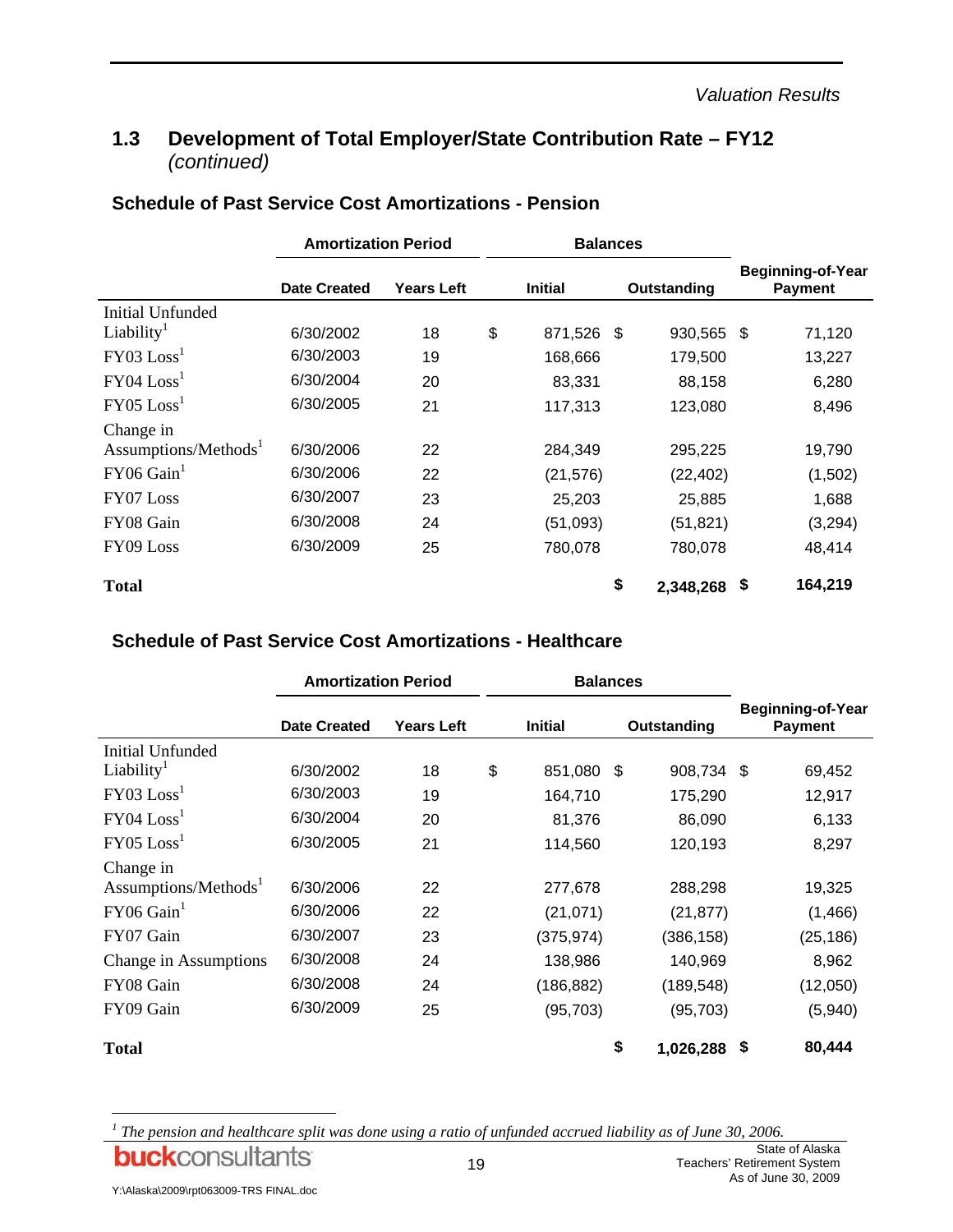### **1.3 Development of Total Employer/State Contribution Rate – FY12**  *(continued)*

|                     | <b>Amortization Period</b> |                   | <b>Balances</b> |                |    |              |     |                                            |
|---------------------|----------------------------|-------------------|-----------------|----------------|----|--------------|-----|--------------------------------------------|
|                     | <b>Date Created</b>        | <b>Years Left</b> |                 | <b>Initial</b> |    | Outstanding  |     | <b>Beginning-of-Year</b><br><b>Payment</b> |
| Initial Unfunded    |                            |                   |                 |                |    |              |     |                                            |
| Liability           | 6/30/2002                  | 18                | \$              | 1,722,606      | \$ | 1,839,299    | -\$ | 140,572                                    |
| FY03 Loss           | 6/30/2003                  | 19                |                 | 333,376        |    | 354,790      |     | 26,144                                     |
| FY04 Loss           | 6/30/2004                  | 20                |                 | 164,707        |    | 174,248      |     | 12,413                                     |
| FY05 Loss           | 6/30/2005                  | 21                |                 | 231,873        |    | 243,273      |     | 16,793                                     |
| Change in           |                            |                   |                 |                |    |              |     |                                            |
| Assumptions/Methods | 6/30/2006                  | 22                |                 | 562,027        |    | 583,523      |     | 39,115                                     |
| FY06 Gain           | 6/30/2006                  | 22                |                 | (42, 647)      |    | (44, 279)    |     | (2,968)                                    |
| FY07 Gain           | 6/30/2007                  | 23                |                 | (350, 771)     |    | (360,273)    |     | (23, 498)                                  |
| Change in           |                            |                   |                 |                |    |              |     |                                            |
| Assumptions         | 6/30/2008                  | 24                |                 | 138,986        |    | 140,969      |     | 8,962                                      |
| FY08 Gain           | 6/30/2008                  | 24                |                 | (237, 975)     |    | (241, 369)   |     | (15, 344)                                  |
| FY09 Loss           | 6/30/2009                  | 25                |                 | 684,375        |    | 684,375      |     | 42,474                                     |
| <b>Total</b>        |                            |                   |                 |                | \$ | 3,374,556 \$ |     | 244,663                                    |

#### **Schedule of Past Service Cost Amortizations - Total**

The amortization factor for 25 years is 16.112765. The weighted average amortization factor is 13.792670. The amortization method is level percentage of pay.

The equivalent single amortization period is 19 years.

Note: The amortization methodology has been changed since the last valuation. The methodology has been changed from a simple interest approach to a compound interest approach.

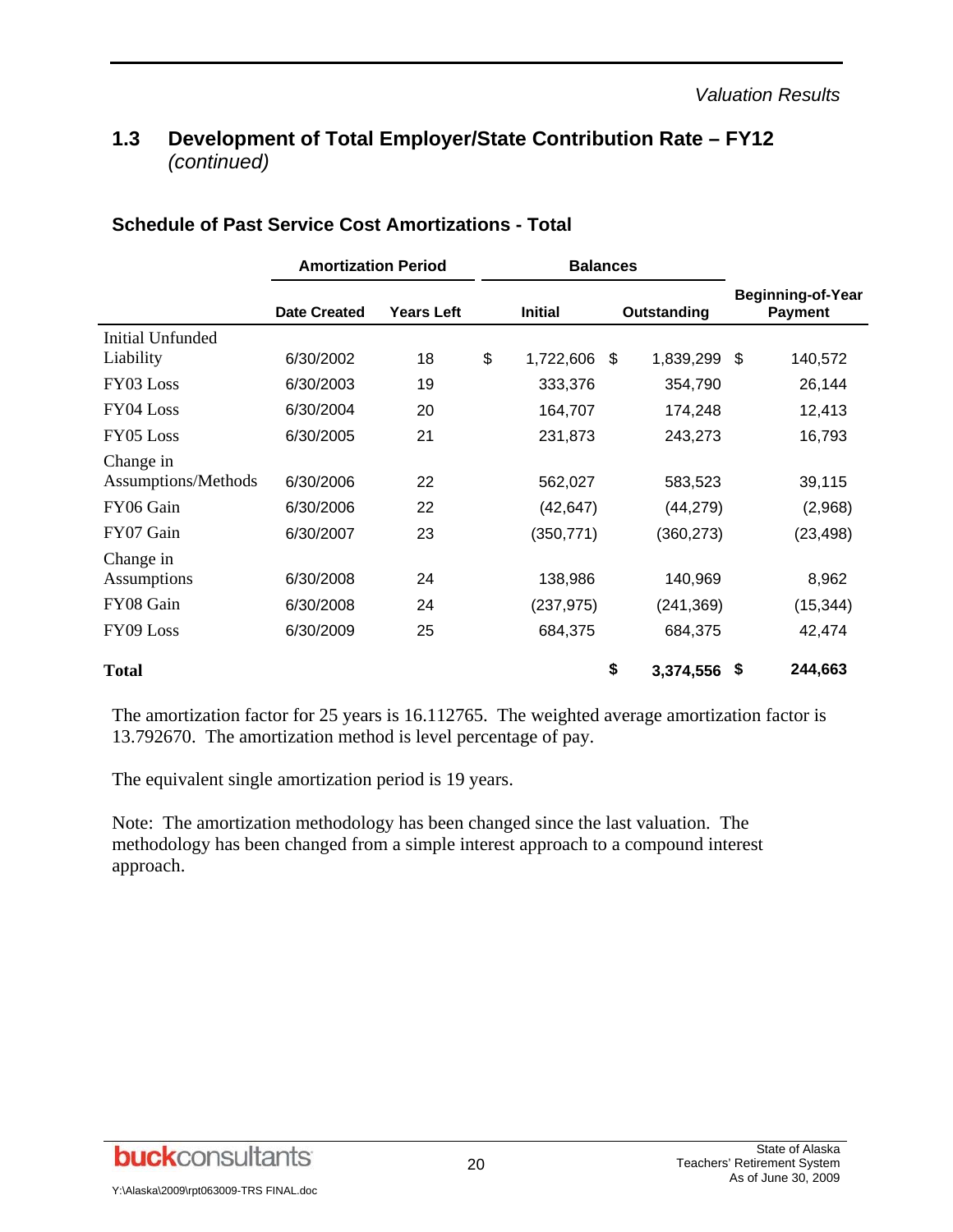*Valuation Results* 

#### **1.4 Development of Actuarial Gain/(Loss) for FY09 (in thousands)**

|                                                                                                               | <b>Pension</b>   | <b>Healthcare</b> | <b>Total</b>     |
|---------------------------------------------------------------------------------------------------------------|------------------|-------------------|------------------|
| (1) Expected Actuarial Accrued Liability                                                                      |                  |                   |                  |
| Accrued Liability, June 30, 2008<br>(a)                                                                       | \$<br>5,231,654  | \$<br>2,387,524   | 7,619,178<br>\$  |
| Normal Cost for FY09<br>(b)                                                                                   | 66,297           | 31,788            | 98,085           |
| Interest on (a) and (b) at $8.25\%$<br>(c)                                                                    | 437,081          | 199,593           | 636,674          |
| Benefit Payments for FY09<br>(d)                                                                              | 319,148          | 89,571            | 408,719          |
| Refund of Contributions for FY09<br>(e)                                                                       | 3,622            | 0                 | 3,622            |
| Interest on (d) and (e) at $8.25\%$ for<br>(f)<br>one-half year                                               | 13,050           | 3,622             | 16,672           |
| Expected Accrued Liability as of June 30, 2009<br>(g)<br>$(a) + (b) + (c) - (d) - (e) - (f)$                  | 5,399,212        | 2,525,712         | 7,924,924        |
| (2) Actual Accrued Liability, June 30, 2009                                                                   | 5,463,987        | 2,383,527         | 7,847,514        |
| (3) Liability Gain/(Loss), $(1)(g) - (2)$                                                                     | \$<br>(64, 775)  | \$<br>142,185     | \$<br>77,410     |
| (4) Expected Actuarial Asset Value                                                                            |                  |                   |                  |
| Actuarial Asset Value, June 30, 2008<br>(a)                                                                   | \$<br>3,670,086  | \$<br>1,266,890   | 4,936,976<br>\$  |
| Interest on (a) at 8.25%<br>(b)                                                                               | 302,782          | 104,518           | 407,300          |
| <b>Employee Contributions for FY09</b><br>(c)                                                                 | 53,544           | 116               | 53,660           |
| <b>Employer Contributions for FY09</b><br>(d)                                                                 | 27,110           | 47,174            | 74,284           |
| <b>Employer Legislative Relief for FY09</b><br>(e)                                                            | 104,423          | 101,877           | 206,300          |
| Interest on $(c)$ , $(d)$ and $(e)$ at 8.25% for<br>(f)<br>one-half year                                      | 7,483            | 6,031             | 13,514           |
| <b>Benefit Payments for FY09</b><br>(g)                                                                       | 319,148          | 89,571            | 408,719          |
| Refund of Contributions for FY09<br>(h)                                                                       | 3,622            | 0                 | 3,622            |
| Interest on $(g)$ and $(h)$ at 8.25% for<br>(i)<br>one-half year                                              | 13,050           | 3,622             | 16,672           |
| Expected Actuarial Asset Value, June 30, 2009<br>(i)<br>$(a) + (b) + (c) + (d) + (e) + (f) - (g) - (h) - (i)$ | 3,829,608        | 1,433,413         | 5,263,021        |
| (5) Actuarial Asset Value, June 30, 2009                                                                      | 3,115,719        | 1,357,239         | 4,472,958        |
| (6) Actuarial Asset Gain/(Loss), $(5) - (4)(j)$                                                               | (713, 889)<br>\$ | (76, 174)<br>\$   | (790, 063)<br>\$ |
| (7) Actuarial Gain/(Loss), $(3) + (6)$                                                                        | (778, 664)<br>\$ | 66,011<br>\$      | (712, 653)<br>\$ |
| (8) Effect of the 2-Year Delay on Contributions                                                               | (1, 414)<br>\$   | \$<br>29,692      | \$<br>28,278     |
| (9) FY09 Gain/(Loss) to be Amortized, $(7) + (8)$                                                             | \$<br>(780, 078) | \$<br>95,703      | \$<br>(684, 375) |

**buck**consultants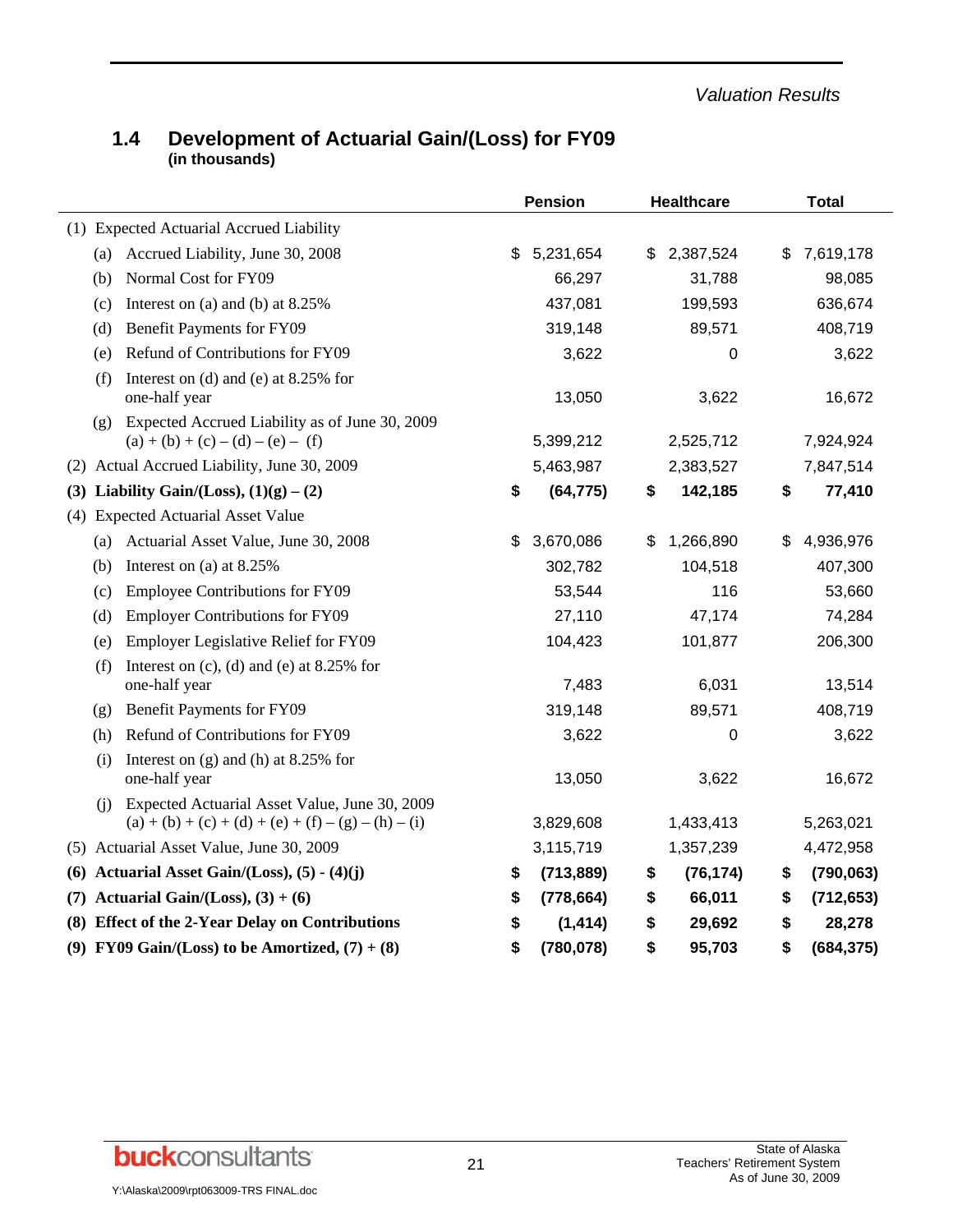*Valuation Results* 

### **1.5(a) Actuarial Projections – Projections at Calculated Rate Based on Total DB and DCR Payroll**

#### **Key Assumptions**

- 8.25% investment return on the Market Value of Assets in all years.
- The Actuarial Value of Assets reflects the deferred gains and losses generated by the smoothing method. The current deferred amounts are recognized in the first four years of the projections.
- Actuarial assumptions and methods as described in Section 2.3.
- The actuarially calculated contribution rate with a two-year lag is adopted each year.
- No new DB Plan entrants into Tiers 1 and 2.
- Projections assume a 1% increase in the total active population. All new members are expected to enter the DCR plan.

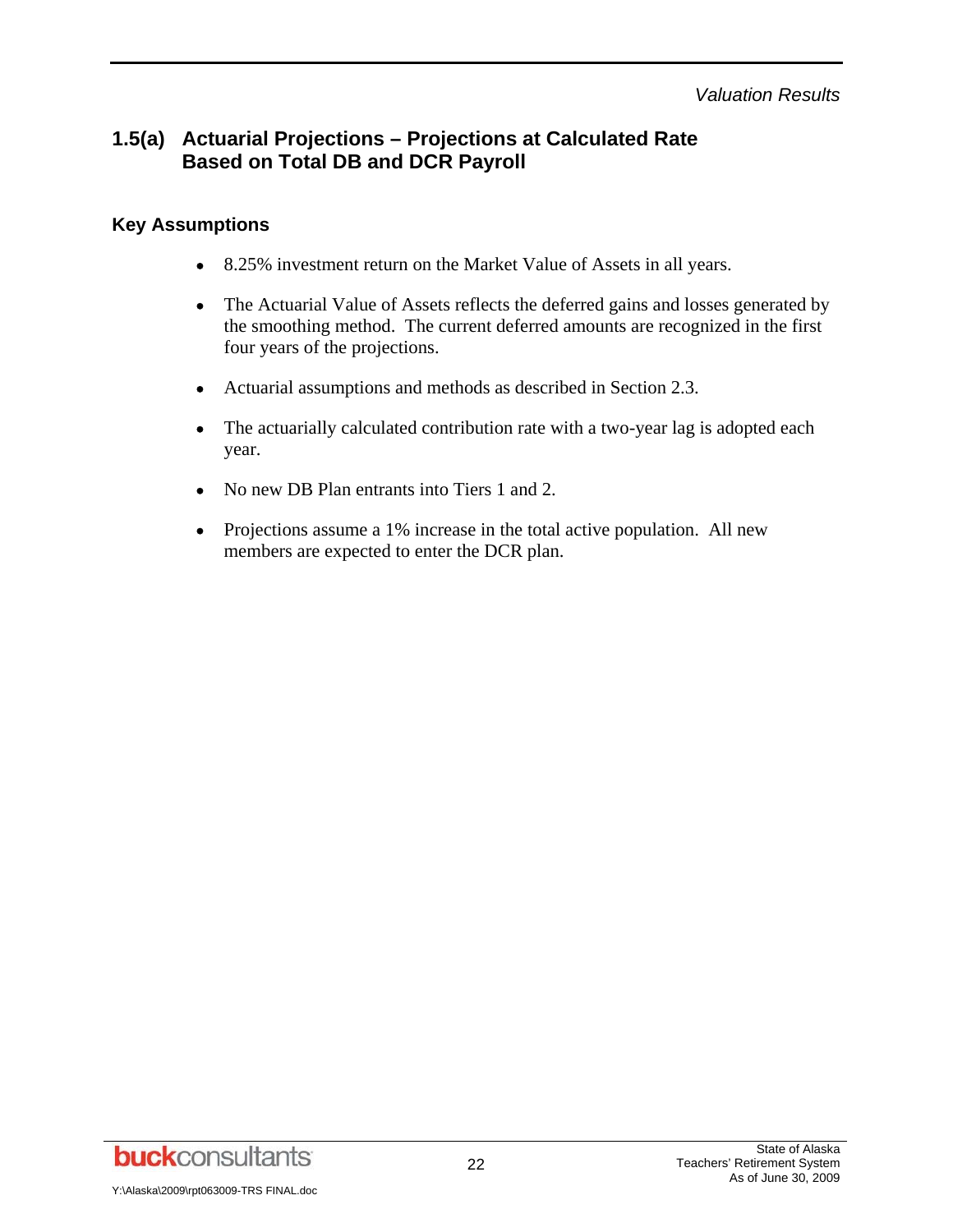#### **Projected Active Member Count**



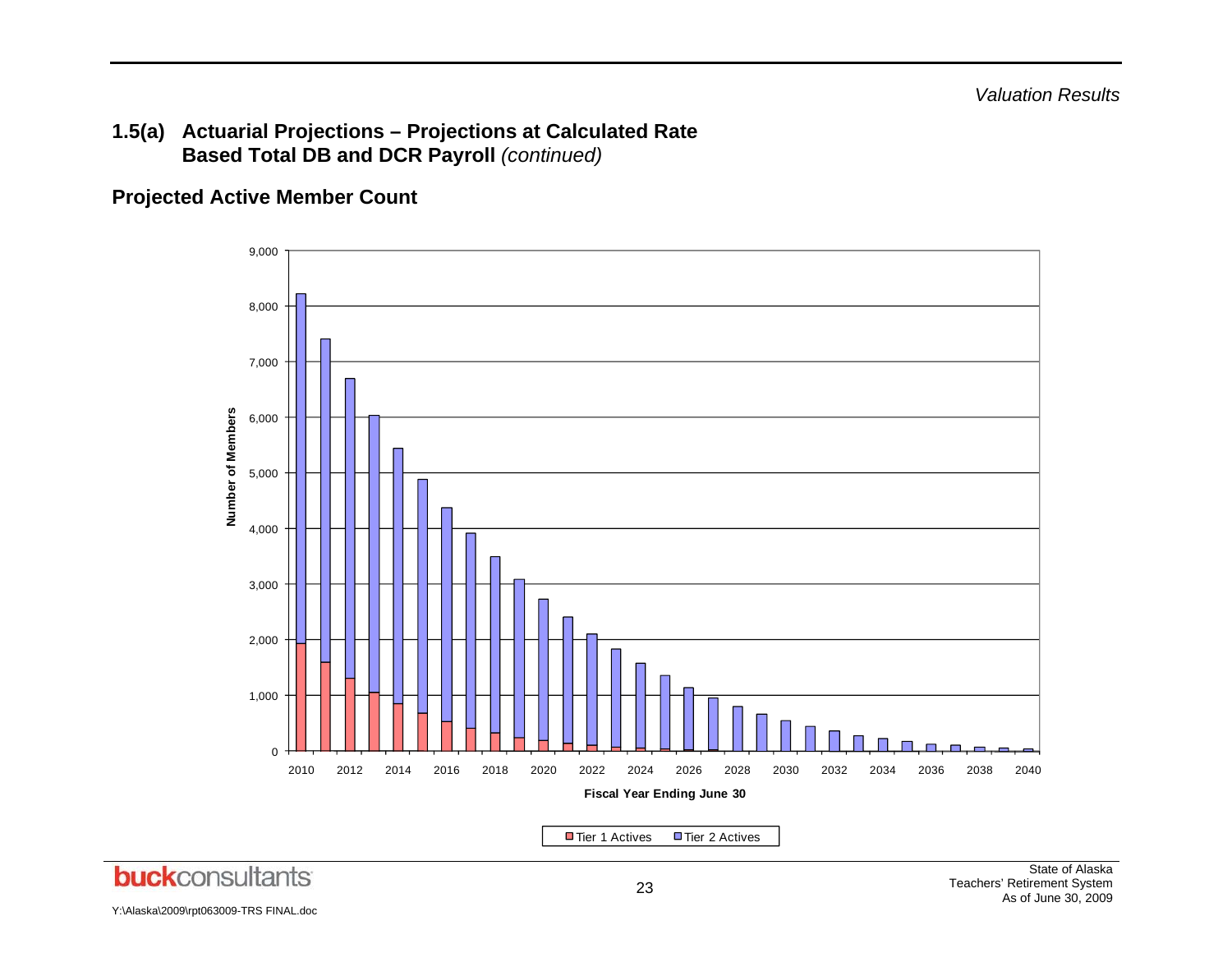#### **Projected Inactive Member Count**



24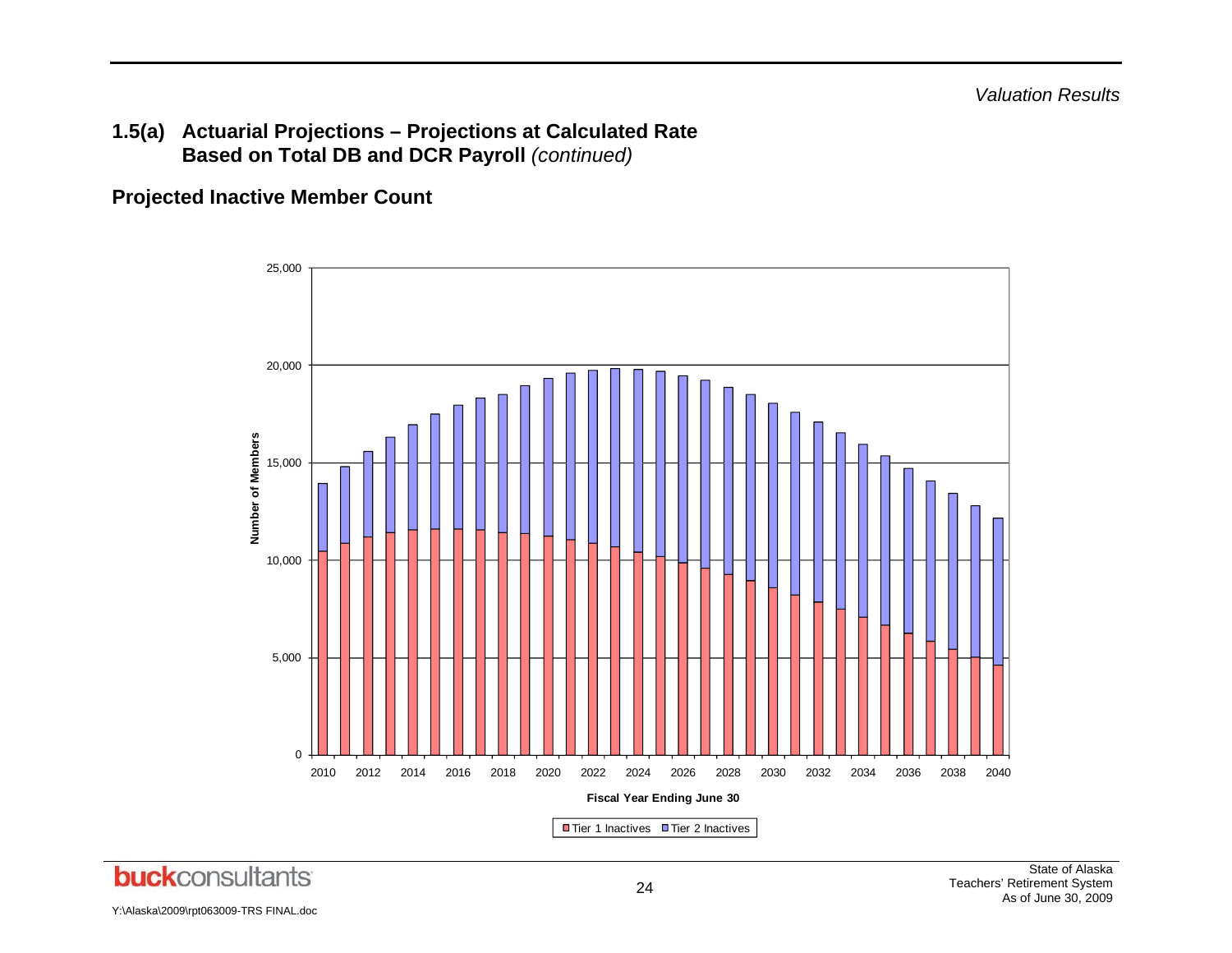*Valuation Results* 

### **1.5(a) Actuarial Projections – Projections at Calculated Rate Based on Total DB and DCR Payroll** *(continued)*

#### **Observations**

- Contribution amounts have been shown instead of rates. The actual contribution amount provides a more meaningful illustration of the contributions due.
- Contribution amounts increase until FY29 before dropping off significantly as the June 30, 2002 unfunded liability amortization base is paid off.
- Contributions become \$0 towards the end of the projection period upon completion of 25-year amortizations of recent gains and losses.
- Funding ratios decrease until FY14 as the deferral of recent investment losses are realized, and then improve throughout the rest of the projection period.

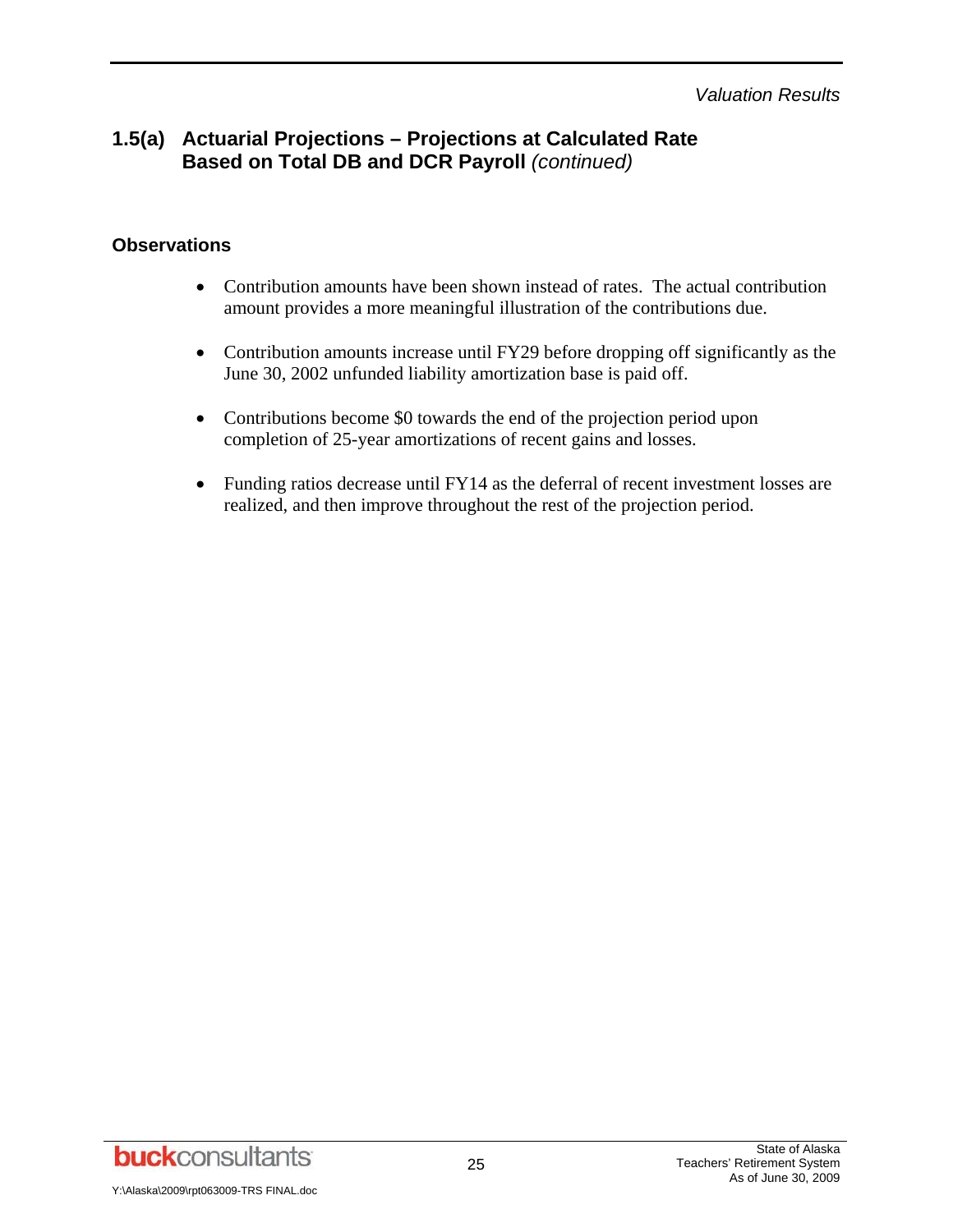**Projected Employer/State Contribution Amounts** 

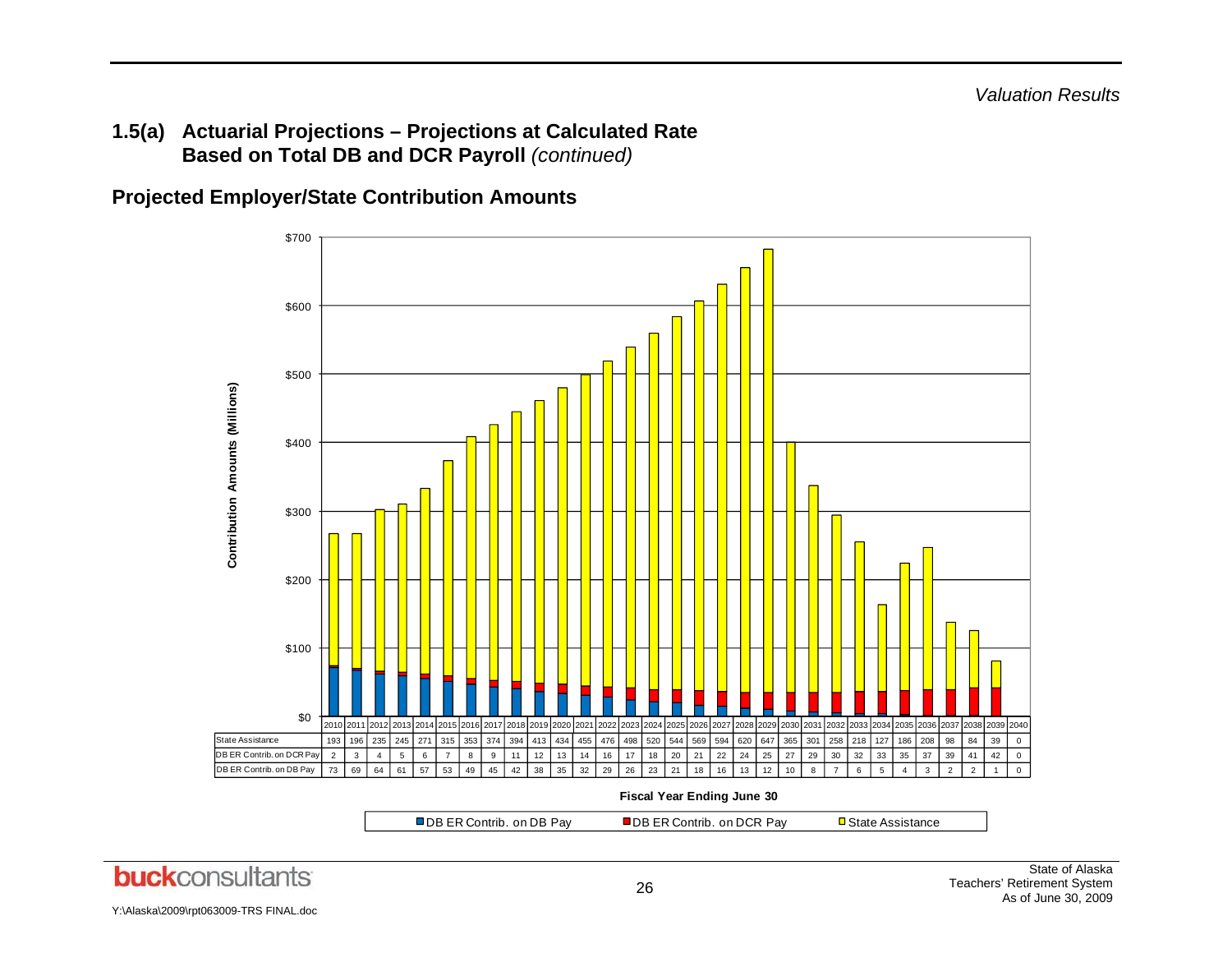### **Projected Funding Ratios**



**Fiscal Year Ending June 30**

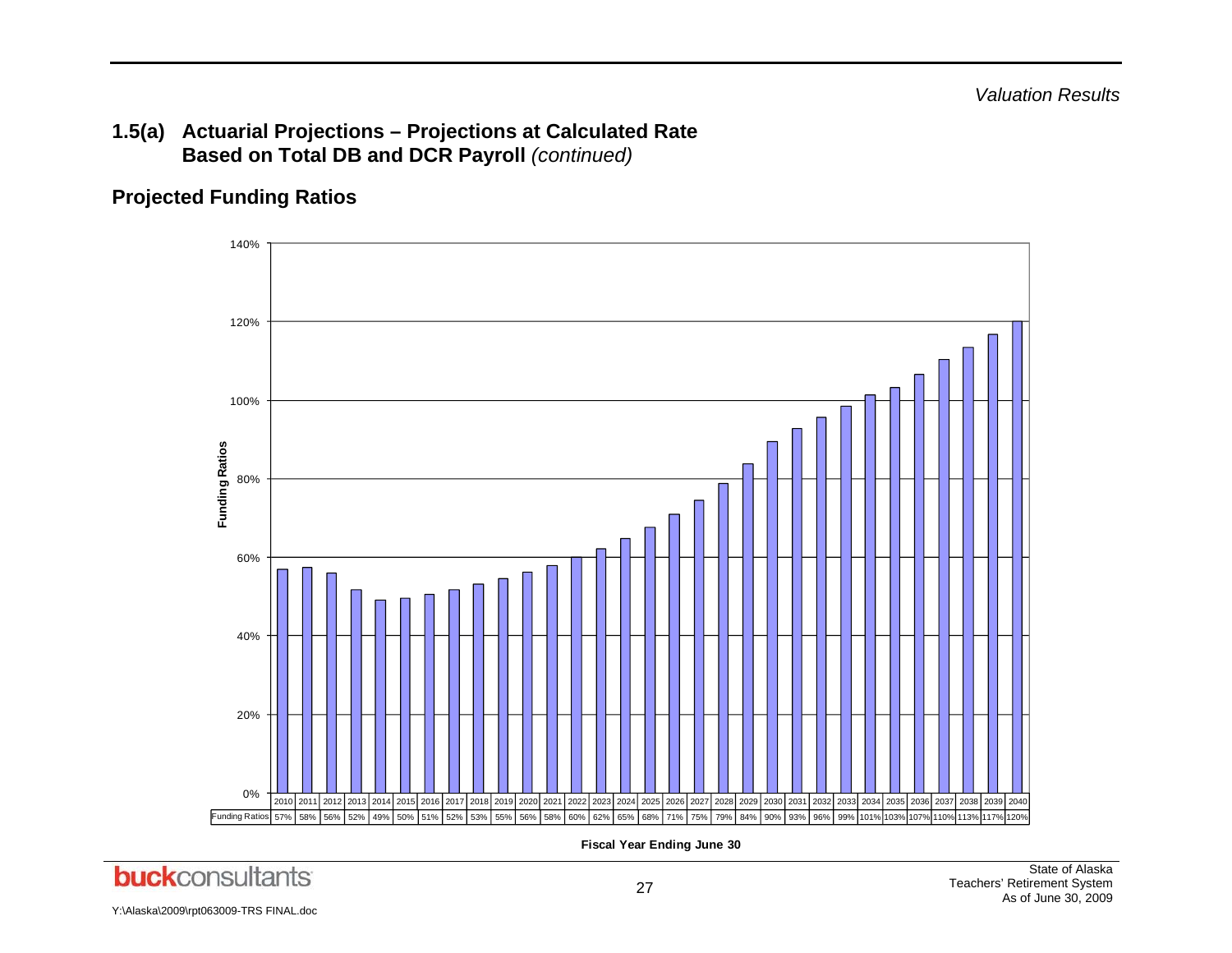#### **State of Alaska TRS**

**Financial Projections (in Thousands)**

|                           | Investment Return 8.25%<br>Valuation Amounts on July 1 (Beginning of Fiscal Year) |                          |                         |                             |                                 | <b>Flow Amounts During Following 12 Months</b> |                                          |                                    |                          |                                   |                               |                        |                                    |                               |
|---------------------------|-----------------------------------------------------------------------------------|--------------------------|-------------------------|-----------------------------|---------------------------------|------------------------------------------------|------------------------------------------|------------------------------------|--------------------------|-----------------------------------|-------------------------------|------------------------|------------------------------------|-------------------------------|
| <b>Fiscal</b><br>Year End | <b>Actuarial</b><br><b>Assets</b>                                                 | Accrued<br>Liability     | <b>Funding</b><br>Ratio | <b>Surplus</b><br>(Deficit) | <b>Total</b><br><b>Salaries</b> | <b>Employer/State</b><br><b>Ctb Rate</b>       | <b>Employer/State</b><br><b>Contribs</b> | <b>Employee</b><br><b>Contribs</b> | Total<br><b>Contribs</b> | <b>Benefit</b><br><b>Payments</b> | <b>Net</b><br><b>Contribs</b> | Investment<br>Earnings | Recognized<br>Asset<br>Gain/(Loss) | Ending<br>Actuarial<br>Assets |
| ---------<br>2010         | ---------<br>\$4,472,958                                                          | ---------<br>\$7,847,514 | ---------<br>57.00%     | ---------<br>(\$3,374,556)  | ---------<br>\$678,887          | ---------<br>39.53%                            | ---------<br>\$268,364                   | ---------<br>\$58,152              | --------<br>\$326,516    | ---------<br>\$466,578            | ---------<br>(\$140,062)      | ---------<br>\$301,853 | ---------<br>\$32,359              | \$4,667,108                   |
| 2011                      | 4,667,108                                                                         | 8,115,362                | 57.51%                  | (3,448,254)                 | 693,733                         | 38.56%                                         | 267,503                                  | 59,313                             | 326,816                  | 500,024                           | (173, 208)                    | 313,860                | (110, 216)                         | 4,697,544                     |
| 2012                      | 4,697,544                                                                         | 8,368,357                | 56.13%                  | (3,670,813)                 | 710,874                         | 42.61%                                         | 302,903                                  | 56,596                             | 359,499                  | 527,373                           | (167, 874)                    | 325,680                | (389, 234)                         | 4,466,116                     |
| 2013                      | 4,466,116                                                                         | 8,606,603                | 51.89%                  | (4, 140, 487)               | 730,739                         | 42.50%                                         | 310,564                                  | 54,074                             | 364,638                  | 552,559                           | (187, 921)                    | 337,888                | (278, 402)                         | 4,337,681                     |
| 2014                      | 4,337,681                                                                         | 8,832,005                | 49.11%                  | (4,494,324)                 | 753,394                         | 44.30%                                         | 333,754                                  | 51,722                             | 385,476                  | 577,677                           | (192, 201)                    | 350,088                | 0                                  | 4,495,568                     |
| 2015                      | 4,495,568                                                                         | 9,043,698                | 49.71%                  | (4,548,130)                 | 777,608                         | 48.23%                                         | 375,040                                  | 49,529                             | 424,569                  | 602,851                           | (178, 282)                    | 363,676                | $\mathbf 0$                        | 4,680,962                     |
| 2016                      | 4,680,962                                                                         | 9,240,920                | 50.65%                  | (4,559,958)                 | 804,042                         | 51.05%                                         | 410,463                                  | 47,292                             | 457,755                  | 629,189                           | (171, 434)                    | 379,248                | $\mathbf 0$                        | 4,888,776                     |
| 2017                      | 4,888,776                                                                         | 9,421,135                | 51.89%                  | (4,532,359)                 | 832,681                         | 51.48%                                         | 428,664                                  | 45,068                             | 473,732                  | 654,987                           | (181, 255)                    | 395,995                | $\mathbf 0$                        | 5,103,516                     |
| 2018                      | 5,103,516                                                                         | 9,583,910                | 53.25%                  | (4,480,394)                 | 863,949                         | 51.64%                                         | 446,143                                  | 32,571                             | 478,714                  | 679,128                           | (200, 414)                    | 412,937                | $\Omega$                           | 5,316,039                     |
| 2019                      | 5,316,039                                                                         | 9,727,257                | 54.65%                  | (4, 411, 218)               | 897,899                         | 51.61%                                         | 463,406                                  | 29,990                             | 493,396                  | 695,463                           | (202, 067)                    | 430,403                | $\mathbf 0$                        | 5,544,375                     |
| 2020                      | 5,544,375                                                                         | 9,853,008                | 56.27%                  | (4,308,633)                 | 934,569                         | 51.54%                                         | 481,677                                  | 27,663                             | 509,340                  | 718,401                           | (209, 061)                    | 448,958                | $\mathbf 0$                        | 5,784,272                     |
| 2021                      | 5,784,272                                                                         | 9,960,605                | 58.07%                  | (4, 176, 333)               | 974,260                         | 51.48%                                         | 501,549                                  | 25,331                             | 526,880                  | 742,414                           | (215, 534)                    | 468,488                | $\mathbf 0$                        | 6,037,226                     |
| 2022                      | 6,037,226                                                                         | 10,047,654               | 60.09%                  | (4,010,428)                 | 1,015,766                       | 51.30%                                         | 521,088                                  | 23,159                             | 544,247                  | 765,779                           | (221, 532)                    | 489,114                | $\Omega$                           | 6,304,808                     |
| 2023                      | 6,304,808                                                                         | 10,113,286               | 62.34%                  | (3,808,478)                 | 1,059,392                       | 51.08%                                         | 541,137                                  | 20,976                             | 562,113                  | 788,654                           | (226, 541)                    | 510,987                | $\Omega$                           | 6,589,254                     |
| 2024                      | 6,589,254                                                                         | 10,156,527               | 64.88%                  | (3, 567, 273)               | 1,105,376                       | 50.84%                                         | 561,973                                  | 18,902                             | 580,875                  | 811,313                           | (230, 438)                    | 534,296                | $\mathbf 0$                        | 6,893,112                     |
| 2025                      | 6,893,112                                                                         | 10,175,984               | 67.74%                  | (3,282,872)                 | 1,153,995                       | 50.63%                                         | 584,268                                  | 16,848                             | 601,116                  | 834,237                           | (233, 121)                    | 559,256                | $\mathbf 0$                        | 7,219,247                     |
| 2026                      | 7,219,247                                                                         | 10,169,635               | 70.99%                  | (2,950,388)                 | 1,205,447                       | 50.41%                                         | 607,666                                  | 14,827                             | 622,493                  | 855,140                           | (232, 647)                    | 586,181                | $\mathbf 0$                        | 7,572,781                     |
| 2027                      | 7,572,781                                                                         | 10,137,750               | 74.70%                  | (2,564,969)                 | 1,258,625                       | 50.20%                                         | 631,830                                  | 13,090                             | 644,920                  | 874,264                           | (229, 344)                    | 615,482                | $\mathbf 0$                        | 7,958,919                     |
| 2028                      | 7,958,919                                                                         | 10,080,207               | 78.96%                  | (2, 121, 288)               | 1,315,048                       | 49.98%                                         | 657,261                                  | 11,309                             | 668,570                  | 893,549                           | (224, 979)                    | 647,514                | $\mathbf 0$                        | 8,381,454                     |
| 2029                      | 8,381,454                                                                         | 9,995,056                | 83.86%                  | (1,613,602)                 | 1,374,862                       | 49.78%                                         | 684,406                                  | 9,762                              | 694,168                  | 910,443                           | (216, 275)                    | 682,725                | $\mathbf 0$                        | 8,847,904                     |
| 2030                      | 8,847,904                                                                         | 9,882,863                | 89.53%                  | (1,034,959)                 | 1,438,088                       | 27.93%                                         | 401,658                                  | 8,341                              | 409,999                  | 925,798                           | (515, 799)                    | 709,097                | $\mathbf 0$                        | 9,041,202                     |
| 2031                      | 9,041,202                                                                         | 9,743,314                | 92.79%                  | (702, 112)                  | 1,504,914                       | 22.42%                                         | 337,402                                  | 7,073                              | 344,475                  | 938,624                           | (594, 149)                    | 721,876                | $\mathbf 0$                        | 9,168,929                     |
| 2032                      | 9,168,929                                                                         | 9,577,041                | 95.74%                  | (408, 112)                  | 1,574,377                       | 18.72%                                         | 294,723                                  | 5,983                              | 300,706                  | 946,562                           | (645, 856)                    | 730,323                | $\Omega$                           | 9,253,396                     |
| 2033                      | 9,253,396                                                                         | 9,387,163                | 98.58%                  | (133, 767)                  | 1,646,839                       | 15.51%                                         | 255,425                                  | 4,941                              | 260,366                  | 953,238                           | (692, 872)                    | 735,391                | $\mathbf 0$                        | 9,295,915                     |
| 2034                      | 9,295,915                                                                         | 9,173,262                | 101.34%                 | 122,653                     | 1,722,672                       | 9.56%                                          | 164,687                                  | 4,134                              | 168,821                  | 956,440                           | (787, 619)                    | 735,068                | $\mathbf 0$                        | 9,243,364                     |
| 2035                      | 9,243,364                                                                         | 8,937,179                | 103.43%                 | 306,185                     | 1,802,096                       | 12.46%                                         | 224,541                                  | 3,244                              | 227,785                  | 953,352                           | (725, 567)                    | 733,241                | 0                                  | 9,251,038                     |
| 2036                      | 9,251,038                                                                         | 8,683,829                | 106.53%                 | 567,209                     | 1,885,549                       | 13.15%                                         | 247,950                                  | 2,640                              | 250,590                  | 946,979                           | (696, 389)                    | 735,054                | $\Omega$                           | 9,289,703                     |
| 2037                      | 9,289,703                                                                         | 8,415,379                | 110.39%                 | 874,324                     | 1,971,888                       | 7.04%                                          | 138,821                                  | 2,169                              | 140,990                  | 938,265                           | (797, 275)                    | 734,165                | 0                                  | 9,226,593                     |
| 2038                      | 9,226,593                                                                         | 8,133,194                | 113.44%                 | 1,093,399                   | 2,062,659                       | 6.13%                                          | 126,441                                  | 1,650                              | 128,091                  | 924,512                           | (796, 421)                    | 728,993                | $\mathbf 0$                        | 9,159,165                     |
| 2039                      | 9,159,165                                                                         | 7,841,515                | 116.80%                 | 1,317,650                   | 2,157,538                       | 3.85%                                          | 83,065                                   | 1,295                              | 84,360                   | 906,956                           | (822, 596)                    | 722,371                | 0                                  | 9,058,940                     |
| 2040                      | 9,058,940                                                                         | 7,543,640                | 120.09%                 | 1,515,300                   | 2,257,108                       | 0.00%                                          | $\mathbf 0$                              | 1,129                              | 1,129                    | 889,132                           | (888,003)                     | 711,458                | $\Omega$                           | 8,882,395                     |

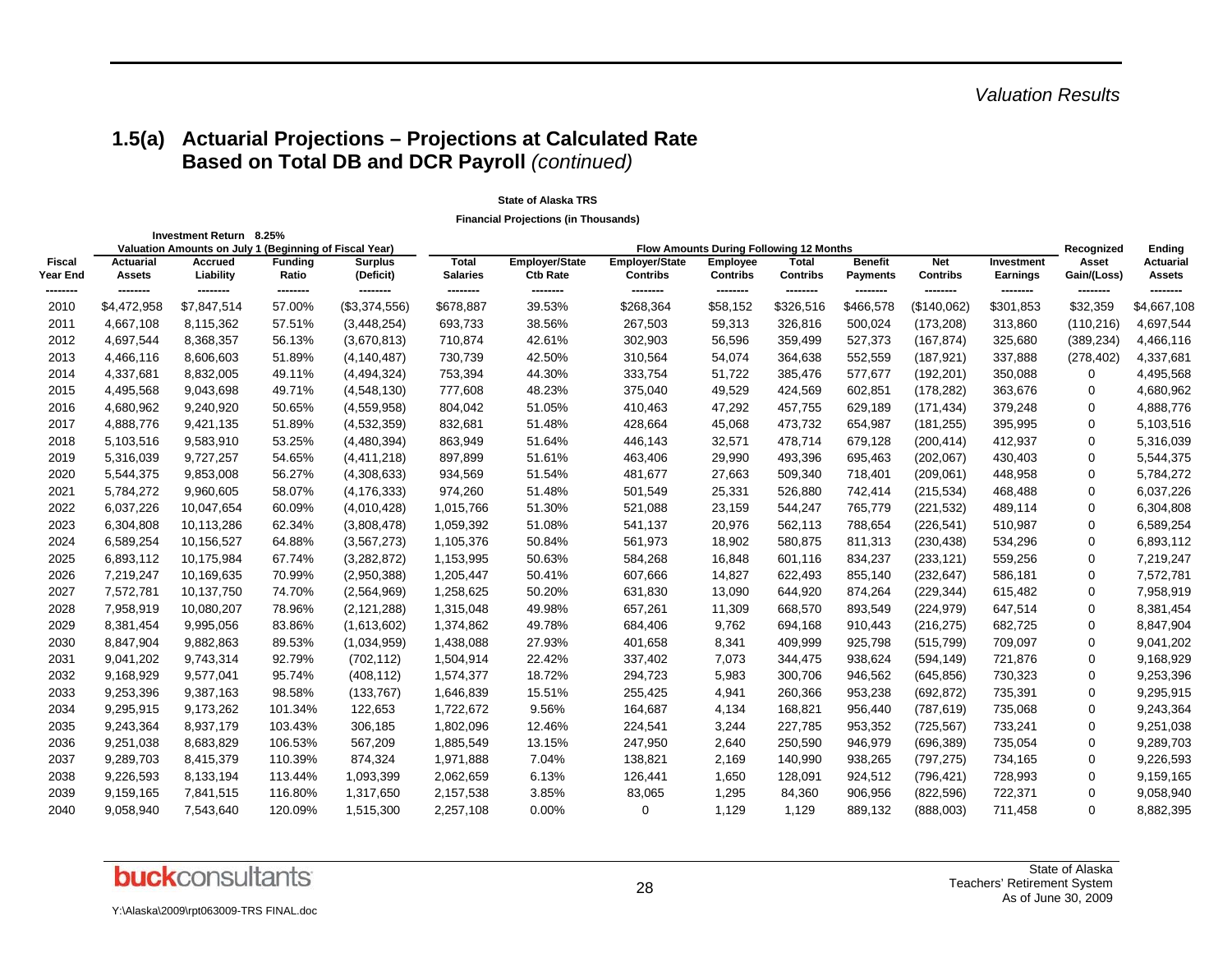### **1.5(b) Actuarial Projections – Projections at Current Rate Based on Total DB and DCR Payroll**

#### **Key Assumptions**

All assumptions and methods are the same as Section 1.5(a), except adopted contribution rate is maintained at the FY12 level of 42.61% of total pay for all future years.

#### **Observations**

- Contribution amounts increase through the projection period
- Funding ratios decrease until FY14 as the deferral of recent investment losses are realized, and then improve throughout the rest of the projection period.

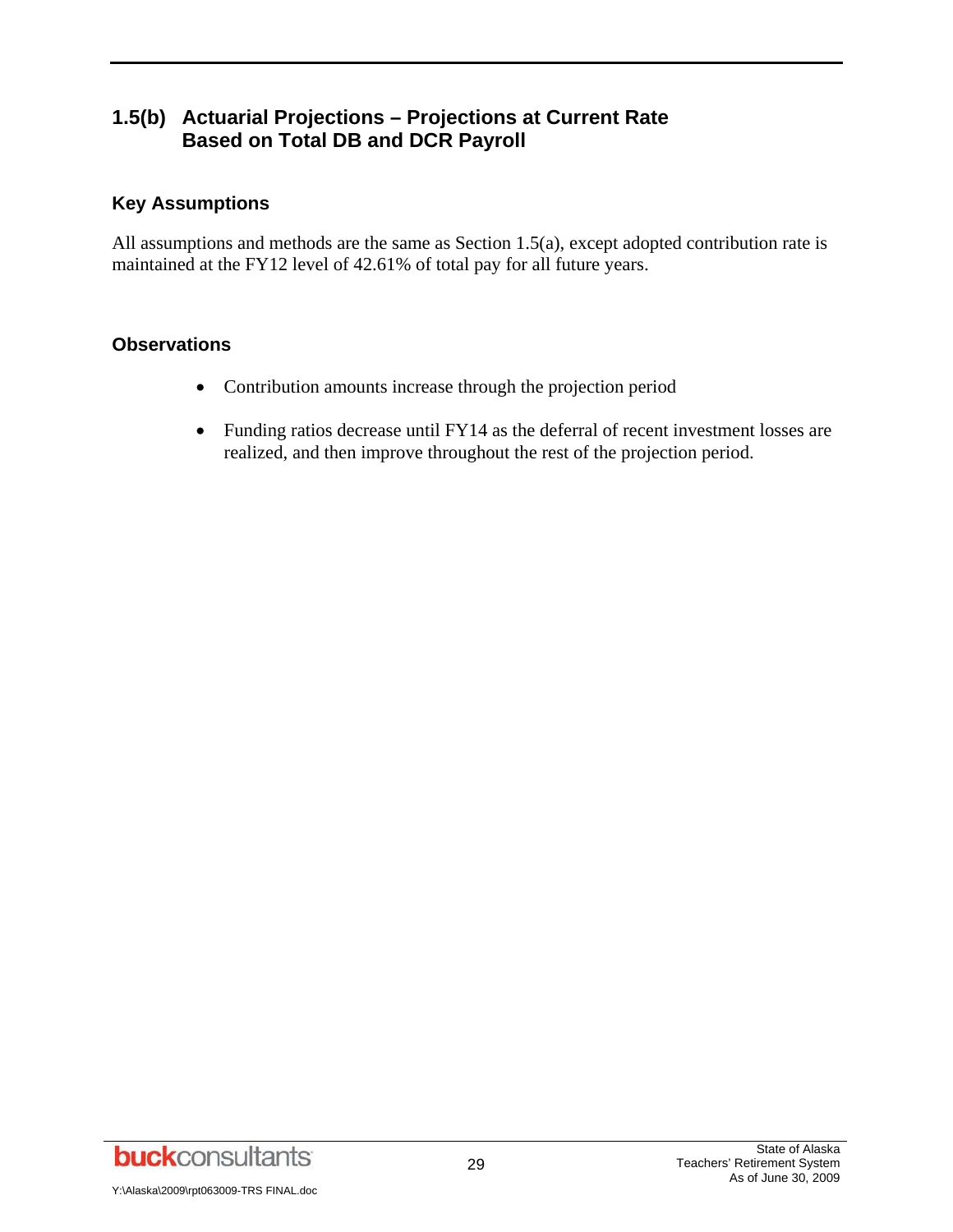**Projected Employer/State Contribution Amounts** 

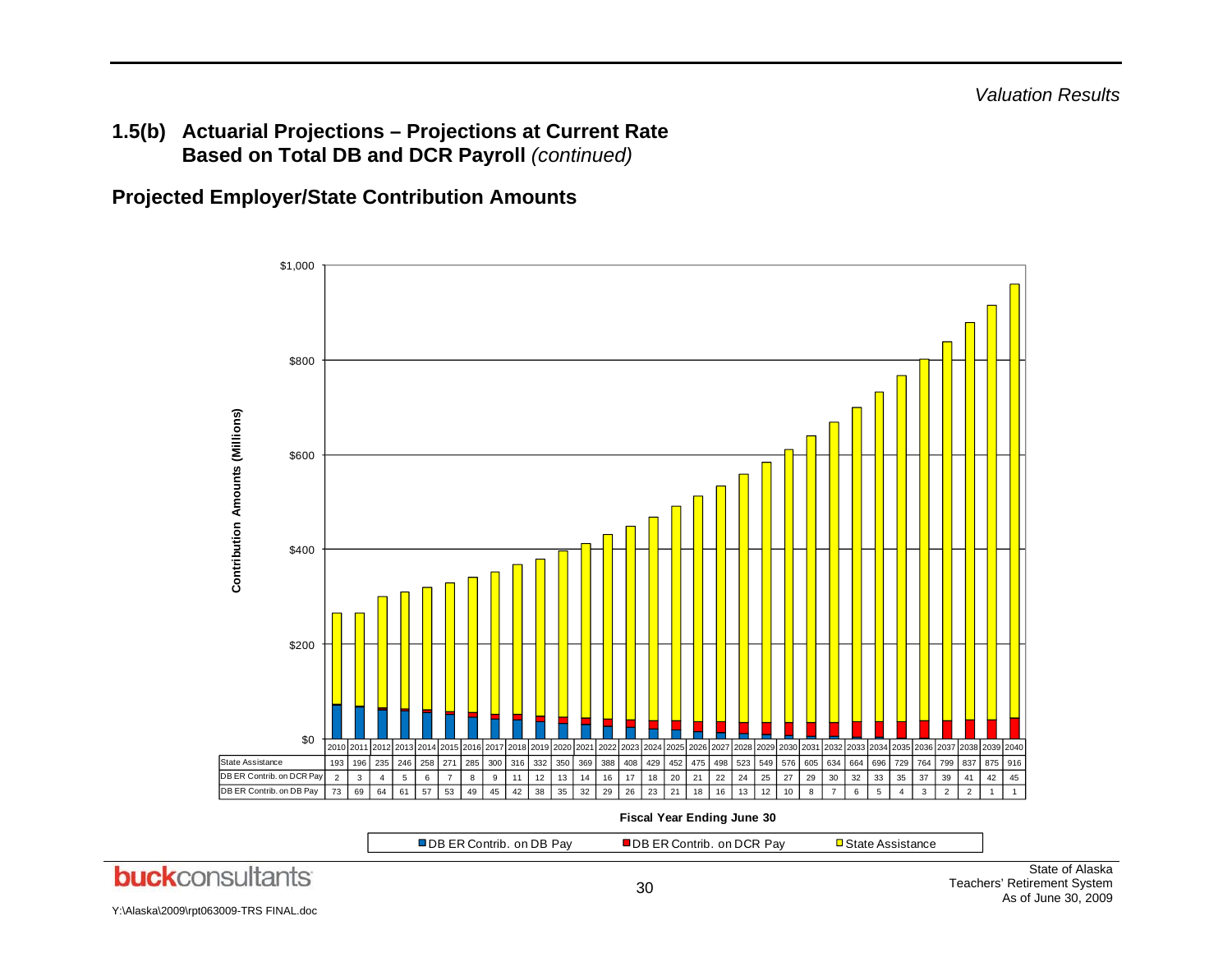### **Projected Funding Ratios**



**Fiscal Year Ending June 30**

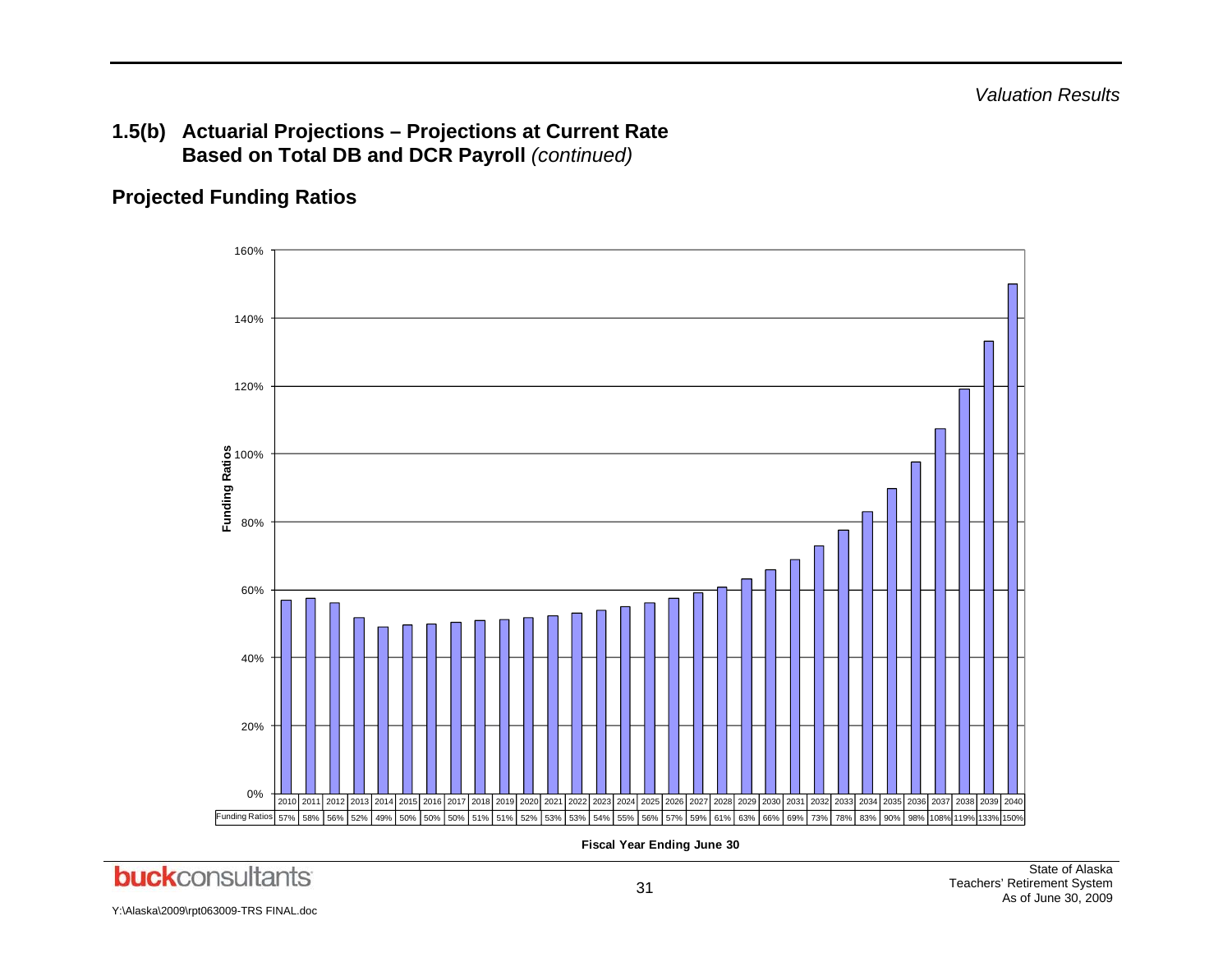### **1.5(b) Actuarial Projections – Projections at Current Rate Based on Total DB and DCR Payroll** *(continued)*

### **State of Alaska TRS**

**Financial Projections (in Thousands)**

|                    | Investment Return 8.25%<br>Valuation Amounts on July 1 (Beginning of Fiscal Year) |                             |                         |                             |                          | Flow Amounts During Following 12 Months  |                                   |                             |                                 |                                   |                               |                        |                                    |                                                    |  |
|--------------------|-----------------------------------------------------------------------------------|-----------------------------|-------------------------|-----------------------------|--------------------------|------------------------------------------|-----------------------------------|-----------------------------|---------------------------------|-----------------------------------|-------------------------------|------------------------|------------------------------------|----------------------------------------------------|--|
| Fiscal<br>Year End | Actuarial<br>Assets                                                               | <b>Accrued</b><br>Liability | <b>Funding</b><br>Ratio | <b>Surplus</b><br>(Deficit) | Total<br><b>Salaries</b> | <b>Employer/State</b><br><b>Ctb Rate</b> | <b>Employer/State</b><br>Contribs | Employee<br><b>Contribs</b> | <b>Total</b><br><b>Contribs</b> | <b>Benefit</b><br><b>Payments</b> | <b>Net</b><br><b>Contribs</b> | Investment<br>Earnings | Recognized<br>Asset<br>Gain/(Loss) | <b>Ending</b><br><b>Actuarial</b><br><b>Assets</b> |  |
| ---------<br>2010  | ---------<br>\$4,472,958                                                          | --------<br>\$7,847,514     | --------<br>57.00%      | --------<br>(\$3,374,556)   | --------<br>\$678,887    | --------<br>39.53%                       | --------<br>\$268,364             | --------<br>\$58,152        | --------<br>\$326,516           | --------<br>\$466,578             | --------<br>(\$140,062)       | --------<br>\$301,853  | ---------<br>\$32,359              | --------<br>\$4,667,108                            |  |
| 2011               | 4,667,108                                                                         | 8,115,362                   | 57.51%                  |                             | 693,733                  | 38.56%                                   | 267,503                           |                             |                                 | 500,024                           |                               |                        |                                    |                                                    |  |
| 2012               | 4,697,544                                                                         | 8,368,357                   | 56.13%                  | (3,448,254)<br>(3,670,813)  | 710,874                  | 42.61%                                   | 302,903                           | 59,313<br>56,596            | 326,816<br>359,499              | 527,373                           | (173, 208)<br>(167, 874)      | 313,860<br>325,680     | (110, 216)<br>(389, 234)           | 4,697,544<br>4,466,116                             |  |
| 2013               | 4,466,116                                                                         | 8,606,603                   | 51.89%                  | (4, 140, 487)               | 730,739                  | 42.61%                                   | 311,368                           | 54,074                      | 365,442                         | 552,559                           | (187, 117)                    | 337,921                | (278, 402)                         | 4,338,518                                          |  |
| 2014               | 4,338,518                                                                         | 8,832,005                   | 49.12%                  | (4,493,487)                 | 753,394                  | 42.61%                                   | 321,021                           | 51,722                      | 372,743                         | 577,677                           | (204, 934)                    | 349,642                | 0                                  | 4,483,226                                          |  |
| 2015               | 4,483,226                                                                         | 9,043,698                   | 49.57%                  | (4,560,472)                 | 777,608                  | 42.61%                                   | 331,339                           | 49,529                      | 380,868                         | 602,851                           | (221, 983)                    | 360,891                | 0                                  | 4,622,134                                          |  |
| 2016               | 4,622,134                                                                         | 9,240,920                   | 50.02%                  | (4,618,786)                 | 804,042                  | 42.61%                                   | 342,602                           | 47,292                      | 389,894                         | 629,189                           | (239, 295)                    | 371,651                | 0                                  | 4,754,490                                          |  |
| 2017               | 4,754,490                                                                         | 9,421,135                   | 50.47%                  | (4,666,645)                 | 832,681                  | 42.61%                                   | 354,805                           | 45,068                      | 399,873                         | 654,987                           | (255, 114)                    | 381,931                | $\mathbf 0$                        | 4,881,307                                          |  |
| 2018               | 4,881,307                                                                         | 9,583,910                   | 50.93%                  | (4,702,603)                 | 863,949                  | 42.61%                                   | 368,129                           | 32,571                      | 400,700                         | 679,128                           | (278, 428)                    | 391,450                | $\mathbf 0$                        | 4,994,329                                          |  |
| 2019               | 4,994,329                                                                         | 9,727,257                   | 51.34%                  | (4,732,928)                 | 897,899                  | 42.61%                                   | 382,595                           | 29,990                      | 412,585                         | 695,463                           | (282, 878)                    | 400,595                | 0                                  | 5,112,046                                          |  |
| 2020               | 5,112,046                                                                         | 9,853,008                   | 51.88%                  | (4,740,962)                 | 934,569                  | 42.61%                                   | 398,220                           | 27,663                      | 425,883                         | 718,401                           | (292, 518)                    | 409,917                | $\mathbf 0$                        | 5,229,445                                          |  |
| 2021               | 5,229,445                                                                         | 9,960,605                   | 52.50%                  | (4,731,160)                 | 974,260                  | 42.61%                                   | 415,132                           | 25,331                      | 440,463                         | 742,414                           | (301, 951)                    | 419,221                | 0                                  | 5,346,715                                          |  |
| 2022               | 5,346,715                                                                         | 10,047,654                  | 53.21%                  | (4,700,939)                 | 1,015,766                | 42.61%                                   | 432,818                           | 23,159                      | 455,977                         | 765,779                           | (309, 802)                    | 428,578                | 0                                  | 5,465,491                                          |  |
| 2023               | 5,465,491                                                                         | 10,113,286                  | 54.04%                  | (4,647,795)                 | 1,059,392                | 42.61%                                   | 451,407                           | 20,976                      | 472,383                         | 788,654                           | (316, 271)                    | 438,115                | 0                                  | 5,587,335                                          |  |
| 2024               | 5,587,335                                                                         | 10,156,527                  | 55.01%                  | (4, 569, 192)               | 1,105,376                | 42.61%                                   | 471,001                           | 18,902                      | 489,903                         | 811,313                           | (321, 410)                    | 447,960                | 0                                  | 5,713,885                                          |  |
| 2025               | 5,713,885                                                                         | 10,175,984                  | 56.15%                  | (4,462,099)                 | 1,153,995                | 42.61%                                   | 491,717                           | 16,848                      | 508,565                         | 834,237                           | (325, 672)                    | 458,228                | $\mathbf 0$                        | 5,846,441                                          |  |
| 2026               | 5,846,441                                                                         | 10,169,635                  | 57.49%                  | (4,323,194)                 | 1,205,447                | 42.61%                                   | 513,641                           | 14,827                      | 528,468                         | 855,140                           | (326, 672)                    | 469,123                | 0                                  | 5,988,892                                          |  |
| 2027               | 5,988,892                                                                         | 10,137,750                  | 59.08%                  | (4, 148, 858)               | 1,258,625                | 42.61%                                   | 536,300                           | 13,090                      | 549,390                         | 874,264                           | (324, 874)                    | 480,948                | $\mathbf 0$                        | 6,144,966                                          |  |
| 2028               | 6,144,966                                                                         | 10,080,207                  | 60.96%                  | (3,935,241)                 | 1,315,048                | 42.61%                                   | 560,342                           | 11,309                      | 571,651                         | 893,549                           | (321, 898)                    | 493,945                | 0                                  | 6,317,013                                          |  |
| 2029               | 6,317,013                                                                         | 9,995,056                   | 63.20%                  | (3,678,043)                 | 1,374,862                | 42.61%                                   | 585,829                           | 9,762                       | 595,591                         | 910,443                           | (314, 852)                    | 508,423                | $\mathbf 0$                        | 6,510,584                                          |  |
| 2030               | 6,510,584                                                                         | 9,882,863                   | 65.88%                  | (3,372,279)                 | 1,438,088                | 42.61%                                   | 612,769                           | 8,341                       | 621,110                         | 925,798                           | (304, 688)                    | 524,804                | 0                                  | 6,730,700                                          |  |
| 2031               | 6,730,700                                                                         | 9,743,314                   | 69.08%                  | (3,012,614)                 | 1,504,914                | 42.61%                                   | 641,244                           | 7,073                       | 648,317                         | 938,624                           | (290, 307)                    | 543,545                | $\mathbf 0$                        | 6,983,938                                          |  |
| 2032               | 6,983,938                                                                         | 9,577,041                   | 72.92%                  | (2,593,103)                 | 1,574,377                | 42.61%                                   | 670,842                           | 5,983                       | 676,825                         | 946,562                           | (269, 737)                    | 565,269                | $\mathbf 0$                        | 7,279,470                                          |  |
| 2033               | 7,279,470                                                                         | 9,387,163                   | 77.55%                  | (2, 107, 693)               | 1,646,839                | 42.61%                                   | 701,718                           | 4,941                       | 706,659                         | 953,238                           | (246, 579)                    | 590,587                | 0                                  | 7,623,478                                          |  |
| 2034               | 7,623,478                                                                         | 9,173,262                   | 83.11%                  | (1,549,784)                 | 1,722,672                | 42.61%                                   | 734,031                           | 4,134                       | 738,165                         | 956,440                           | (218, 275)                    | 620,112                | 0                                  | 8,025,315                                          |  |
| 2035               | 8,025,315                                                                         | 8,937,179                   | 89.80%                  | (911, 864)                  | 1,802,096                | 42.61%                                   | 767,873                           | 3,244                       | 771,117                         | 953,352                           | (182, 235)                    | 654,720                | 0                                  | 8,497,800                                          |  |
| 2036               | 8,497,800                                                                         | 8,683,829                   | 97.86%                  | (186, 029)                  | 1,885,549                | 42.61%                                   | 803,432                           | 2,640                       | 806,072                         | 946,979                           | (140, 907)                    | 695,371                | 0                                  | 9,052,264                                          |  |
| 2037               | 9,052,264                                                                         | 8,415,379                   | 107.57%                 | 636,885                     | 1,971,888                | 42.61%                                   | 840,221                           | 2,169                       | 842,390                         | 938,265                           | (95, 875)                     | 742,935                | $\mathbf 0$                        | 9,699,324                                          |  |
| 2038               | 9,699,324                                                                         | 8,133,194                   | 119.26%                 | 1,566,130                   | 2,062,659                | 42.61%                                   | 878,899                           | 1,650                       | 880,549                         | 924,512                           | (43,963)                      | 798,417                | $\Omega$                           | 10,453,778                                         |  |
| 2039               | 10,453,778                                                                        | 7,841,515                   | 133.31%                 | 2,612,263                   | 2,157,538                | 42.61%                                   | 919,327                           | 1,295                       | 920,622                         | 906,956                           | 13,666                        | 862,989                | $\mathbf 0$                        | 11,330,433                                         |  |
| 2040               | 11,330,433                                                                        | 7,543,640                   | 150.20%                 | 3,786,793                   | 2,257,108                | 42.61%                                   | 961,754                           | 1,129                       | 962,883                         | 889,132                           | 73,751                        | 937,743                | $\Omega$                           | 12,341,927                                         |  |
|                    |                                                                                   |                             |                         |                             |                          |                                          |                                   |                             |                                 |                                   |                               |                        |                                    |                                                    |  |

Y:\Alaska\2009\rpt063009-TRS FINAL.doc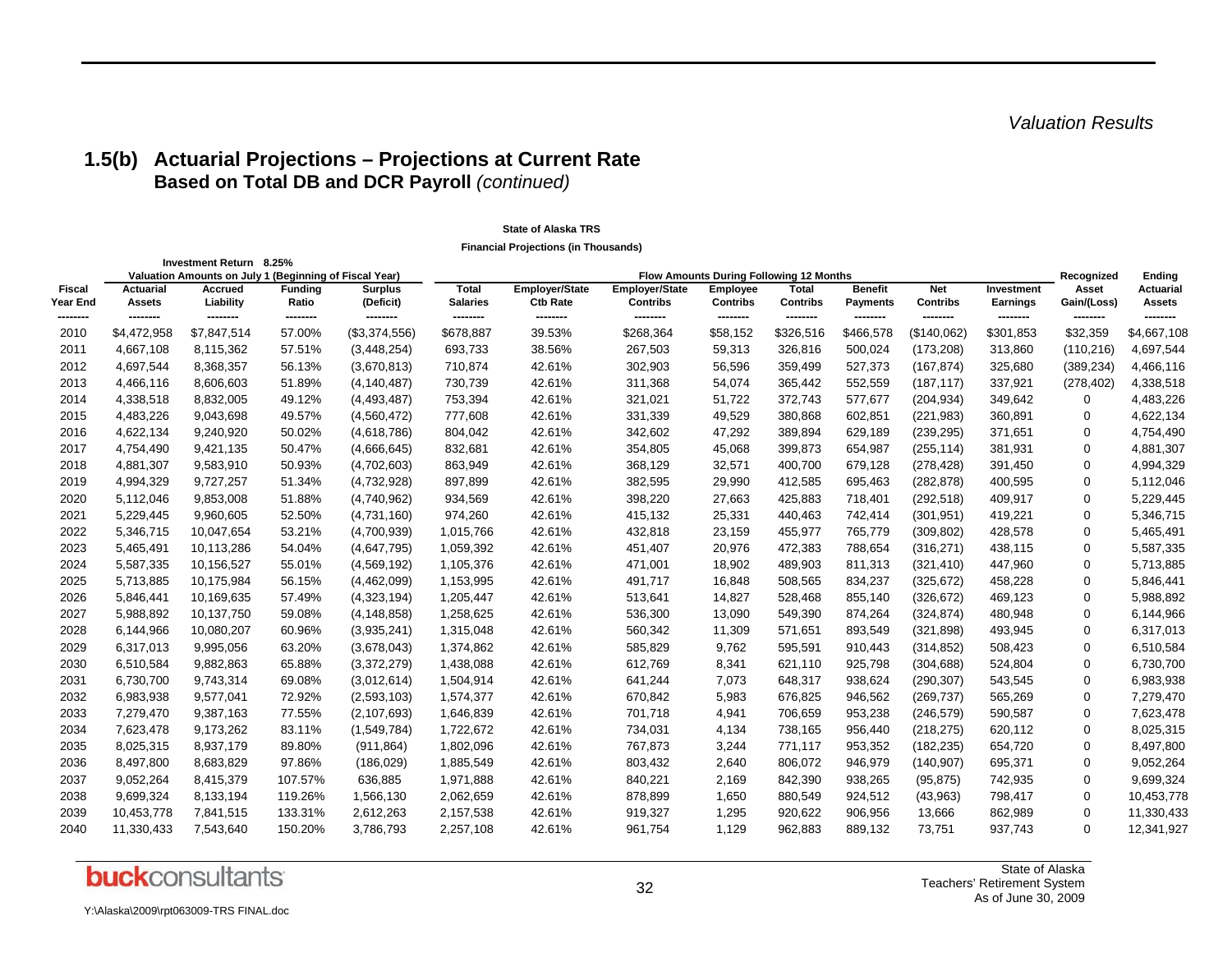*Valuation Results* 

# **1.5(c) Actuarial Projections – Effect of Economic Scenarios Based on Total DB and DCR Payroll**

## **Key Assumptions**

All assumptions and methods are the same as Section 1.5(a) except investment returns on the Market Value of Assets are assumed as follows:

| Base Case:   | 8.25% for all future years |
|--------------|----------------------------|
| Optimistic:  | 9.00% for all future years |
| Pessimistic: | 7.50% for all future years |

In all cases, liabilities have been projected using 8.25% as the discount rate for future benefit payments. These scenarios are intended to illustrate the impact if investment rates are different than the 8.25% assumed investment return. They do not illustrate the effect of changing the assumed discount rate for determining liabilities.

### **Observations**

- As expected, lower investment returns would yield higher contribution requirements and higher investment returns would yield lower contribution requirements.
- In all scenarios, contribution amounts decrease towards the end of the projection period upon completion of 25-year amortizations of recent gains and losses.

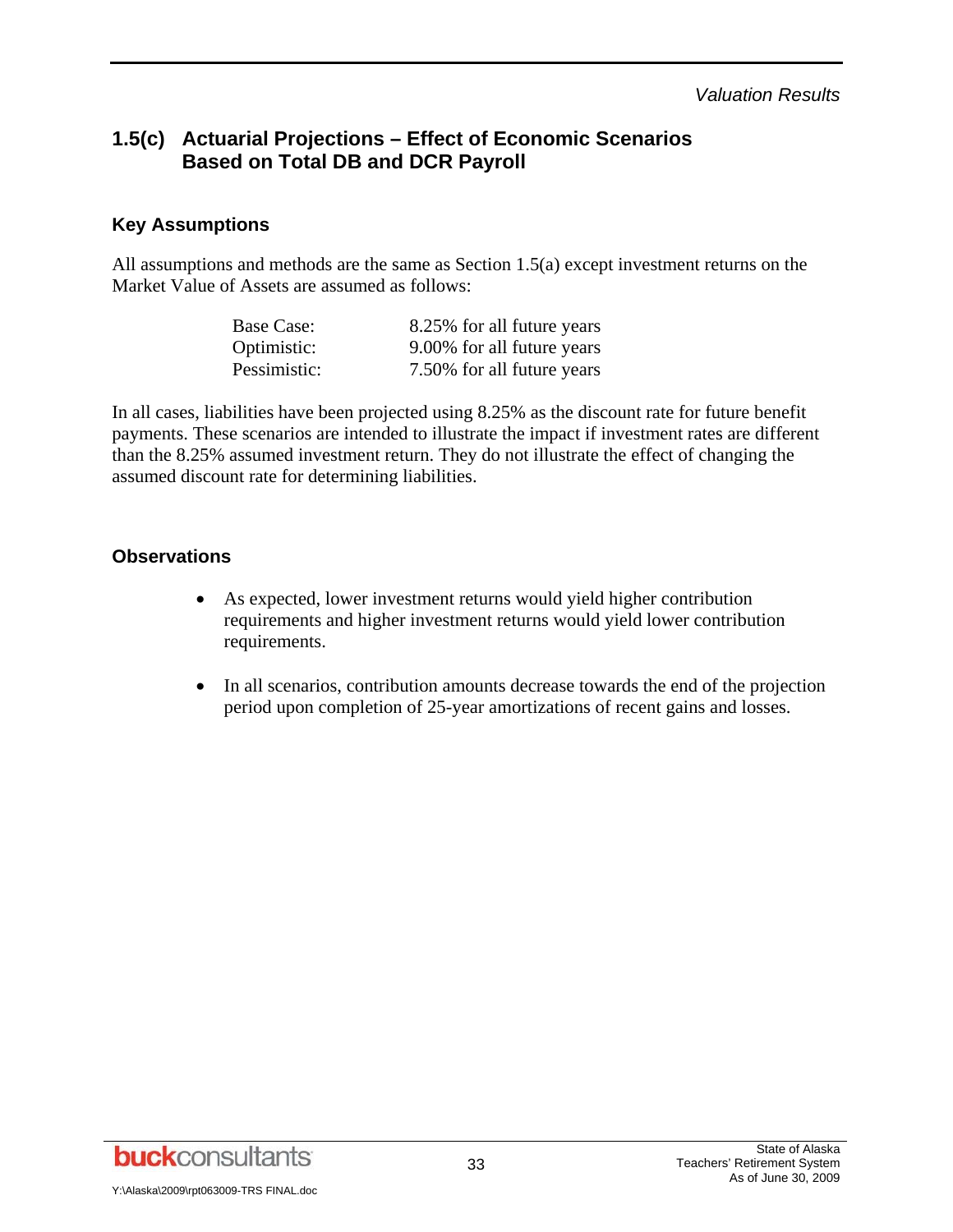**1.5(c) Actuarial Projections – Projections at Calculated Rate Effect of Economic Scenarios Based on Total DB and DCR Payroll** *(continued)* 

**Projected Employer/State Contribution Amounts** 



Y:\Alaska\2009\rpt063009-TRS FINAL.doc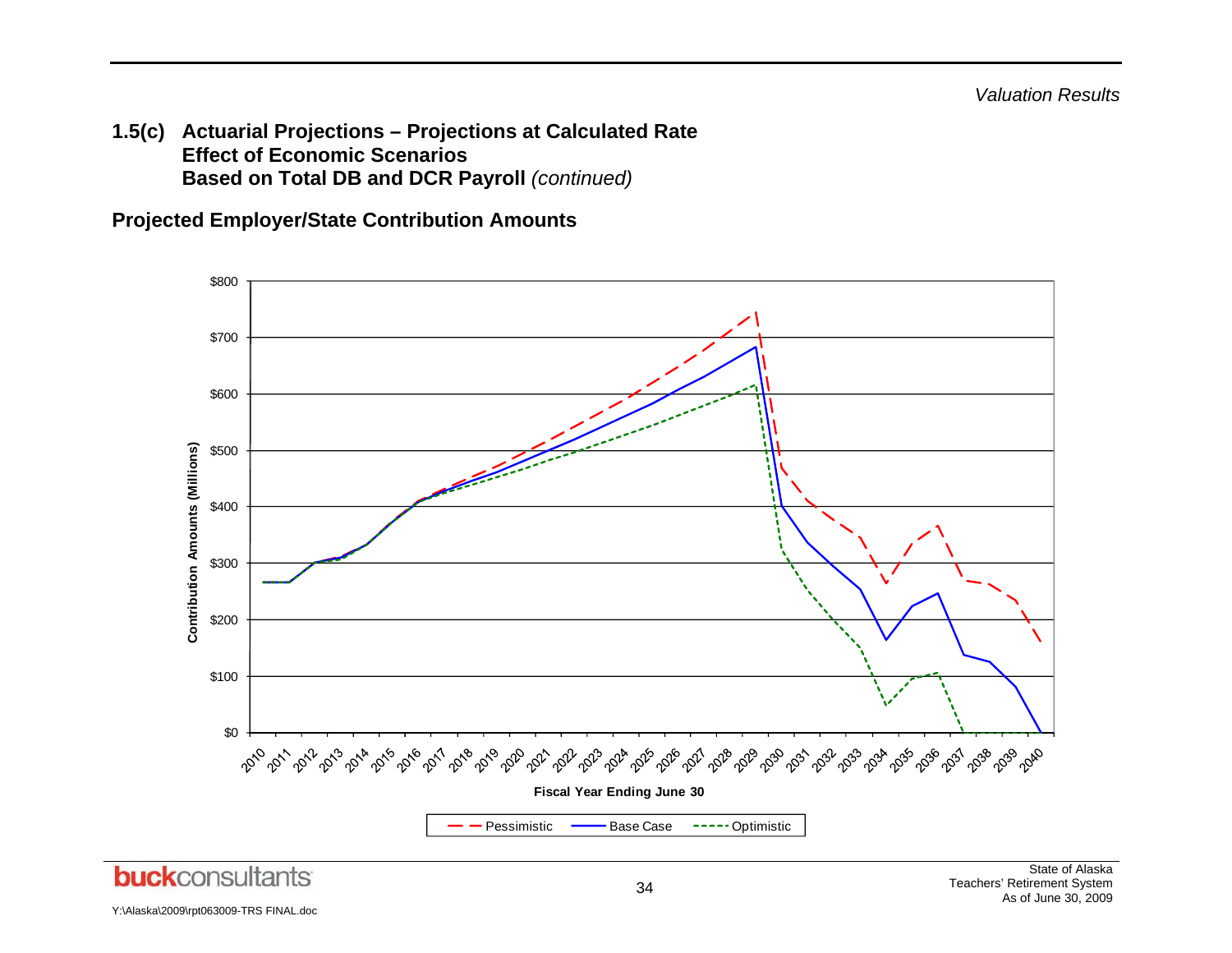# **Section 2**

In this section, the basis of the valuation is presented and described. This information – the provisions of the plan and the census of participants – is the foundation of the valuation, since these are the present facts upon which benefit payments will depend.

A summary of plan provisions is provided in Section 2.1 and participant census information is shown in Section 2.2.

The valuation is based upon the premise that the plan will continue in existence so that future events must also be considered. These future events are assumed to occur in accordance with the actuarial assumptions and concern such events as the earnings of the fund, the number of participants who will retire, die, or terminate their services, their ages at such termination and their expected benefits.

The actuarial assumptions and the actuarial cost method, or funding method, which have been adopted to guide the sponsor in funding the plan in a reasonable and acceptable manner, are described in Section 2.3.

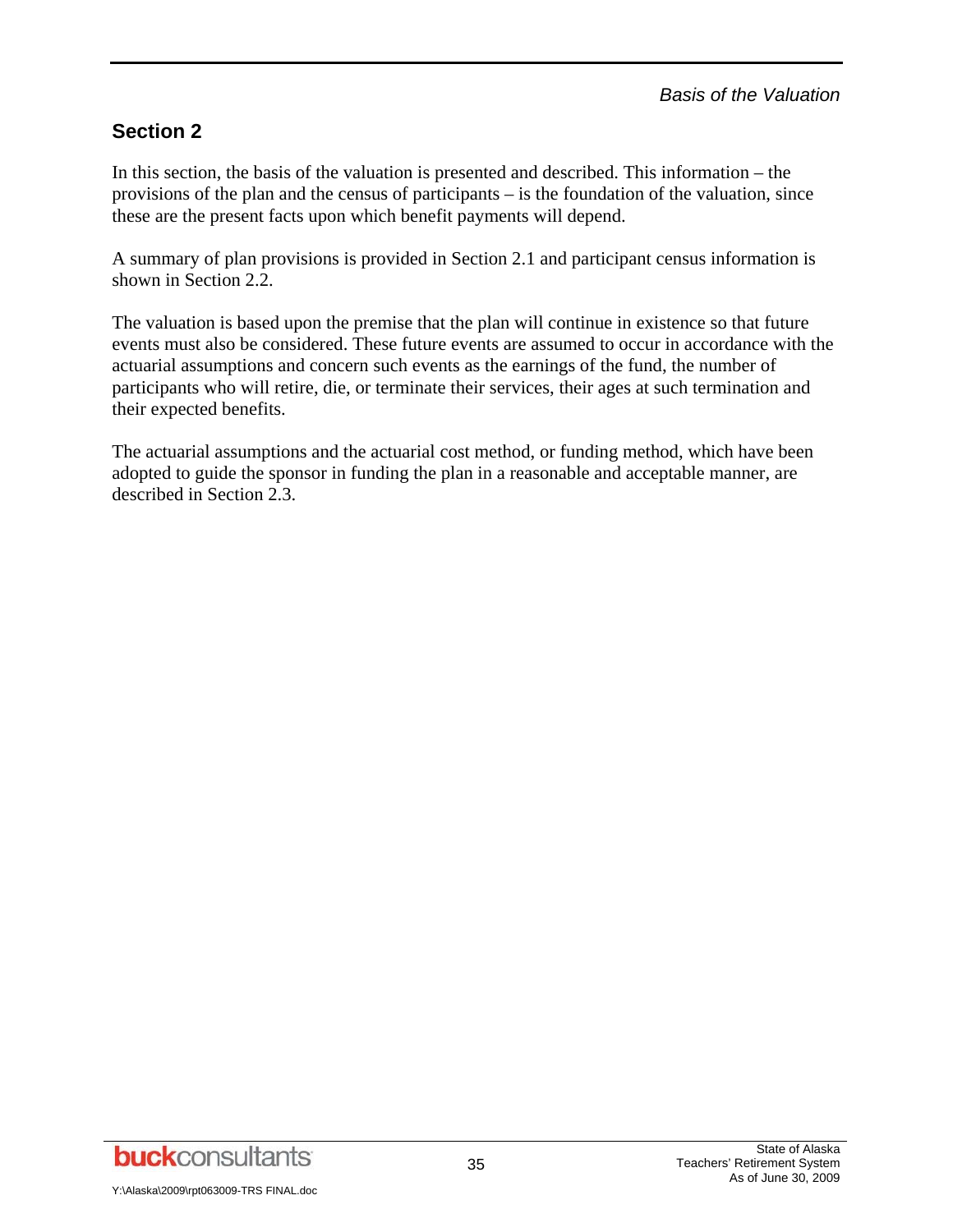# **(1) Effective Date**

July 1, 1955, with amendments through June 30, 2009. Chapter 97, 1990 Session Laws of Alaska, created a two-tier retirement system. Members who were first hired under the TRS before July 1, 1990 (Tier 1) are eligible for different benefits than members hired after June 30, 1990 (Tier 2). Chapter 9, 2005 Session Laws of Alaska, closed the plan to new members hired after June 30, 2006.

# **(2) Administration of Plan**

The Commissioner of Administration or the Commissioner's designee is the administrator of the system. The Attorney General of the state is the legal counsel for the system and shall advise the administrator and represent the system in legal proceedings.

Prior to June 30, 2005, the Teachers' Retirement Board prescribed policies and adopted regulations and performed other activities necessary to carry out the provisions of the system. The Alaska State Pension Investment Board, Department of Revenue, Treasury Division was responsible for investing TRS funds.

On July 27, 2005, Senate Bill 141, enacted as Chapter 9, 2005 Session laws of Alaska, replaced the Teachers' Retirement Board and the Alaska State Pension Investment Board with the Alaska Retirement Management Board.

# **(3) Employers Included**

Currently, there are 58 employers participating in the TRS, including the State of Alaska, 53 school districts, and four other eligible organizations.

# **(4) Membership**

Membership in the Alaska TRS is mandatory for the following employees hired before July 1, 2006:

- certificated full-time and part-time elementary and secondary teachers, certificated school nurses, and certificated employees in positions requiring teaching certificates;
- positions requiring a teaching certificate as a condition of employment in the Department of Education and Early Development and the Department of Labor and Workforce Development;
- University of Alaska full-time and part-time teachers, and full-time administrative employees in positions requiring academic standing if approved by the TRS administrator;
- certain full-time or part-time teachers of Alaska Native language or culture who have elected to be covered under the TRS;
- members on approved sabbatical leave under AS 14.20.310;
- **Exercise 1** certain State legislators who have elected to be covered under the TRS; and
- a teacher who has filed for worker's compensation benefits due to an on-the-job assault and who, as a result of the physical injury, is placed on leave without pay.

**buck**consultants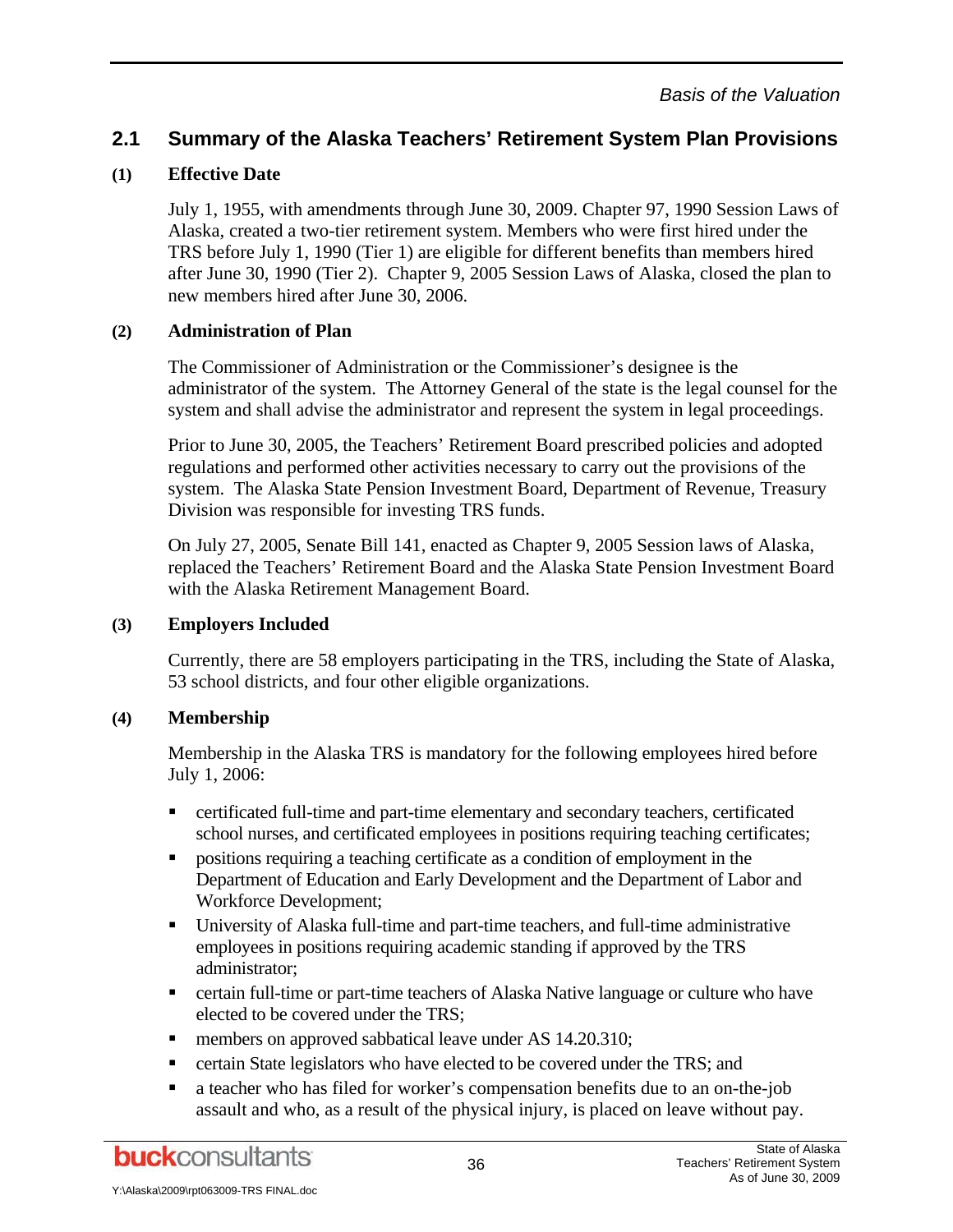Employees participating in the University of Alaska's Optional Retirement Plan or other retirement plans funded by the State are not covered by the TRS.

Employees who work half-time in the TRS and Public Employees' Retirement System (PERS) simultaneously are eligible for half-time TRS and PERS credit.

Senate Bill 141, signed into law on July 27, 2005, closes the plan effective July 1, 2006 to new members first hired on or after July 1, 2006.

### **(5) Credited Service**

TRS members receive a year of membership credit if they work a minimum of 172 days during the school year (July 1 through June 30 of the following year). Fractional credit is determined based on the number of days worked. Part-time members who work at least 50% of full-time receive membership credit for each day in proportion to full-time service. Credit is granted for all Alaskan public school service.

Members may claim other types of service, including:

- Outside teaching service in out-of-state schools or Alaska private schools (not more than ten years may be claimed);
- Military service (not more than five years of military service or ten years of combined outside and military service may be claimed);
- Alaska Bureau of Indian Affairs (BIA) service;
- Retroactive Alaskan service that was not creditable at the time it occurred, but later became creditable because of legislative change;
- Unused sick leave credit after members retire; and
- Leave of absence without pay.

Except for retroactive Alaska service that occurred before July 1, 1955, and unused sick leave, contributions are required for all claimed service.

Members receiving TRS disability benefits continue to earn TRS credit while disabled.

Survivors who are receiving occupational death benefits continue to earn TRS service credit while occupational survivor benefits are being paid.

### **(6) Employer Contributions**

TRS employers contribute the amounts required, in addition to employees' contributions, to fund the benefits of the system.

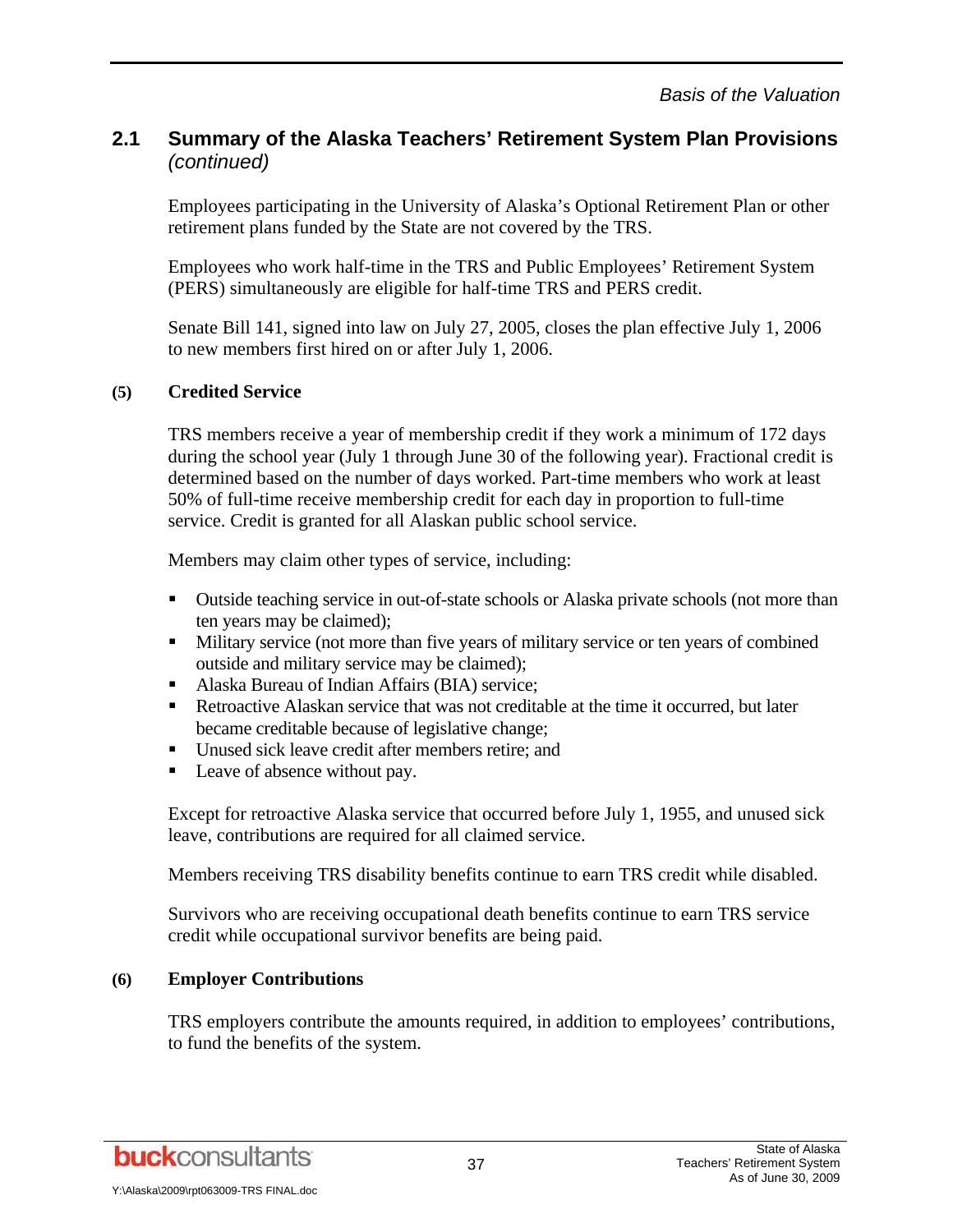The normal cost rate is a uniform rate for all participating employers (less the value of members' contributions).

The past service rate is a uniform rate for all participating employers to amortize the unfunded past service liability with payments that are a level percentage of pay amount over fixed 25-year periods.

Employer rates cannot be less than the normal cost rate.

### **(7) Additional State Contribution**

Pursuant to AS14.25.070 effective July 1, 2008, the State shall contribute an amount (in addition to the State contribution as an employer) that when combined with the employer contribution (12.56%) will be sufficient to pay the total contribution rate adopted by The State of Alaska Retirement Management Board.

### **(8) Member Contributions**

Mandatory Contributions: Members are required to contribute 8.65% of their base salaries. Members' contributions are deducted from gross salaries before federal income taxes are withheld.

Contributions for Claimed Service: Member contributions are also required for most of the claimed service described in (5) above.

1% Supplemental Contributions: Members who joined the system before July 1, 1982 and elected to participate in the supplemental contributions provision are required to contribute an additional 1% of their salaries. Supplemental contributions are deducted from gross salaries after federal income taxes are withheld. Under the supplemental provision, an eligible spouse or dependent child will receive a survivor's allowance or spouse's pension if the member dies (see (13) below). Supplemental contributions are only refundable upon death (see (13) below).

Interest: Members' contributions earn 4.5% interest, compounded annually on June 30.

Refund of Contributions: Terminated members may receive refunds of their member contribution accounts which includes their mandatory contributions, indebtedness payments, and interest earned. Terminated members' accounts may be attached to satisfy claims under Alaska Statute 09.38.065, federal income tax levies, and valid Qualified Domestic Relations Orders.

Reinstatement of Contributions: Refunded accounts and the corresponding TRS service may be reinstated upon reemployment in the TRS prior to July 1, 2010. Accounts attached to satisfy claims under Alaska Statute 09.38.065 or a federal tax levy may be reinstated at any time. Interest accrues on refunds until paid in full or members retire.

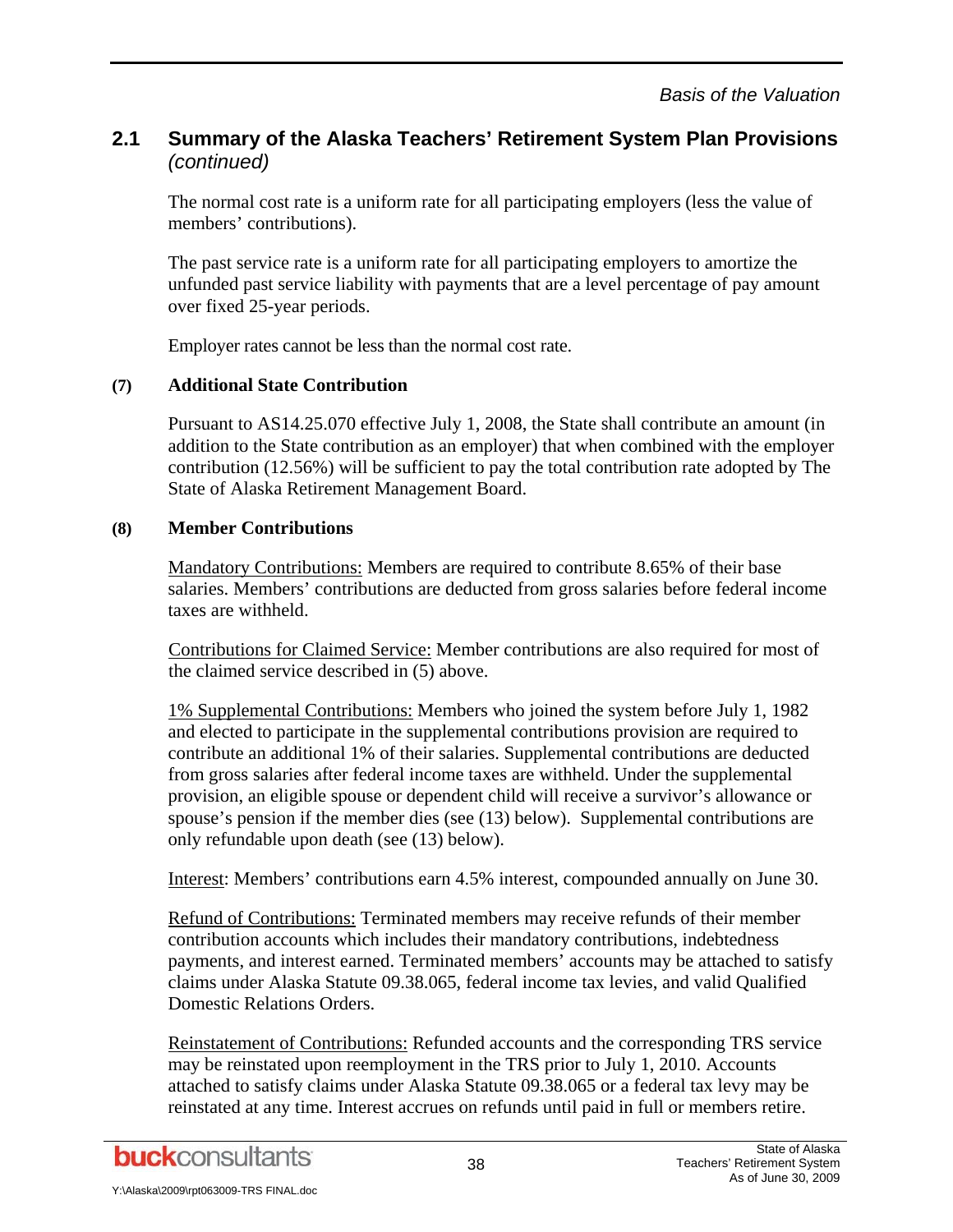### **(9) Retirement Benefits**

## Eligibility:

- (a) Members, including deferred vested members, are eligible for normal retirement at age 55 or early retirement at age 50 if they were hired before July 1, 1990 (Tier 1) and age 60 or early retirement at age 55 if they were hired on or after July 1, 1990 (Tier 2). Additionally, they must have at least:
	- (i) eight years of paid-up membership service;
	- (ii) 15 years of paid-up creditable service, the last five years of which are membership service, and they were first hired under the TRS before July 1, 1975;
	- (iii) five years of paid-up membership service and three years of paid-up Alaska Bureau of Indian Affairs service;
	- (iv) 12 years of combined part-time and full-time paid-up membership service;
	- (v) two years of paid-up membership service if they are vested in the Public Employees' Retirement System (PERS); or
	- (vi) one year of paid-up membership service if they are retired from the PERS.
- (b) Members may retire at any age when they have:
	- (i) 25 years of paid-up creditable service, the last five years of which are membership service;
	- (ii) 20 years of paid-up membership service;
	- (iii) 20 years of combined paid-up membership and Alaska Bureau of Indian Affairs service, the last five years of which are membership service; or
	- (iv) 20 years of combined paid-up part-time and full-time membership service.

Benefit Type: Lifetime benefits are paid to members. Eligible members may receive normal, unreduced benefits when they (1) reach normal retirement age and complete the service required; or (2) satisfy the minimum service requirements to retire at any age under (b) above. Members may receive early, actuarially reduced benefits when they reach early retirement age and complete the service required.

**buck**consultants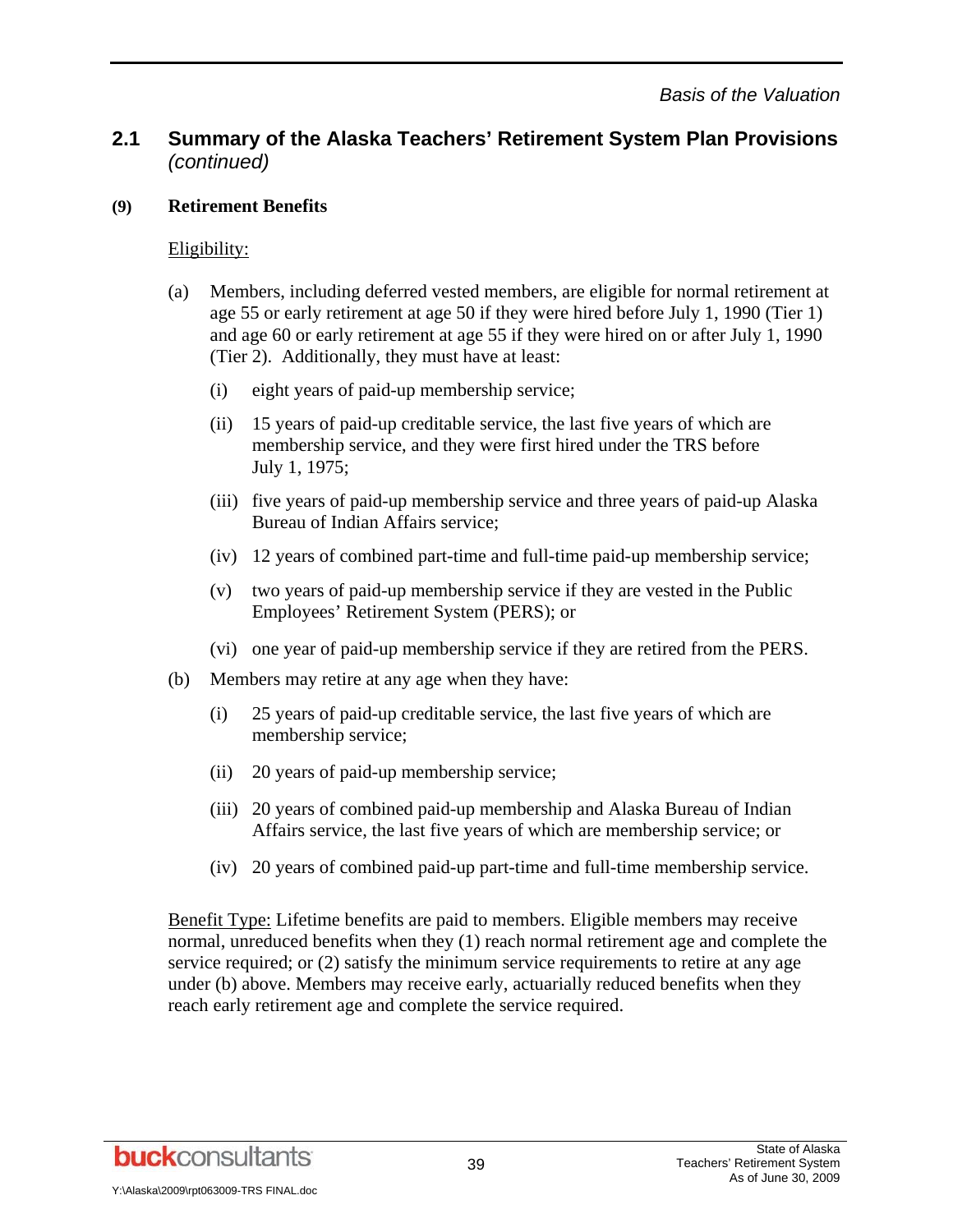Members may select joint and survivor options and a last survivor option. Under those options and early retirement, benefits are actuarially adjusted so that members receive the actuarial equivalents of their normal benefit amounts.

Benefit Calculation: Retirement benefits are calculated by multiplying the average base salary (ABS) times the total TRS service times the percentage multiplier. The ABS is determined by averaging the salaries earned during the three highest school years. Members must earn at least 115 days of credit in a school year to include it in the ABS calculation. The TRS pays a minimum benefit of \$25.00 per month for each year of service when the calculated benefit is less.

The percentage multipliers are 2% for the first 20 years and 2.5% for all remaining service. Service before July 1, 1990 is calculated at 2%.

Indebtedness: Members who terminate and refund their TRS contributions are not eligible to retire unless they return to TRS employment and pay back their refunds plus interest or accrue additional service which qualifies them for retirement. TRS refunds must be paid in full if the corresponding service is to count toward the minimum service requirements for retirement. Refunded TRS service is included in total service for the purpose of calculating retirement benefits. However, when refunds are not completely paid before retirement, benefits are actuarially reduced for life. Indebtedness balances may also be created when a member purchases qualified claimed service.

### **(10) Reemployment of Retired Members**

Retirees who return to work in a permanent full-time or part-time TRS position after a Normal Retirement have two options available, the Standard Option or the Waiver Option.

Under the Standard Option, retirement and retiree healthcare benefits are suspended while retired members are reemployed under the TRS. During reemployment, members earn additional TRS service and contributions are withheld from their wages.

If an Alaska school district has established that there is a shortage of teachers in a particular discipline or specialty and has passed a resolution to that effect, a retiree returning to work in a permanent full-time or part-time TRS position with that school district may exercise the Waiver Option. The Waiver Option allows a retiree who retired under a Normal Retirement to reemploy with a TRS employer and continue to receive a retirement benefit by signing a waiver of participation in the TRS. The Waiver Option first became effective July 1, 2005 and applies to reemployment periods after that date. The Waiver Option is no longer available after June 30, 2009.

The Waiver Option is not available to members who retired early or under the Retirement Incentive Program (RIP).

**buck**consultants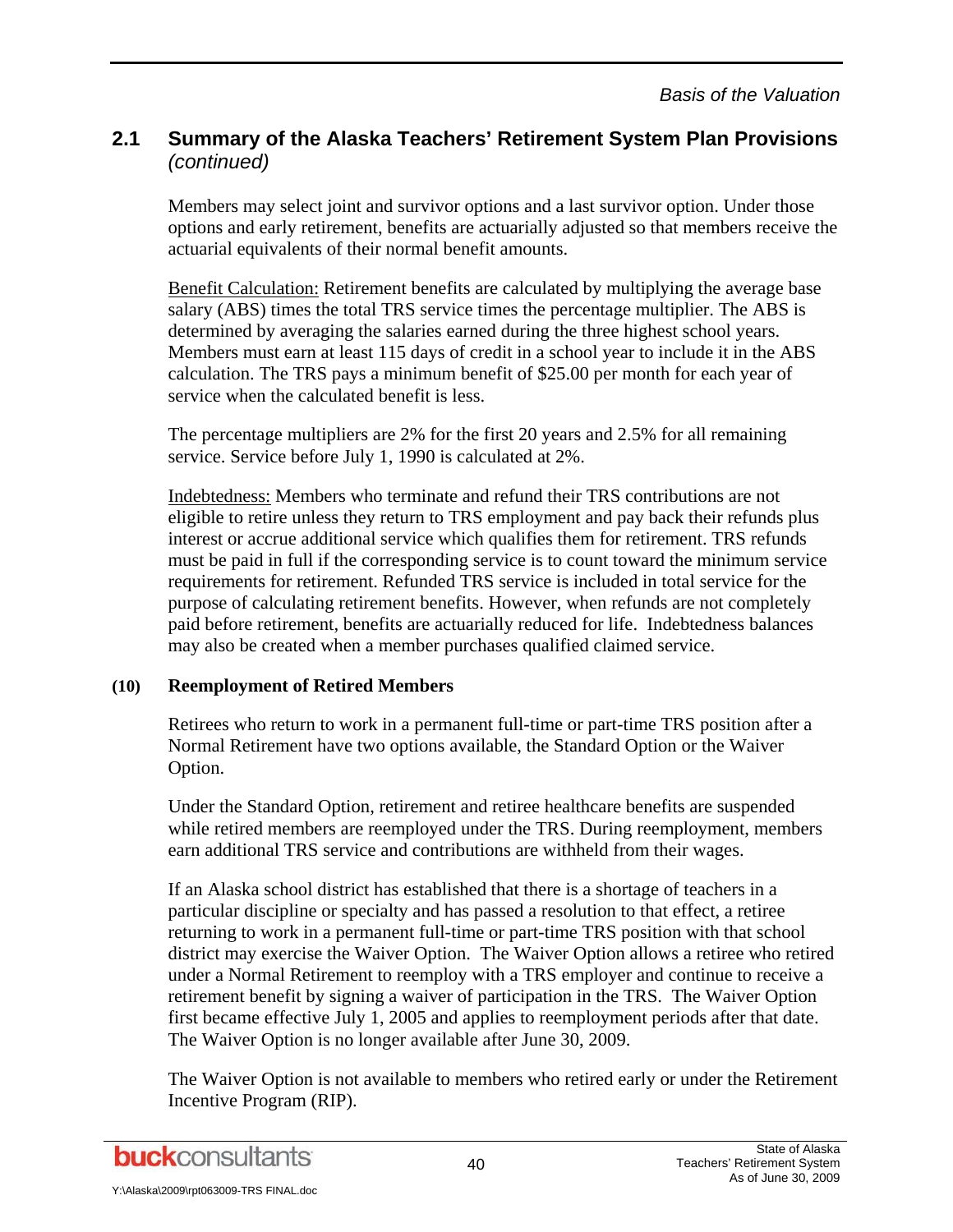Members retired under the RIP who return to employment under the TRS, Public Employees' Retirement System (PERS), Judicial Retirement System (JRS) or the University of Alaska's Optional Retirement Plan will:

- (a) forfeit the three years of incentive credits that they received;
- (b) owe the TRS 110% of the benefits that they received under the RIP, which may include costs for health insurance, excluding amounts that they paid to participate; and
- (c) be charged 7% interest from the date that they are reemployed until their indebtedness is paid in full or they retire again. If the indebtedness is not completely paid, future benefits will be actuarially reduced for life.

Employers make contributions to the unfunded liability of the plan on behalf of rehired retired members at the rate the employer is making contributions to the unfunded liability of the plan for other members.

### **(11) Postemployment Healthcare Benefits**

When pension benefits begin, major medical benefits are provided by the TRS to (1) all employees first hired before July 1, 1990 (Tier 1) and their surviving spouses and (2) members and their surviving spouses who have twenty-five years of membership service, are disabled or age sixty or older, regardless of their initial hire dates. Employees first hired after June 30, 1990 (Tier 2) and their surviving spouses may receive major medical benefits prior to age sixty by paying premiums.

# **(12) Disability Benefits**

Monthly disability benefits are paid to permanently disabled members until they die, recover or become eligible for normal retirement. To be eligible, members must have at least five years of paid-up membership service.

Disability benefits are equal to 50% of the member's base salary at the time of disability. The benefit is increased by 10% of the base salary for each minor child, up to a maximum of 40%. Members continue to earn TRS service until eligible for normal retirement.

Members are appointed to normal retirement on the first of the month after they become eligible.

# **(13) Death Benefits**

Monthly death benefits may be paid to a spouse or dependent children upon the death of a member. If monthly benefits are not payable under the supplemental contributions provision or occupational and nonoccupational death provisions, the designated beneficiary receives the lump sum benefit described below.

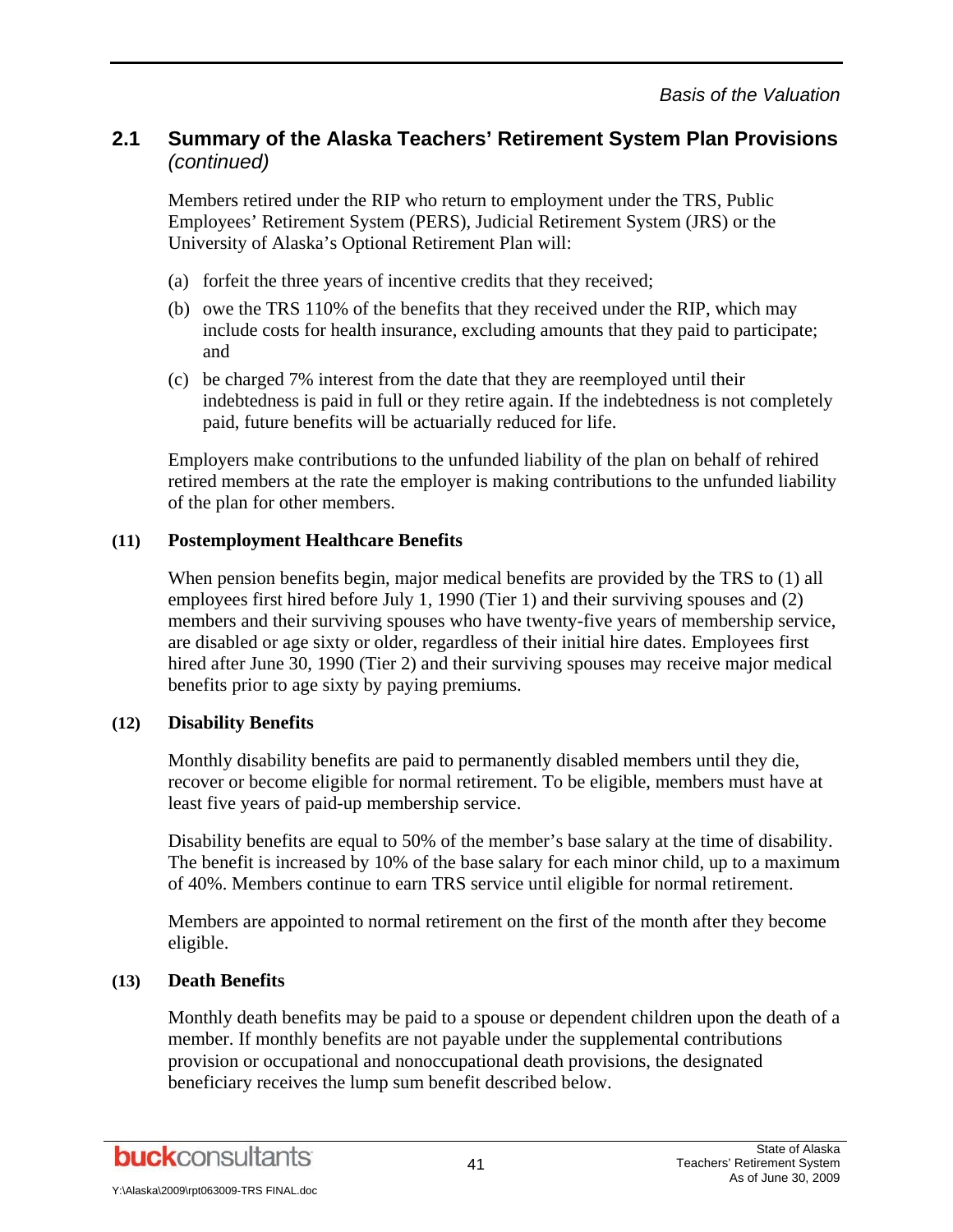Occupational Death: When an active member dies from occupational causes, a monthly survivor's pension may be paid to the spouse, unless benefits are payable under the supplemental contributions provision (below). The pension equals 40% of the member's base salary on the date of death or disability, if earlier. If there is no spouse, the pension may be paid to the member's dependent children. On the member's normal retirement date, the benefit converts to a normal retirement benefit. The normal benefit is based on the member's average base salary on the date of death and service, including service accumulated from the date of the member's death to the normal retirement date.

Nonoccupational Death: When a vested member dies from nonoccupational causes, the surviving spouse may elect to receive a monthly 50% joint and survivor benefit or a lump sum benefit, unless benefits are payable under the supplemental contributions provision (below). The monthly benefit is calculated on the member's average base salary and TRS service accrued at the time of death.

Lump Sum Benefit: Upon the death of an active member who has less than one year of service or an inactive member who is not vested, the designated beneficiary receives the member's contribution account, which includes mandatory contributions, indebtedness payments, and interest earned. Any supplemental contributions will also be refunded. If the member has more than one year of TRS service or is vested, the beneficiary also receives \$1,000 and \$100 for each year of TRS service, up to a maximum of \$3,000. An additional \$500 may be payable if the member is survived by dependent children.

Supplemental Contributions Provision: Members are eligible for supplemental coverage if they joined the TRS before July 1, 1982, elected to participate in the supplemental provision, and made the required contributions. A survivor's allowance or spouse's pension (below) may be payable if the member made supplemental contributions for at least one year and dies while in membership service or while disabled under the TRS. In addition, the allowance and pension may be payable if the member dies while retired or in deferred vested status if supplemental contributions were made for at least five years.

- (a) Survivor's Allowance: If the member is survived by dependent children, the surviving spouse and dependent children are entitled to a survivor's allowance. The allowance for the spouse is equal to 35% of the member's base salary at the time of death or disability, plus 10% for each dependent child up to a maximum of 40%. The allowance terminates and a spouse's pension becomes payable when there is no longer an eligible dependent child.
- (b) Spouse's Pension: The spouse's pension is equal to 50% of the retirement benefit that the deceased member was receiving or the unreduced retirement benefit that the deceased member would have received if retired at the time of death. The spouse's pension begins on the first of the month after the member's death or termination of the survivor's allowance.

Y:\Alaska\2009\rpt063009-TRS FINAL.doc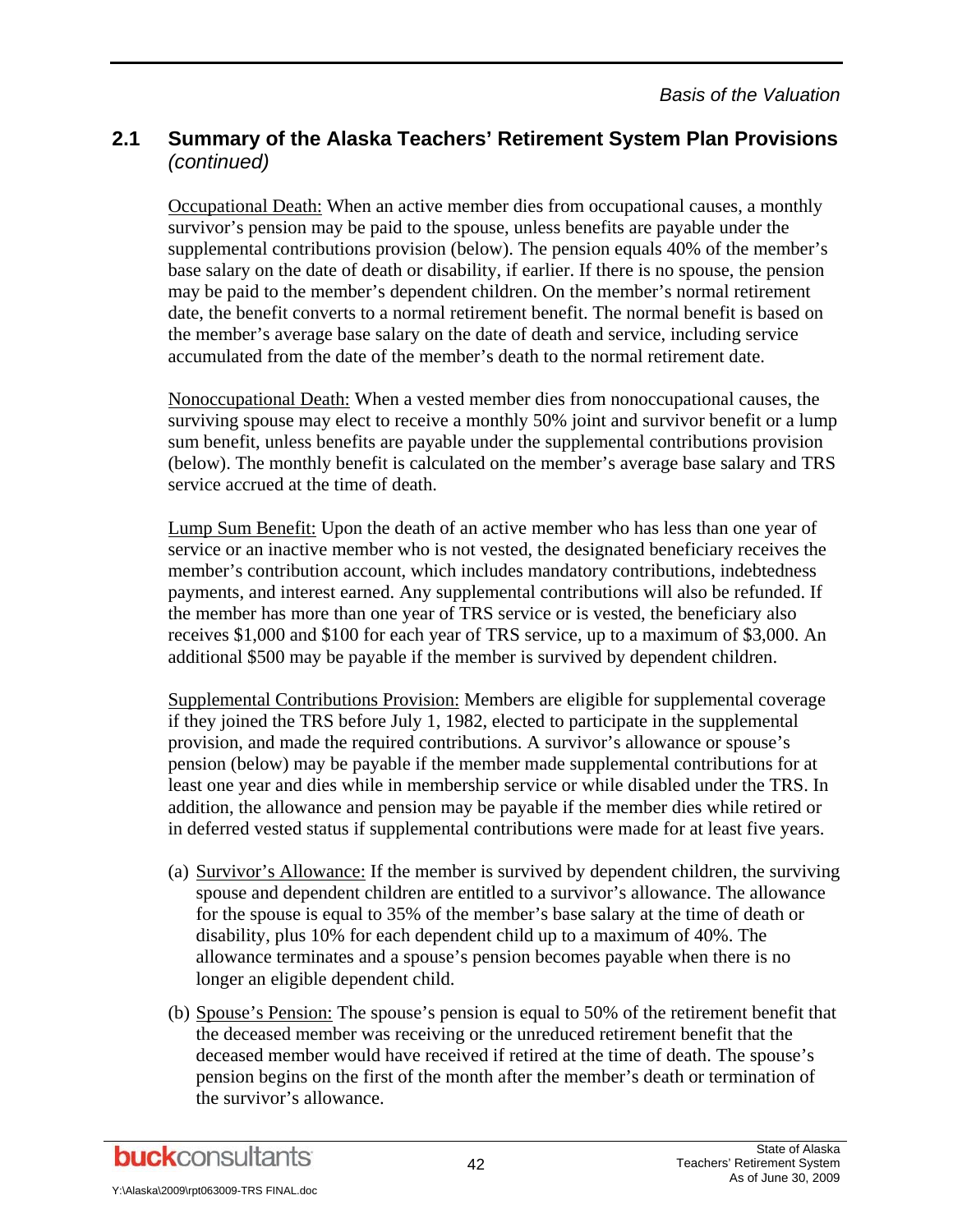Death After Retirement: If a joint and survivor option was selected at retirement, the eligible spouse receives continuing, lifetime monthly benefits after the member dies. A survivor's allowance or spouse's pension may be payable if the member participated in the supplemental contributions provision. If a joint and survivor option was not selected and benefits are not payable under the supplemental contributions provision, the designated beneficiary receives the member's contribution account, less any benefits already paid and the member's last benefit check.

### **(14) Postretirement Pension Adjustments**

Postretirement pension adjustments (PRPAs) are granted annually to eligible benefit recipients when the consumer price index (CPI) for urban wage earners and clerical workers for Anchorage increases during the preceding calendar year. PRPAs are calculated by multiplying the recipient's base benefit, including past PRPAs, excluding the Alaska COLA, times:

- (a) 75% of the CPI increase in the preceding calendar year or 9%, whichever is less, if the recipient is at least age 65 or on TRS disability; or
- (b) 50% of the CPI increase in the preceding calendar year or 6%, whichever is less, if the recipient is at least age 60, or under age 60 if the recipient has been receiving benefits for at least eight years.

Ad hoc PRPAs, up to a maximum of 4%, may be granted to eligible recipients who were first hired before July 1, 1990 (Tier 1) if the CPI increases and the funding ratio is at least 105%.

In a year where an Ad Hoc PRPA is granted, eligible recipients will receive the higher of the two calculations.

### **(15) Alaska Cost of Living Allowance**

Eligible benefit recipients who reside in Alaska receive an Alaska cost of living allowance (COLA) equal to 10% of their base benefits. The following benefit recipients are eligible:

- (a) members who were first hired under the TRS before July 1, 1990 (Tier 1) and their survivors;
- (b) members who were first hired under the TRS after June 30, 1990 (Tier 2) and their survivors if they are at least age 65; and
- (c) all disabled members.

### **Changes in Benefit Provisions Since the Prior Valuation**

There have been no changes in benefit provisions since the prior valuation.

**buck**consultants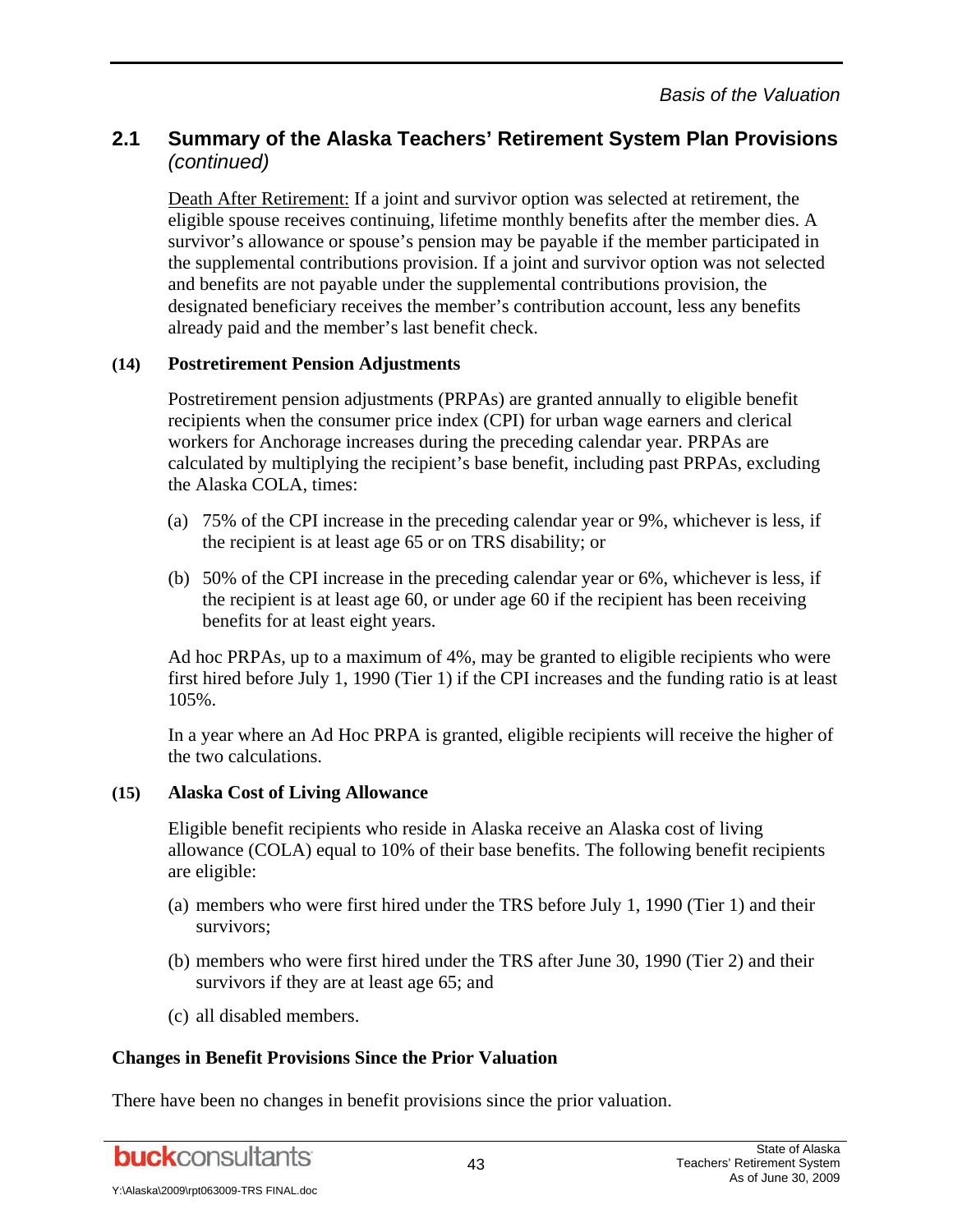# **2.2(a) Member Census Information – Total TRS**

| As of June 30                                                                                        | 2005        | 2006        | 2007        | 2008        | 2009        |
|------------------------------------------------------------------------------------------------------|-------------|-------------|-------------|-------------|-------------|
| <b>Active Members</b>                                                                                |             |             |             |             |             |
| $(1)$ Number                                                                                         | 9,656       | 9,710       | 9,107       | 8,531       | 8,226       |
| (2) Average Age                                                                                      | 44.76       | 45.02       | 45.84       | 46.64       | 47.42       |
| (3) Average Credited Service                                                                         | 10.58       | 10.87       | 11.70       | 12.44       | 13.19       |
| (4) Average Entry Age                                                                                | 34.18       | 34.15       | 34.14       | 34.20       | 34.23       |
| (5) Average Annual Earnings                                                                          | \$55,493    | \$59,156    | \$60,859    | \$64,371    | \$67,715    |
| (6) Number Vested                                                                                    | 5,254       | 5,462       | 5,571       | 5,612       | 5,799       |
| (7) Percent Who Are Vested                                                                           | 54.4%       | 56.3%       | 61.2%       | 65.8%       | 70.5%       |
| <b>Retirees, Disableds and Beneficiaries</b>                                                         |             |             |             |             |             |
| $(1)$ Number                                                                                         | 9,020       | 9,386       | 9,678       | 10,026      | 10,255      |
| (2) Average Age                                                                                      | 64.42       | 64.83       | 65.33       | 65.82       | 66.42       |
| (3) Average Monthly Pension Benefit                                                                  |             |             |             |             |             |
| Base                                                                                                 | \$<br>1,968 | \$<br>1,962 | \$<br>1,977 | \$<br>1,994 | \$<br>1,994 |
| C.O.L.A.                                                                                             | 122         | 122         | 123         | 123         | 124         |
| P.R.P.A.                                                                                             | 457         | 469         | 483         | 485         | 526         |
| Adjustment                                                                                           | 0           | 0           | 0           | 0           | 0           |
| Sick <sup>1</sup>                                                                                    | N/A         | 42          | 44          | 45          | 47          |
| Total                                                                                                | \$2,547     | \$2,595     | \$<br>2,627 | \$<br>2,647 | \$<br>2,691 |
| Vested Terminations (vested at time of termination, not refunded contributions or commenced benefit) |             |             |             |             |             |
| $(1)$ Number                                                                                         | 826         | 795         | 846         | 873         | 884         |
| (2) Average Age                                                                                      | 49.13       | 48.80       | 49.03       | 49.14       | 49.52       |
| (3) Average Monthly Pension Benefit                                                                  | \$<br>1,072 | \$<br>1,051 | \$<br>1,094 | \$<br>1,099 | \$<br>1,204 |
| Non-Vested Terminations (not vested at termination, not refunded contributions)                      |             |             |             |             |             |
| $(1)$ Number                                                                                         | 2,874       | 3,085       | 3,044       | 2,971       | 2,830       |
| (2) Average Account Balance                                                                          | \$11,684    | \$12,057    | \$12,675    | \$13,692    | \$14,408    |
| <b>Total Number of Members</b>                                                                       | 22,376      | 22,976      | 22,675      | 22,401      | 22,195      |

*1 Prior to 2006, the sick benefit was included in the base benefit.* 

**buck**consultants

l

Y:\Alaska\2009\rpt063009-TRS FINAL.doc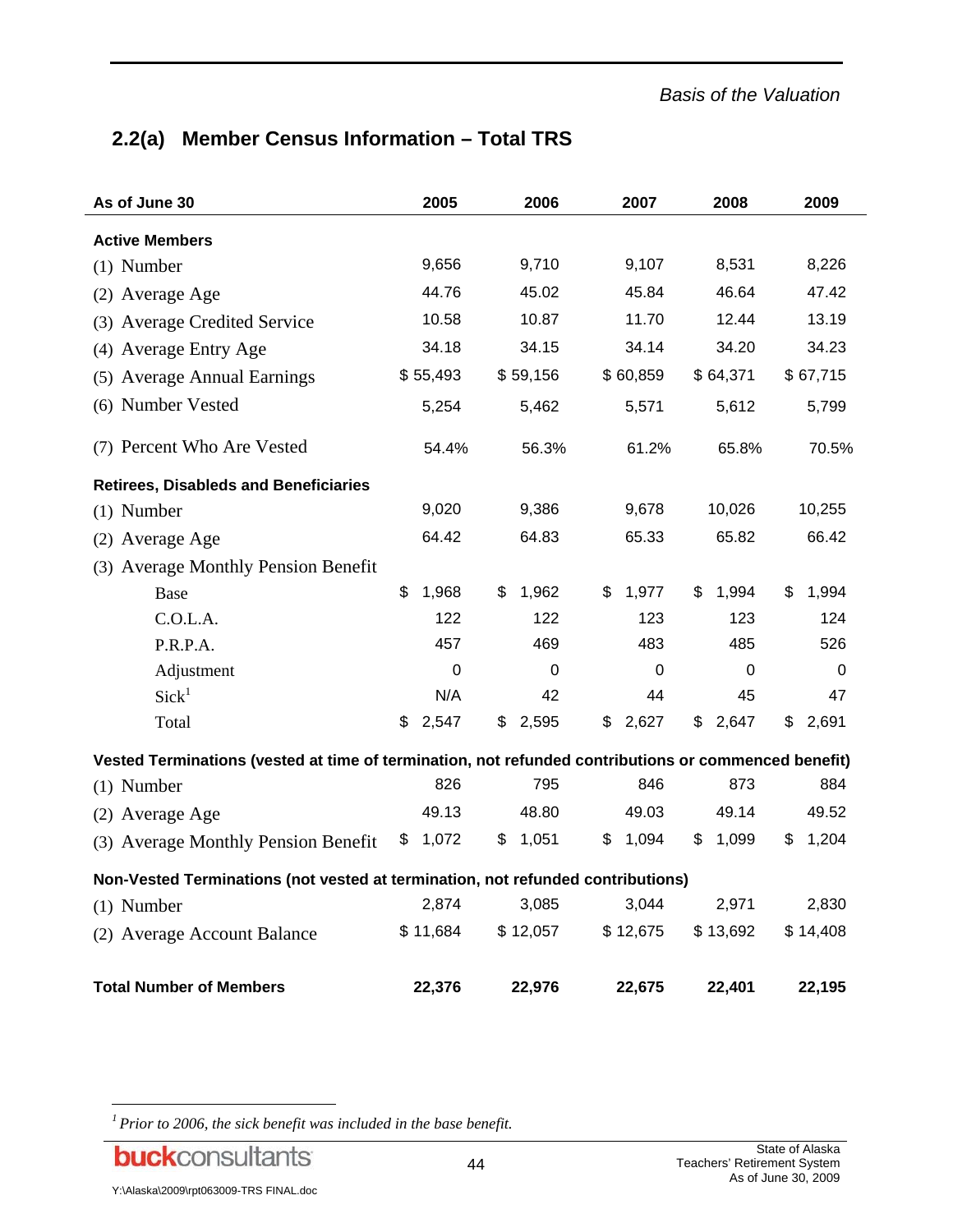# **2.2(a) Member Census Information – Total TRS** *(continued)*

| As of June 30, 2009                          | Tier 1      |    | Tier 2 |    | Total  |
|----------------------------------------------|-------------|----|--------|----|--------|
| <b>Retirees, Disableds and Beneficiaries</b> |             |    |        |    |        |
| $(1)$ Number                                 | 9,740       |    | 515    |    | 10,255 |
| (2) Average Age                              | 66.58       |    | 63.40  |    | 66.42  |
| (3) Average Monthly Pension Benefit          |             |    |        |    |        |
| Base                                         | \$<br>2,035 | \$ | 1,210  | \$ | 1,994  |
| C.O.L.A.                                     | 129         |    | 28     |    | 124    |
| P.R.P.A.                                     | 550         |    | 73     |    | 526    |
| Adjustment                                   | 0           |    | 0      |    | 0      |
| Sick                                         | 48          |    | 28     |    | 47     |
| Total                                        | \$<br>2,762 | \$ | 1.339  | \$ | 2,691  |

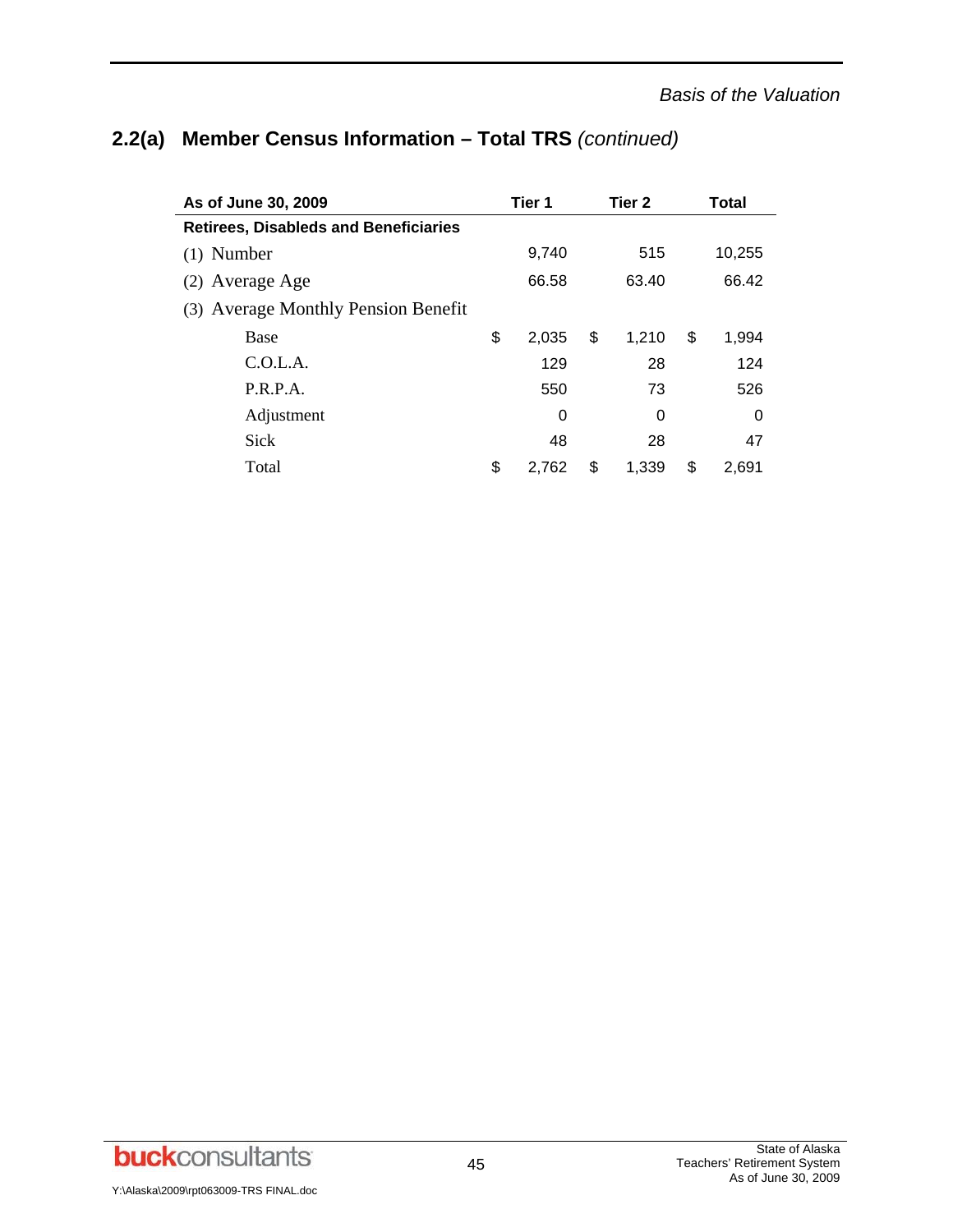# **2.2(a) Member Census Information – TRS Active Members at June 30** *(continued)*



Y:\Alaska\2009\rpt063009-TRS FINAL.doc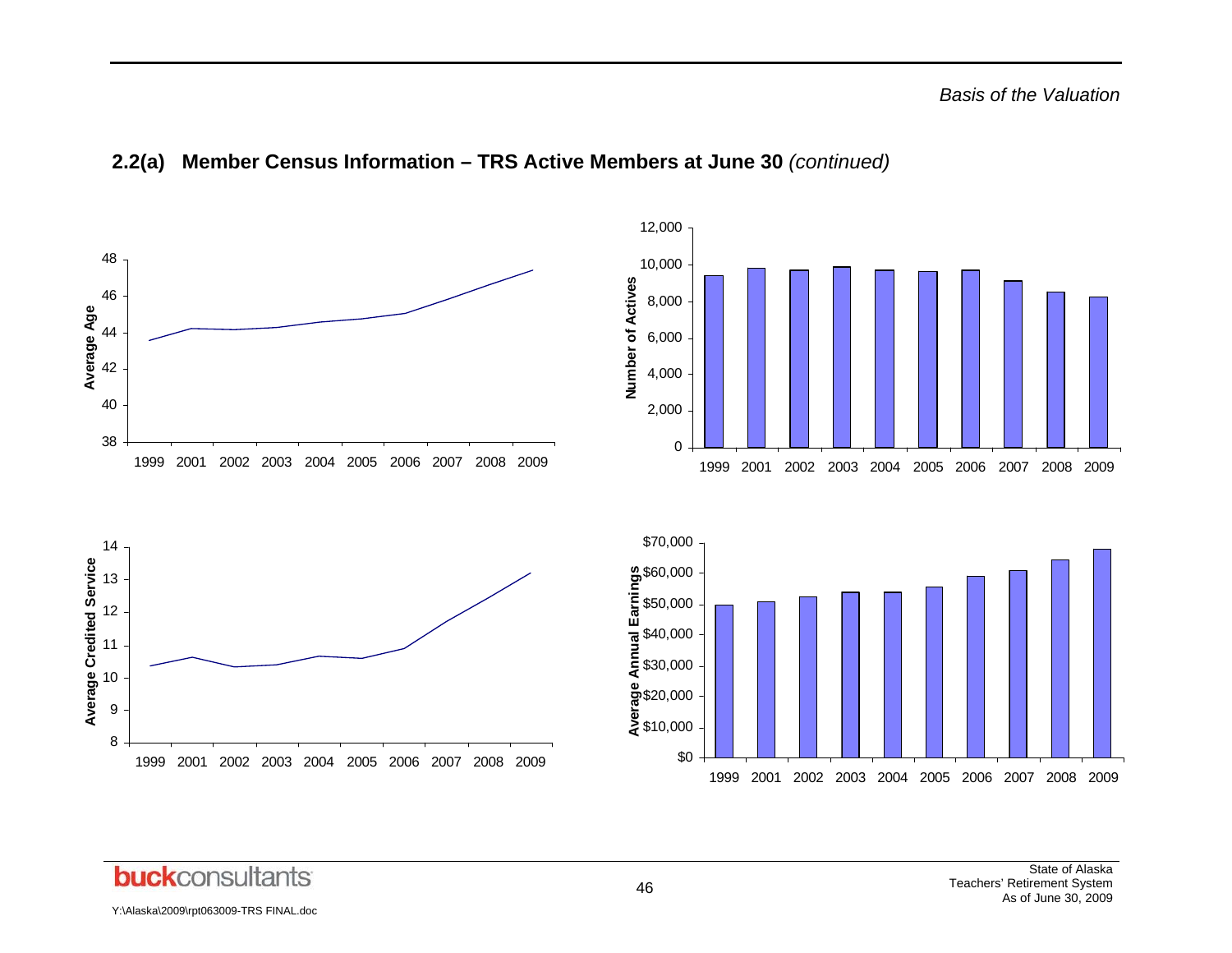# **2.2(b) Distribution of Active Members**

### Annual Earnings by Age **Annual Earnings by Credited Service Annual Earnings by Credited Service**

| Age       | Number   | Total<br>Annual<br>Earnings | Average<br>Annual<br>Earnings | Years<br>οf<br>Service | Number | Total<br>Annual<br>Earnings | Average<br>Annual<br>Earnings |
|-----------|----------|-----------------------------|-------------------------------|------------------------|--------|-----------------------------|-------------------------------|
| $0 - 19$  | 0        | \$<br>0                     | \$<br>0                       | 0                      | 0      | \$<br>0                     | \$<br>$\Omega$                |
| $20 - 24$ | $\Omega$ |                             | O                             |                        | 19     | 855,236                     | 45,012                        |
| $25 - 29$ | 257      | 13,189,239                  | 51,320                        | 2                      | 68     | 3,517,527                   | 51,728                        |
| $30 - 34$ | 748      | 42,281,593                  | 56,526                        | 3                      | 203    | 10,831,411                  | 53,357                        |
| $35 - 39$ | 1,130    | 68,563,036                  | 60,675                        | 4                      | 526    | 29,659,088                  | 56,386                        |
| $40 - 44$ | 1.206    | 79.624.540                  | 66,024                        | $0 - 4$                | 816    | 44.863.262                  | 54,979                        |
| $45 - 49$ | 1,318    | 90,700,962                  | 68,817                        | $5 - 9$                | 2,404  | 144,616,652                 | 60,157                        |
| $50 - 54$ | 1,461    | 103,890,207                 | 71,109                        | $10 - 14$              | 1,960  | 129,940,131                 | 66,296                        |
| $55 - 59$ | 1,362    | 99,790,299                  | 73,267                        | $15 - 19$              | 1,462  | 107,751,256                 | 73,701                        |
| $60 - 64$ | 570      | 44.562.243                  | 78.179                        | $20 - 24$              | 870    | 68,102,063                  | 78,278                        |
| $65 - 69$ | 145      | 12,160,879                  | 83,868                        | $25 - 29$              | 509    | 42,846,108                  | 84,177                        |
| $70 - 74$ | 26       | 2,052,181                   | 78,930                        | $30 - 34$              | 149    | 13,417,990                  | 90,054                        |
| $75+$     | 3        | 210,331                     | 70,110                        | $35 - 39$              | 44     | 4,158,176                   | 94,504                        |
|           |          |                             |                               | $40+$                  | 12     | 1,329,872                   | 110,823                       |
| Total     | 8,226    | \$557,025,510               | \$<br>67,715                  | Total                  | 8,226  | \$557,025,510               | \$<br>67,715                  |

### **Years of Credited Service by Age**

| <b>Years of Service</b> |         |       |           |           |           |       |                |          |       |       |
|-------------------------|---------|-------|-----------|-----------|-----------|-------|----------------|----------|-------|-------|
| Age                     | $0 - 4$ | $5-9$ | $10 - 14$ | $15 - 19$ | $20 - 24$ | 25-29 | 30-34          | 35-39    | $40+$ | Total |
| $0 - 19$                | 0       | 0     | 0         | 0         | 0         | 0     | 0              | $\Omega$ | 0     | 0     |
| $20 - 24$               | 0       | 0     |           | 0         | 0         | 0     | 0              | 0        | 0     |       |
| $25 - 29$               | 151     | 106   |           | 0         | 0         | 0     | 0              | 0        | 0     | 257   |
| $30 - 34$               | 168     | 505   | 75        | 0         | 0         | 0     | 0              | 0        | 0     | 748   |
| $35 - 39$               | 129     | 512   | 454       | 35        |           | 0     |                | 0        | 0     | 1,130 |
| $40 - 44$               | 100     | 334   | 420       | 317       | 35        | 0     | 0              | 0        | 0     | 1,206 |
| $45 - 49$               | 83      | 299   | 324       | 357       | 219       | 36    |                | 0        | 0     | 1,318 |
| $50 - 54$               | 68      | 275   | 329       | 327       | 270       | 173   | 19             | 0        | 0     | 1,461 |
| $55 - 59$               | 76      | 251   | 245       | 300       | 224       | 181   | 73             | 12       | 0     | 1,362 |
| $60 - 64$               | 36      | 94    | 89        | 98        | 101       | 87    | 41             | 23       |       | 570   |
| $65 - 69$               | 5       | 21    | 17        | 24        | 20        | 27    | 14             | 8        | 9     | 145   |
| $70 - 74$               | 0       | 6     | 6         | 4         | $\Omega$  | 5     | $\overline{2}$ |          | 2     | 26    |
| $75+$                   | 0       |       |           | 0         |           | 0     | 0              | 0        | 0     | 3     |
|                         |         |       |           |           |           |       |                |          |       |       |
| Total                   | 816     | 2,404 | 1,960     | 1,462     | 870       | 509   | 149            | 44       | 12    | 8,226 |

Total annual earnings are the annualized earnings for the fiscal year ending on the valuation date.

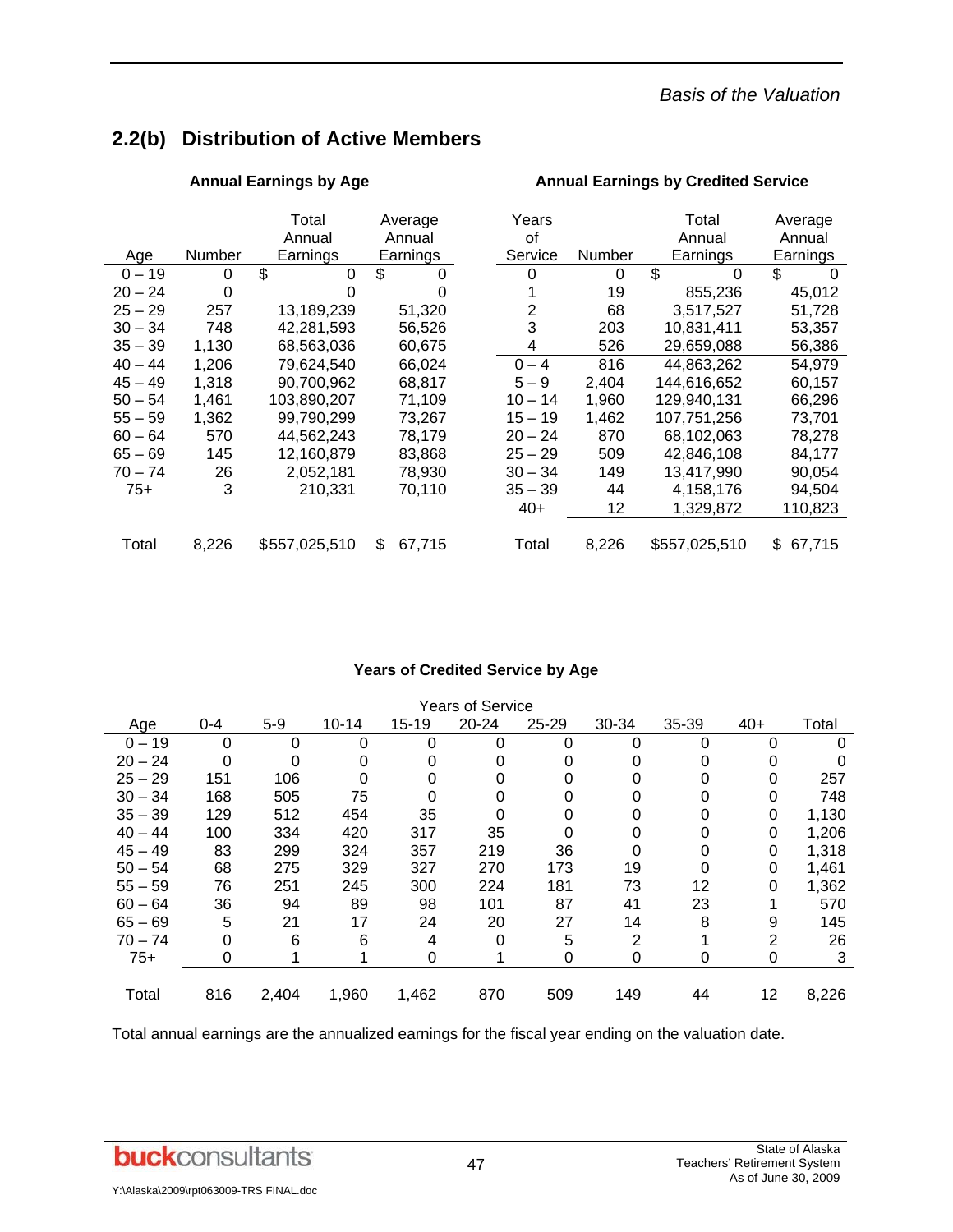# **2.2(c) Schedule of Active Member Valuation Data**

| <b>Valuation</b><br><b>Date</b> | <b>Number</b> | Annual<br><b>Earnings</b><br>(000's) | Annual<br>Average<br><b>Earnings</b> | <b>Percent</b><br>Increase/<br>(Decrease)<br>in Average<br><b>Earnings</b> | Number of<br>Participating<br><b>Employers</b> |
|---------------------------------|---------------|--------------------------------------|--------------------------------------|----------------------------------------------------------------------------|------------------------------------------------|
| June 30, 2009                   | 8,226         | \$557,026                            | \$67,715                             | 5.2%                                                                       | 58                                             |
| June 30, 2008                   | 8,531         | 549,148                              | 64,371                               | 5.8%                                                                       | 58                                             |
| June 30, 2007                   | 9,107         | 554,245                              | 60,859                               | 2.9%                                                                       | 58                                             |
| June 30, 2006                   | 9,710         | 574,409                              | 59,156                               | 6.6%                                                                       | 58                                             |
| June 30, 2005                   | 9,656         | 535,837                              | 55,493                               | 2.9%                                                                       | 58                                             |
| June 30, 2004                   | 9,688         | 522,421                              | 53,925                               | 0.0%                                                                       | 58                                             |
| June 30, 2003                   | 9,873         | 532,630                              | 53,948                               | 2.7%                                                                       | 57                                             |
| June 30, 2002                   | 9,690         | 509,437                              | 52,535                               | 3.9%                                                                       | 57                                             |
| June 30, 2001                   | 9,815         | 496,188                              | 50,544                               | 1.8%                                                                       | 60                                             |
| June 30, 1999                   | 9,396         | 466,414                              | 49,640                               | (2.1)%                                                                     | 61                                             |

**buck**consultants

l

<sup>&</sup>lt;sup>1</sup> Prior to June 30, 2006, unannualized earnings were used. Starting June 30, 2006, annualized earnings are used.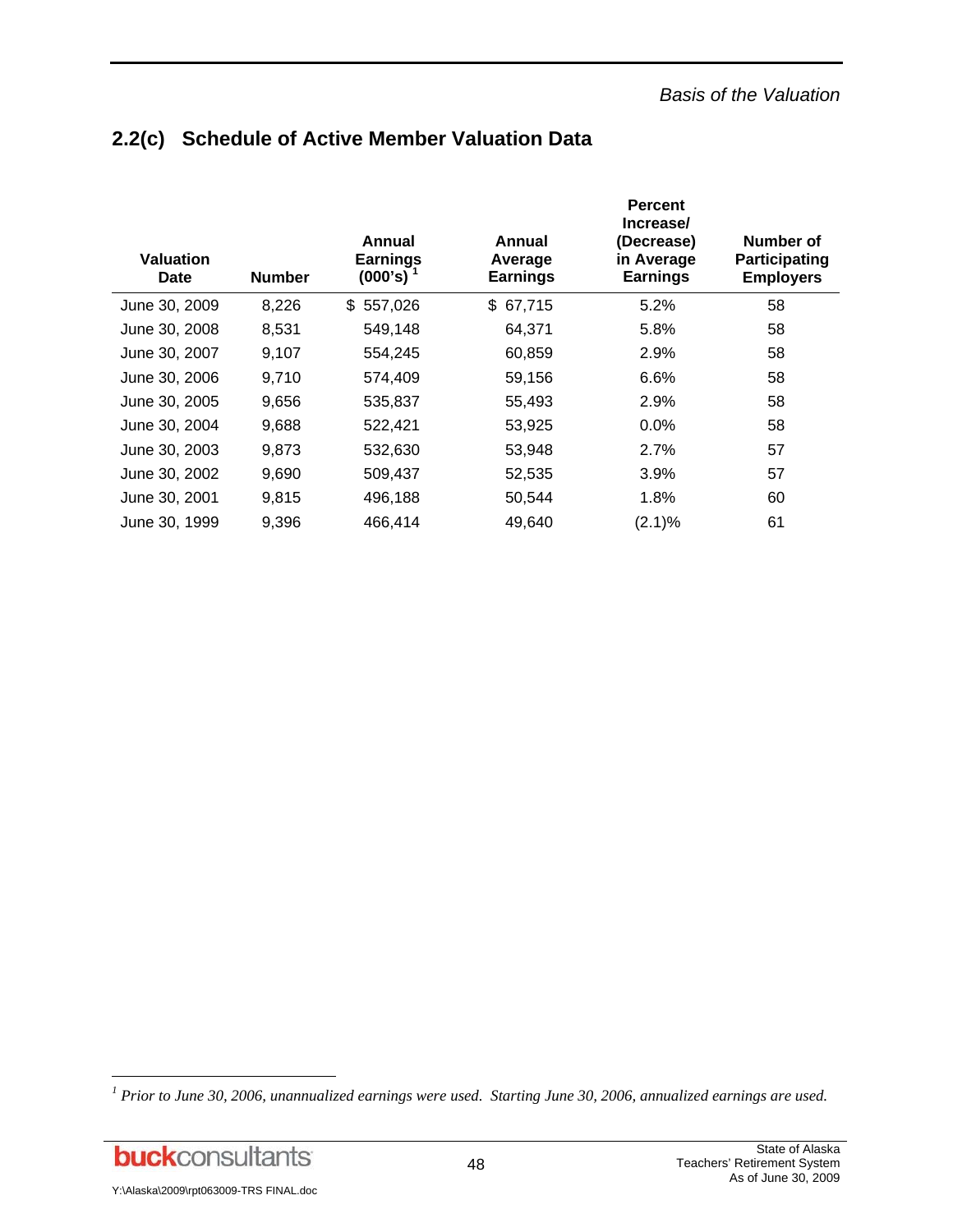# **2.2(d) Statistics on New Benefit Recipients**

| During the Year Ending June 30                         | 2005        | 2006 |       | 2007 |       | 2008 |       | 2009 |       |
|--------------------------------------------------------|-------------|------|-------|------|-------|------|-------|------|-------|
| <b>Service</b>                                         |             |      |       |      |       |      |       |      |       |
| $(1)$ Number                                           | 393         |      | 425   |      | 368   |      | 419   |      | 299   |
| (2) Average Age at Commencement                        | 56.43       |      | 56.52 |      | 56.73 |      | 57.16 |      | 57.30 |
| (3) Average Monthly Pension Benefit                    | \$<br>2,261 | \$   | 2,290 | \$   | 2,556 | \$   | 2,600 | \$   | 2,374 |
| <b>Survivor (including surviving spouse and QDROs)</b> |             |      |       |      |       |      |       |      |       |
| $(1)$ Number                                           | 46          |      | 57    |      | 61    |      | 55    |      | 65    |
| (2) Average Age at Commencement                        | 60.88       |      | 63.29 |      | 65.32 |      | 64.54 |      | 68.52 |
| (3) Average Monthly Pension Benefit                    | \$<br>1,263 | \$   | 1,288 | \$   | 1,338 | \$   | 1,460 | \$   | 1,419 |
| <b>Disability</b>                                      |             |      |       |      |       |      |       |      |       |
| $(1)$ Number                                           | 7           |      | 5     |      | 3     |      | 7     |      | 4     |
| (2) Average Age at Commencement                        | 53.64       |      | 44.41 |      | 54.76 |      | 53.60 |      | 49.85 |
| (3) Average Monthly Pension Benefit                    | \$<br>2,627 | \$   | 2,855 | \$   | 2,844 | \$   | 2,693 | \$   | 3,426 |
| <b>Total</b>                                           |             |      |       |      |       |      |       |      |       |
| $(1)$ Number                                           | 446         |      | 487   |      | 432   |      | 481   |      | 368   |
| (2) Average Age at Commencement                        | 56.57       |      | 57.19 |      | 57.93 |      | 57.95 |      | 59.20 |
| (3) Average Monthly Pension Benefit                    | \$<br>2,164 | \$   | 2,179 | \$   | 2,386 | \$   | 2,471 | \$   | 2,217 |

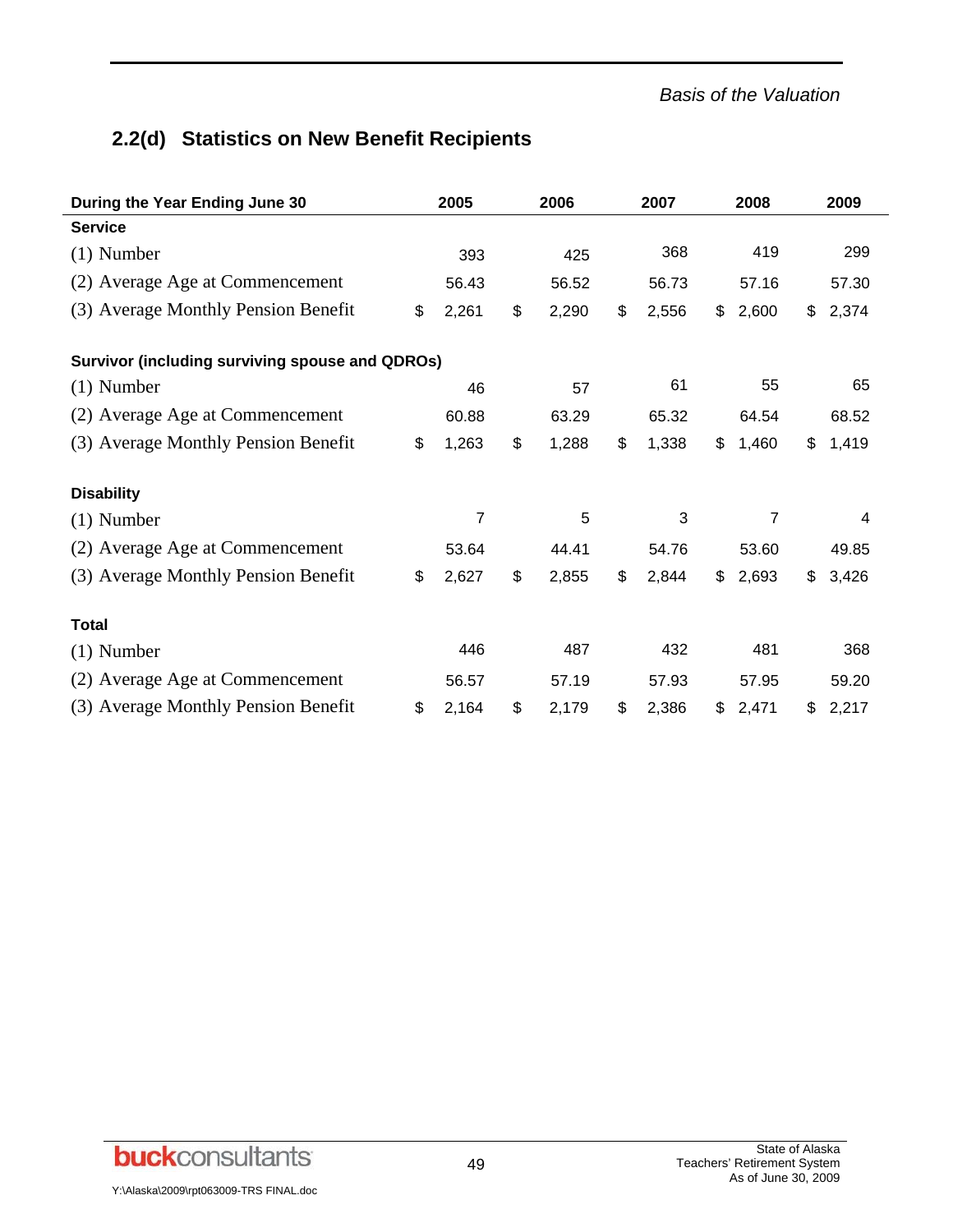|                                                                                               | <b>Years of Credited Service</b> |              |    |             |    |              |    |              |    |              |                    |                    |  |
|-----------------------------------------------------------------------------------------------|----------------------------------|--------------|----|-------------|----|--------------|----|--------------|----|--------------|--------------------|--------------------|--|
|                                                                                               |                                  | $0 - 4$      |    | $5 - 9$     |    | $10 - 14$    |    | $15 - 19$    |    | $20 - 24$    | $25 - 29$          | $30+$              |  |
| Period $7/1/08 - 6/30/09$ ;<br>Average Monthly Pension Benefit<br>Number of Recipients        | \$                               | 230<br>13    | \$ | 950<br>35   | \$ | 1,168<br>64  | \$ | 2,239<br>52  | \$ | 2,957<br>67  | \$<br>3,897<br>54  | \$<br>4,860<br>18  |  |
| Period 7/1/07-6/30/08:<br><b>Average Monthly Pension Benefit</b><br>Number of Recipients      | \$                               | 209<br>13    | \$ | 945<br>44   | \$ | 1,248<br>62  | \$ | 2,226<br>92  | \$ | 2,966<br>95  | \$<br>3,832<br>87  | \$<br>5,057<br>33  |  |
| Period 7/1/06-6/30/07:<br><b>Average Monthly Pension Benefit</b><br>Number of Recipients      | \$                               | 214<br>9     | \$ | 798<br>41   | \$ | 1,249<br>54  | \$ | 2,250<br>69  | \$ | 2,909<br>102 | \$<br>3,709<br>68  | \$<br>5,109<br>28  |  |
| Period $7/1/05 - 6/30/06$ :<br><b>Average Monthly Pension Benefit</b><br>Number of Recipients | \$                               | 1,078<br>9   | \$ | 960<br>50   | \$ | 1,110<br>63  | \$ | 1,982<br>90  | \$ | 2,695<br>124 | \$<br>3,388<br>68  | \$<br>4,563<br>26  |  |
| Period $7/1/04 - 6/30/05$ :<br><b>Average Monthly Pension Benefit</b><br>Number of Recipients | \$                               | 1,287<br>119 | \$ | 1,106<br>24 | \$ | 1,575<br>33  | \$ | 2,255<br>69  | \$ | 2,932<br>105 | \$<br>3,534<br>31  | \$<br>4,018<br>16  |  |
| Period 7/1/03-6/30/04:<br><b>Average Monthly Pension Benefit</b><br>Number of Recipients      | \$                               | 251<br>21    | \$ | 896<br>51   | \$ | 1,243<br>75  | \$ | 2,044<br>85  | \$ | 2,782<br>178 | \$<br>3,640<br>64  | \$<br>4,860<br>17  |  |
| Period 7/1/02-6/30/03:<br><b>Average Monthly Pension Benefit</b><br>Number of Recipients      | \$                               | 236<br>16    | \$ | 899<br>40   | \$ | 1,153<br>69  | \$ | 2,350<br>91  | \$ | 2,835<br>264 | \$<br>3,969<br>87  | \$<br>5,133<br>32  |  |
| Period 7/1/01-6/30/02:<br><b>Average Monthly Pension Benefit</b><br>Number of Recipients      | \$                               | 532<br>4     | \$ | 795<br>36   | \$ | 1,168<br>62  | \$ | 1,706<br>78  | \$ | 2,455<br>180 | \$<br>3,126<br>137 | \$<br>3,915<br>92  |  |
| Period 7/1/99-6/30/01:<br><b>Average Monthly Pension Benefit</b><br>Number of Recipients      | \$                               | 1,514<br>2   | \$ | 1,021<br>33 | \$ | 1,488<br>101 | \$ | 1,935<br>237 | \$ | 2,435<br>374 | \$<br>2,551<br>201 | \$<br>2,864<br>109 |  |

# **2.2(e) Schedule of Average Pension Benefit Payments – New Benefit Recipients**

"Average Monthly Benefit" includes postretirement pension adjustments and cost-of-living increases.

*1 Does not include beneficiaries.*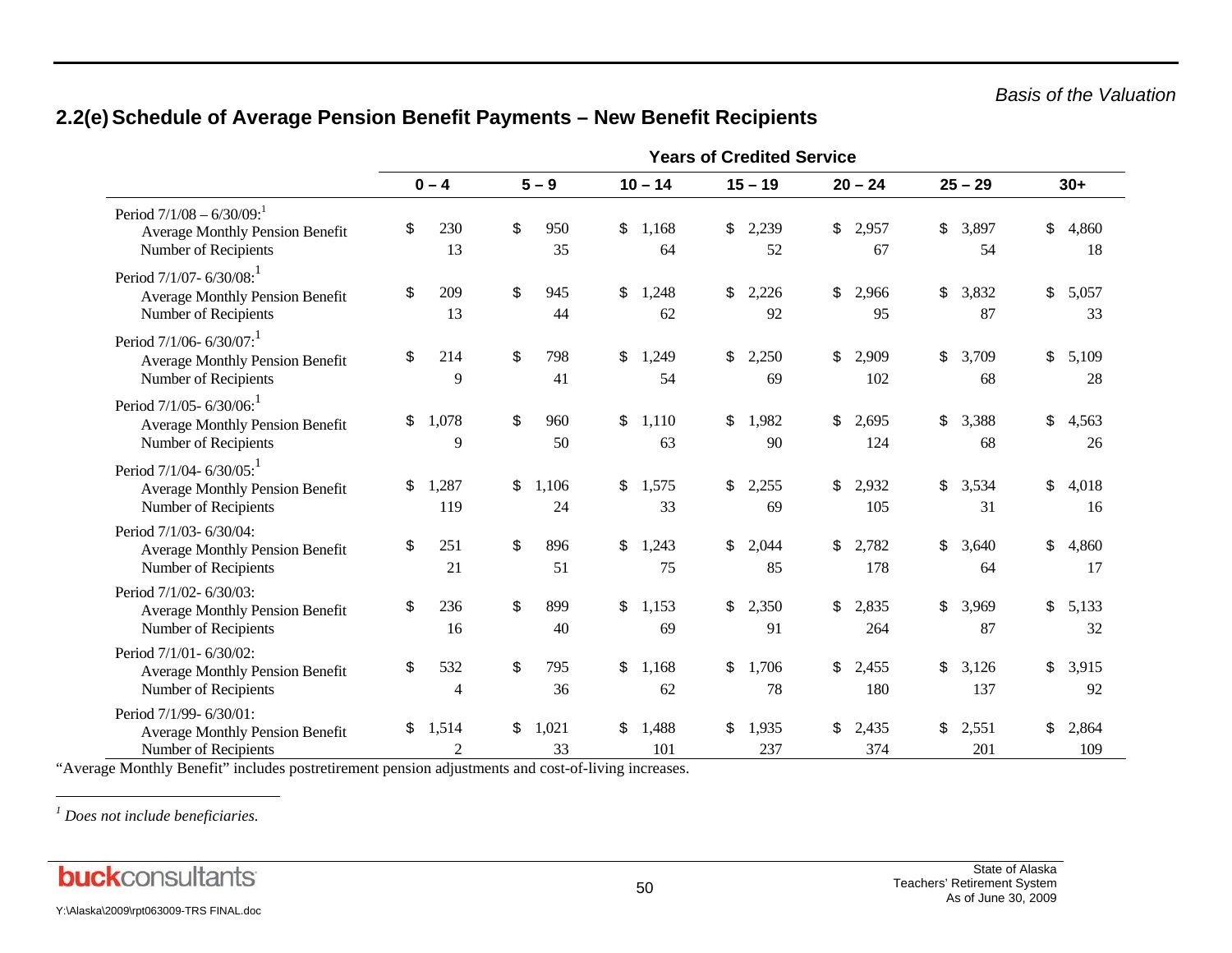| <b>Statistics on All Pension Benefit Recipients</b><br>2.2(f) |             |             |             |             |             |
|---------------------------------------------------------------|-------------|-------------|-------------|-------------|-------------|
| As of June 30                                                 | 2005        | 2006        | 2007        | 2008        | 2009        |
| <b>Service</b>                                                |             |             |             |             |             |
| (1) Number, Fiscal Year Start                                 | 8,052       | 8,351       | 8,675       | 8,926       | 9,250       |
| (2) Net Change                                                | 299         | 324         | 251         | 324         | 182         |
| (3) Number, Fiscal Year End                                   | 8,351       | 8,675       | 8,926       | 9,250       | 9,432       |
| (4) Average Age at Commencement                               | 53.77       | 53.81       | 53.91       | 54.03       | 54.10       |
| (5) Average Current Age                                       | 64.32       | 64.72       | 65.19       | 65.66       | 66.25       |
| (6) Average Monthly Pension Benefit                           | 2,537<br>\$ | 2,558<br>\$ | 2,723<br>\$ | 2,745<br>\$ | 2,794<br>S  |
| <b>Surviving Spouse's Benefits (includes QDROs)</b>           |             |             |             |             |             |
| (1) Number, Fiscal Year Start                                 | 576         | 602         | 647         | 696         | 726         |
| (2) Net Change                                                | 26          | 45          | 49          | 30          | 48          |
| (3) Number, Fiscal Year End                                   | 602         | 647         | 696         | 726         | 774         |
| (4) Average Age at Commencement                               | 57.75       | 58.16       | 58.61       | 59.06       | 59.64       |
| (5) Average Current Age                                       | 67.31       | 67.71       | 68.17       | 68.77       | 69.50       |
| (6) Average Monthly Pension Benefit                           | \$<br>1,270 | 1,292<br>\$ | 1,362<br>\$ | 1,390<br>\$ | \$<br>1,421 |
| Survivor's Benefits (other than spouses)                      |             |             |             |             |             |
| (1) Number, Fiscal Year Start                                 | 3           | 1           | 1           | 1           | 3           |
| (2) Net Change                                                | (2)         | 0           | 0           | 2           | 0           |
| (3) Number, Fiscal Year End                                   | 1           | 1           | 1           | 3           | 3           |
| (4) Average Age at Commencement                               | 35.52       | 35.52       | 35.52       | 33.44       | 33.44       |
| (5) Average Current Age                                       | 35.77       | 36.77       | 37.77       | 35.19       | 36.19       |
| (6) Average Monthly Pension Benefit                           | 448<br>\$   | \$<br>451   | \$<br>469   | \$<br>536   | \$<br>545   |
| <b>Disabilities</b>                                           |             |             |             |             |             |
| (1) Number, Fiscal Year Start                                 | 76          | 66          | 63          | 55          | 47          |
| (2) Net Change                                                | (10)        | (3)         | (8)         | (8)         | (1)         |
| (3) Number, Fiscal Year End                                   | 66          | 63          | 55          | 47          | 46          |
| (4) Average Age at Commencement                               | 44.74       | 44.76       | 45.47       | 46.02       | 46.13       |
| (5) Average Current Age                                       | 51.31       | 51.03       | 51.71       | 51.79       | 52.13       |
| (6) Average Monthly Pension Benefit                           | 2,891<br>\$ | \$2,885     | \$3,060     | \$2,977     | 3,058<br>\$ |
| <b>Total</b>                                                  |             |             |             |             |             |
| (1) Number, Fiscal Year Start                                 | 8,707       | 9,020       | 9,386       | 9,678       | 10,026      |
| (2) Net Change                                                | 313         | 366         | 292         | 348         | 229         |
| (3) Number, Fiscal Year End                                   | 9,020       | 9,386       | 9,678       | 10,026      | 10,255      |
| (4) Average Age at Commencement                               | 53.97       | 54.05       | 54.20       | 54.35       | 54.48       |
| (5) Average Current Age                                       | 64.42       | 64.83       | 65.33       | 65.82       | 66.42       |
| (6) Average Monthly Pension Benefit                           | \$2,455     | \$2,473     | \$2,627     | \$2,647     | \$2,691     |

**buck**consultants

*Basis of Valuation*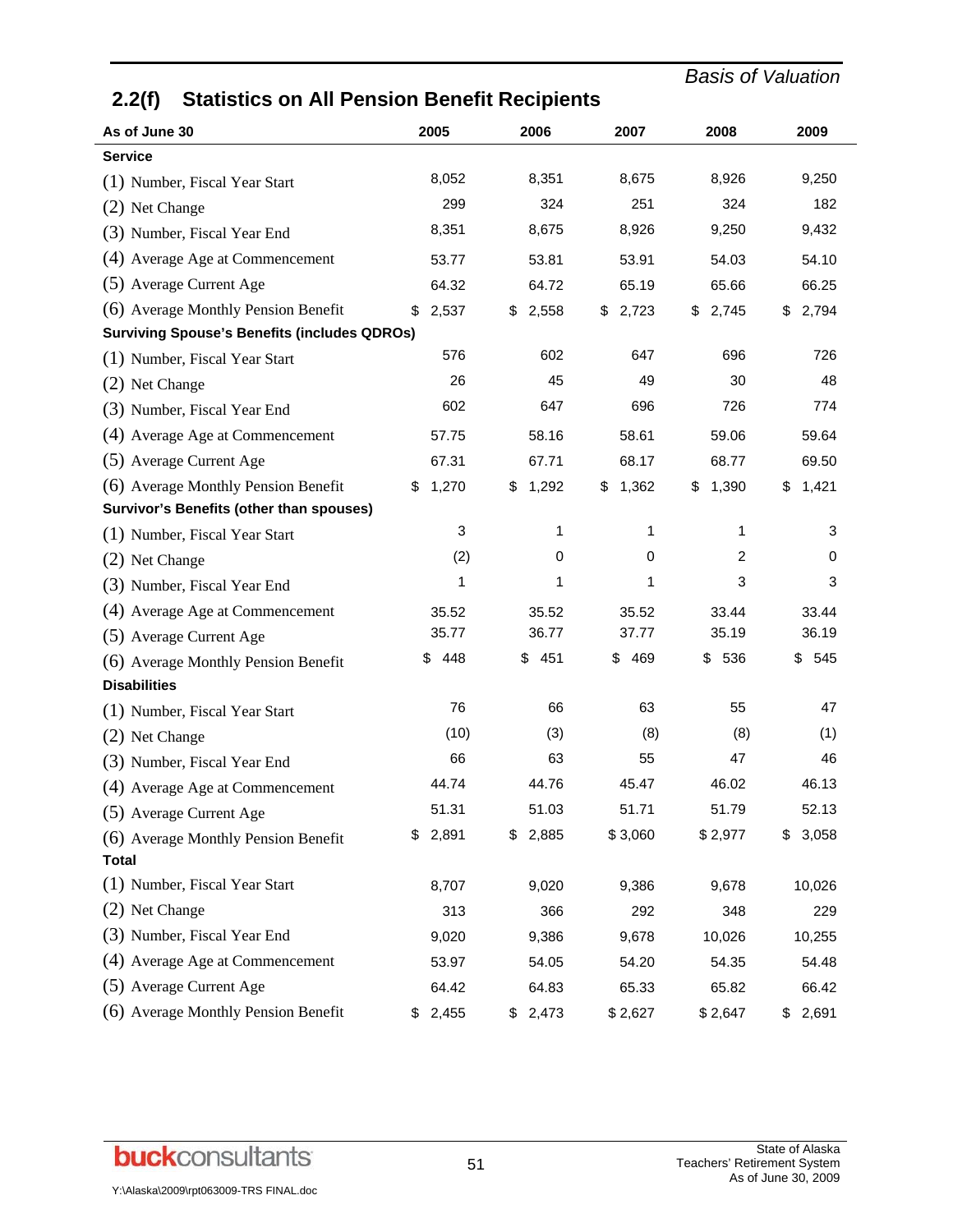# **2.2(f) Statistics on All Pension Benefit Recipients** *(continued)*



Y:\Alaska\2009\rpt063009-TRS FINAL.doc

52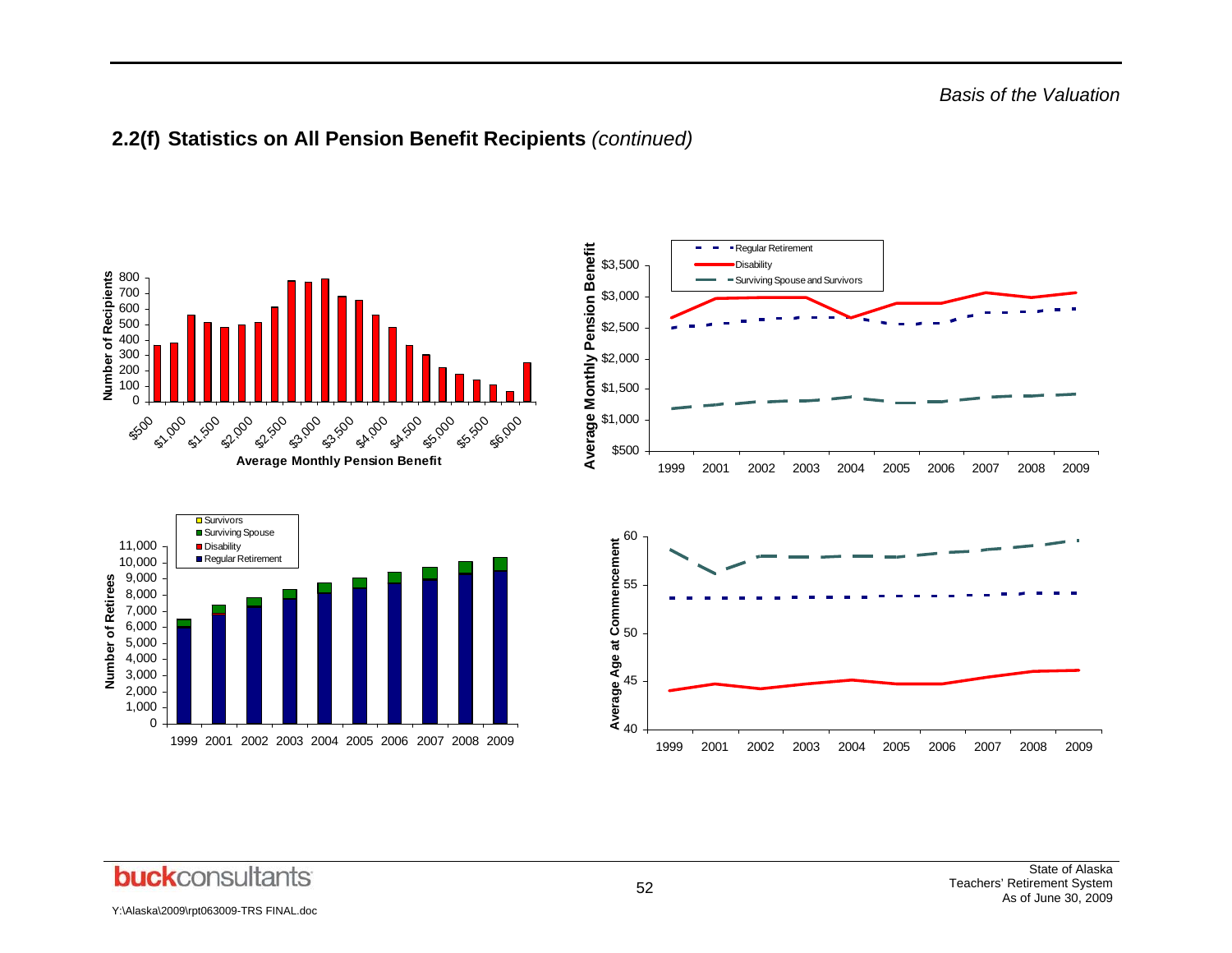# **2.2(g) Distribution of Annual Pension Benefits for Benefit Recipients**

|           |        | Total<br>Annual        | Average<br>Annual<br>Pension |  | Years<br>Since |        | Total<br>Annual<br>Pension | Average<br>Annual<br>Pension |
|-----------|--------|------------------------|------------------------------|--|----------------|--------|----------------------------|------------------------------|
| Age       | Number | <b>Pension Benefit</b> | <b>Benefit</b>               |  | Commencement   | Number | <b>Benefit</b>             | <b>Benefit</b>               |
| $0 - 19$  | 1      | \$<br>6,830            | \$<br>6.830                  |  | 0              | 339    | \$<br>9,056,708            | \$<br>26,716                 |
| $20 - 24$ | 0      |                        |                              |  |                | 466    | 13.905.264                 | 29,840                       |
| $25 - 29$ | 0      |                        |                              |  |                | 447    | 13,234,823                 | 29,608                       |
| $30 - 34$ | 0      |                        |                              |  | 3              | 445    | 12,628,281                 | 28,378                       |
| $35 - 39$ | 4      | 85,725                 | 21,431                       |  | 4              | 453    | 13,249,054                 | 29,247                       |
| $40 - 44$ | 16     | 424.983                | 26,561                       |  | $0 - 4$        | 2,150  | 62.074.130                 | 28,872                       |
| $45 - 49$ | 136    | 4,022,239              | 29,575                       |  | $5 - 9$        | 2,263  | 64,491,763                 | 28,498                       |
| $50 - 54$ | 544    | 16.635.520             | 30.580                       |  | $10 - 14$      | 2.602  | 88.056.755                 | 33,842                       |
| $55 - 59$ | 1,688  | 50,393,800             | 29,854                       |  | $15 - 19$      | 1,372  | 47,509,727                 | 34,628                       |
| $60 - 64$ | 2,610  | 79,572,426             | 30,488                       |  | $20 - 24$      | 1,056  | 42,199,701                 | 39,962                       |
| $65 - 69$ | 2,239  | 75.798.937             | 33,854                       |  | $25 - 29$      | 485    | 17.158.932                 | 35,379                       |
| $70 - 74$ | 1,328  | 47,244,949             | 35,576                       |  | $30 - 34$      | 287    | 8,560,288                  | 29,827                       |
| $75+$     | 1,689  | 56,950,181             | 33,718                       |  | $35 - 39$      | 34     | 879.349                    | 25,863                       |
|           |        |                        |                              |  | 40+            | 6      | 204,945                    | 34,158                       |
| Total     | 10,255 | \$331,135,590          | \$<br>32,290                 |  | Total          | 10,255 | \$331,135,590              | \$<br>32,290                 |

Annual Pension Benefit by Age **Annual Pension Benefit by Years Since Commencement** 

### **Years Since Benefit Commencement by Age**

| <b>Years Since Commencement</b> |  |
|---------------------------------|--|
|---------------------------------|--|

| Age       | $0 - 4$ | $5-9$ | $10 - 14$ | $15-19$ | $20 - 24$ | $25 - 29$ | 30-34 | 35-39 | $40+$ | Total  |
|-----------|---------|-------|-----------|---------|-----------|-----------|-------|-------|-------|--------|
| $0 - 19$  |         | 0     |           | 0       | 0         | 0         |       |       |       |        |
| $20 - 24$ | 0       |       |           |         |           |           |       |       |       |        |
| $25 - 29$ |         |       |           |         |           |           |       |       |       |        |
| $30 - 34$ |         |       |           |         |           |           |       |       |       |        |
| $35 - 39$ | 4       |       |           |         |           |           |       |       |       |        |
| $40 - 44$ | 10      | 4     |           |         |           |           |       |       |       | 16     |
| $45 - 49$ | 99      | 32    |           |         |           |           |       |       |       | 136    |
| $50 - 54$ | 323     | 156   | 63        |         |           |           |       |       |       | 544    |
| $55 - 59$ | 768     | 536   | 355       | 27      |           |           |       |       | 0     | 1,688  |
| $60 - 64$ | 584     | 947   | 800       | 220     | 50        |           |       |       |       | 2,610  |
| $65 - 69$ | 219     | 389   | 904       | 485     | 224       | 15        |       |       |       | 2,239  |
| $70 - 74$ | 61      | 127   | 328       | 397     | 326       | 83        | 5     |       | 0     | 1,328  |
| $75+$     | 81      | 72    | 146       | 241     | 454       | 380       | 279   | 30    | 6     | 1,689  |
|           |         |       |           |         |           |           |       |       |       |        |
| Total     | 2,150   | 2,263 | 2,602     | 1,372   | 1,056     | 485       | 287   | 34    | 6     | 10,255 |

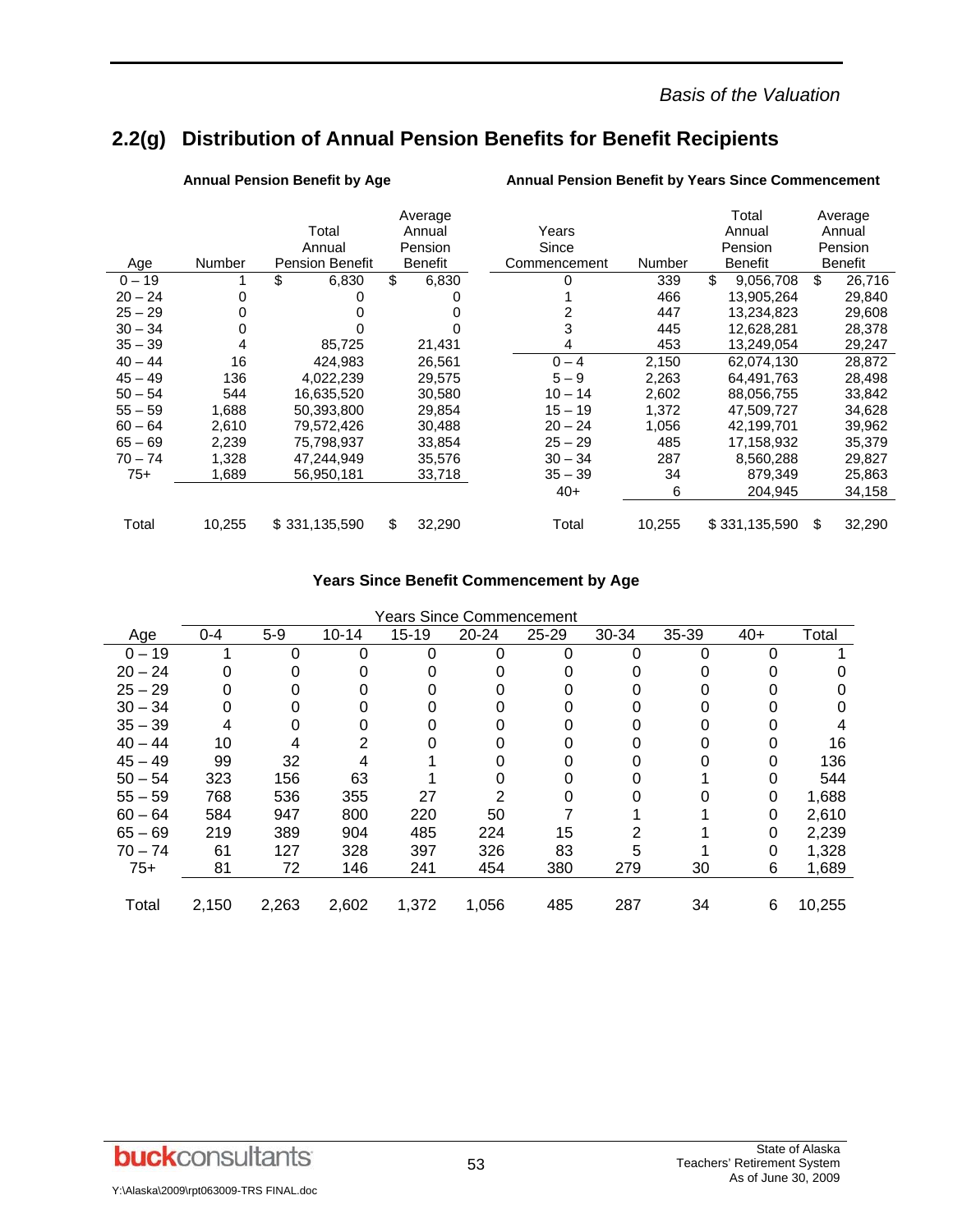|  |  |  |  | 2.2(h) Schedule of Pension Benefit Recipients by Type of Pension Benefit and Option Selected |
|--|--|--|--|----------------------------------------------------------------------------------------------|
|--|--|--|--|----------------------------------------------------------------------------------------------|

| Amount of                                  |                   | <b>Type of Pension Benefit</b> |                | <b>Option Selected</b> |       |              |       |     |
|--------------------------------------------|-------------------|--------------------------------|----------------|------------------------|-------|--------------|-------|-----|
| <b>Monthly Pension Benefit</b>             | <b>Recipients</b> |                                | $\mathbf 2$    | 3                      |       | $\mathbf{2}$ | 3     | 4   |
| \$<br>\$<br>300                            | 180               | 137                            | 43             | 0                      | 105   | 34           | 31    | 10  |
| 600<br>301<br>$\overline{\phantom{0}}$     | 324               | 249                            | 75             | 0                      | 170   | 73           | 64    | 17  |
| 601<br>900<br>$\overline{\phantom{0}}$     | 587               | 477                            | 110            | 0                      | 307   | 126          | 124   | 30  |
| 901<br>1,200<br>—                          | 633               | 530                            | 103            | 0                      | 361   | 135          | 110   | 27  |
| 1,201<br>1,500<br>—                        | 576               | 453                            | 123            | 0                      | 317   | 118          | 119   | 22  |
| 1,501<br>1,800<br>$\overline{\phantom{0}}$ | 596               | 493                            | 103            | 0                      | 337   | 124          | 119   | 16  |
| 1,801<br>2,100<br>-                        | 637               | 552                            | 82             | 3                      | 322   | 134          | 156   | 25  |
| 2,101<br>2,400<br>-                        | 840               | 779                            | 55             | 6                      | 425   | 186          | 199   | 30  |
| 2,401<br>2,700<br>-                        | 941               | 903                            | 31             | 7                      | 455   | 208          | 253   | 25  |
| 2,701<br>3,000<br>$\qquad \qquad -$        | 947               | 916                            | 19             | 12                     | 495   | 178          | 253   | 21  |
| 3,001<br>3,300<br>$\qquad \qquad -$        | 817               | 803                            | 11             | 3                      | 417   | 141          | 238   | 21  |
| 3,301<br>3,600<br>$\qquad \qquad -$        | 755               | 737                            | 12             | 6                      | 418   | 118          | 204   | 15  |
| 3,601<br>3,900<br>$\overline{\phantom{0}}$ | 622               | 618                            | $\overline{2}$ | $\overline{2}$         | 345   | 93           | 171   | 13  |
| 3,901<br>4,200<br>$\overline{\phantom{0}}$ | 487               | 478                            | 6              | 3                      | 258   | 56           | 167   | 6   |
| Over \$4,200                               | 1,313             | 1,307                          | $\overline{2}$ | 4                      | 704   | 166          | 409   | 34  |
| <b>Totals</b>                              | 10,255            | 9,432                          | 777            | 46                     | 5,436 | 1,890        | 2,617 | 312 |

### **Type of Pension Benefit Option Selected**

- *1.*
- *Regular retirement 1. Whole Life Annuity*
- *2.*
- *3.*
- 2. 75% Joint and Contingent Annuity
- *Disability 3. 50% Joint and Contingent Annuity*
- *4. 66 2/3% Joint and Survivor Annuity*

Y:\Alaska\2009\rpt063009-TRS FINAL.doc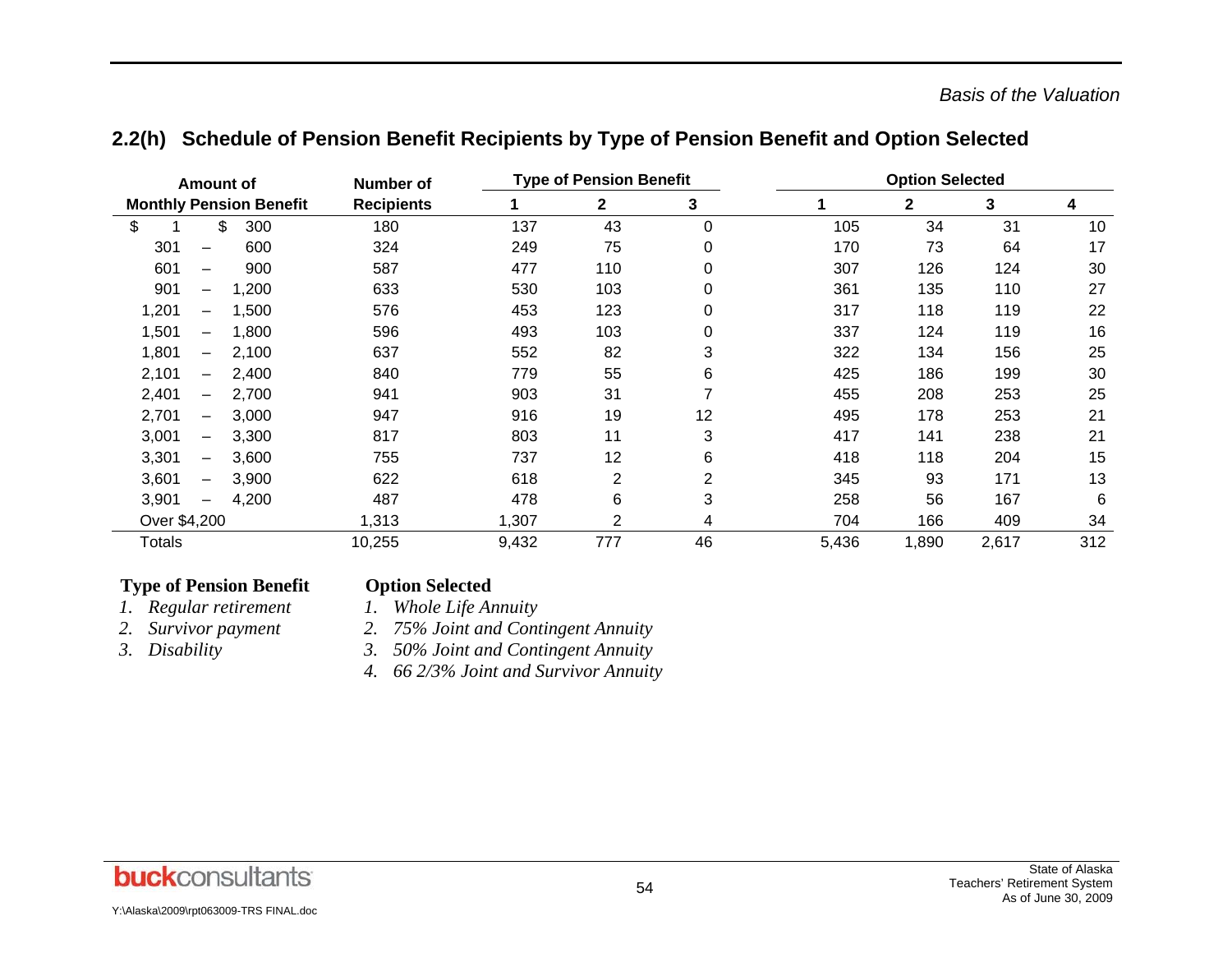# **2.2(i) Schedule of Pension Benefit Recipients Added to and Removed from Rolls**

|                      |                  | <b>Added to Rolls</b>                               |                  | <b>Removed from Rolls</b>                           |        | Rolls - End of Year                                  | <b>Percent</b>                                               |                                                         |
|----------------------|------------------|-----------------------------------------------------|------------------|-----------------------------------------------------|--------|------------------------------------------------------|--------------------------------------------------------------|---------------------------------------------------------|
| Year<br><b>Ended</b> | No. <sup>1</sup> | Annual<br><b>Pension</b><br>Allowances <sup>1</sup> | No. <sup>1</sup> | Annual<br><b>Pension</b><br>Allowances <sup>1</sup> | No.    | <b>Annual</b><br><b>Pension</b><br><b>Allowances</b> | Increase in<br>Annual<br><b>Pension</b><br><b>Allowances</b> | Average<br>Annual<br><b>Pension</b><br><b>Allowance</b> |
| June 30, 2009        | 368              | \$9,788,639                                         | 139              | \$(2,857,118)                                       | 10,255 | \$331,135,590                                        | 3.97%                                                        | \$32,290                                                |
| June 30, 2008        | 481              | 14,265,236                                          | 133              | 806,945                                             | 10,026 | 318,489,833                                          | 4.41%                                                        | 31,766                                                  |
| June 30, 2007        | 432              | 12,388,703                                          | 140              | (14, 114, 559)                                      | 9,678  | 305,031,542                                          | 9.52%                                                        | 31,518                                                  |
| June 30, 2006        | 487              | 12,731,292                                          | 121              | (50, 838)                                           | 9,386  | 278,528,280                                          | 4.81%                                                        | 29,675                                                  |
| June 30, 2005        | 446              | 11,243,448                                          | 121              | 13,053,612                                          | 9,020  | 265,746,150                                          | (0.68)%                                                      | 29,462                                                  |
| June 30, 2004        | 491              | 17,867,366                                          | 96               | 5,503,666                                           | 8,707  | 267,556,314                                          | 4.84%                                                        | 30,729                                                  |
| June 30, 2003        | 599              | 21,475,421                                          | 91               | 3,377,352                                           | 8,312  | 255, 192, 614                                        | 7.63%                                                        | 30,702                                                  |
| June 30, 2002        | 589              | 24,789,896                                          | 118              | 4,966,397                                           | 7,804  | 237,094,545                                          | 9.12%                                                        | 30,381                                                  |
| June 30, 2001        | 1,057            | 39,213,327                                          | 210              | 7,790,727                                           | 7,333  | 217,271,046                                          | 16.91%                                                       | 29,629                                                  |
| June 30, 1999        | 598              | 19,014,567                                          | 91               | 2,893,521                                           | 6,486  | 185,848,446                                          | 9.50%                                                        | 28,654                                                  |

*1 Numbers are estimated, and include other internal transfers.*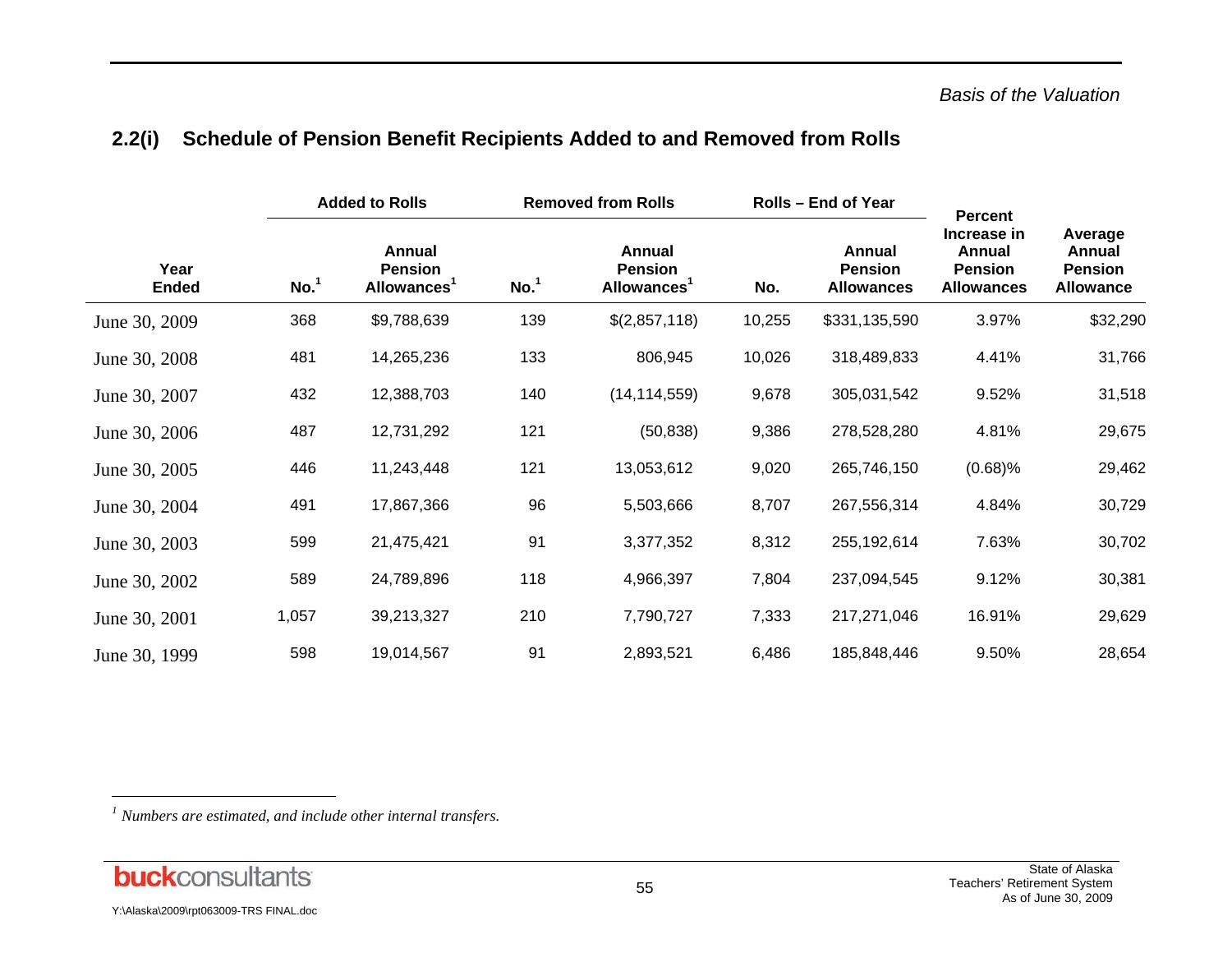The demographic and economic assumptions used in the June 30, 2009 valuation are described below. Unless noted otherwise, these assumptions were adopted by the Board in October 2006. These assumptions were the result of an experience study performed as of June 30, 2005. The funding method used in this valuation was adopted by the Board in October 2006. The asset smoothing method used to determine valuation assets was changed effective June 30, 2002.

Benefits valued are those delineated in Alaska State statutes as of the valuation date. Changes in State statutes effective after the valuation date are not taken into consideration in setting the assumptions and methods.

### **Valuation of Liabilities**

### **(A) Actuarial Method** – Entry Age Actuarial Cost.

Liabilities and contributions shown in the report are computed using the Entry Age Actuarial Cost method of funding. Any funding surpluses or unfunded accrued liability is amortized over 25 years as a level percent of pay amount. Payroll is assumed to increase by the payroll growth assumption per year for this purpose. State statutes allow the contribution rate to be determined on payroll for all members, defined benefit and defined contribution member payroll combined. However, for GASB disclosure requirements, the net amortization period will not exceed 30 years and the level dollar amortization method is used since the defined benefit plan membership was closed effective July 1, 2006.

Projected pension and postemployment healthcare benefits were determined for all active members. Cost factors designed to produce annual costs as a constant percentage of each member's expected compensation in each year for pension benefits (constant dollar amount for healthcare benefits) from the assumed entry age to the assumed retirement age were applied to the projected benefits to determine the normal cost (the portion of the total cost of the plan allocated to the current year under the method). The normal cost is determined by summing intermediate results for active members and determining an average normal cost rate which is then related to the total payroll of active members. The actuarial accrued liability for active members (the portion of the total cost of the plan allocated to prior years under the method) was determined as the excess of the actuarial present value of projected benefits over the actuarial present value of future normal costs.

The actuarial accrued liability for retired members and their beneficiaries currently receiving benefits, terminated vested members and disabled members not yet receiving benefits was determined as the actuarial present value of the benefits expected to be paid. No future normal costs are payable for these members.

The actuarial accrued liability under this method at any point in time is the theoretical amount of the fund that would have been accumulated had annual contributions equal to the normal cost been made in prior years (it does not represent the liability for benefits accrued to the valuation date). The unfunded actuarial accrued liability is the excess of the actuarial accrued liability over the actuarial value of plan assets measured on the valuation date.

Under this method, experience gains or losses, i.e., decreases or increases in accrued liabilities attributable to deviations in experience from the actuarial assumptions, adjust the unfunded actuarial accrued liability.

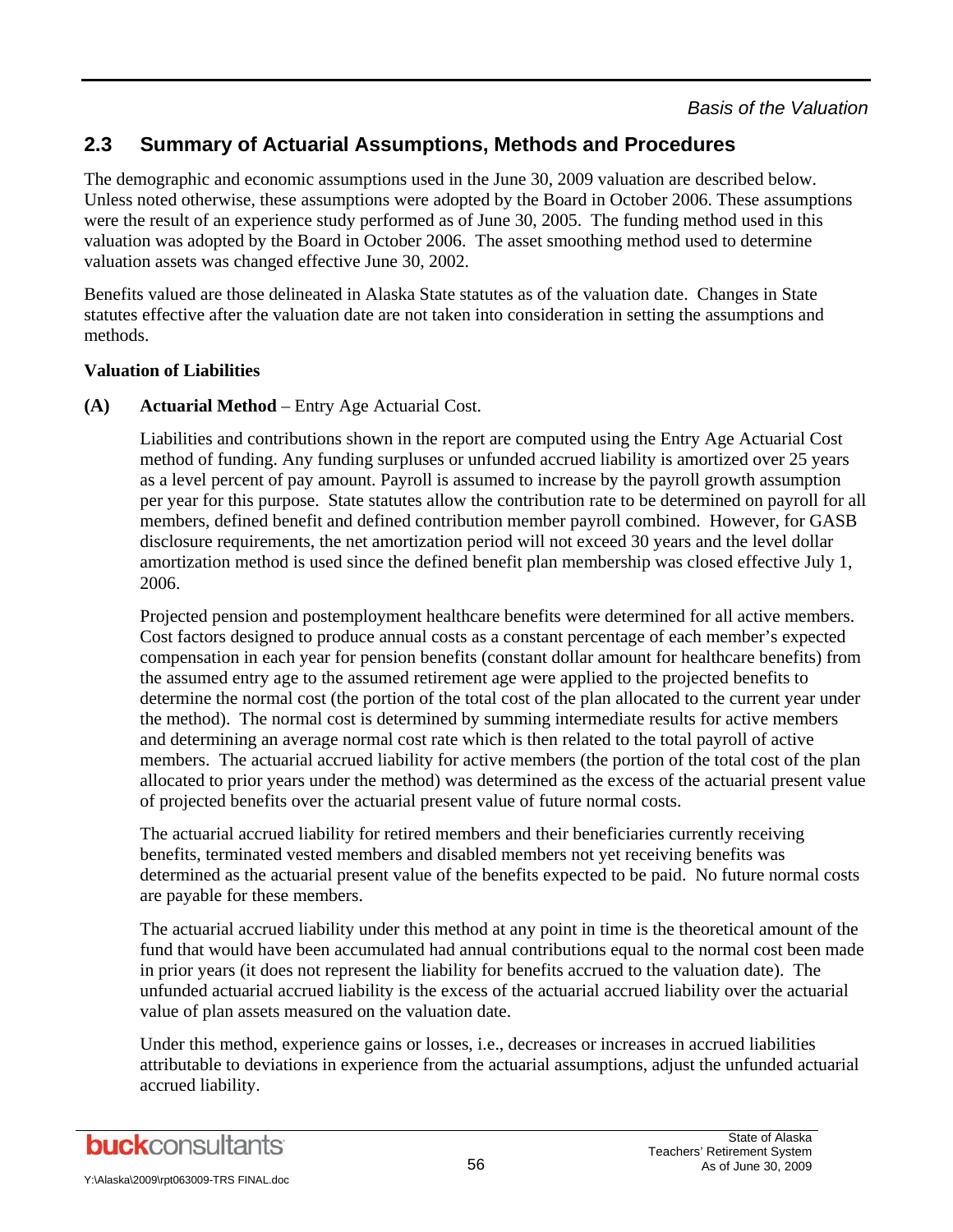### **Changes in Methods from the Prior Valuation**

 There were no changes in methods from the prior valuation, except for any described in the healthcare sections below.

### **(B) Valuation of Assets**

Effective June 30, 2002, the asset valuation method recognizes 20% of the difference between actual and expected investment return in each of the current and preceding four years. This method was phased in over the next five years. All assets are valued at fair value. Assets are accounted for on an accrued basis and are taken directly from financial statements audited by KPMG LLP. Valuation assets are constrained to a range of 80% to 120% of the market value of assets.

### **(C) Valuation of Medical Benefits**

This section outlines the detailed methodology used to develop the initial per capita claims cost rates for the State of Alaska Teachers' Retirement System postemployment healthcare plan. Note that methodology reflects the results of our Experience Study for the period July 1, 2001 to June 30, 2005.

Base claims cost rates are incurred healthcare costs expressed as a rate per member per year. Ideally, claims cost rates should be derived for each significant component of cost that can be expected to require differing projection assumptions or methods, i.e., medical claims, prescription drug claims, administrative costs, etc. Separate analysis is limited by the availability and credibility of cost and enrollment data for each component of cost. This valuation reflects non-prescription claims separated by Medicare status, including eligibility for free Part A coverage. Prescription costs are analyzed separately as in prior valuations. Administrative costs are assumed in the final per capita claims cost rates used for valuation purposes, as described below. Analysis to date on Medicare Part A coverage is limited since Part A coverage is not available by individual, nor is this status incorporated into historical claim data.

We analyzed Aetna and Premera management level reporting for calendar 2005 through fiscal 2009, as well as Aetna and Premera claim level data for calendar 2005 and fiscal years 2006 through 2009, and derived recommended base claims cost rates as described in the following steps:

- 1. Based on analysis described in our Experience Study, dental, vision and audio claims (DVA) are excluded from data analyzed for this valuation.
- 2. Available management level reporting does not show claims or enrollment separately for Medicare and non-Medicare plan participants, but does include overall statistics as to the percentage of claims and enrollment attributable to both groups. Claim level reporting was used to augment cost data by Medicare status.

**buck**consultants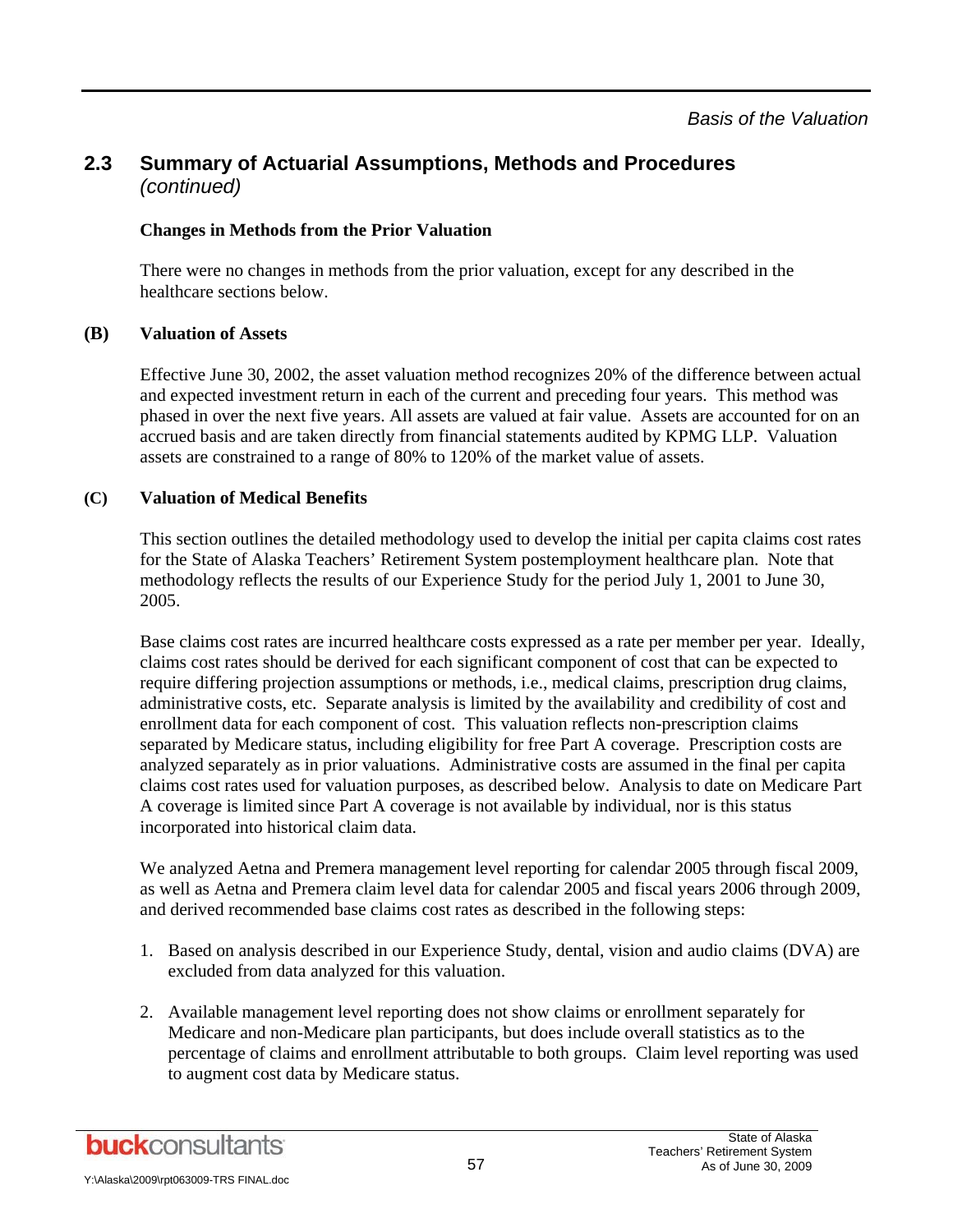3. Alaska retirees who do not have 40 quarters of Medicare-covered compensation do not qualify for Medicare Part A coverage free of charge. This is a relatively small and closed group. Medicare was applied to State employment for all employees hired after March 31, 1986. For these "no-Part A" individuals, the State is the primary payer for hospital bills and other Part A services. Thus, claims costs are higher for the no-Part A group. To date, claim and enrollment experience is not available separately for participants with both Medicare Parts A and B and those with Part B only. Therefore, higher no-Part A claims are spread across the entire retired population and have been applied to future claims of current active employees projected to retire in the future. To the extent that no-Part A claims can be isolated and applied strictly to the appropriate closed group, actuarial accrued liability will be more accurate and will be lower. The smaller the no-Part A population, the more accrued liabilities will decrease.

Current retiree census does not include date of hire, although the Tier indicator does imply that Tier I TRS retirees should probably be considered as no-Part A retirees. After analysis of active employee data, including individual claim records, and accounting for retirees who return to work and therefore pay Medicare taxes, we assume that 3.5% of the active and inactive workforce will not qualify for free Part A coverage when they retire. Similarly, we assume 3.5% of the current Medicare retiree population does not receive Part A coverage.

All claims cost rates developed from management level reporting have been compared to similar rates developed from claim level data.

4. The steps above result in separate paid claims cost rates for medical and prescription benefits for non-Medicare, Medicare Part B only and Medicare Part A&B members for the past four fiscal years and calendar year 2005. Medical claims cost rates reflect differing average ages and levels of Medicare coordination for each group. Prescription claims cost rates reflect differing average ages. We converted paid claim data to incurred cost rates projected from each historical data period to the valuation year using an average of national and Alaska-specific trend factors and developed weighted average incurred claims cost rates. The assumed lag between medical claim incurred and paid dates is approximately 2.57 months for medical claims and 0.5 months for prescription claims. This "trend and blend" methodology differs mechanically from the method used for 2004 and 2005 that essentially averaged three years of paid claims before projecting forward to an incurred basis for the valuation year. During transition to a trended blended average basis, we recommend weighting each year's data in the 5-year experience period at approximately 20%. We also incorporated actual administrative costs that are projected to increase at 5%.



Y:\Alaska\2009\rpt063009-TRS FINAL.doc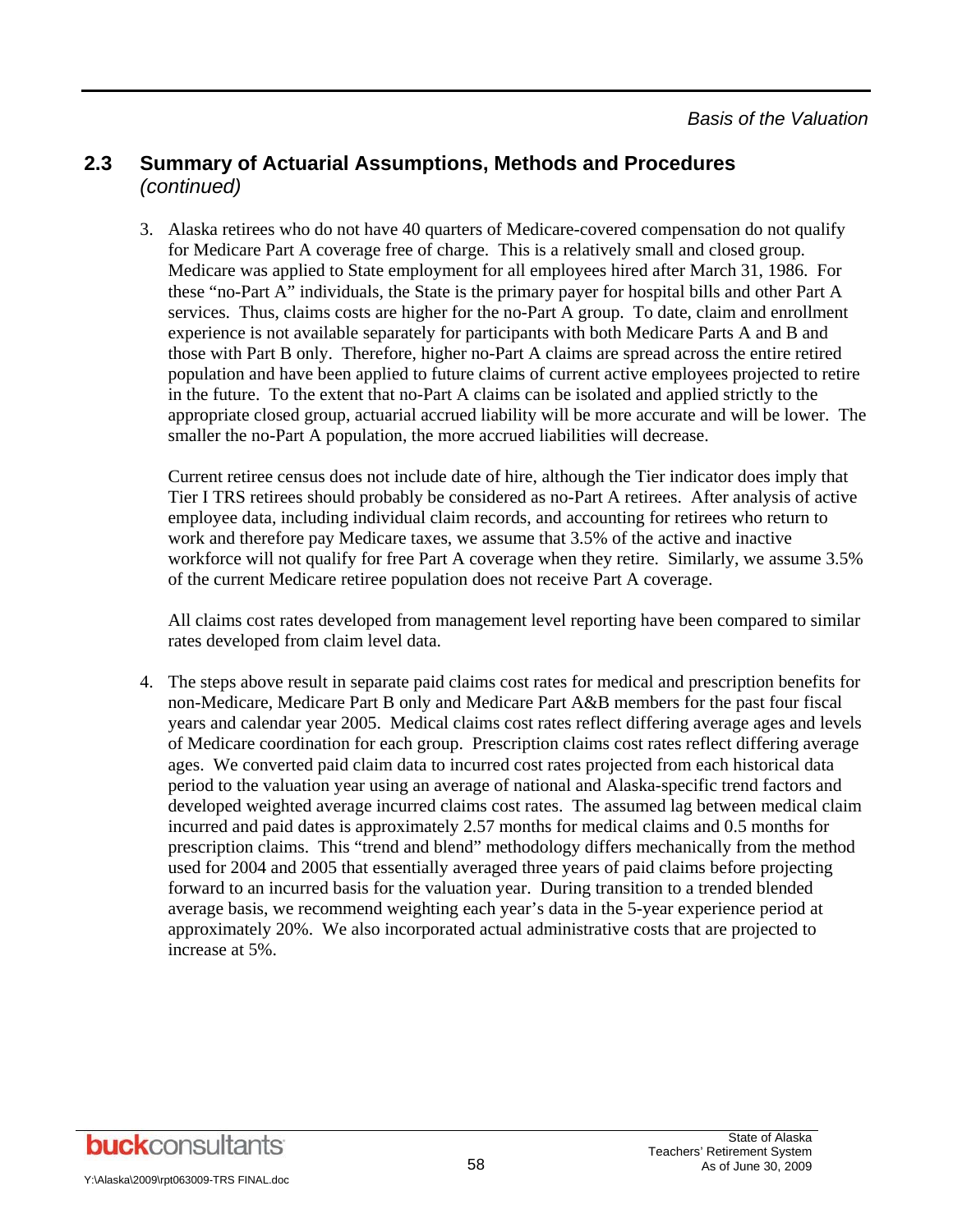|                                   | <b>Medical</b> |                     |      |                         | <b>Prescription Drugs</b> |                   |      |                     |    |                         |     |                   |     |             |
|-----------------------------------|----------------|---------------------|------|-------------------------|---------------------------|-------------------|------|---------------------|----|-------------------------|-----|-------------------|-----|-------------|
|                                   |                |                     |      |                         |                           | <b>Medicare B</b> |      |                     |    |                         |     | <b>Medicare B</b> |     |             |
|                                   |                | <b>Pre-Medicare</b> |      | <b>Medicare A&amp;B</b> |                           | Only              |      | <b>Pre-Medicare</b> |    | <b>Medicare A&amp;B</b> |     | Only              |     | Total       |
| <b>Calendar 2005 Paid Claims</b>  | \$             | 146,356,647         |      | 25,618,571              | S                         | 3,976,509         |      | 42,812,358          | \$ | 35,481,585              | -\$ | 1,999,302         | S.  | 256,244,972 |
| Membership                        |                | 33,343              |      | 18,603                  |                           | 979               |      | 33,343              |    | 18,603                  |     | 979               |     | 52,925      |
| Paid Claims Cost Rate             | \$             | 4,389               | \$   | 1,377                   | ß.                        | 4,061             | -\$  | 1,284               | \$ | 1,907                   | \$  | 2,042             | \$  | 4,842       |
| Trend to FY2010                   |                | 1.468               |      | 1.468                   |                           | 1.468             |      | 1.558               |    | 1.558                   |     | 1.558             |     |             |
| FY 2010 Paid Cost Rate            | \$             | 6,445               | \$.  | 2,022                   |                           | 5,963             | - \$ | 2,000               | \$ | 2,971                   | \$  | 3,180             | \$  | 7,244       |
| Paid to Incurred Factor**         |                | 1.021               |      | 1.021                   |                           | 1.021             |      | 1.005               |    | 1.005                   |     | 1.005             |     |             |
| FY 2010 Incurred Cost Rate        |                | 6,580               | - 56 | 2,064                   |                           | 6,088             |      | 2,009               |    | 2,985                   |     | 3,195             |     | 7,359       |
| Calendar 2006 Paid Claims***      | \$             | 150,287,171         |      | 24,546,905              |                           | 4,079,223         |      | 45,461,356          |    | 39,644,399              |     | 2,235,948         |     | 266,255,002 |
| Membership                        |                | 33,473              |      | 19,490                  |                           | 1,026             |      | 33,473              |    | 19,490                  |     | 1,026             |     | 53,989      |
| Paid Claims Cost Rate             | \$             | 4,490               | - \$ | 1,259                   | S                         | 3,977             | - \$ | 1,358               | -S | 2,034                   | \$. | 2,180             | -S  | 4,932       |
| Trend to FY2010                   |                | 1.361               |      | 1.361                   |                           | 1.361             |      | 1.407               |    | 1.407                   |     | 1.407             |     |             |
| FY 2010 Paid Cost Rate            | \$             | 6,112               | - \$ | 1,715                   | \$.                       | 5,413             |      | 1,912               | \$ | 2,863                   | \$. | 3,068             | \$  | 6,788       |
| Paid to Incurred Factor**         |                | 1.021               |      | 1.021                   |                           | 1.021             |      | 1.005               |    | 1.005                   |     | 1.005             |     |             |
| FY 2010 Incurred Cost Rate        |                | 6,240               |      | 1,750                   |                           | 5,527             |      | 1,920               |    | 2,876                   |     | 3,082             |     | 6,894       |
| <b>Fiscal 2007 Paid Claims***</b> |                | 129,762,975         |      | 22,677,328              |                           | 3,524,812         |      | 46,176,199          |    | 42,348,638              |     | 2,391,089         |     | 246,881,041 |
| Membership                        |                | 33,446              |      | 20,315                  |                           | 1,069             |      | 33,446              |    | 20,315                  |     | 1,069             |     | 54,830      |
| Paid Claims Cost Rate             | S              | 3,880               | -S   | 1,116                   | ß.                        | 3,297             | -S   | 1,381               | \$ | 2,085                   | \$. | 2,236             | \$  | 4,503       |
| Trend to FY2010                   |                | 1.313               |      | 1.313                   |                           | 1.313             |      | 1.340               |    | 1.340                   |     | 1.340             |     |             |
| FY 2010 Paid Cost Rate            | \$             | 5,096               | \$.  | ,466                    | ß.                        | 4,330             | - \$ | 1,851               | \$ | 2,794                   | \$  | 2,998             | \$  | 5,959       |
| Paid to Incurred Factor**         |                | 1.021               |      | 1.021                   |                           | 1.021             |      | 1.005               |    | 1.005                   |     | 1.005             |     |             |
| FY 2010 Incurred Cost Rate        |                | 5,202               | - 5  | 1,497                   | -5                        | 4,421             | l S  | 1,859               | 5  | 2,807                   | - 5 | 3,012             | - 5 | 6,048       |

**June 30, 2009 Valuation – FY 2010 Claims Cost Rates** 

\*\* As data specific to Medicare and Pre-Medicare retirees is provided, lag factors specific to Medicare status will be reflected.

\*\*\* Calendar 2006 Paid Claims covers the period from 01/01/2006 through 06/30/2006, along with estimated claims runout under the then current TPA. Fiscal 2007 Paid Claims covers the period from 07/01/2006 through 06/30/2007, with claims paid under the then current TPA.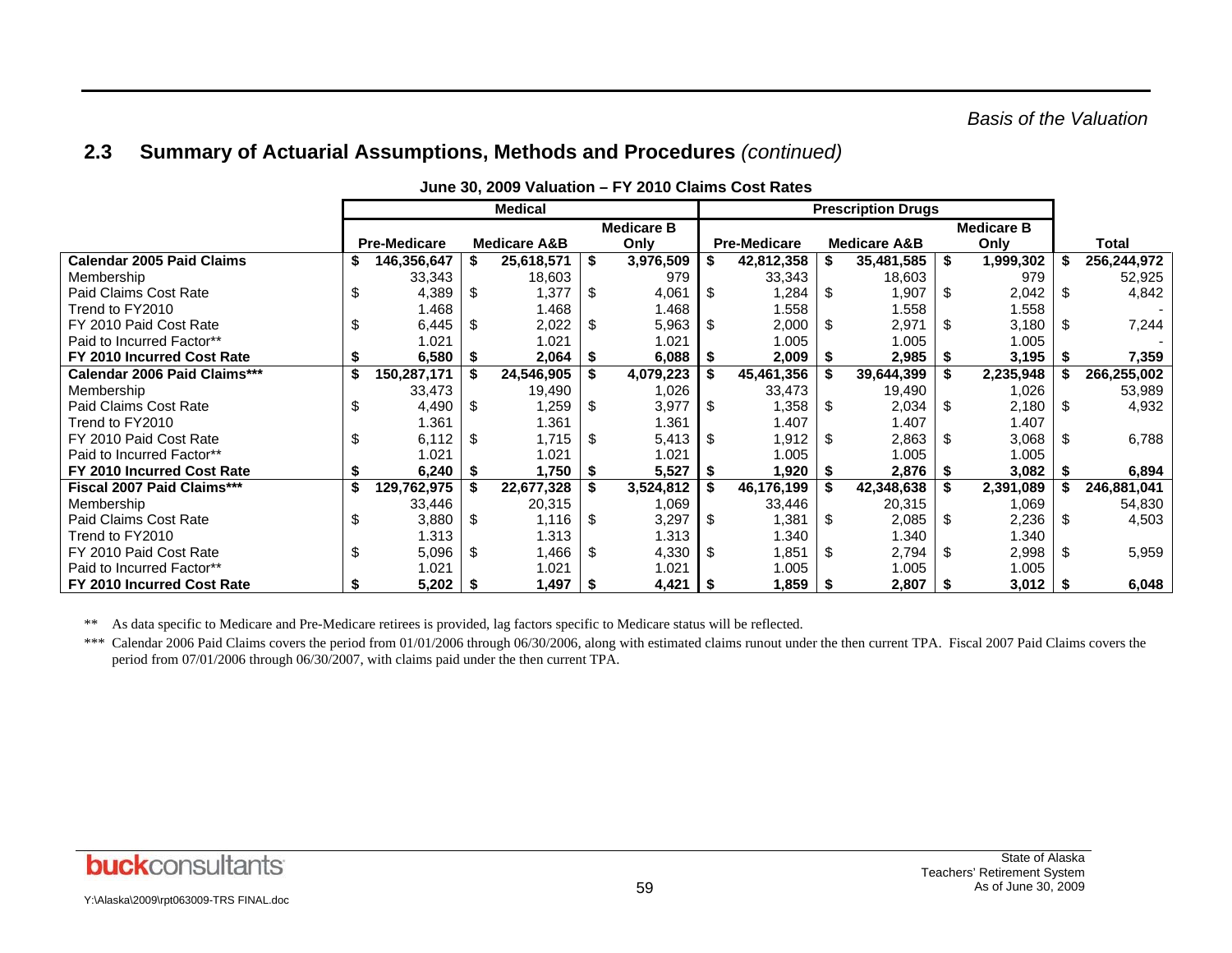|                                                                 |    |                     |      | <b>Medical</b>          |      |            |      |                     |      | <b>Prescription Drugs</b> |     |           |      |               |
|-----------------------------------------------------------------|----|---------------------|------|-------------------------|------|------------|------|---------------------|------|---------------------------|-----|-----------|------|---------------|
|                                                                 |    |                     |      | <b>Medicare B</b>       |      |            |      | <b>Medicare B</b>   |      |                           |     |           |      |               |
|                                                                 |    | <b>Pre-Medicare</b> |      | <b>Medicare A&amp;B</b> |      | Only       |      | <b>Pre-Medicare</b> |      | <b>Medicare A&amp;B</b>   |     | Only      |      | Total         |
| <b>Fiscal 2008 Paid Claims</b>                                  |    | 169,598,064         |      | 28,657,490              | -S   | 6,079,463  |      | 53,506,123          |      | 52,529,773                | -S  | 2,346,512 |      | 312,717,425   |
| Membership                                                      |    | 33,630              |      | 21,434                  |      | 893        |      | 33,630              |      | 21,434                    |     | 893       |      | 55,957        |
| Paid Claims Cost Rate                                           | \$ | 5,043               | \$   | 1,337                   | \$   | 6,807      | -S   | 1,591               | \$.  | 2,451                     | \$. | 2,627     | S    | 5,589         |
| Trend to FY2010                                                 |    | 1.190               |      | 1.190                   |      | 1.190      |      | 1.200               |      | 1.200                     |     | 1.200     |      |               |
| FY 2010 Paid Cost Rate                                          | \$ | 5,999               | - \$ | 1,591                   | -S   | 8,098      |      | 1,910               |      | 2,942                     |     | 3,154     | \$   | 6,669         |
| Paid to Incurred Factor**                                       |    | 1.021               |      | 1.021                   |      | 1.021      |      | 1.005               |      | 1.005                     |     | 1.005     |      |               |
| FY 2010 Incurred Cost Rate                                      |    | 6,125               |      | 1,624                   |      | 8,268      |      | 1,919               |      | 2,956                     |     | 3,169     |      | 6,771         |
| <b>Fiscal 2009 Paid Claims</b>                                  | \$ | 187,868,089         |      | 30,550,328              |      | 10,093,527 |      | 63,181,353          |      | 57,263,605                |     | 2,226,629 |      | 351, 183, 531 |
| Membership                                                      |    | 33,832              |      | 23,424                  |      | 850        |      | 33,832              |      | 23,424                    |     | 850       |      | 58,106        |
| Paid Claims Cost Rate                                           | \$ | 5,553               | - \$ | 1,304                   | - \$ | 11,881     | - \$ | 1,867               | -S   | 2,445                     | -\$ | 2,621     | -S   | 6,044         |
| Trend to FY2010                                                 |    | 1.080               |      | 1.080                   |      | 1.080      |      | 1.080               |      | 1.080                     |     | 1.080     |      |               |
| FY 2010 Paid Cost Rate                                          | \$ | 5,997               | - \$ | 408.                    | - \$ | 12,830     |      | 2,017               |      | 2,640                     |     | 2,830     | -\$  | 6,527         |
| Paid to Incurred Factor**                                       |    | 1.021               |      | 1.021                   |      | 1.021      |      | 1.005               |      | 1.005                     |     | 1.005     |      |               |
| FY 2010 Incurred Cost Rate                                      |    | $6,122$   \$        |      | $1,438$   \$            |      | 13,099     | IS.  | 2,026               | - 55 | 2,652                     |     | 2,844     | - 56 | 6,627         |
| Weighted Average 7/1/2009-6/30/2010 Incurred Claims Cost Rates: |    |                     |      |                         |      |            |      |                     |      |                           |     |           |      |               |
| At average age                                                  |    | $6,075$   \$        |      | 1,691                   |      | 7,289      |      | 1,941               |      | 2,868                     |     | 3,076     |      | 6,756         |
| At age 65*                                                      |    | $7,503$   \$        |      | .336                    |      | 4,754      |      | 2,419               |      | 2,419                     |     | 2,419     |      | 7,252         |

**June 30, 2009 Valuation – FY 2010 Claims Cost Rates** 

\* Methodology prior to 2006 did not include separate Part B only analysis; applicable rates above are determined so that the composite Medicare rate equates to separate A&B and B only rates based on the 3.5% of Medicare membership assumed to lack Part A.

\*\* As data specific to Medicare and Pre-Medicare retirees is provided, lag factors specific to Medicare status will be reflected.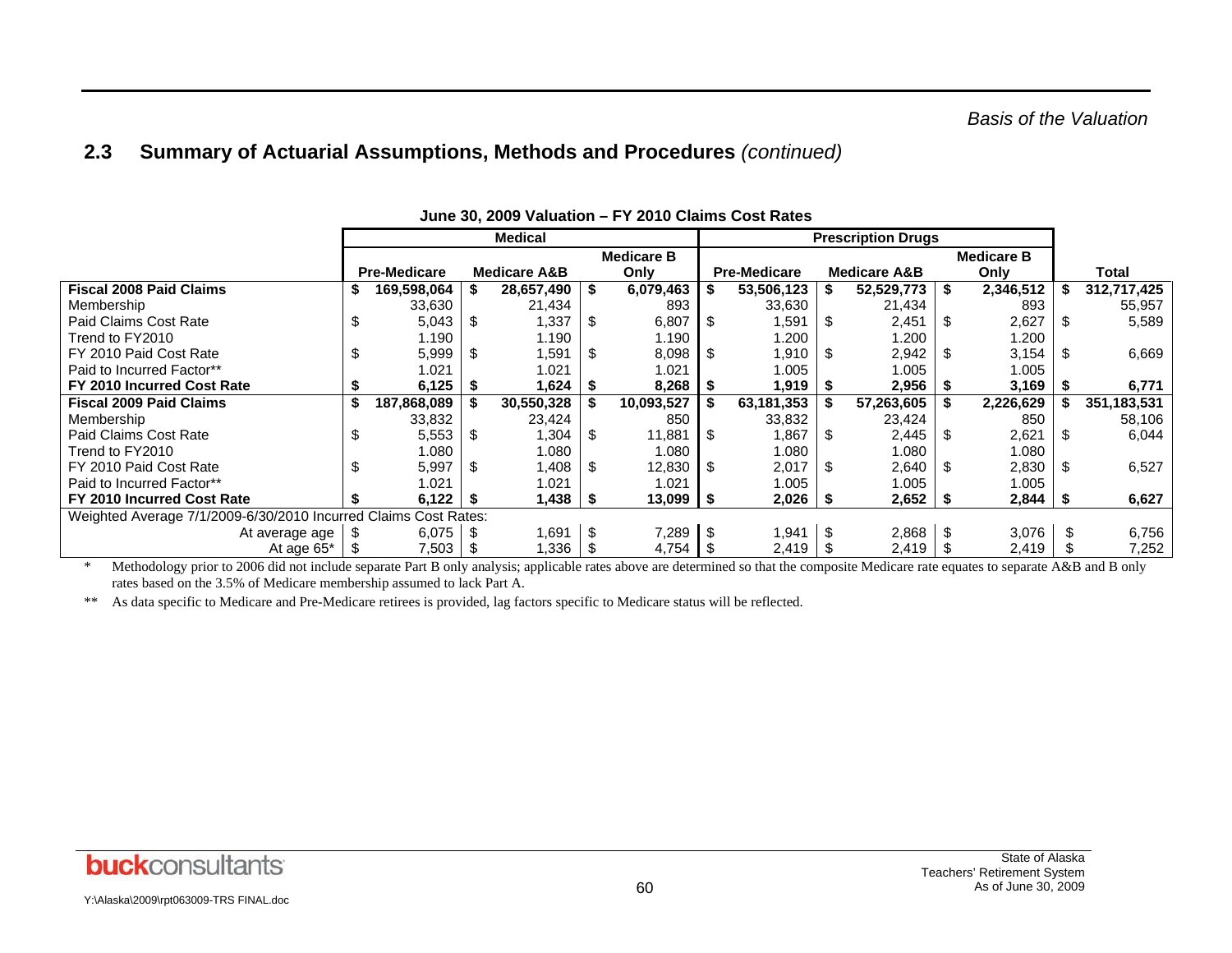Following the development of total projected costs, a distribution of per capita claims cost was developed. This was accomplished by allocating total projected costs to the population census used in the valuation. The allocation was done separately for each of prescription drugs and medical costs for the Medicare eligible and pre-Medicare populations. The allocation weights were developed using participant counts by age and assumed morbidity and aging factors. Results were tested for reasonableness based on historical trend and external benchmarks for costs paid by Medicare.

Below are the results of this analysis:

| Age | <b>Medical and</b><br><b>Medicare</b><br>Parts A & B | <b>Medical and</b><br><b>Medicare</b><br><b>Part B Only</b> | <b>Prescription</b><br>Drug | <b>Medicare Retiree</b><br><b>Drug Subsidy</b> |
|-----|------------------------------------------------------|-------------------------------------------------------------|-----------------------------|------------------------------------------------|
| 45  | \$4,155                                              | \$4,155                                                     | \$1,276                     | \$0                                            |
| 50  | 4,701                                                | 4,701                                                       | 1,516                       | $\boldsymbol{0}$                               |
| 55  | 5,319                                                | 5,319                                                       | 1,800                       | $\boldsymbol{0}$                               |
| 60  | 6,318                                                | 6,318                                                       | 2,087                       | $\boldsymbol{0}$                               |
| 65  | 1,336                                                | 4,754                                                       | 2,419                       | 477                                            |
| 70  | 1,626                                                | 5,784                                                       | 2,606                       | 514                                            |
| 75  | 1,931                                                | 6,867                                                       | 2,780                       | 548                                            |
| 80  | 2,080                                                | 7,398                                                       | 2,850                       | 562                                            |

### **Distribution of Per Capita Claims Cost by Age for the Period July 1, 2009 through June 30, 2010**

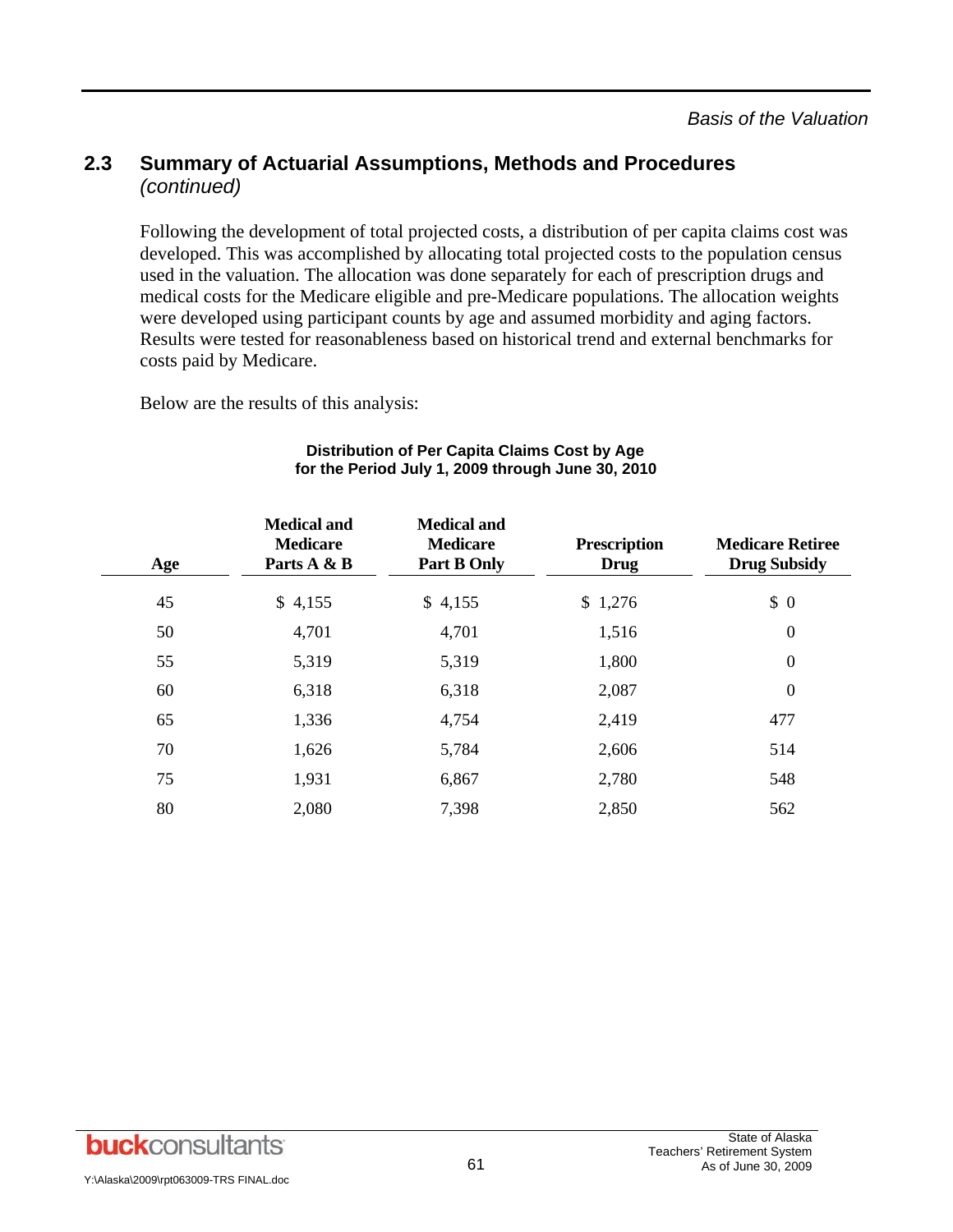### **(D) Actuarial Assumptions**

| <b>Investment Return / Discount Rate</b> | 8.25% per year (geometric), compounded annually, net of<br>expenses.                                                                                                                                                                                                                                         |
|------------------------------------------|--------------------------------------------------------------------------------------------------------------------------------------------------------------------------------------------------------------------------------------------------------------------------------------------------------------|
| <b>Salary Scale</b>                      | Inflation $-3.5%$ per year.                                                                                                                                                                                                                                                                                  |
|                                          | Merit-2.0% per year for first 5 years of employment grading<br>down to 0% after 15 years.                                                                                                                                                                                                                    |
|                                          | Productivity $-0.5%$ per year.                                                                                                                                                                                                                                                                               |
| Payroll Growth                           | 4.0% per year. (Inflation + Productivity).                                                                                                                                                                                                                                                                   |
| <b>Total Inflation</b>                   | Total inflation as measured by the Consumer Price Index for<br>urban and clerical workers for Anchorage is assumed to increase<br>3.5% annually.                                                                                                                                                             |
| Mortality (Preretirement)                | Based upon the 2001-2005 actual experience. (See Table 1).<br>60% of the 1994 Group Annuity Table 1994 Base Year without<br>margin for females and 55% for males. All deaths are assumed<br>to result from non-occupational causes.                                                                          |
| Mortality (Postretirement)               | Based upon the 2001-2005 actual experience. (See Table 2). 1-<br>year setback of the 1994 Group Annuity Table 1994 Base Year<br>without margin for females and 3-year setback for males.                                                                                                                     |
| Turnover                                 | Select and ultimate rates based upon the 2001-2005 actual<br>withdrawal experience. (See Table 3).                                                                                                                                                                                                           |
| Disability                               | Incidence rates based upon the 2001-2005 actual experience, in<br>accordance with Table 4. Post-disability mortality in accordance<br>with the 1979 Pension Benefit Guaranty Corporation Disability<br>Mortality Table to reflect mortality of those receiving disability<br>benefits under Social Security. |
| Retirement                               | Retirement rates based upon the 2001-2005 actual experience in<br>accordance with Table 5. Deferred vested members are assumed<br>to retire at their earliest retirement date.                                                                                                                               |
| Marriage and Age Difference              | Wives are assumed to be three years younger than husbands.<br>85% of male members and 75% of female members are assumed<br>to be married.                                                                                                                                                                    |
| Dependent Children                       | Benefits to dependent children have been valued assuming<br>members who are married and between the ages of 25 and 45<br>have two dependent children.                                                                                                                                                        |
| <b>Contribution Refunds</b>              | 10% of terminating members with vested benefits are assumed<br>to have their contributions refunded. 100% of those with non-<br>vested benefits are assumed to have their contributions refunded.                                                                                                            |
| <b>COLA</b>                              | Of those benefit recipients who are eligible for the COLA, 60%<br>are assumed to remain in Alaska and receive the COLA.                                                                                                                                                                                      |

# **buck**consultants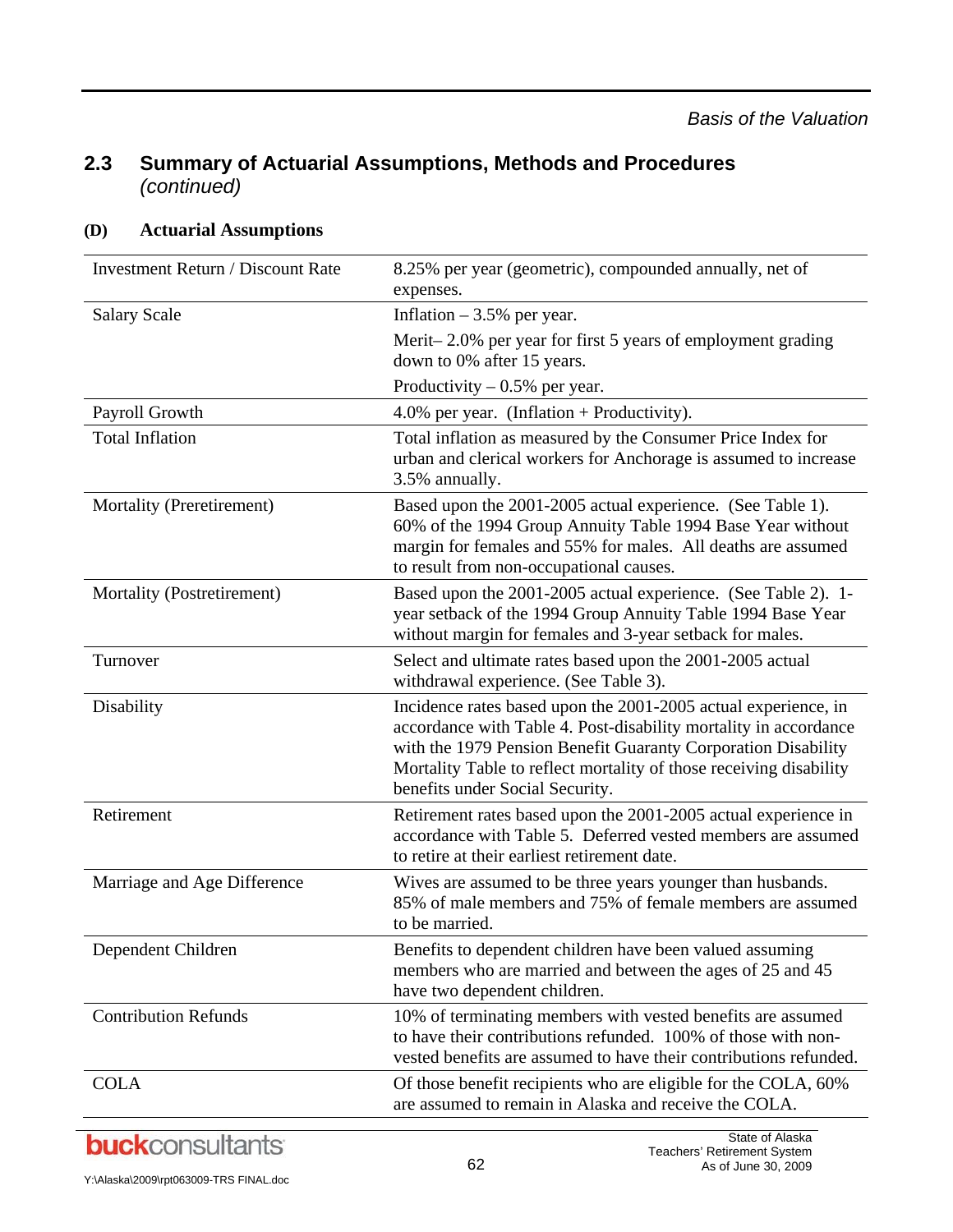| <b>Sick Leave</b>                        | retired, terminates or dies.                                                                                                                                                                                                                                                                                                                                                                                                                                                                                               | 4.7 days of unused sick leave for each year of service are<br>assumed to be available to be credited once the member is |                                  |  |  |  |  |  |
|------------------------------------------|----------------------------------------------------------------------------------------------------------------------------------------------------------------------------------------------------------------------------------------------------------------------------------------------------------------------------------------------------------------------------------------------------------------------------------------------------------------------------------------------------------------------------|-------------------------------------------------------------------------------------------------------------------------|----------------------------------|--|--|--|--|--|
| <b>Postretirement Pension Adjustment</b> | 50% and 75% of assumed inflation, or 1.75% and 2.625%<br>respectively, is valued for the annual automatic<br>Postretirement Pension Adjustment (PRPA) as specified in<br>the statute.                                                                                                                                                                                                                                                                                                                                      |                                                                                                                         |                                  |  |  |  |  |  |
| <b>Expenses</b>                          | All expenses are net of the investment return assumption.                                                                                                                                                                                                                                                                                                                                                                                                                                                                  |                                                                                                                         |                                  |  |  |  |  |  |
| <b>Part-time Status</b>                  | Part-time employees are assumed to earn 0.55 years of<br>credited service per year.                                                                                                                                                                                                                                                                                                                                                                                                                                        |                                                                                                                         |                                  |  |  |  |  |  |
| Re-employment Option                     | We assume all re-employed retirees return to work under the<br>Standard Option.                                                                                                                                                                                                                                                                                                                                                                                                                                            |                                                                                                                         |                                  |  |  |  |  |  |
| Service<br><b>Final Average Earnings</b> | Total credited service is provided by the State. We assume<br>that this service is the only service that should be used to<br>calculate benefits. Additionally, the State provides claimed<br>service (including Bureau of Indian Affairs Service).<br>Claimed service is used for vesting and eligibility purposes as<br>described in Section 2.1.<br>Final Average Earnings is provided on the data for active<br>members. This amount is used as a minimum in the<br>calculation of the average earnings in the future. |                                                                                                                         |                                  |  |  |  |  |  |
| Per Capita Claims Cost                   | Sample claims cost rates for FY10 medical benefits are<br>shown below:                                                                                                                                                                                                                                                                                                                                                                                                                                                     |                                                                                                                         |                                  |  |  |  |  |  |
|                                          |                                                                                                                                                                                                                                                                                                                                                                                                                                                                                                                            |                                                                                                                         | <b>Prescription</b>              |  |  |  |  |  |
|                                          |                                                                                                                                                                                                                                                                                                                                                                                                                                                                                                                            | <b>Medical</b>                                                                                                          | <b>Drugs</b>                     |  |  |  |  |  |
|                                          | Pre-Medicare                                                                                                                                                                                                                                                                                                                                                                                                                                                                                                               | \$7,503                                                                                                                 | \$2,419                          |  |  |  |  |  |
|                                          | Medicare Parts A & B                                                                                                                                                                                                                                                                                                                                                                                                                                                                                                       | \$1,336                                                                                                                 | \$2,419                          |  |  |  |  |  |
|                                          | Medicare Part B Only                                                                                                                                                                                                                                                                                                                                                                                                                                                                                                       | \$4,754                                                                                                                 | \$2,419                          |  |  |  |  |  |
|                                          | Medicare Part D                                                                                                                                                                                                                                                                                                                                                                                                                                                                                                            | N/A                                                                                                                     | $\boldsymbol{\mathsf{S}}$<br>477 |  |  |  |  |  |
| Third Party Administrator Fees           | \$153.33 per person per year; assumed trend rate of 5% per<br>year.                                                                                                                                                                                                                                                                                                                                                                                                                                                        |                                                                                                                         |                                  |  |  |  |  |  |

# **(D) Actuarial Assumptions** *(continued)*

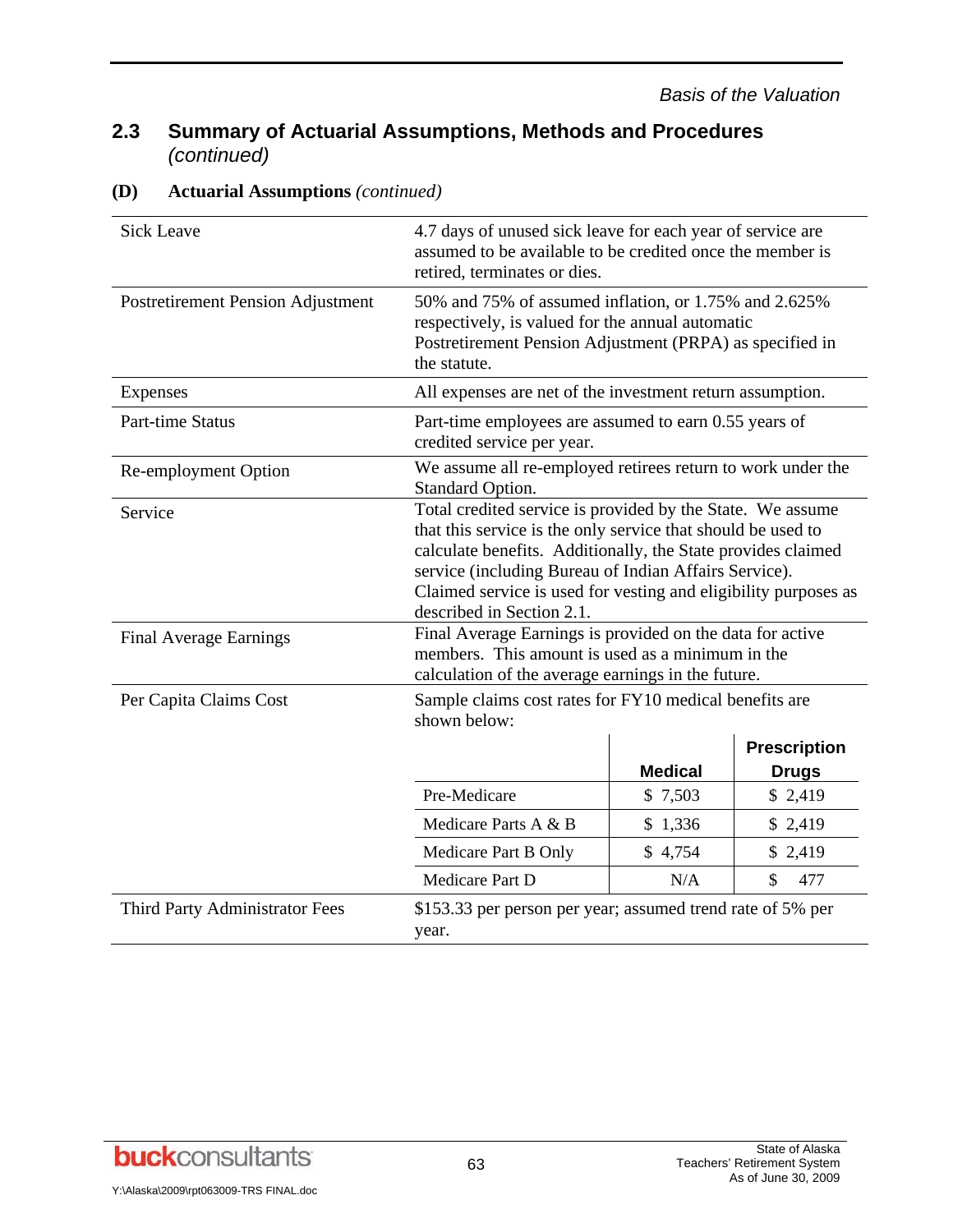### **(D) Actuarial Assumptions** *(continued)*

Health Cost Trend The table below shows the rate used to project the cost from the shown fiscal year to the next fiscal year. For example, 7.5% is applied to the FY10 rate claims costs to get the FY11 claims costs.

|              |                | <b>Prescription</b> |
|--------------|----------------|---------------------|
|              | <b>Medical</b> | <b>Drugs</b>        |
| FY10         | 7.5%           | 9.6%                |
| <b>FY11</b>  | 6.9%           | 8.3%                |
| <b>FY12</b>  | $6.4\%$        | 7.1%                |
| <b>FY13</b>  | 5.9%           | 5.9%                |
| FY14         | 5.9%           | 5.9%                |
| <b>FY15</b>  | 5.9%           | 5.9%                |
| <b>FY16</b>  | 5.9%           | 5.9%                |
| <b>FY25</b>  | 5.8%           | 5.8%                |
| <b>FY50</b>  | 5.7%           | 5.7%                |
| <b>FY100</b> | 5.1%           | 5.1%                |

 For the June 30, 2009 valuations and later, the Society of Actuaries' Healthcare Cost Trend Model is used to project medical and prescription drug costs. This model effectively begins estimating trend amounts beginning in 2012 and projects out to 2100. The model has been populated with assumptions that are specific to the State of Alaska.

| <b>Aging Factors</b> |          |                | <b>Prescription</b> |
|----------------------|----------|----------------|---------------------|
|                      | Age      | <b>Medical</b> | <b>Drugs</b>        |
|                      | $0 - 44$ | 2.0%           | 4.5%                |
|                      | 45-54    | 2.5%           | 3.5%                |
|                      | 55-64    | 3.5%           | 3.0%                |
|                      | 65-74    | 4.0%           | 1.5%                |
|                      | 75-84    | 1.5%           | 0.5%                |
|                      | 85-94    | 0.5%           | 0.0%                |
|                      | $95+$    | 0.0%           | 0.0%                |

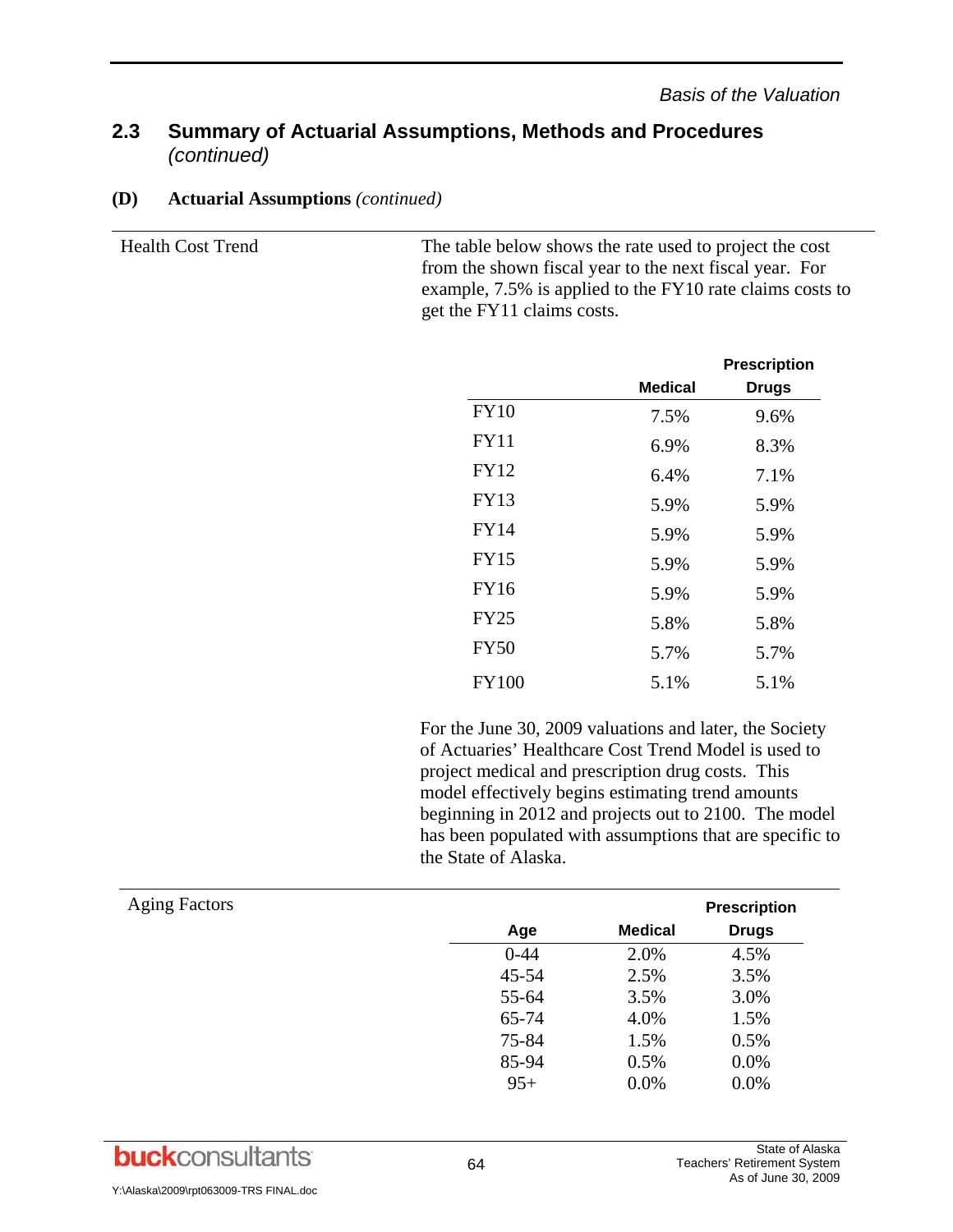# **(D) Actuarial Assumptions** *(continued)*

| <b>Retired Member Contributions</b><br>for Medical Benefits | Currently contributions are required for TRS members<br>who are under age 60 and have less than 25 years of<br>service. Eligible Tier 1 members are exempt from |
|-------------------------------------------------------------|-----------------------------------------------------------------------------------------------------------------------------------------------------------------|
|                                                             | contribution requirements. Annual FY10                                                                                                                          |
|                                                             | contributions based on monthly rates shown below for                                                                                                            |
|                                                             | calendar 2009 and 2010 are assumed based on the                                                                                                                 |
|                                                             | coverage category for current retirees. The composite                                                                                                           |
|                                                             | rate shown is used for current active and inactive                                                                                                              |
|                                                             | members in Tier 2 who are assumed to retire prior to<br>age 60 with less than 25 years of service and who are<br>not disabled:                                  |
|                                                             |                                                                                                                                                                 |

| <b>Coverage Category</b>  | Calendar 2010<br>Annual<br><b>Contribution</b> | Calendar 2010<br><b>Monthly</b><br><b>Contribution</b> | Calendar 2009<br><b>Monthly</b><br><b>Contribution</b> |
|---------------------------|------------------------------------------------|--------------------------------------------------------|--------------------------------------------------------|
| Retiree Only              | 8,628                                          | 719                                                    | 631                                                    |
| Retiree and Spouse        | \$17,268                                       | 1,439                                                  | 1,262                                                  |
| Retiree and Child(ren)    | 12,192<br>S.                                   | 1,016                                                  | 891                                                    |
| <b>Retiree and Family</b> | \$20,832                                       | 1,736                                                  | .523                                                   |
| Composite                 | \$12,816                                       | 1.068                                                  | 937                                                    |

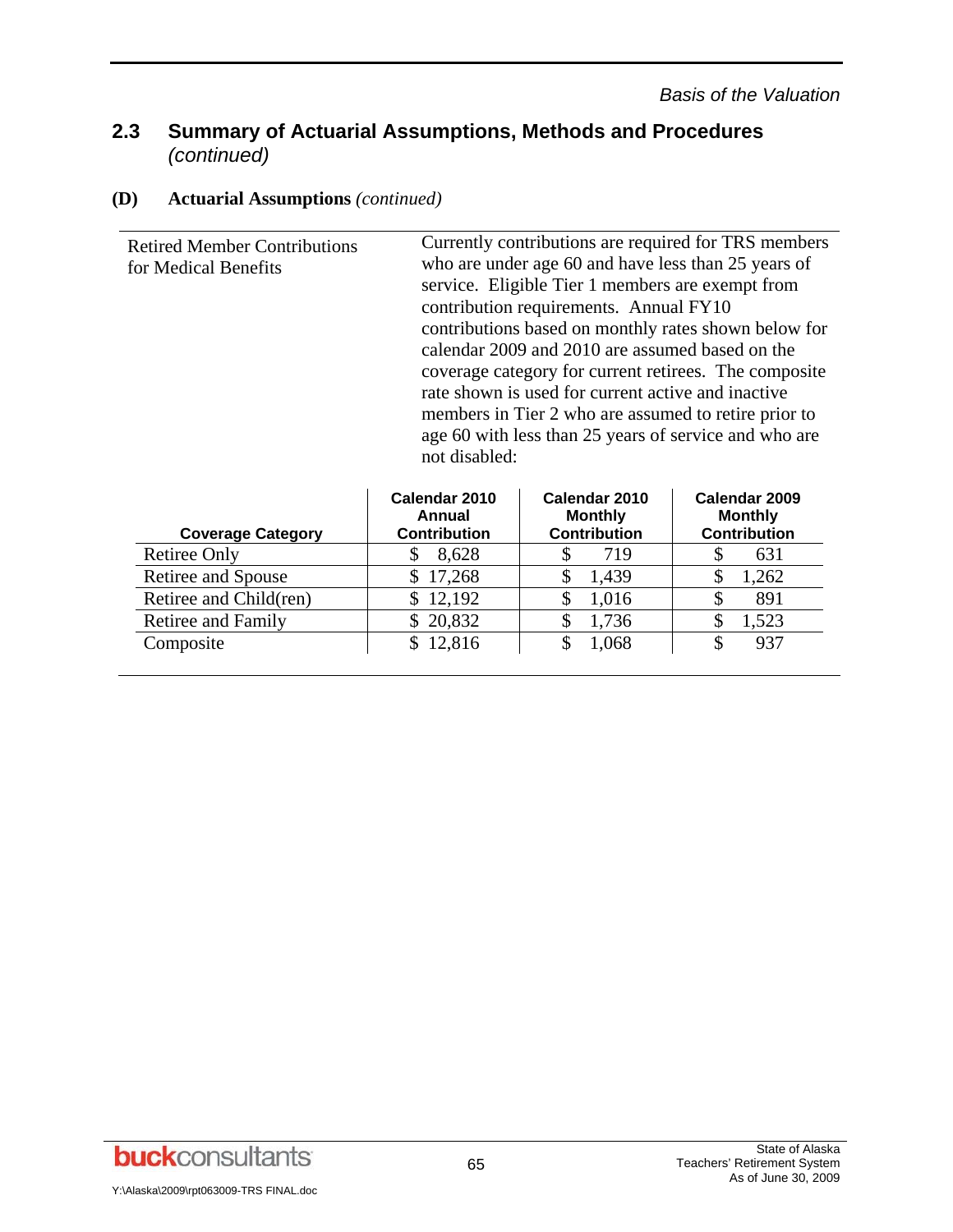| <b>Trend Rate for Retired</b><br><b>Member Medical Contribution</b> | The table below shows the rate used to project the<br>retired member medical contributions from the shown<br>fiscal year to the next fiscal year. For example, 7.0%<br>is applied to the FY10 retired member medical<br>contributions to get the FY11 retired member medical<br>contributions. |      |
|---------------------------------------------------------------------|------------------------------------------------------------------------------------------------------------------------------------------------------------------------------------------------------------------------------------------------------------------------------------------------|------|
|                                                                     | <b>FY10</b>                                                                                                                                                                                                                                                                                    | 7.0% |
|                                                                     | <b>FY11</b>                                                                                                                                                                                                                                                                                    | 6.7% |
|                                                                     | <b>FY12</b>                                                                                                                                                                                                                                                                                    | 6.3% |
|                                                                     | <b>FY13</b>                                                                                                                                                                                                                                                                                    | 6.0% |
|                                                                     | <b>FY14</b>                                                                                                                                                                                                                                                                                    | 5.7% |
|                                                                     | <b>FY15</b>                                                                                                                                                                                                                                                                                    | 5.3% |
|                                                                     | <b>FY16</b>                                                                                                                                                                                                                                                                                    | 5.0% |
|                                                                     | <b>FY17</b>                                                                                                                                                                                                                                                                                    | 5.0% |
|                                                                     | FY18 and later                                                                                                                                                                                                                                                                                 | 5.0% |
|                                                                     | Graded trend rates for retired member medical<br>contributions were reinitialized for the June 30, 2005<br>valuation. Note that actual FY09 retired member<br>medical contributions are reflected in the valuation so<br>trend on such contribution during FY09 is not<br>applicable.          |      |
| <b>Healthcare Participation</b>                                     | 100% of members and their spouses are assumed to<br>elect healthcare benefits as soon as they are eligible.                                                                                                                                                                                    |      |

# **(D) Actuarial Assumptions** *(continued)*

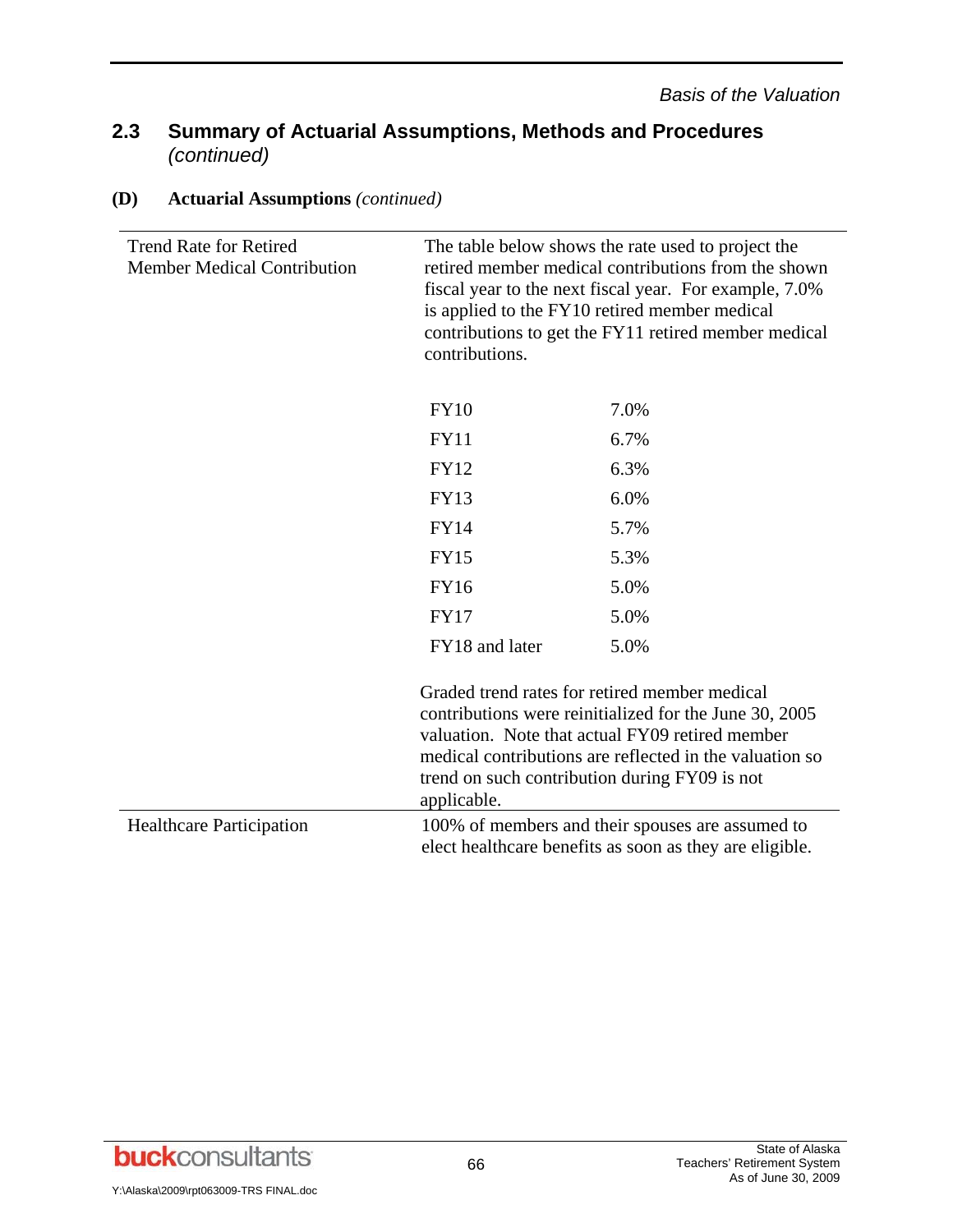### **Table 1 Alaska TRS Mortality Table (Preretirement)**

| <u>Age</u> | <b>Male</b> | <b>Female</b> |
|------------|-------------|---------------|
| 20         | .030%       | .018%         |
| 21         | .031        | .019          |
| 22         | .033        | .019          |
| 23         | .035        | .019          |
| 24         | .037        | .019          |
| 25         | .039        | .019          |
| 26         | .041        | .019          |
| 27         | .043        | .019          |
| 28         | .045        | .020          |
| 29         | .046        | .021          |
| 30         | .047        | .023          |
| 31         | .049        | .024          |
| 32         | .050        | .026          |
| 33         | .050        | .027          |
| 34         | .050        | .029          |
| 35         | .050        | .031          |
| 36         | .051        | .033          |
| 37         | .053        | .036          |
| 38         | .056        | .039          |
| 39         | .059        | .042          |
| 40         | .063        | .046          |
| 41         | .068        | .050          |
| 42         | .074        | .053          |
| 43         | .080        | .057          |
| 44         | .086        | .060          |
| 45         | .093        | .063          |
| 46         | .102        | .067          |
| 47         | .112        | .072          |
| 48         | .124        | .078          |
| 49         | .138        | .085          |
| 50         | .153        | .092          |
| 51         | .170        | .101          |
| 52         | .190        | .112          |
| 53         | .212        | .123          |
| 54         | .235        | .135          |
| 55         | .262        | .148          |
| 56         | .293        | .165          |
| 57         | 330         | .188          |
| 58         | .373        | .217          |
| 59         | .419        | .249          |
| 60         | .472        | .286          |
| 61         | .532        | .329          |
| 62         | .600        | .376          |
| 63         | .678        | .431          |
| 64         | .765        | .492          |
|            |             |               |

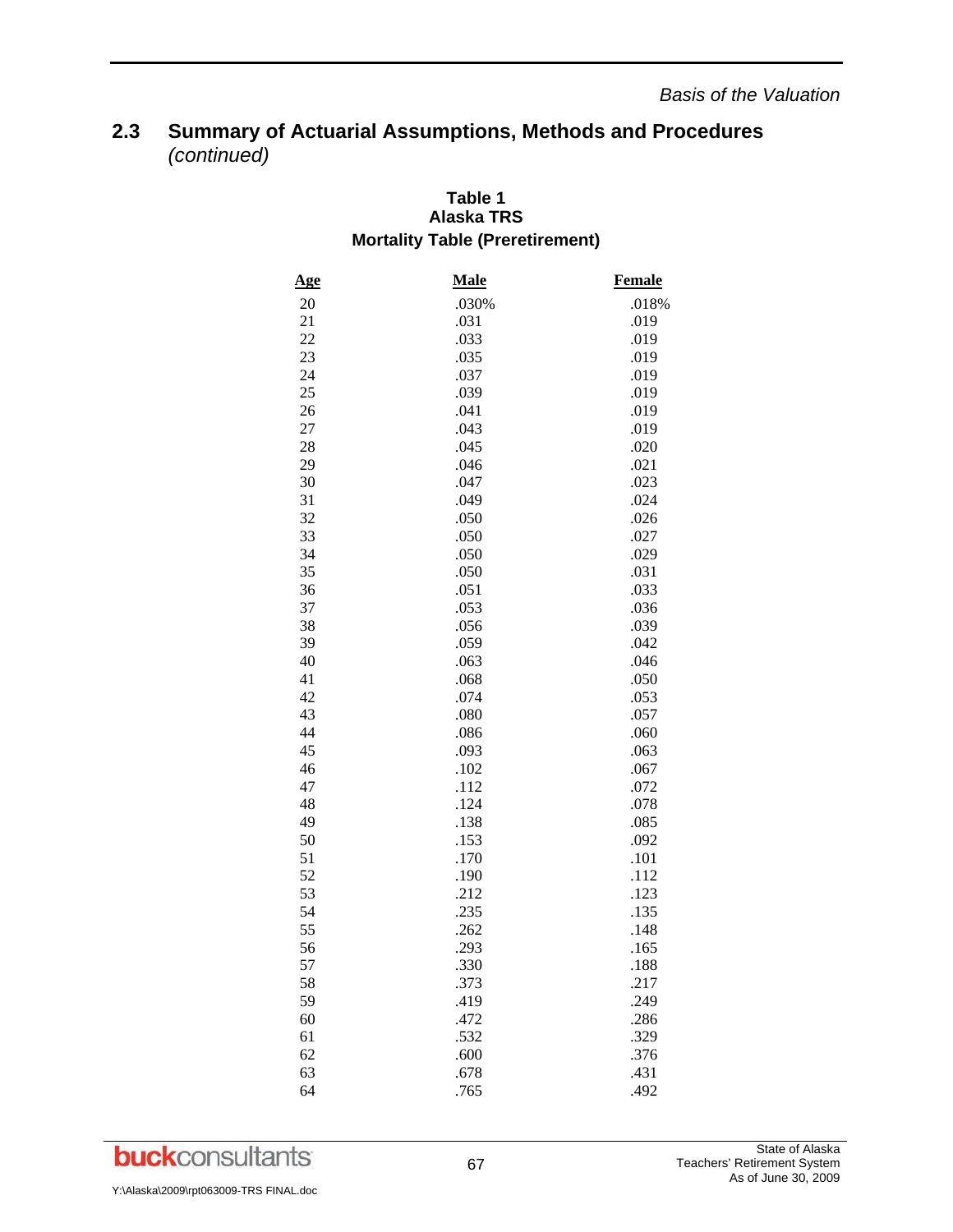### **Table 2 Alaska TRS Mortality Table (Postretirement)**

| <u>Age</u> | <b>Male</b> | Female |
|------------|-------------|--------|
| 50         | .204%       | .141%  |
| 51         | .226        | .154   |
| 52         | .250        | .169   |
| 53         | .277        | .186   |
| 54         | .309        | .205   |
| 55         | .346        | .224   |
| 56         | .385        | .247   |
| 57         | .428        | .276   |
| 58         | .476        | .314   |
| 59         | .532        | .361   |
| 60         | .600        | .415   |
| 61         | .677        | .477   |
| 62         | .762        | .548   |
| 63         | .858        | .627   |
| 64         | .966        | .718   |
| 65         | 1.091       | .819   |
| 66         | 1.233       | .929   |
| 67         | 1.391       | 1.042  |
| 68         | 1.563       | 1.157  |
| 69         | 1.746       | 1.265  |
| 70         | 1.939       | 1.367  |
| 71         | 2.135       | 1.476  |
| 72         | 2.336       | 1.608  |
| 73         | 2.552       | 1.775  |
| 74         | 2.791       | 1.972  |
| 75         | 3.063       | 2.192  |
| 76         | 3.355       | 2.439  |
| 77         | 3.661       | 2.723  |
| 78         | 4.001       | 3.050  |
| 79         | 4.393       | 3.412  |
| 80         | 4.857       | 3.802  |
| 81         | 5.399       | 4.236  |
| 82         | 6.007       | 4.726  |
| 83         | 6.670       | 5.285  |
| 84         | 7.378       | 5.899  |
| 85         | 8.122       | 6.557  |

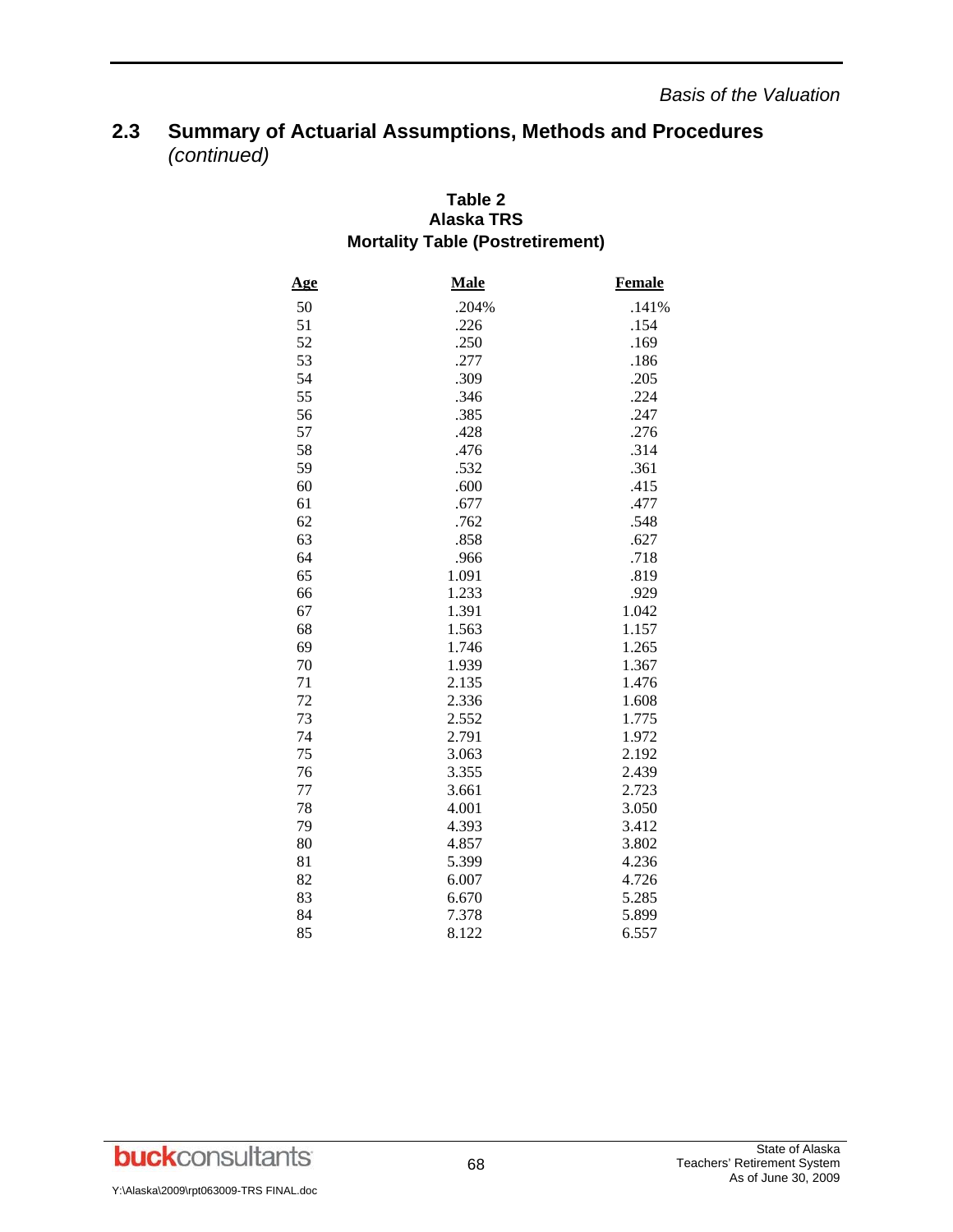| <b>Select Rates of Turnover During the First 8 Years of Employment</b> |                       |        |                   |                       |               |  |  |  |
|------------------------------------------------------------------------|-----------------------|--------|-------------------|-----------------------|---------------|--|--|--|
| <b>Year of</b>                                                         | <b>Current Age 25</b> |        | <b>Year of</b>    | <b>Current Age 40</b> |               |  |  |  |
| <b>Employment</b>                                                      | Male                  | Female | <b>Employment</b> | <b>Male</b>           | <b>Female</b> |  |  |  |
|                                                                        |                       |        |                   |                       |               |  |  |  |
|                                                                        | 14.85%                | 13.42% |                   | 14.76%                | 13.33%        |  |  |  |
|                                                                        | 14.84                 | 13.42  |                   | 14.74                 | 13.32         |  |  |  |
| 3                                                                      | 13.34                 | 12.06  |                   | 13.22                 | 11.96         |  |  |  |
| 4                                                                      | 13.33                 | 12.06  |                   | 13.20                 | 11.95         |  |  |  |
| 5                                                                      | 11.82                 | 10.71  |                   | 11.68                 | 10.59         |  |  |  |
| 6                                                                      | 10.32                 | 9.35   | 6                 | 10.15                 | 9.22          |  |  |  |
|                                                                        | 8.82                  | 8.00   |                   | 8.62                  | 7.86          |  |  |  |
| 8                                                                      | 7.31                  | 6.65   | 8                 | 7.08                  | 6.49          |  |  |  |

### **Table 3 Alaska TRS Turnover Assumptions**

#### **Select Rates of Turnover During the First 8 Years of Employment**

#### **Ultimate Rates of Turnover After the First 8 Years of Employment**

| <u>Age</u>      | <b>Male</b> | <b>Female</b> | Age   | <b>Male</b> | <b>Female</b> |
|-----------------|-------------|---------------|-------|-------------|---------------|
| $\overline{15}$ | 4.9538%     | 4.3747%       | 40    | 4.7988%     | 4.2658%       |
| 16              | 4.9475      | 4.3714        | 41    | 4.7850      | 4.2559        |
| 17              | 4.9425      | 4.3692        | 42    | 4.7675      | 4.2460        |
| 18              | 4.9375      | 4.3681        | 43    | 4.7513      | 4.2372        |
| 19              | 4.9350      | 4.3670        | 44    | 4.7300      | 4.2262        |
| $20\,$          | 4.8963      | 4.3351        | 45    | 4.7063      | 4.2130        |
| 21              | 4.8938      | 4.3351        | 46    | 4.6813      | 4.2009        |
| 22              | 4.8888      | 4.3340        | 47    | 4.6500      | 4.1844        |
| 23              | 4.8850      | 4.3340        | 48    | 4.6138      | 4.1657        |
| 24              | 4.8788      | 4.3329        | 49    | 4.5763      | 4.1470        |
| 25              | 4.8738      | 4.3329        | 50    | 4.5338      | 4.1250        |
| 26              | 4.8688      | 4.3318        | 51    | 4.4838      | 4.0997        |
| 27              | 4.8638      | 4.3307        | 52    | 4.4250      | 4.0700        |
| $28\,$          | 4.8588      | 4.3274        | 53    | 4.3600      | 4.0348        |
| 29              | 4.8538      | 4.3241        | 54    | 4.2875      | 3.9974        |
| 30              | 4.8500      | 4.3208        | 55    | 4.2050      | 3.9523        |
| 31              | 4.8475      | 4.3186        | 56    | 4.1050      | 3.8940        |
| 32              | 4.8438      | 4.3142        | 57    | 3.9825      | 3.8192        |
| 33              | 4.8413      | 4.3109        | 58    | 3.8488      | 3.7345        |
| 34              | 4.8400      | 4.3065        | 59    | 3.6875      | 3.6267        |
| 35              | 4.8375      | 4.3021        | 60    | 3.5063      | 3.5046        |
| 36              | 4.8338      | 4.2955        | 61    | 3.3050      | 3.3682        |
| 37              | 4.8288      | 4.2900        | 62    | 3.0713      | 3.2131        |
| 38              | 4.8200      | 4.2823        | 63    | 2.8050      | 3.0360        |
| 39              | 4.8100      | 4.2746        | 64    | 2.5163      | 2.8435        |
|                 |             |               | $65+$ | 5.0000      | 4.4000        |

Select rates vary slightly by age.

**buck**consultants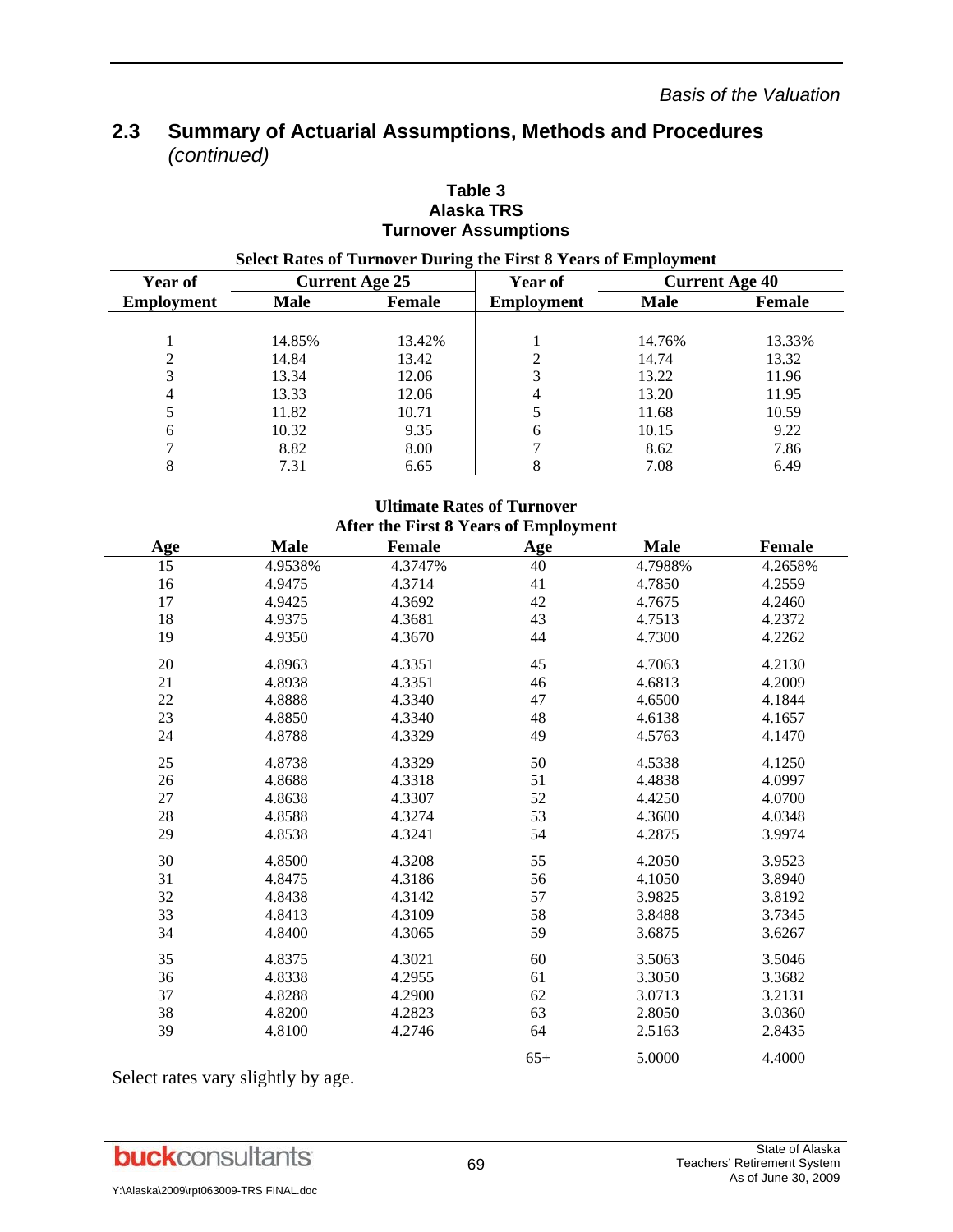| Table 4<br><b>Alaska TRS</b><br><b>Disability Table</b> |              |               |  |  |  |  |  |
|---------------------------------------------------------|--------------|---------------|--|--|--|--|--|
| Age                                                     | <b>Male</b>  | <b>Female</b> |  |  |  |  |  |
| 20                                                      | .028%        | .025%         |  |  |  |  |  |
| 21                                                      | .028         | .025          |  |  |  |  |  |
| 22                                                      | .029         | .026          |  |  |  |  |  |
| 23                                                      | .029         | .026          |  |  |  |  |  |
| 24<br>25                                                | .030<br>.030 | .027<br>.027  |  |  |  |  |  |
| 26                                                      | .030         | .027          |  |  |  |  |  |
| 27                                                      | .031         | .028          |  |  |  |  |  |
| 28                                                      | .032         | .029          |  |  |  |  |  |
| 29                                                      | .033         | .030          |  |  |  |  |  |
| 30                                                      | .034         | .031          |  |  |  |  |  |
| 31                                                      | .034         | .031          |  |  |  |  |  |
| 32<br>33                                                | .035         | .032          |  |  |  |  |  |
| 34                                                      | .036<br>.037 | .032<br>.033  |  |  |  |  |  |
| 35                                                      | .038         | .034          |  |  |  |  |  |
| 36                                                      | .040         | .036          |  |  |  |  |  |
| 37                                                      | .041         | .037          |  |  |  |  |  |
| 38                                                      | .043         | .039          |  |  |  |  |  |
| 39                                                      | .044         | .040          |  |  |  |  |  |
| 40                                                      | .046         | .041          |  |  |  |  |  |
| 41                                                      | .048         | .043          |  |  |  |  |  |
| 42<br>43                                                | .051<br>.054 | .046<br>.049  |  |  |  |  |  |
| 44                                                      | .059         | .053          |  |  |  |  |  |
| 45                                                      | .065         | .059          |  |  |  |  |  |
| 46                                                      | .070         | .063          |  |  |  |  |  |
| 47                                                      | .076         | .068          |  |  |  |  |  |
| 48                                                      | .083         | .075          |  |  |  |  |  |
| 49                                                      | .089         | .080          |  |  |  |  |  |
| 50                                                      | .096         | .086          |  |  |  |  |  |
| 51                                                      | .104         | .094          |  |  |  |  |  |
| 52                                                      | .114         | .103          |  |  |  |  |  |
| 53<br>54                                                | .127<br>.142 | .114<br>.128  |  |  |  |  |  |
| 55                                                      | .160         | .144          |  |  |  |  |  |
| 56                                                      | .184         | .166          |  |  |  |  |  |
| 57                                                      | .214         | .193          |  |  |  |  |  |
| 58                                                      | .244         | .220          |  |  |  |  |  |
| 59                                                      | .288         | .259          |  |  |  |  |  |
| 60                                                      | .337         | .303          |  |  |  |  |  |
| 61                                                      | .390         | .351          |  |  |  |  |  |
| 62                                                      | .452         | .407          |  |  |  |  |  |
| 63                                                      | .522         | .470          |  |  |  |  |  |
| 64                                                      | .596         | .536          |  |  |  |  |  |

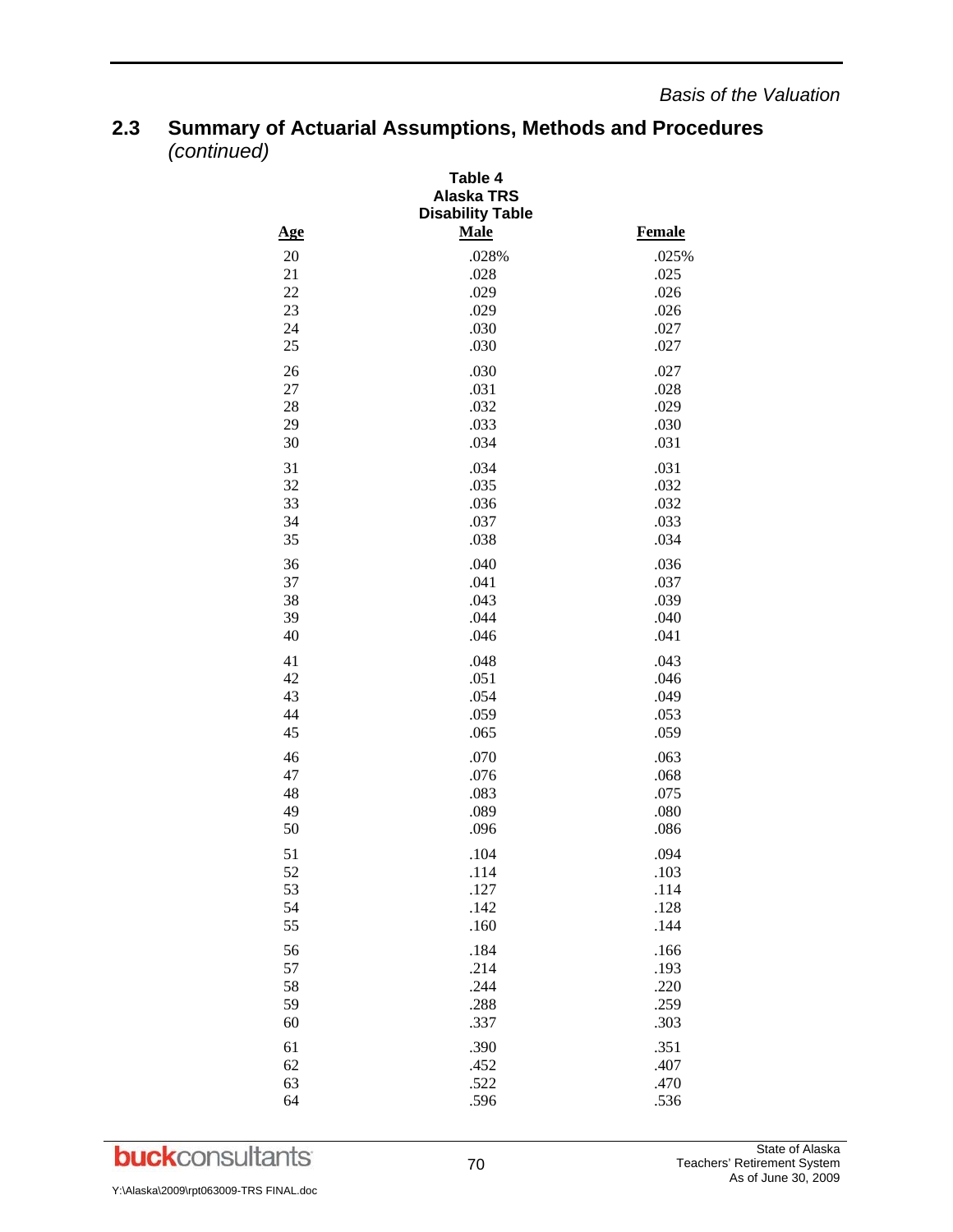| Age at     |             | <b>Retirement Rate</b> |             |                  |
|------------|-------------|------------------------|-------------|------------------|
| Retirement |             | <b>Reduced</b>         |             | <b>Unreduced</b> |
|            | <b>Male</b> | <b>Female</b>          | <b>Male</b> | <b>Female</b>    |
| $<$ 50     | N/A         | N/A                    | 5.60%       | 5.70%            |
| 50         | 6.00%       | 6.30%                  | 20.00       | 12.50            |
| 51         | 6.80        | 6.80                   | 17.50       | 15.00            |
| 52         | 6.80        | 6.70                   | 20.00       | 15.00            |
| 53         | 7.90        | 8.90                   | 15.00       | 20.00            |
| 54         | 7.80        | 10.00                  | 25.00       | 20.00            |
| 55         | 5.90        | 7.20                   | 22.50       | 22.50            |
| 56         | 5.80        | 7.10                   | 19.50       | 19.50            |
| 57         | 5.50        | 6.90                   | 17.50       | 17.50            |
| 58         | 6.20        | 8.50                   | 17.50       | 20.00            |
| 59         | 6.30        | 8.30                   | 25.00       | 20.00            |
| 60         | N/A         | N/A                    | 20.00       | 20.00            |
| 61         | N/A         | N/A                    | 20.00       | 20.00            |
| 62         | N/A         | N/A                    | 12.50       | 25.00            |
| 63         | N/A         | N/A                    | 25.50       | 29.75            |
| 64         | N/A         | N/A                    | 34.00       | 34.00            |
| 65         | N/A         | N/A                    | 25.00       | 50.00            |
| 66         | N/A         | N/A                    | 20.00       | 30.00            |
| 67         | N/A         | N/A                    | 20.00       | 30.00            |
| 68         | N/A         | N/A                    | 20.00       | 25.00            |
| 69         | N/A         | N/A                    | 20.00       | 30.00            |
| 70         | N/A         | N/A                    | 100.00      | 100.00           |

### **Table 5 Alaska TRS Retirement Table**

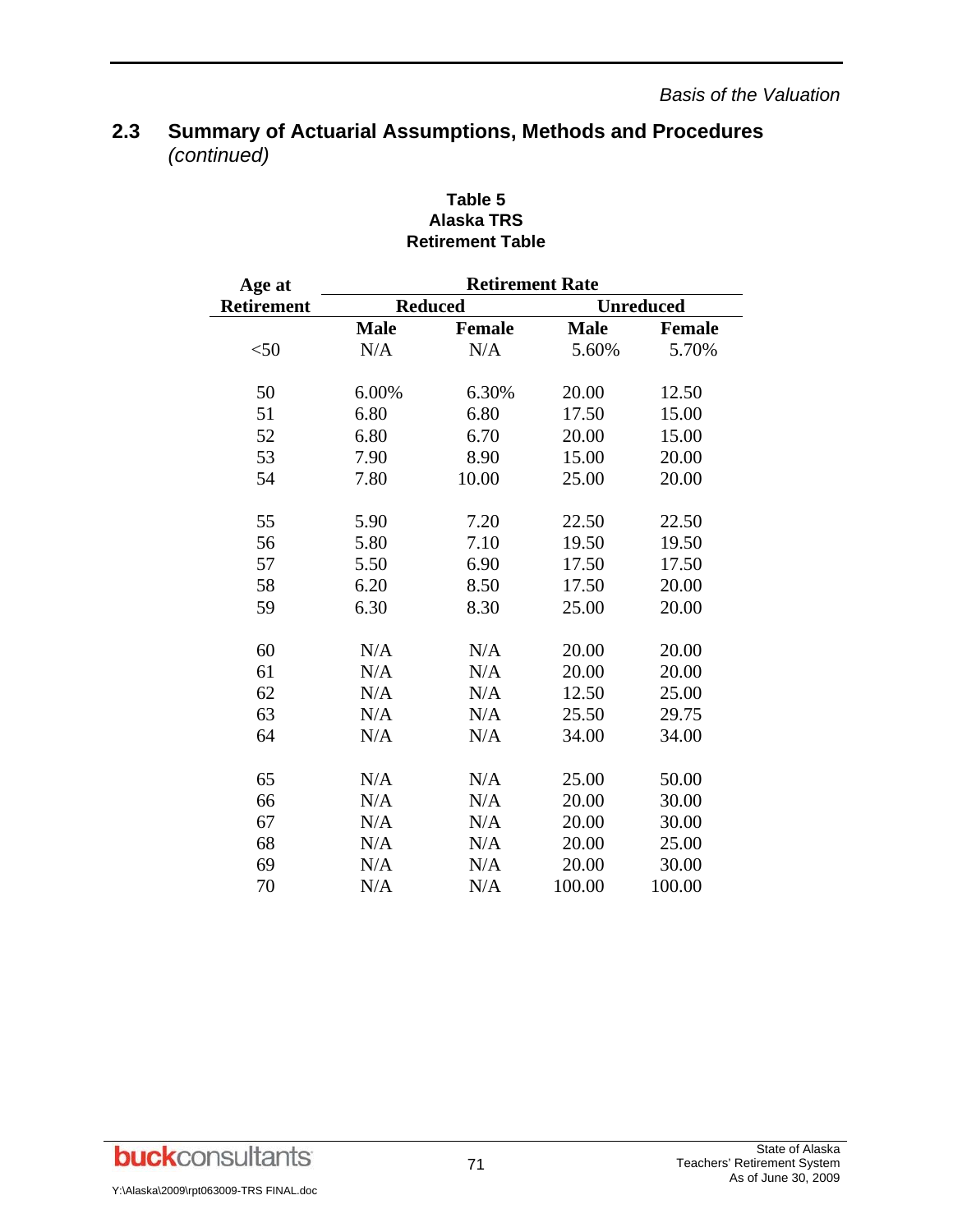### **Changes in Actuarial Assumptions Since the Prior Valuation**

There were no changes in actuarial assumptions since the prior valuation.

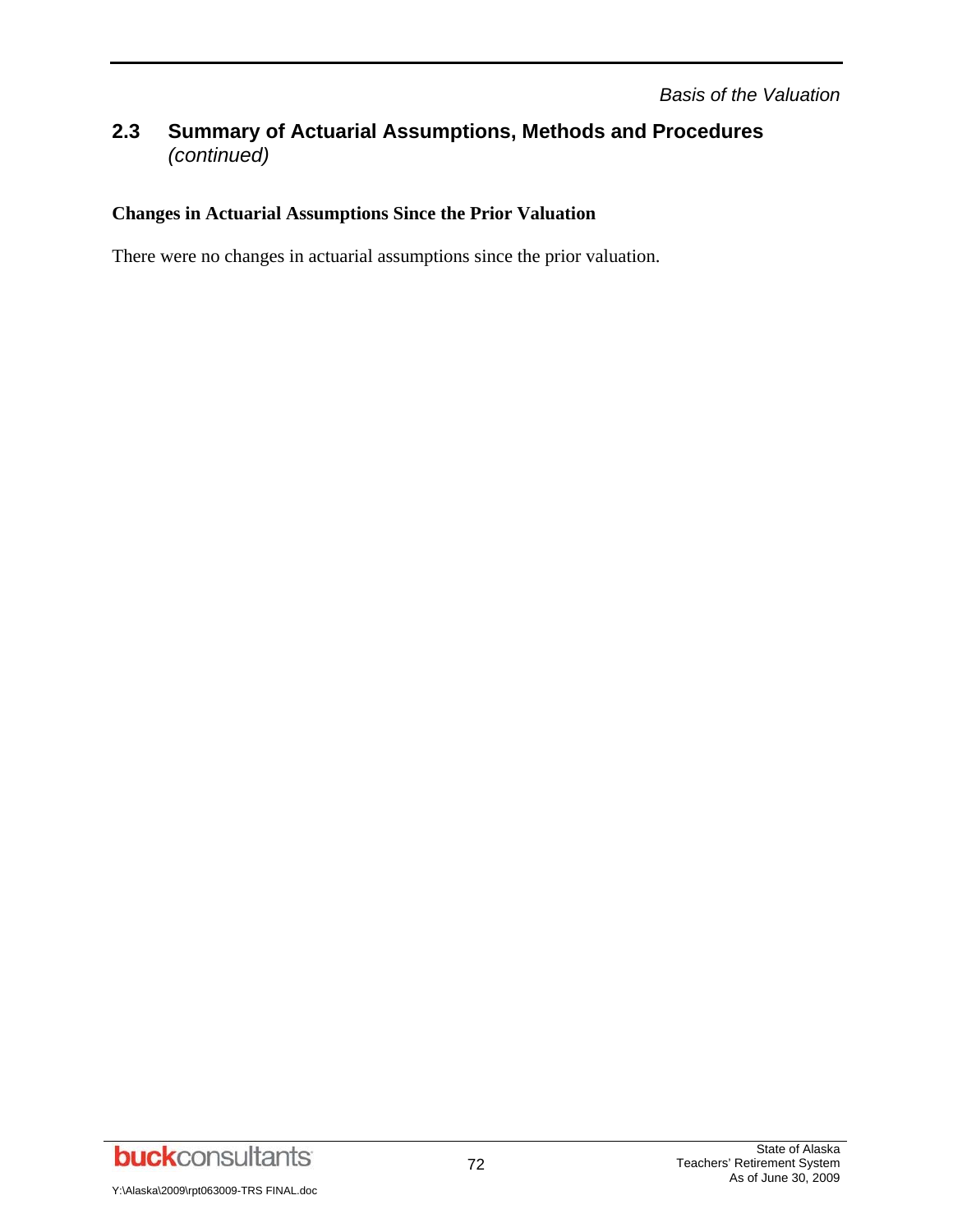*Other Historical Information* 

# **Section 3**

- Section 3.1 Analysis of Financial Experience.
- Section 3.2(a) Summary of Accrued and Unfunded Accrued Liabilities.
- Section 3.2(b) Schedule of Contributions from Employers and Other Contributing Entities.
- Section 3.2(c) Actuarial Assumptions, Methods and Additional Information Under GASB.
- Section 3.3 Solvency Test.

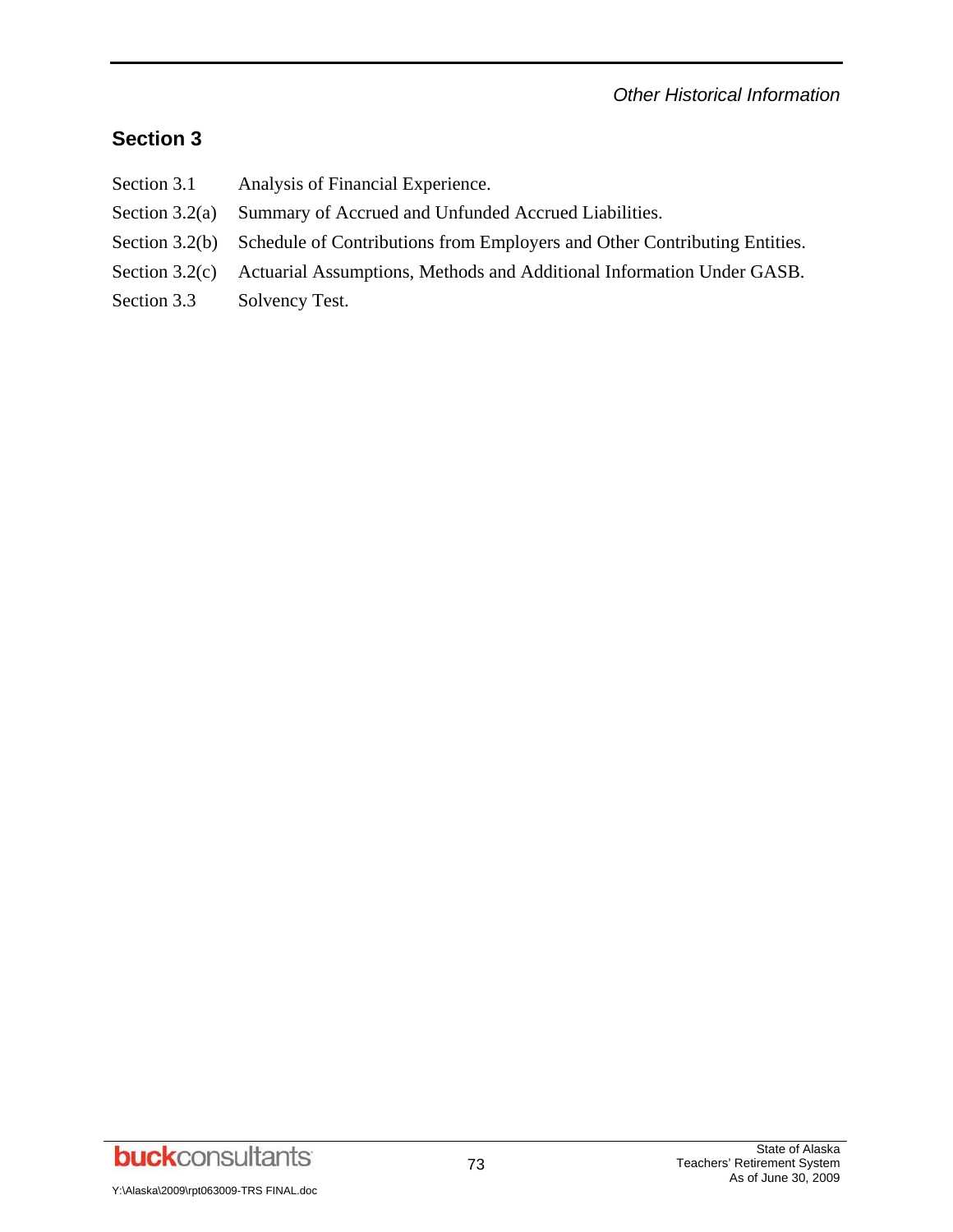### **3.1 Analysis of Financial Experience**

#### **Change in Employer/State Contribution Rate Due to (Gains) and Losses in Accrued Liabilities During the Last Four Fiscal Years Resulting From Differences Between Assumed Experience and Actual Experience**

|      |                                                                              | <b>Change in Employer/State Contribution Rate During Fiscal Year</b> |                |             |             |             |                   |             |             |  |  |
|------|------------------------------------------------------------------------------|----------------------------------------------------------------------|----------------|-------------|-------------|-------------|-------------------|-------------|-------------|--|--|
|      |                                                                              |                                                                      | <b>Pension</b> |             |             |             | <b>Healthcare</b> |             |             |  |  |
|      | <b>Type of (Gain) or Loss</b>                                                | 2006                                                                 | 2007           | 2008        | 2009        | 2006        | 2007              | 2008        | 2009        |  |  |
| (1)  | Health Experience                                                            | N/A                                                                  | N/A            | N/A         | N/A         | (2.52)%     | $(3.90)\%$        | $(1.22)\%$  | (2.67)%     |  |  |
| (2)  | Salary Experience                                                            | 0.79%                                                                | (0.27)%        | 0.43%       | 0.29%       | N/A         | N/A               | N/A         | N/A         |  |  |
| (3)  | <b>Investment Experience</b>                                                 | 0.10%                                                                | $(0.32)\%$     | (0.62)%     | 6.53%       | $(0.46)\%$  | $(1.05)\%$        | (0.23)%     | 0.70%       |  |  |
| (4)  | Demographic Experience                                                       | (0.27)%                                                              | 1.63%          | $(0.33)\%$  | (0.54)%     | N/A         | N/A               | N/A         | N/A         |  |  |
| (5)  | <b>Contribution Shortfall</b>                                                | $(0.41)\%$                                                           | 0.42%          | $(0.11)\%$  | 0.01%       | 1.62%       | 0.89%             | (0.87)%     | (0.27)%     |  |  |
| (6)  | (Gain) or Loss During Year From Experience,<br>$(1) + (2) + (3) + (4) + (5)$ | 0.21%                                                                | 1.46%          | $(0.63)$ %  | 6.29%       | $(1.36)\%$  | $(4.06)\%$        | $(2.32)\%$  | $(2.24)\%$  |  |  |
| (7)  | <b>Asset Valuation Method</b>                                                | 0.00%                                                                | 0.00%          | $0.00\%$    | 0.00%       | 0.00%       | 0.00%             | $0.00\%$    | 0.00%       |  |  |
| (8)  | Past Service Amortization Change                                             | 0.00%                                                                | $0.00\%$       | 0.00%       | $0.00\%$    | 0.00%       | 0.00%             | 0.00%       | 0.00%       |  |  |
| (9)  | <b>Assumption and Method Changes</b>                                         | 2.96%                                                                | $(1.08) \%$ *  | 0.00%       | $0.00\%$    | 0.10%       | $(0.96)\%$ *      | 1.98%       | 0.00%       |  |  |
| (10) | <b>System Benefit Changes</b>                                                | 0.00%                                                                | 0.00%          | 0.00%       | $0.00\%$    | 0.00%       | 0.00%             | 0.00%       | 0.00%       |  |  |
| (11) | Composite (Gain) or Loss During Year,<br>$(6) + (7) + (8) + (9) + (10)$      | 3.17%                                                                | 0.38%          | $(0.63)$ %  | 6.29%       | $(1.26)\%$  | $(5.02)\%$        | $(0.34)\%$  | $(2.24)\%$  |  |  |
| (12) | Beginning Total Employer/State<br><b>Contribution Rate</b>                   | 17.40%                                                               | 20.57%         | 20.95%      | 20.32%      | 24.86%      | 23.60%            | 18.58%      | 18.24%      |  |  |
| (13) | Ending Total Employer/State Contribution<br>Rate, $(11) + (12)$              | 20.57%                                                               | 20.95%         | 20.32%      | 26.61%      | 23.60%      | 18.58%            | 18.24%      | 16.00%      |  |  |
| (14) | Fiscal Year Above Rate is Applied                                            | <b>FY09</b>                                                          | <b>FY10</b>    | <b>FY11</b> | <b>FY12</b> | <b>FY09</b> | <b>FY10</b>       | <b>FY11</b> | <b>FY12</b> |  |  |

\*Includes change in rate by using total payroll.

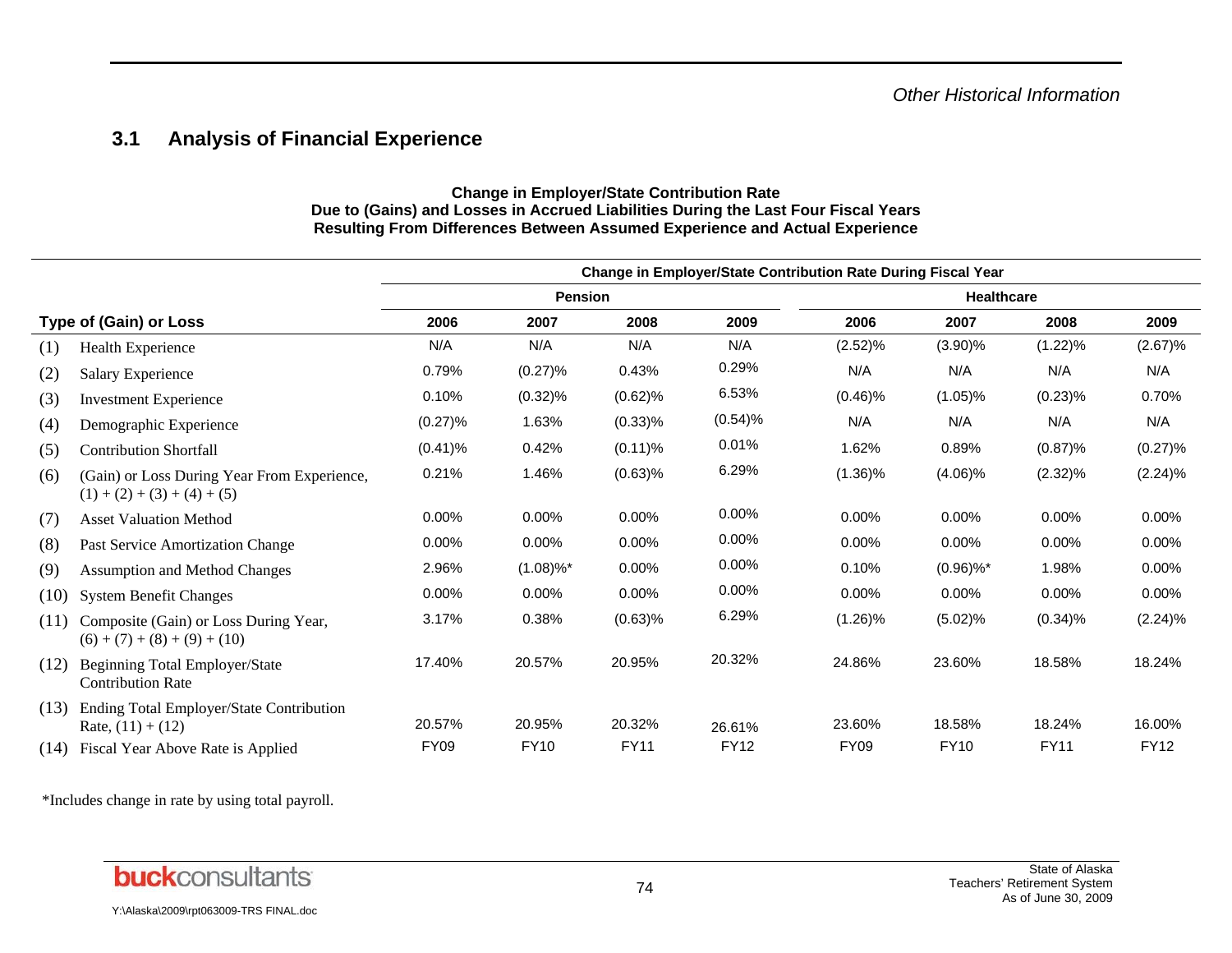### *Other Historical Information*

## **3.1 Analysis of Financial Experience** *(continued)*

**Change in Employer/State Contribution Rate** 

#### **Due to (Gains) and Losses in Accrued Liabilities During the Last Five Fiscal Years Resulting From Differences Between Assumed Experience and Actual Experience**

|      |                                                                                | <b>Change in Employer/State Contribution Rate During Fiscal Year</b> |             |                         |             |             |  |
|------|--------------------------------------------------------------------------------|----------------------------------------------------------------------|-------------|-------------------------|-------------|-------------|--|
|      | <b>Type of (Gain) or Loss</b>                                                  | 2005                                                                 | 2006        | 2007                    | 2008        | 2009        |  |
| (1)  | Health Experience                                                              | 1.47%                                                                | (2.52)%     | $(3.90)\%$              | $(1.22)\%$  | (2.67)%     |  |
| (2)  | <b>Salary Experience</b>                                                       | $(0.26)\%$                                                           | 0.79%       | (0.27)%                 | 0.43%       | 0.29%       |  |
| (3)  | <b>Investment Experience</b>                                                   | (0.02)%                                                              | $(0.36)\%$  | $(1.37)\%$              | $(0.85)\%$  | 7.23%       |  |
| (4)  | Demographic Experience                                                         | $(2.10)\%$                                                           | (0.27)%     | 1.63%                   | $(0.33)\%$  | (0.54)%     |  |
| (5)  | <b>Contribution Shortfall</b>                                                  | 1.42%                                                                | 1.21%       | 1.31%                   | $(0.98)$ %  | $(0.26)\%$  |  |
| (6)  | (Gain) or Loss During Year From Experience,<br>$(1) + (2) + (3) + (4) + (5)$   | 0.51%                                                                | $(1.15)\%$  | $(2.60)\%$              | $(2.95)\%$  | 4.05%       |  |
| (7)  | <b>Asset Valuation Method</b>                                                  | 0.00%                                                                | 0.00%       | 0.00%                   | 0.00%       | 0.00%       |  |
| (8)  | Past Service Amortization Change                                               | 0.00%                                                                | 0.00%       | 0.00%                   | 0.00%       | 0.00%       |  |
| (9)  | <b>Assumption and Method Changes</b>                                           | 0.00%                                                                | 3.06%       | $(2.04)\%$ <sup>*</sup> | 1.98%       | 0.00%       |  |
| (10) | <b>System Benefit Changes</b>                                                  | 0.00%                                                                | 0.00%       | 0.00%                   | 0.00%       | 0.00%       |  |
| (11) | Change due to revaluation of plan liabilities as of<br>June 30, 2004           | (0.03)%                                                              | 0.00%       | 0.00%                   | 0.00%       | 0.00%       |  |
| (12) | Composite (Gain) or Loss During Year,<br>$(6) + (7) + (8) + (9) + (10) + (11)$ | 0.48%                                                                | 1.91%       | (4.64)%                 | $(0.97)\%$  | 4.05%       |  |
| (13) | <b>Beginning Total Employer/State</b><br><b>Contribution Rate</b>              | 41.78%                                                               | 42.26%      | 44.17%                  | 39.53%      | 38.56%      |  |
| (14) | Ending Total Employer/State Contribution Rate,                                 |                                                                      |             |                         |             |             |  |
|      | $(12) + (13)$                                                                  | 42.26%                                                               | 44.17%      | 39.53%                  | 38.56%      | 42.61%      |  |
| (15) | Fiscal Year Above Rate is Applied                                              | <b>FY08</b>                                                          | <b>FY09</b> | <b>FY10</b>             | <b>FY11</b> | <b>FY12</b> |  |

\*Includes change in rate by using total payroll.

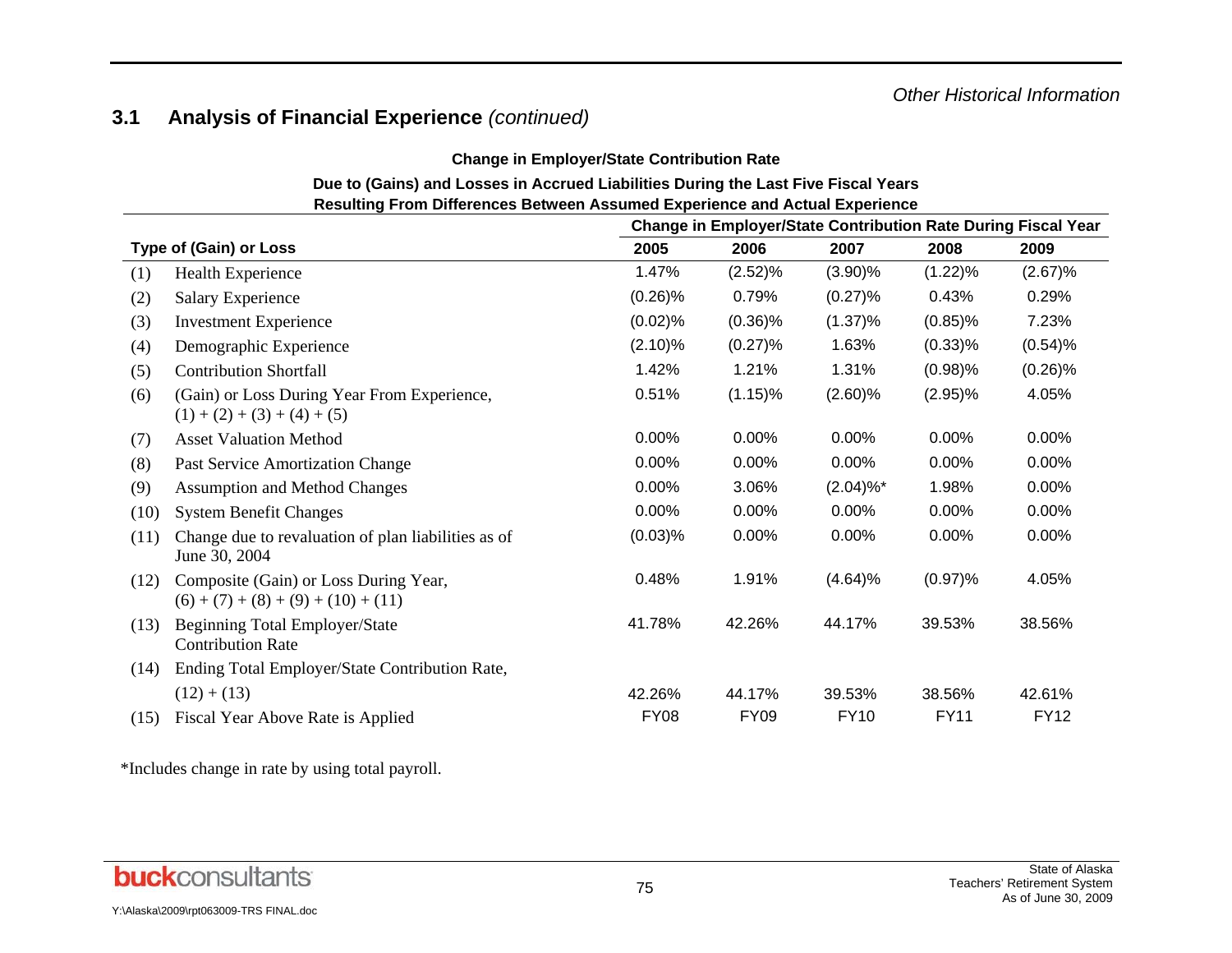### **3.2(a) Summary of Accrued and Unfunded Accrued Liabilities**

| <b>Valuation</b><br>Date | Aggregate<br><b>Accrued</b><br>Liability (000's) | <b>Valuation</b><br><b>Assets</b><br>(000's) | Assets as a<br><b>Percent of</b><br><b>Accrued</b><br>Liability | <b>Unfunded</b><br>Accrued<br>Liabilities<br>(UAL) (000's) |   | Annual<br><b>Active</b><br>Member<br>Payroll (000's) | UAL as a<br>Percent of<br><b>Annual Active</b><br><b>Member Payroll</b> |
|--------------------------|--------------------------------------------------|----------------------------------------------|-----------------------------------------------------------------|------------------------------------------------------------|---|------------------------------------------------------|-------------------------------------------------------------------------|
| June 30, 2009            | 5.463.987                                        | \$3,115,719                                  | 57.0%                                                           | 2,348,268                                                  |   | 557.026                                              | 421.6%                                                                  |
| June 30, 2008            | 5,231,654                                        | \$3,670,086                                  | 70.2%                                                           | 1,561,568                                                  | S | 549,148                                              | 284.4%                                                                  |
| June 30, 2007            | 5.043.448                                        | \$3,441,867                                  | 68.2%                                                           | .601,581                                                   |   | 554.245                                              | 289.0%                                                                  |
| June 30, $2006^1$        | 4,859,336                                        | \$3,296,934                                  | 67.8%                                                           | 562,402                                                    |   | 574.409                                              | 272.0%                                                                  |

The exhibit below shows the pension disclosure under GASB No. 25.

The exhibit below shows the postemployment healthcare disclosure without regard to the Medicare Part D subsidy under GASB No. 43.

| Valuation<br><b>Date</b>   | Aggregate<br>Accrued<br>Liability (000's) | Valuation<br><b>Assets</b><br>(000's) | Assets as a<br><b>Percent of</b><br><b>Accrued</b><br>Liabilitv | <b>Unfunded</b><br><b>Accrued</b><br>Liabilities<br>(UAL) (000's) | Annual<br><b>Active</b><br><b>Member</b><br>Payroll (000's) | UAL as a<br>Percent of<br><b>Annual Active</b><br><b>Member Pavroll</b> |
|----------------------------|-------------------------------------------|---------------------------------------|-----------------------------------------------------------------|-------------------------------------------------------------------|-------------------------------------------------------------|-------------------------------------------------------------------------|
| June 30, $2009 - 4.50\%$   | 4,604,820                                 | \$1,357,239                           | 29.5%                                                           | 3.247.581                                                         | 557.026                                                     | 583.0%                                                                  |
| June 30, $2008^1 - 4.50\%$ | 4.648.055                                 | \$1,266,890                           | 27.3%                                                           | 3,381,165                                                         | 549,148                                                     | 615.7%                                                                  |
| June 30, $2007 - 4.50\%$   | 4,059,573                                 | 982.532                               | 24.2%                                                           | 3.077.041                                                         | 554.245                                                     | 552.2%                                                                  |
| June 30, $2006^1 - 4.50\%$ | 4.288.707                                 | 844.766                               | 19.7%                                                           | 3,443,941                                                         | 574.409                                                     | 599.6%                                                                  |

For illustration, the exhibit below shows the postemployment healthcare disclosure without regard to the Medicare Part D subsidy discounted at 8.25% and at 4.50% per annum under GASB No. 43 for the current year. These values show the minimum and maximum accrued liability amounts depending on the portion of ARC actually contributed.

| Valuation<br>Date        | Aggregate<br>Accrued<br>Liability (000's) | Valuation<br>Assets<br>(000's) | Assets as a<br>Percent of<br>Accrued<br>Liabilitv | Unfunded<br><b>Accrued</b><br>Liabilities<br>$(UAL)$ $(000's)$ | Annual<br><b>Active</b><br>Member<br>Payroll (000's) | UAL as a<br>Percent of<br><b>Annual Active</b><br><b>Member Pavroll</b> |
|--------------------------|-------------------------------------------|--------------------------------|---------------------------------------------------|----------------------------------------------------------------|------------------------------------------------------|-------------------------------------------------------------------------|
| June 30, $2009 - 8.25\%$ | 2.562.179                                 | \$1,357,239                    | 53.0%                                             | 1.204.940                                                      | 557.026                                              | 216.3%                                                                  |
| June 30, $2009 - 4.50\%$ | 4.604.820                                 | \$1,357,239                    | 29.5%                                             | 3.247.581                                                      | 557.026                                              | 583.0%                                                                  |

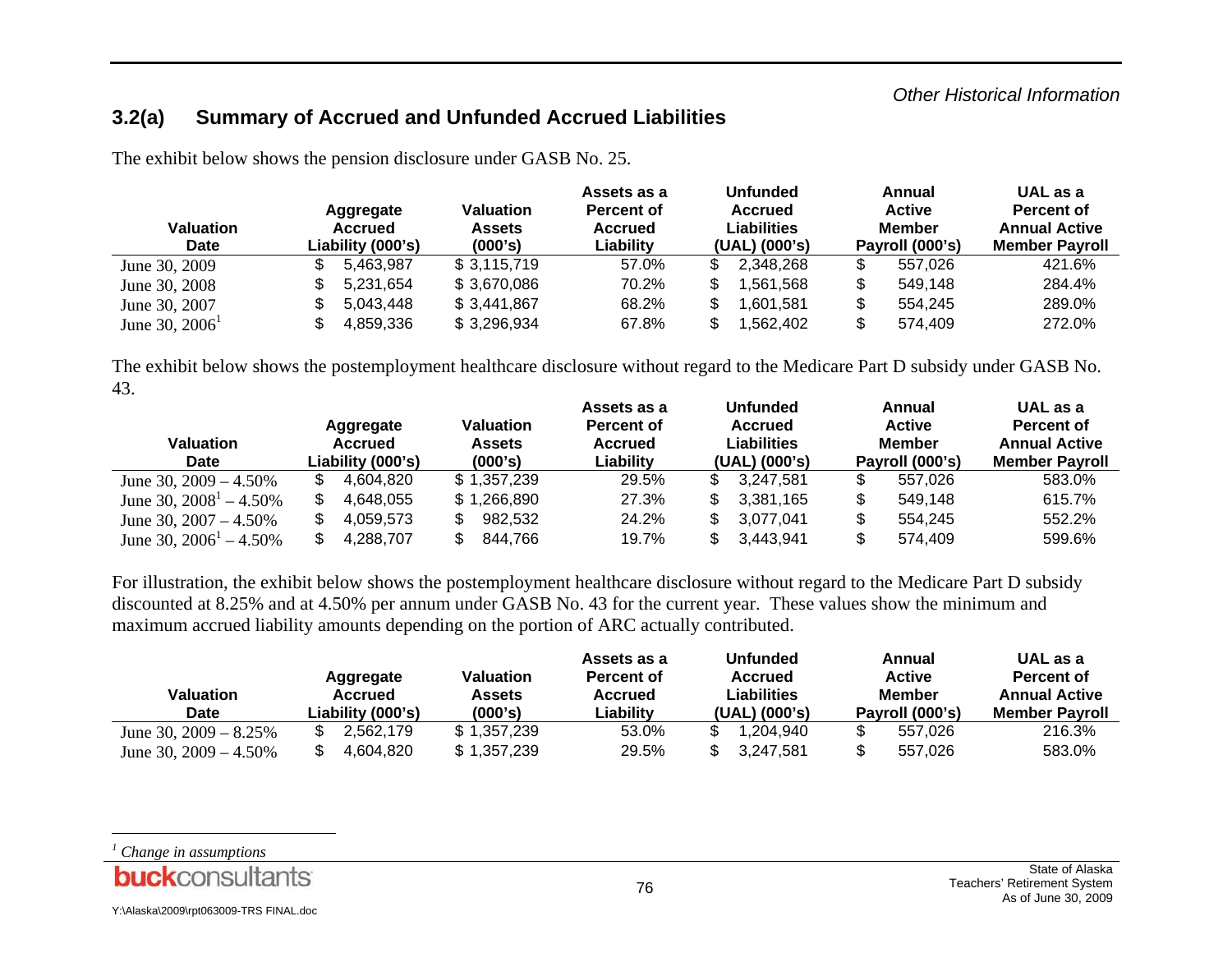# **3.2(a) Summary of Accrued and Unfunded Accrued Liabilities** *(continued)*

The exhibit below shows the combined pension and postemployment healthcare disclosure under GASB No. 25, prior to 2006.

| <b>Valuation</b><br><b>Date</b> | Aggregate<br><b>Accrued</b><br>Liability (000's) | <b>Valuation</b><br><b>Assets</b><br>(000's) | Assets as a<br><b>Percent of</b><br><b>Accrued</b><br>Liability | <b>Unfunded</b><br><b>Accrued</b><br><b>Liabilities</b><br>(UAL) (000's) | Annual<br><b>Active</b><br><b>Member</b><br>Payroll (000's) | UAL as a<br><b>Percent of</b><br><b>Annual Active</b><br><b>Member Payroll</b> |
|---------------------------------|--------------------------------------------------|----------------------------------------------|-----------------------------------------------------------------|--------------------------------------------------------------------------|-------------------------------------------------------------|--------------------------------------------------------------------------------|
| June 30, 2005                   | \$<br>6,498,556                                  | \$<br>3,958,939                              | 60.9%                                                           | \$<br>2,539,617                                                          | \$<br>535,837                                               | 474.0%                                                                         |
| June 30, 2004 <sup>2</sup>      | \$<br>6,123,600                                  | \$<br>3,845,370                              | 62.8%                                                           | \$<br>2,278,230                                                          | \$<br>522,421                                               | 436.1%                                                                         |
| June 30, 2003                   | \$<br>5,835,609                                  | \$<br>3,752,285                              | 64.3%                                                           | \$<br>2,083,324                                                          | \$<br>532,630                                               | 391.1%                                                                         |
| June 30, 2002 <sup>123</sup>    | \$<br>5,411,642                                  | \$<br>3,689,036                              | 68.2%                                                           | \$<br>1,722,606                                                          | \$<br>509,437                                               | 338.1%                                                                         |
| June 30, 2001                   | \$<br>4,603,147                                  | \$<br>4,372,229                              | 95.0%                                                           | \$<br>230,918                                                            | \$<br>496,188                                               | 46.5%                                                                          |
| June 30, 2000 <sup>123</sup>    | \$<br>4,198,868                                  | \$<br>4,184,015                              | 99.6%                                                           | \$<br>14,853                                                             | \$<br>482,571                                               | 3.1%                                                                           |
| June 30, 1999                   | \$<br>3,720,954                                  | \$<br>3,815,633                              | 102.5%                                                          | \$<br>N/A                                                                | \$<br>466,414                                               | N/A                                                                            |
| June 30, 1998                   | \$<br>3,528,757                                  | \$<br>3,446,070                              | 97.7%                                                           | \$<br>82,687                                                             | \$<br>469,433                                               | 17.6%                                                                          |
| June 30, 1997                   | \$<br>3,320,069                                  | \$<br>3,120,044                              | 94.0%                                                           | \$<br>200,025                                                            | \$<br>466,455                                               | 42.9%                                                                          |

*1 Change in Asset Valuation Method* 

*2 Change of Assumptions* 

*3 Change in Methods*

Y:\Alaska\2009\rpt063009-TRS FINAL.doc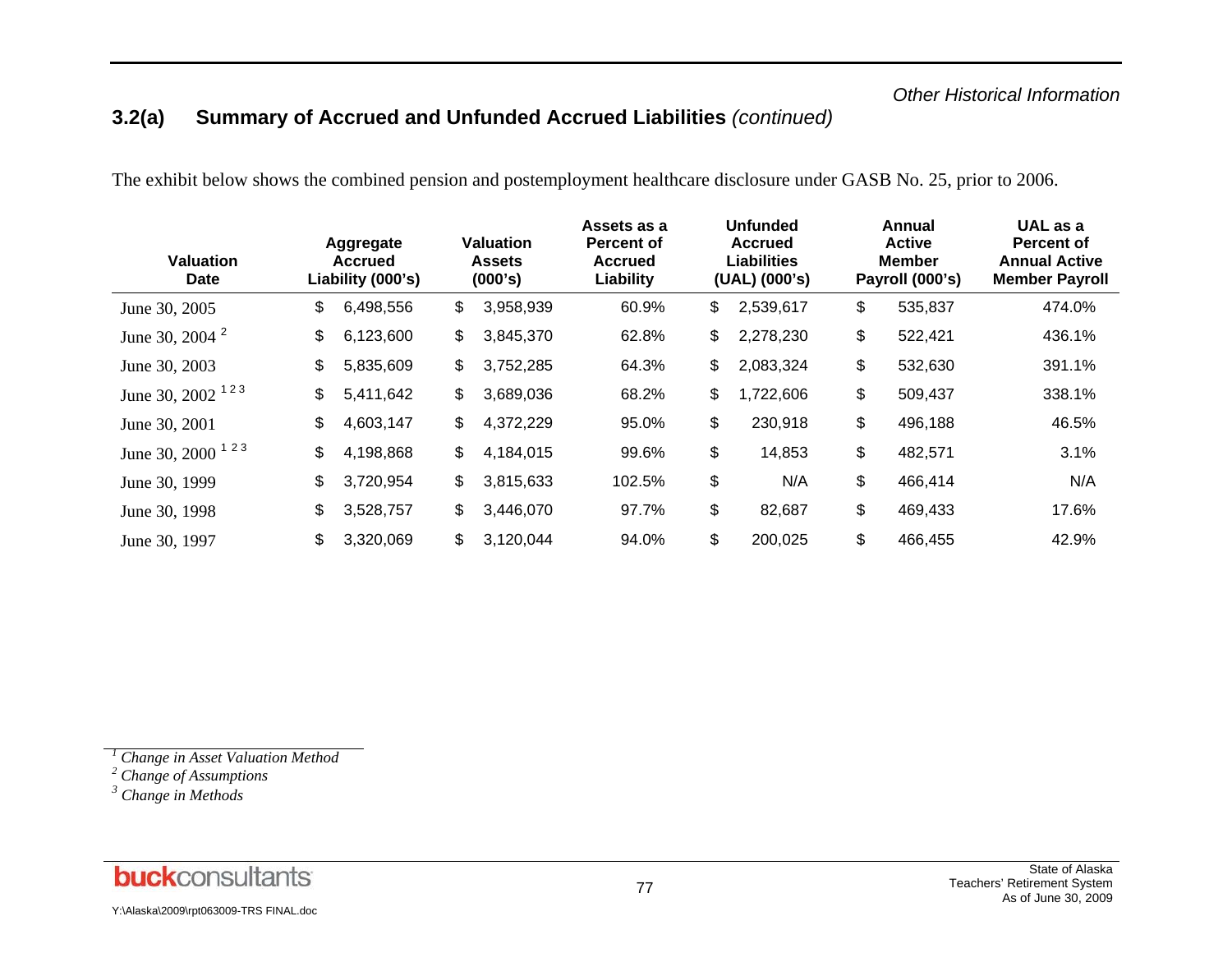## **3.2(b) Schedule of Contributions from Employers and Other Contributing Entities**

The exhibit below shows the combined pension and postemployment healthcare disclosure under GASB No. 25 and 26 for fiscal years ending in 2006 and before.

| <b>Fiscal Year Ended June 30</b> | <b>Total Annual Required</b><br><b>Contribution</b> | <b>Total Percentage Contributed</b> |
|----------------------------------|-----------------------------------------------------|-------------------------------------|
| 2006                             | \$236,738                                           | 54.0%                               |
| 2005                             | 207,951                                             | 45.0%                               |
| 2004                             | 82,660                                              | 83.0%                               |
| 2003                             | 47,370                                              | 133.0%                              |
| 2002                             | 39,576                                              | 155.0%                              |
| 2001                             | 56,391                                              | 114.0%                              |
| 2000                             | 67,874                                              | 92.0%                               |
| 1999                             | 53,901                                              | 114.0%                              |
| 1998                             | 76,504                                              | 80.0%                               |

The following shows pension disclosure under GASB No. 25 for fiscal year ending 2007 and later.

|                                  |                                                     | <b>Percentage Contributed</b> |                 |              |  |
|----------------------------------|-----------------------------------------------------|-------------------------------|-----------------|--------------|--|
| <b>Fiscal Year Ended June 30</b> | <b>Total Annual Required</b><br><b>Contribution</b> | Bν<br><b>Employer</b>         | <b>By State</b> | <b>Total</b> |  |
| 2009                             | 94,388<br>\$                                        | 28.7%                         | 110.6%          | 139.3%       |  |
| 2008                             | \$134,544                                           | 23.3%                         | 82.7%           | 106.0%       |  |
| 2007                             | 169,974<br>\$.                                      | 62.2%                         | $0.00\%$        | 62.2%        |  |

The following shows postemployment healthcare disclosure without regard to the Medicare Part D subsidy under GASB No. 43 for fiscal year ending 2007 and later.

|                                  |                                                     |                       | <b>Percentage Contributed</b> |              |
|----------------------------------|-----------------------------------------------------|-----------------------|-------------------------------|--------------|
| <b>Fiscal Year Ended June 30</b> | <b>Total Annual Required</b><br><b>Contribution</b> | Bγ<br><b>Employer</b> | <b>By State</b>               | <b>Total</b> |
| 2009                             | \$164,171                                           | 28.7%                 | 62.1%                         | 90.8%        |
| 2008                             | \$185,271                                           | 23.6%                 | 85.7%                         | 109.3%       |
| 2007                             | 76,879<br>S                                         | 62.2%                 | $0.00\%$                      | 62.2%        |

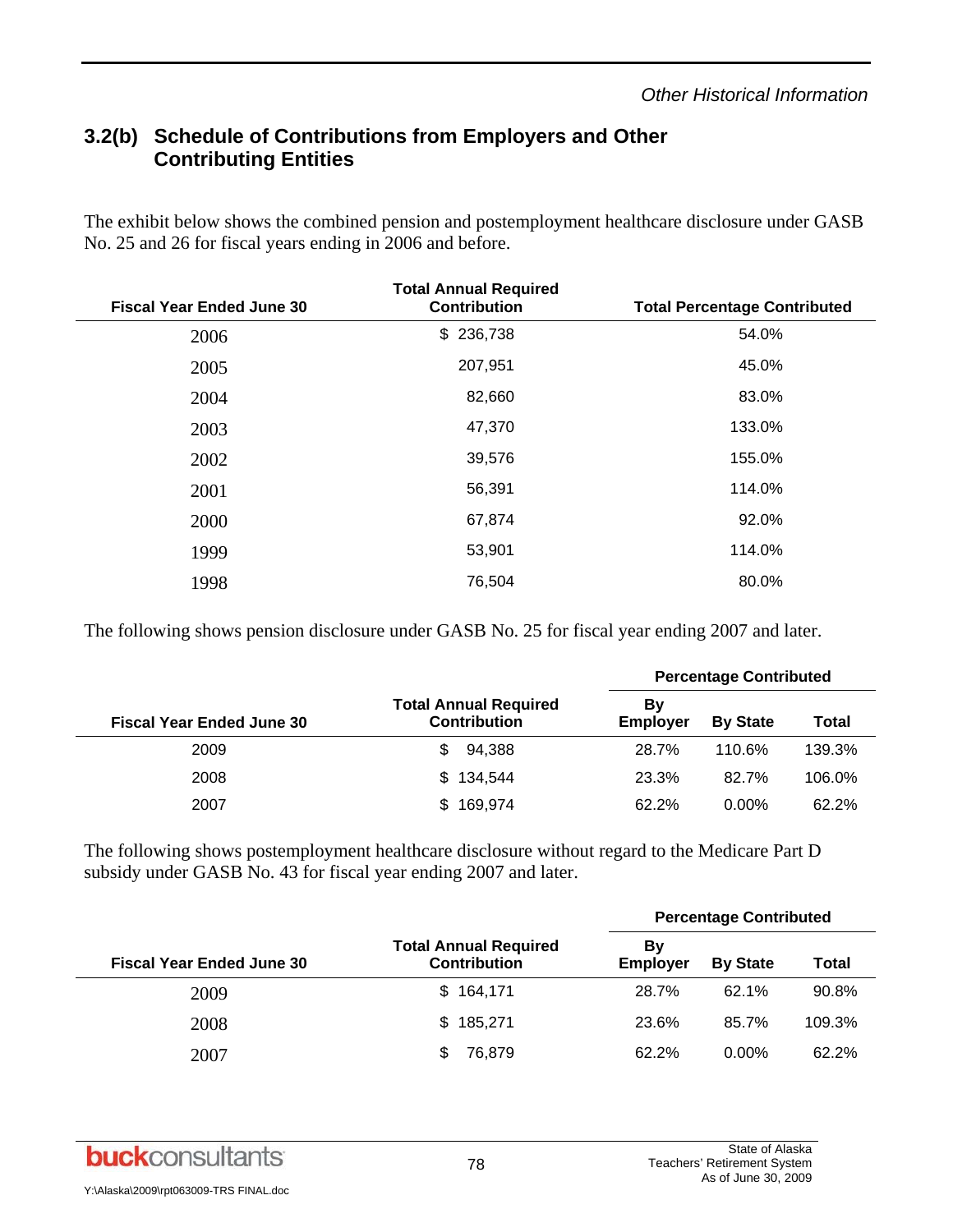### **3.2(b) Schedule of Contributions from Employers and Other Contributing Entities** *(continued)*

The exhibit below shows the annual required contribution (ARC) as a percentage of pay for pension and healthcare.

|                       |                    | ARC (% of Pay) |                   |        |  |  |  |  |
|-----------------------|--------------------|----------------|-------------------|--------|--|--|--|--|
| <b>Valuation Date</b> | <b>Fiscal Year</b> | <b>Pension</b> | <b>Healthcare</b> | Total  |  |  |  |  |
| June 30, 2005         | FY08               | 22.73%         | 54.45%            | 77.18% |  |  |  |  |
| June 30, 2006         | FY09               | 26.89%         | 52.20%            | 79.09% |  |  |  |  |
| June 30, 2007         | FY10               | 28.61%         | 52.42%            | 81.03% |  |  |  |  |
| June 30, 2008         | FY11               | 28.76%         | 28.71%            | 57.47% |  |  |  |  |
| June 30, 2009         | FY12               | 40.84%         | 34.29%            | 75.13% |  |  |  |  |

ARC is based on DB salary only and a level dollar amortization of the unfunded liability.

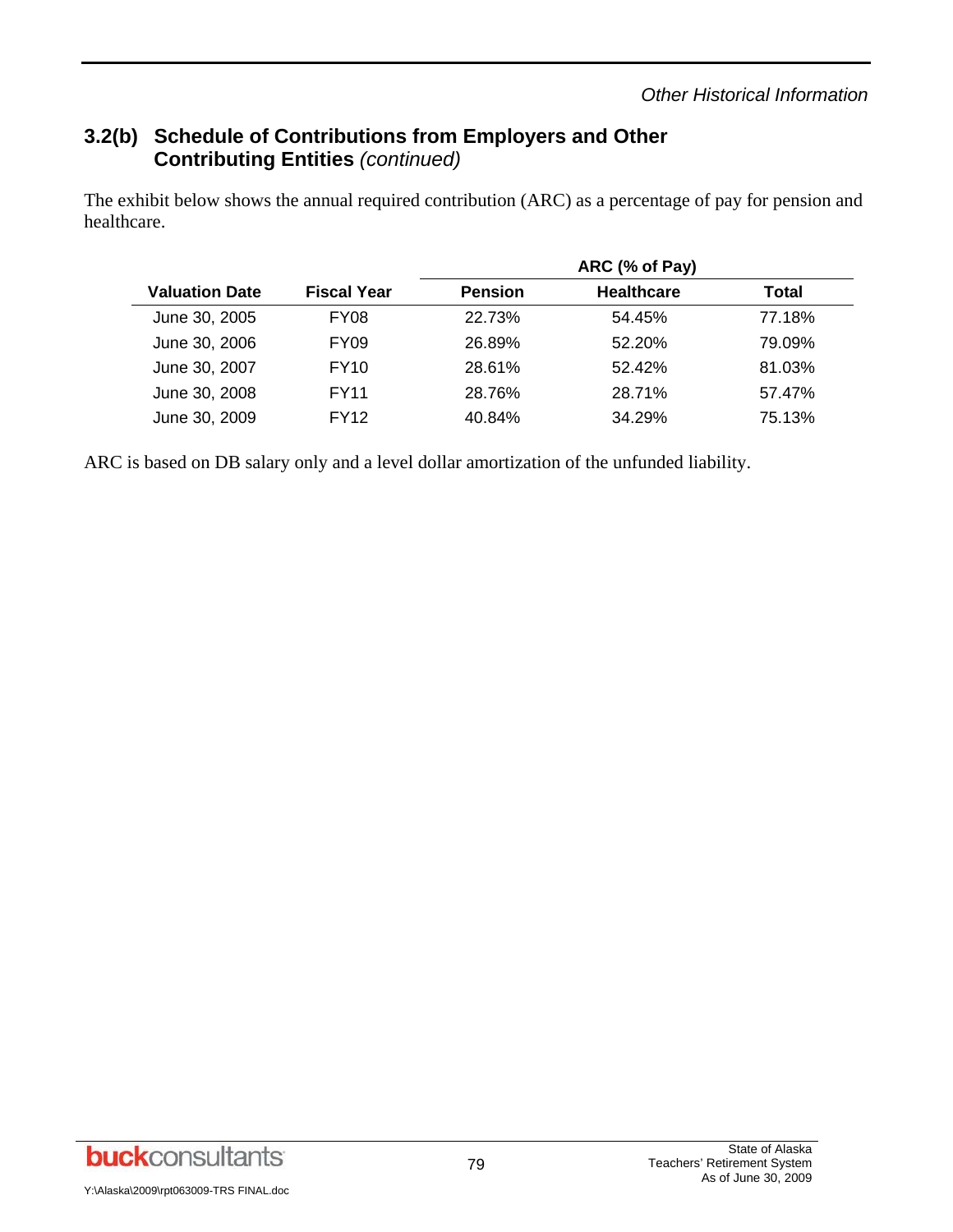### *Other Historical Information*

# **3.2(c) Actuarial Assumptions, Methods and Additional Information Under GASB**

| <b>Valuation Date</b>                        | June 30, 2009                                                |
|----------------------------------------------|--------------------------------------------------------------|
| <b>Actuarial Cost Method</b>                 | Entry Age Normal                                             |
|                                              | Level Percentage of Pay for Pension                          |
|                                              | Level Dollar for Healthcare                                  |
| <b>Amortization Method</b>                   | Level dollar, closed with bases established annually         |
| <b>Equivalent Single Amortization Period</b> | 19 years                                                     |
| <b>Asset Valuation Method</b>                | 5-year smoothed market                                       |
| <b>Actuarial Assumptions:</b>                |                                                              |
| Investment rate of return*                   | 8.25% for pension, 4.50% for healthcare                      |
| Projected salary increases                   | 6.0% for first 5 years of service grading down to 4.0% after |
|                                              | 15 years                                                     |
| *Includes inflation at                       | 3.5%                                                         |
| Cost-of-living adjustment                    | Postretirement Pension Adjustment as described in Section    |
|                                              | 2.1, item (13)                                               |

GASB 43 requires that the discount rate used in the valuation be the estimated long-term yield on investments that are expected to finance postemployment benefits. Depending on the method by which a plan is financed, the relevant investments could be plan assets, employer assets or a combination of plan and employer assets. The investment return should reflect the nature and the mix of both current and expected investments and the basis used to determine the actuarial value of assets.

The State of Alaska Teachers Retirement System's retiree healthcare benefits are partially funded. GASB outlines two reasonable methods of developing a blended discount rate when a plan is partially funded. These methods base the proportion of assumed plan and employer asset returns on 1) the funded ratio and 2) the percentage of the annual required contribution (ARC) actually being contributed to the plan. The State of Alaska has utilized the second methodology to develop a discount rate of 4.50% as of June 30, 2009, to be used for fiscal 2010 disclosure.

The development of the discount rate used for the healthcare liabilities valuation is summarized below:

#### **Investment Returns**

|                                                      | ні у свенісне тесеп нв                                            |     |          |
|------------------------------------------------------|-------------------------------------------------------------------|-----|----------|
|                                                      | Plan Assets (Long-Term Return)                                    |     | 8.25%    |
| <b>Employer Assets (Estimated Short-Term Return)</b> |                                                                   |     | 4.50%    |
|                                                      |                                                                   |     |          |
|                                                      | Based on Percentage of ARC Contributed during FY07*               |     |          |
|                                                      | 1. Contribution Allocated to Healthcare                           |     | 9.16%    |
| 2.                                                   | Annual Required Contribution, Funding Assumptions                 |     | 29.15%   |
| 3.                                                   | Pay-as-you-go Contribution                                        |     | 14.03%   |
|                                                      | 4. Portion of ARC Contributed: $[(1-3)/(2-3)]$ , not less than 0% | $=$ | $0.00\%$ |
| 5.                                                   | Multiplied by long-term investment return                         |     | $0.00\%$ |
| 6.                                                   | Portion of ARC not Contributed: [100% - (4)]                      |     | 100.00%  |
| 7.                                                   | Multiplied by short-term investment return                        |     | 4.50%    |
| 8.                                                   | Total: $(5) + (7)$                                                |     | 4.50%    |

\*It is assumed that fiscal 2005 contributions allocated to healthcare ARC for funding purposes and pay-as-you-go contributions are used to derive the GASB 43 discount rate applied to the June 30, 2007 valuation (fiscal 2008), which in turn drives the fiscal 2010 GASB 43 ARC.

Using the GASB 43 discount rate determined above and disregarding future Medicare Part D payments, the fiscal 2010 employer ARC rate for accounting purposes is 52.42% of pay for healthcare benefits and 81.03% of pay for healthcare and pension benefits combined.

Y:\Alaska\2009\rpt063009-TRS FINAL.doc